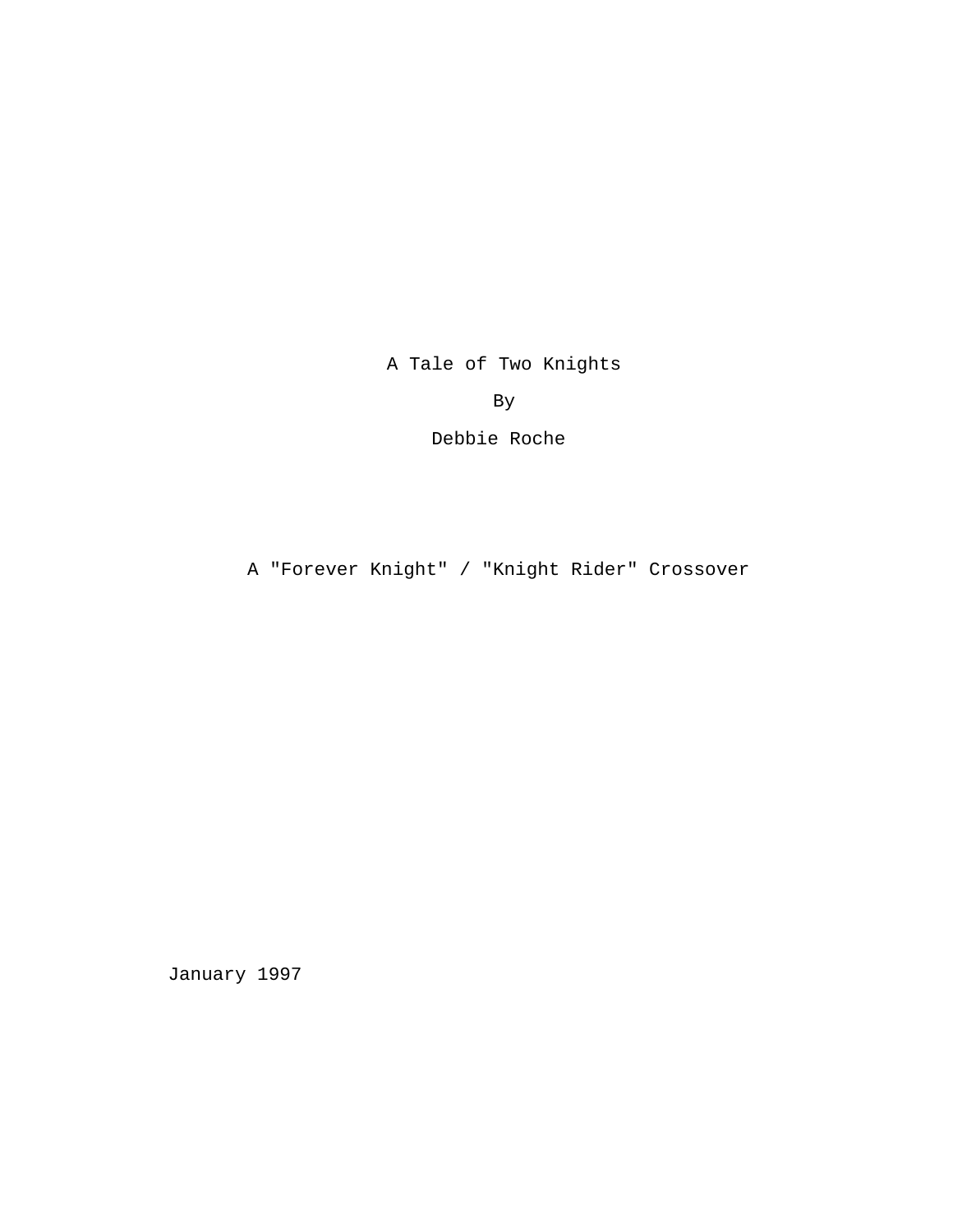# **Monday November 1st 1993**

1 INT: FLAG HQ (NOON PST) 1

DEVON MILES is sitting behind his desk. MICHAEL KNIGHT is in front of the desk, leaning over.

> MICHAEL Look Devon, it'll only be for a couple of weeks. Besides, I'm due for a vacation.

DEVON But Michael...

MICHAEL You promised, that when I was finished with the Arnolds case, I could take some time off. He's been in police custody since Friday, I...

DEVON Okay. Two weeks.

MICHAEL (smile) Thanks Devon.

MICHAEL turns to leave. DEVON stands.

DEVON Where will you be if I need you?

MICHAEL turns to DEVON.

MICHAEL You won't be needing me.

DEVON Let me rephrase that. In case of... an emergency.

MICHAEL

Toronto.

DEVON raises an eyebrow in surprise.

DEVON

Canada?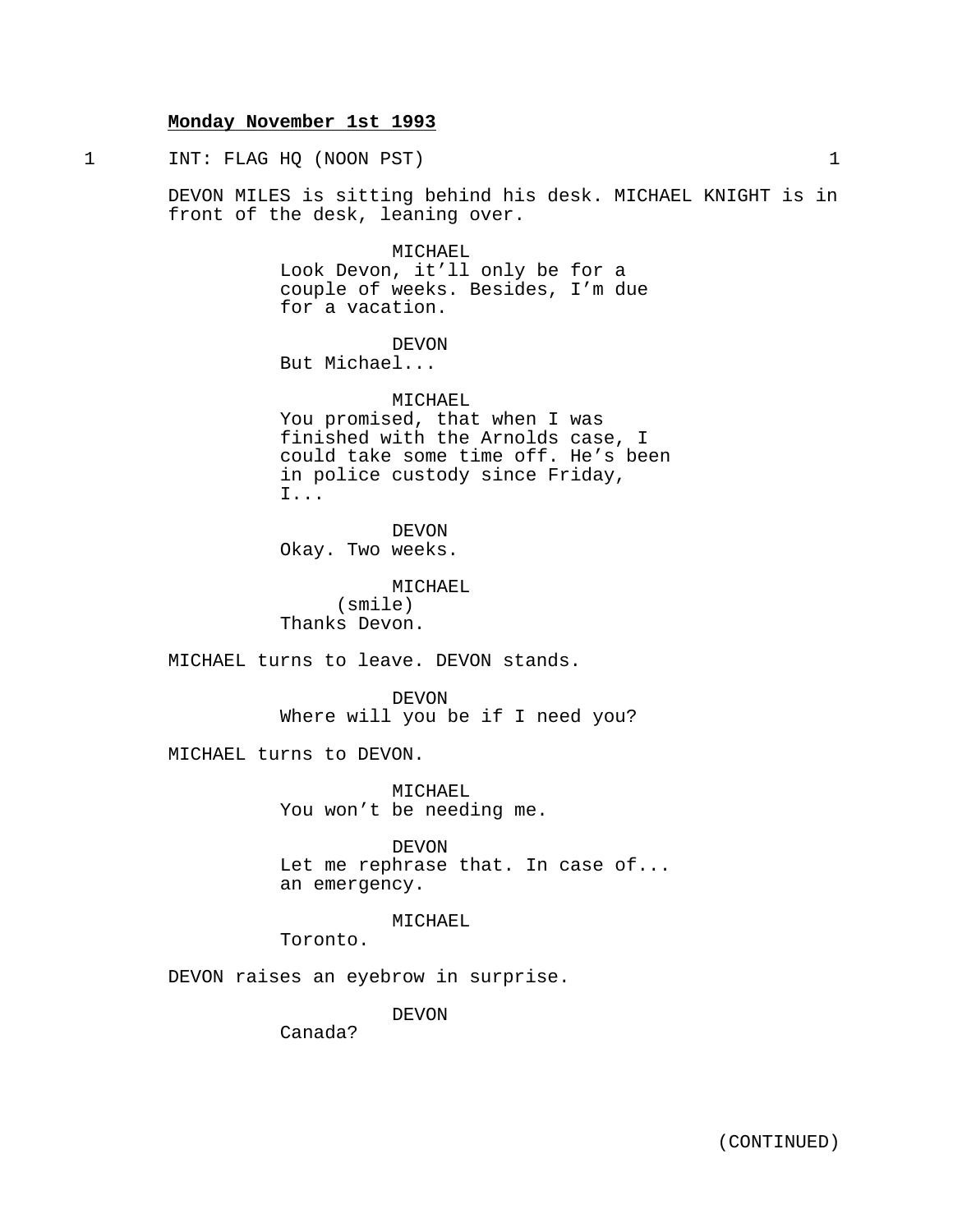MICHAEL There's an old friend I haven't seen in a while. (beat x2) If something real important comes up, call KITT.

**DEVON** Have fun Michael.

MICHAEL turns and exits office.

CONTINUE TO:

2 EXT: FLAG 2

It's a beautiful sunny day in LA. MICHAEL exits building, putting on his sunglasses. He goes over to KITT, opens the door, and gets in.

CONTINUE TO:

3 INT: KITT 3

MICHAEL starts the car.

KITT Well, are we going? Or did Devon make you stay?

MICHAEL smiles.

MICHAEL We're going KITT. We're going.

They drive off.

MICHAEL Plot the quickest route to Toronto.

KITT

Yes Michael.

Momentary pause.

MICHAEL So, what's our ETA?

KITT

14 hours.

JUMP TO: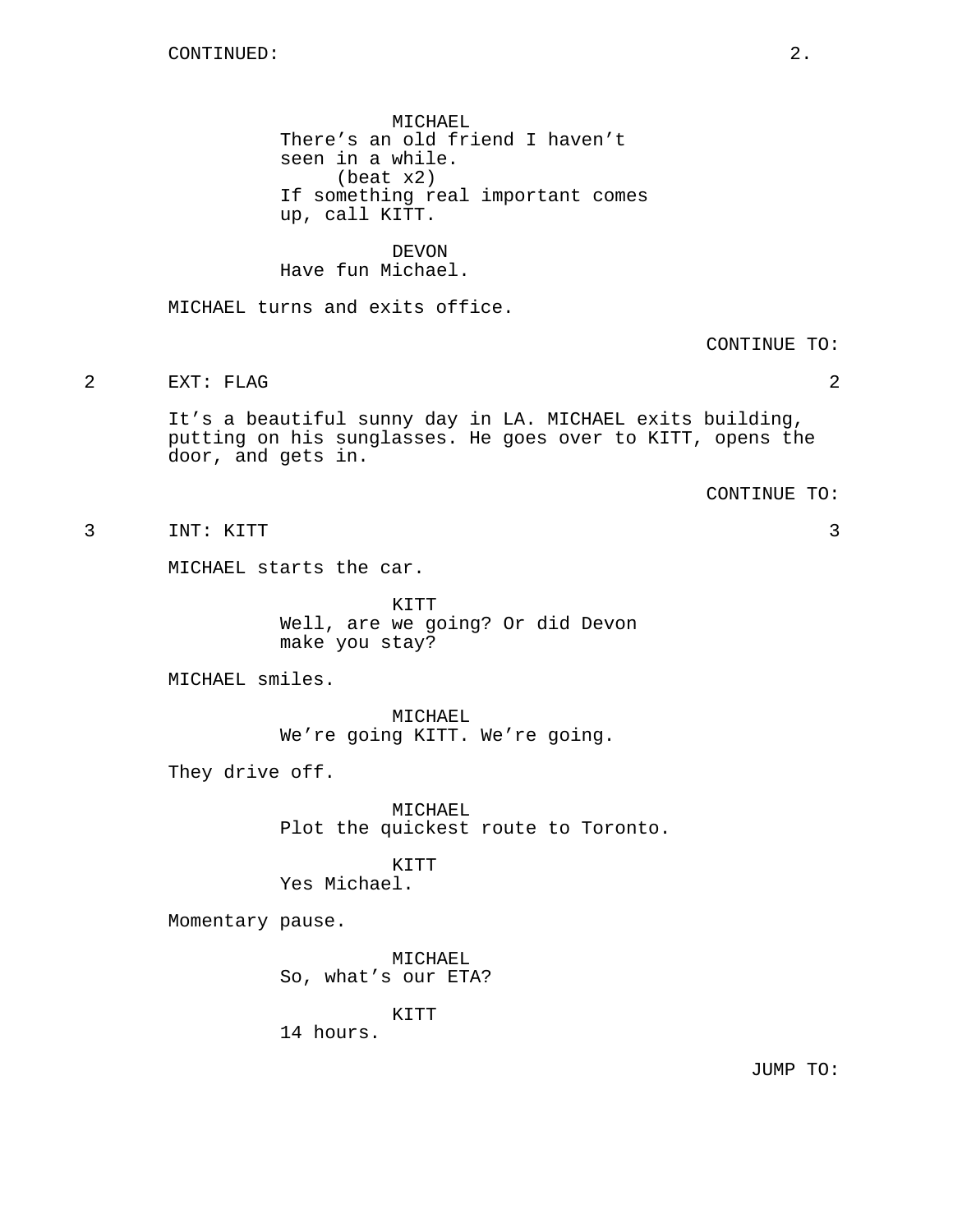4 EXT: ROAD (1:00PM) 4

KITT is driving down the road.

5 INT: KITT 5

MICHAEL is relaxing. KITT is on AUTO CRUISE.

KITT Are you sure she won't mind us dropping in on her like this?

MICHAEL She always loved surprises, KITT.

KITT She also use to say, "Next time, call first."

MICHAEL (laugh) KITT, it's been 7 years. She'll be happy to see us.

KITT If you say so Michael. You knew her better than I did.

MICHAEL That I did buddy. (beat) It's going to be a long drive. Why don't we play a game?

KITT A game, Michael? What kind of game?

MICHAEL Oh, I don't know. What about that trivia game? What category are we on now?

KITT Myths & Legends.

MICHAEL Okay. Set 1. Question 1.

KITT Set 1: Vampires. CONTINUE TO:

(CONTINUED)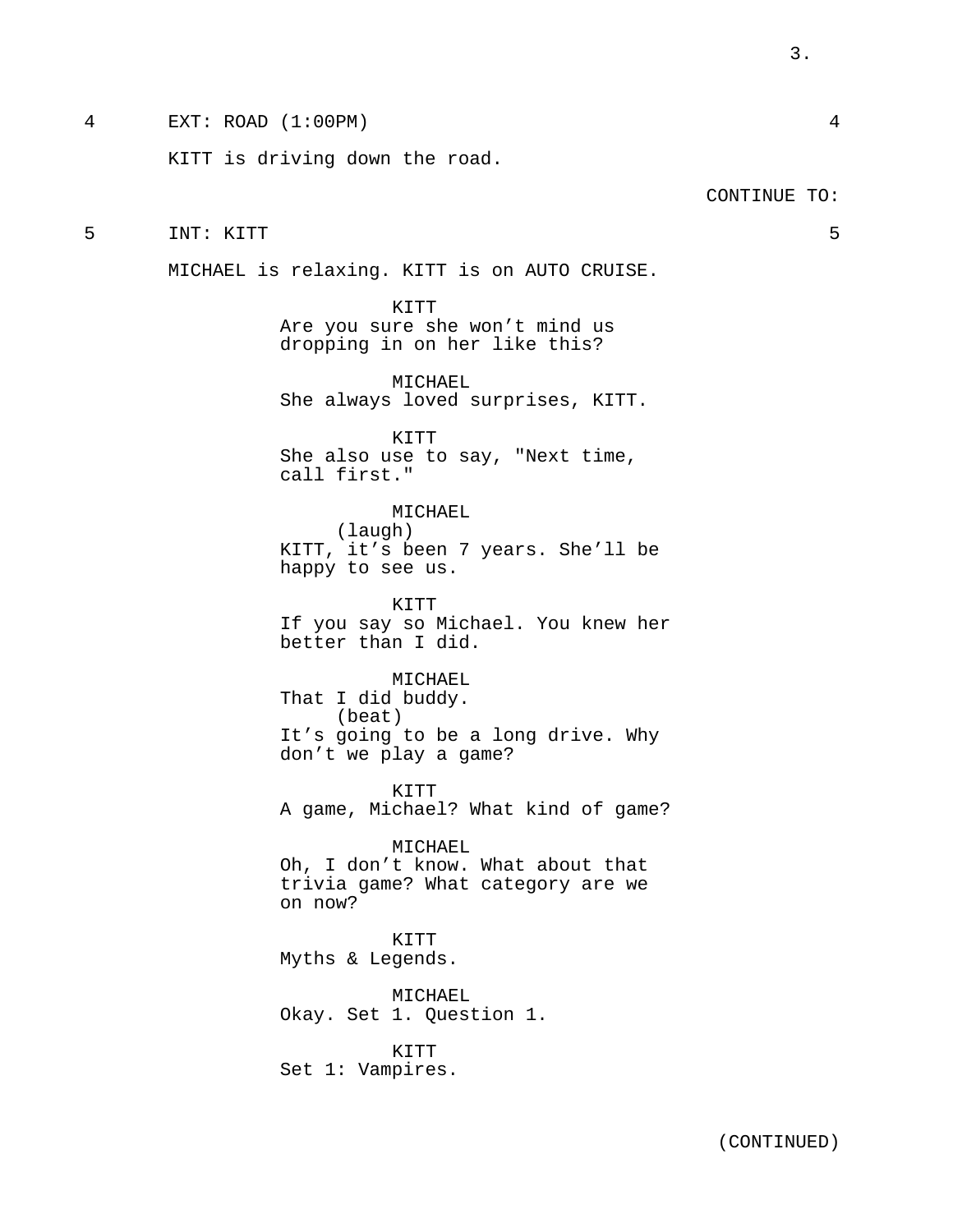MICHAEL Vampires? KITT Yes Michael, vampires. MICHAEL Oh. KITT Question 1: Name 1 of 4 methods used to kill a vampire? MICHAEL That's easy. A wooden stake through the heart. KITT Correct. A wooden stake was the most common method. The other three methods are: decapitation, fire, and sunlight. (beat) Question 2... **Tuesday November 2nd 1993** 6 INT: CORONER'S BUILDING (TORONTO)(6:00AM EST) 6 NATALIE is getting ready to leave. DR. CINDY BROWN enters.

CINDY

Morning, Dr. Lambert.

NATALIE Morning, Cindy.

CINDY Busy evening?

NATALIE The usual. (beat) I hope these 12 hour schedules don't last much longer.

CINDY Tell me about it. CUT TO: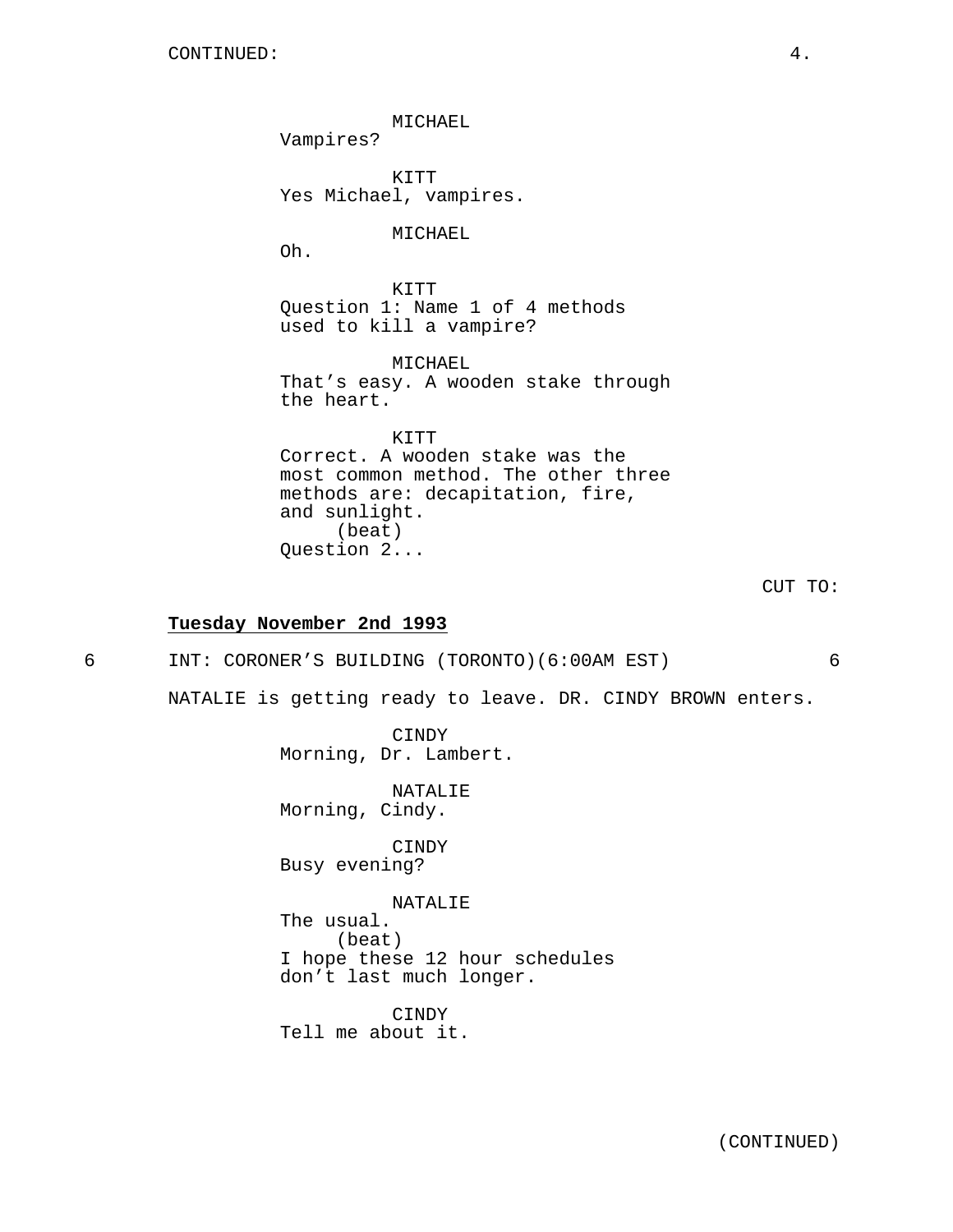NATALIE Well, I guess I'll turn the place over to you.

CINDY

Thanks.

NATALIE See ya tonight.

CINDY

Bye.

NATALIE exits.

CONTINUE TO:

#### 7 EXT: CORONER'S BUILDING 7

NATALIE exits building and heads over to her car. She notices a black Trans-Am stop on the other side of the road. A man, MICHAEL, wearing shades, gets out of the car and crosses the street. He enters the building. NATALIE watches as MICHAEL enters, then, looks back at his car. She notices the California plate "KNIGHT." NATALIE enters her car, shaking her head from side to side, and drives off.

CUT TO:

#### 8 INT: CORONER'S BUILDING 8

MICHAEL is standing in the doorway, leaning against the wall, arms crossed across his chest. His sunglasses are hanging on the collar of his shirt. He is watching CINDY work.

> MICHAEL Well, well, well. Still hard at work after all these years.

CINDY turns around and MICHAEL enters room.

CINDY Michael? Michael Knight! What are you... (beat) How long have you been standing there?

MICHAEL Is that anyway to say hello?

CINDY puts down her scalpel, and puts her arms around his neck. She gives him a deep passionate kiss.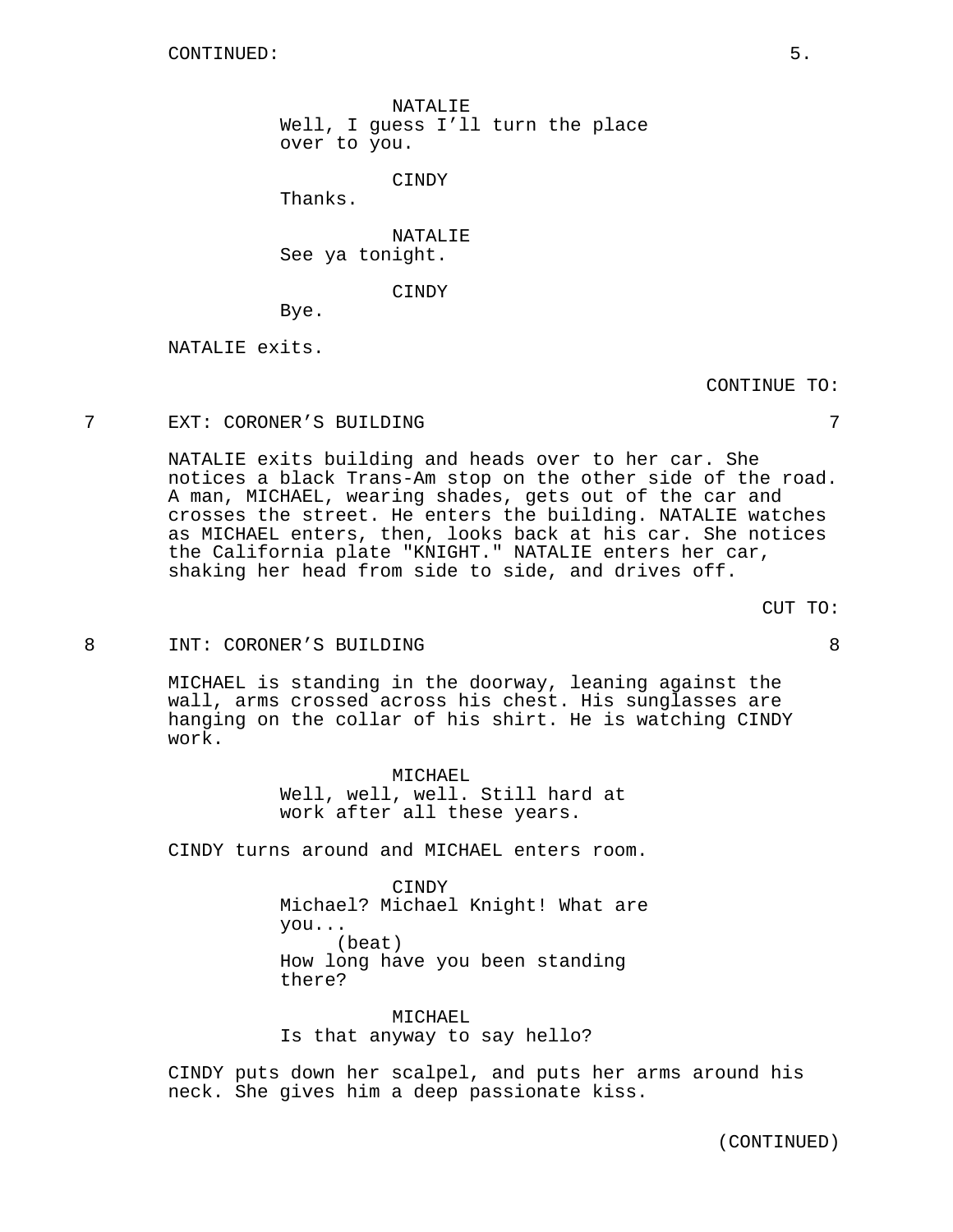CINDY How's that?

MICHAEL

Better.

CINDY removes her arms from around his neck.

CINDY What's it been, 5 years?

MICHAEL

More like 7.

CINDY gives him a look of surprise.

CINDY 7? Really?

MICHAEL

Yep.

CINDY Is... KITT with you?

MICHAEL Of course. He's right outside.

CINDY Can I say hi to him?

MICHAEL

Sure.

MICHAEL activates the watch-comm.

MICHAEL KITT, there's someone here who'd like to say hi.

CINDY

Hi KITT.

KITT (VO) Hello Cindy.

CINDY I hope you've been keeping Michael out of trouble?

KITT (VO) Always. (beat) (MORE)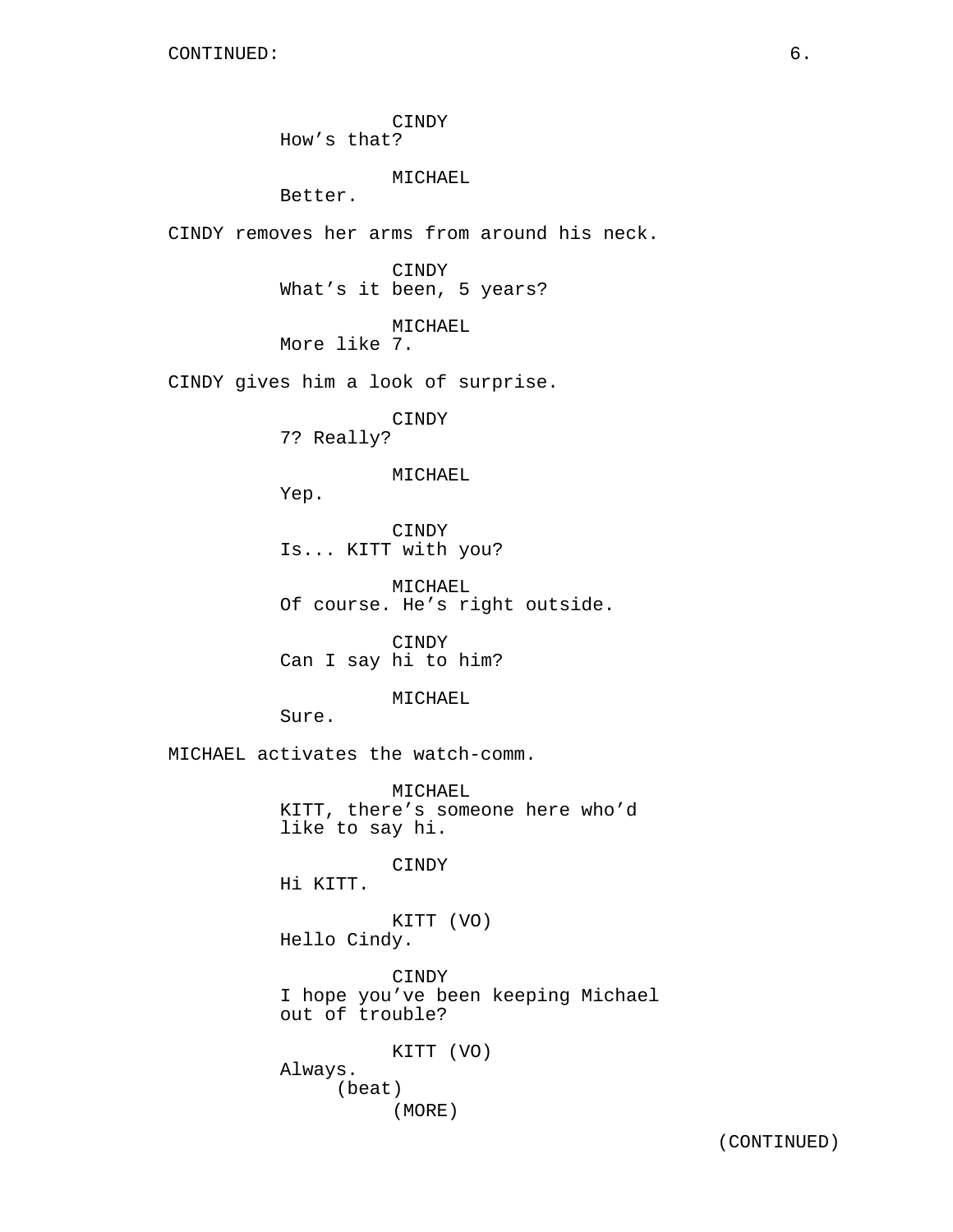KITT (VO) (cont'd) There's someone coming, Michael. I'll talk to you later Cindy. Bye.

CINDY

Bye.

SCHANKE enters.

SCHANKE Sorry Dr. Brown. I was looking for Natalie.

CINDY You just missed her, detective.

SCHANKE Guess I'll catch her tonight then.

SCHANKE turns to leave.

**CINDY** Ah, detective?

SCHANKE stops and turns to her.

CINDY I'd like you to meet Michael Knight. He's an old friend. Michael, this is Detective Don Schanke.

SCHANKE Knight, eh? (beat) My partner's name is Knight. (beat) I wonder if you two are related?

MICHAEL knows it's impossible. His real last name is not KNIGHT, but LONG. He was born MICHAEL AARON LONG. Little does MICHAEL know, it is also impossible because KNIGHT is not NICK's birth last name either.

> MICHAEL I don't think so, detective. As far as I know, I don't have any relatives in Canada.

> > SCHANKE

Oh. (beat) Is that your Trans-Am outside?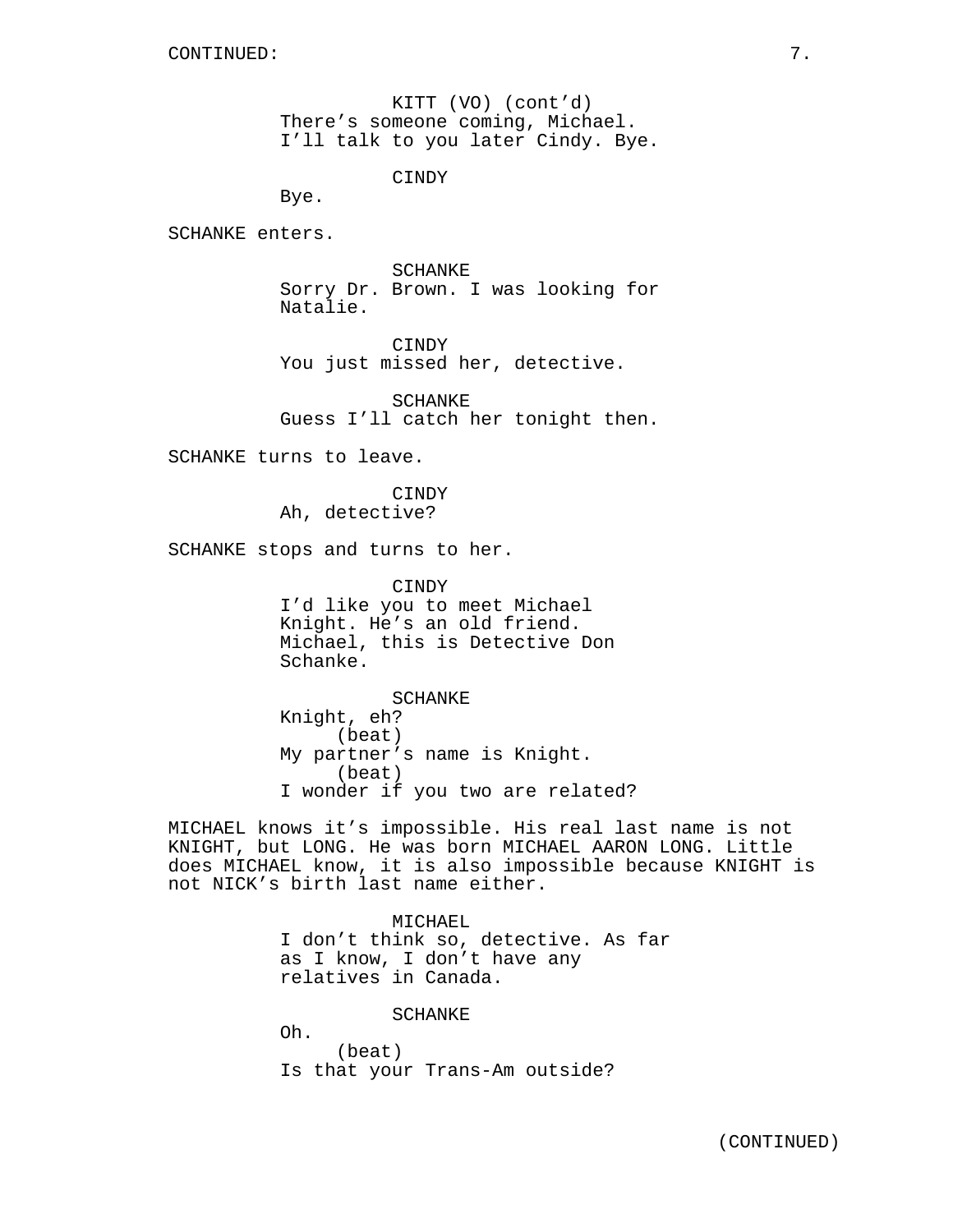MICHAEL

Yes.

SCHANKE

Nice car.

MICHAEL

Thanks.

SCHANKE Well, gotta run. Nice meeting you Michael.

SCHANKE turns to CINDY.

SCHANKE If you see Natalie, tell her I'm looking for her.

CINDY Sure detective.

SCHANKE

Bye guys.

MICHAEL / CINDY

Bye.

SCHANKE exits.

CINDY I wonder why I never thought of that?

MICHAEL Thought of what?

CINDY That you and Detective Knight could be related. (beat) It's probably because I've never met him.

MICHAEL

Never?

## CINDY

He works the night shift, and I'm always out of here by the time he gets in. I hear he's pretty close with Natalie though.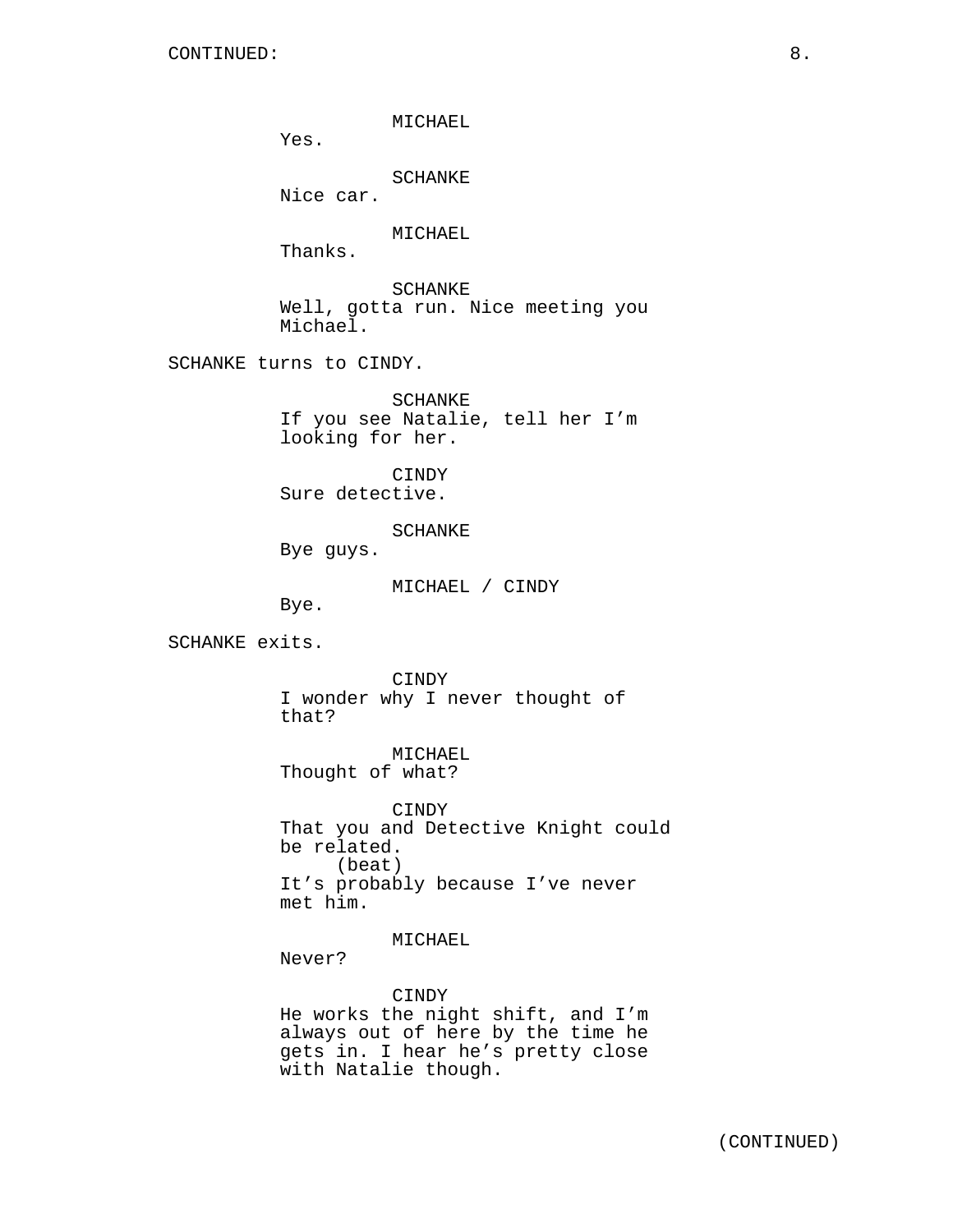MICHAEL Natalie? CINDY Dr. Lambert. She works the night shift here. MICHAEL Maybe I can meet this Detective Knight later. CINDY Maybe. (beat) How long are you and KITT in town? MICHAEL Two weeks. I was hoping we could spend some time together. CINDY Where are you staying? MICHAEL In a hotel around the corner. CINDY A hotel? No way Mike. (beat) Here. CINDY removes a key from pocket and hands it to him. CINDY It's the key to my place. Take it. MICHAEL takes it. CINDY Go and settle in. You can pick me up here, around 6:00 this evening. We can go and have dinner. MICHAEL (smile) Okay. (kiss her) See ya at 6:00. Bye. CINDY Bye.

MICHAEL exits and CINDY returns to work.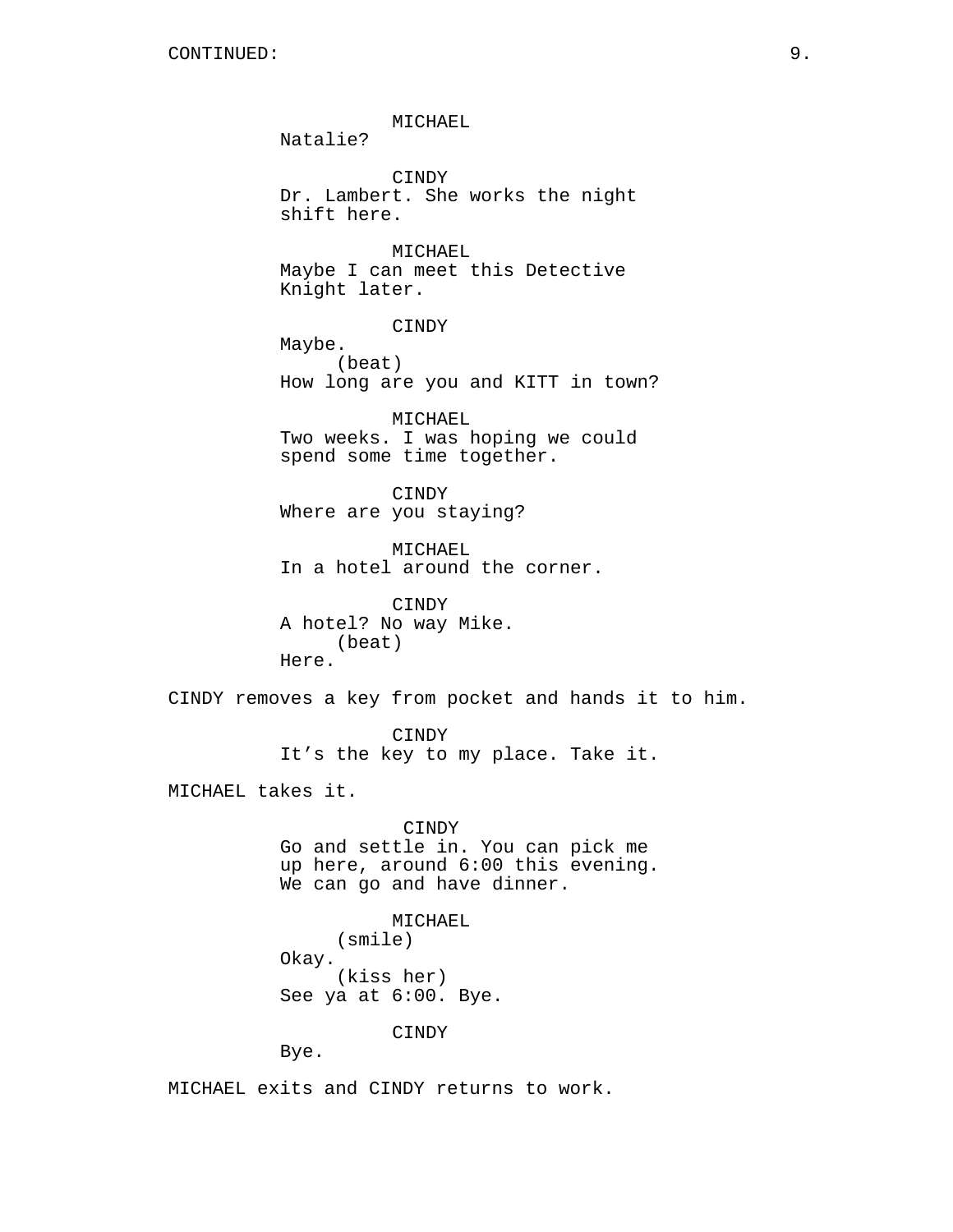continue to:

9 EXT: CORONER'S BUILDING 9

MICHAEL exits, puts on his shades, and walks over to KITT.

CONTINUE TO:

10 INT: KITT 10

MICHAEL gets in, starts the car, and drives off.

MICHAEL KITT, can you tap into the Toronto Police Department's mainframe database?

KITT Can bats fly?

> MICHAEL (smile)Tell me everything you can find on a Detective Knight.

KITT Any particular reason, Michael?

MICHAEL

Curiosity.

KITT You know what curiosity did to the cat, Michael?

MICHAEL Just do it, KITT.

KITT Yes Michael.

Momentary pause as KITT accesses the database.

#### KITT

Detective Nicholas Knight. TPD badge number 16596. He was born in Chicago on January 1st 1958. Permanently assigned to the night shift, Homicide, 27th Precinct, Toronto.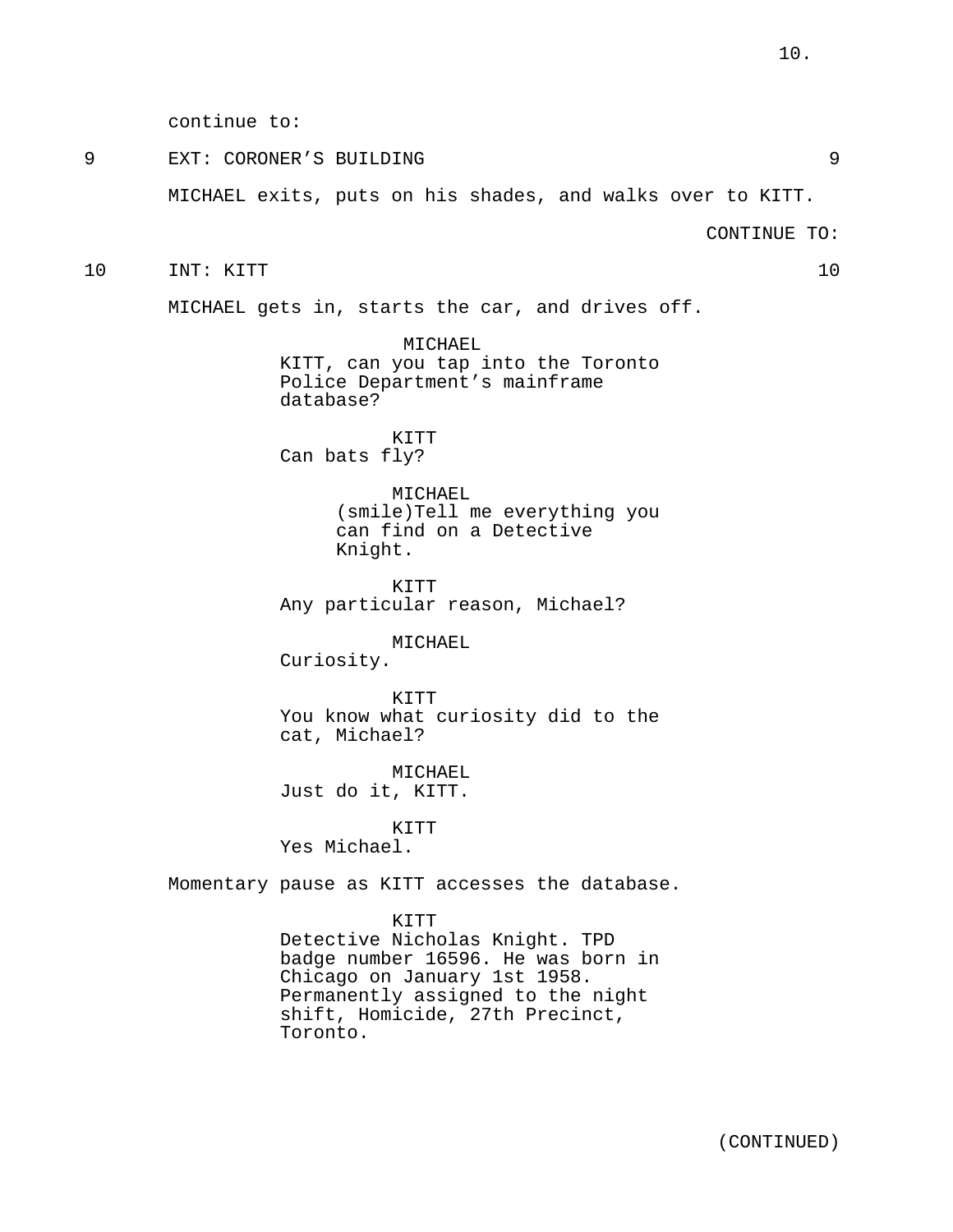MICHAEL Permanently? I wonder what he did to deserve that.

KITT According to his file, he requested it. It would seem he has an illness that causes severe sensitivity to sunlight.

MICHAEL In other words, he's allergic to the sun.

KITT I believe that is what I said, Michael. May I continue?

MICHAEL Sorry. Go ahead.

KITT

Thank-you.

(beat)

He transferred from the Chicago PD in October of 1990. From October 1990 to April 1992, he worked alone. In April of 1992, he was temporarily partnered with a day shift detective, Don Schanke, to investigate a series of "vampire murders." De...

MICHAEL

Did you say vampire murders?

KITT

Yes. It seemed there was somebody killing people, and then draining them of their blood. It turned out to be a local blood bank man.

MICHAEL

Oh. So it wasn't a...

KITT

Really Michael, we all know vampires are only a myth.

MICHAEL

Yeh, well if there is no truth to the legends, why have they been around so long?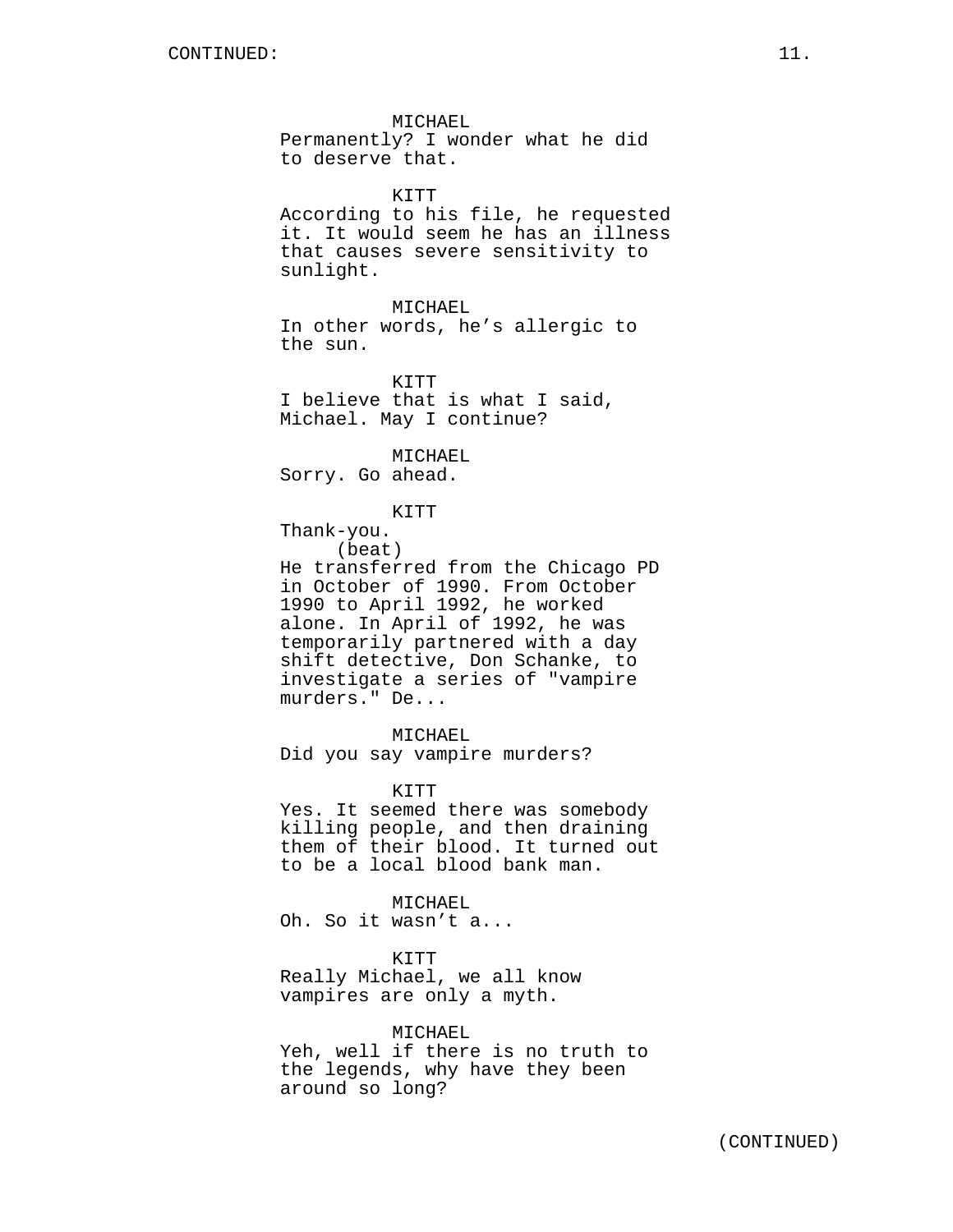Momentary pause.

KITT May I continue?

MICHAEL Sorry. Please, continue.

KITT

Where was I... Ah.... Despite a mutual dislike for each other, the partnership seemed to work out, and has since become permanent.

MICHAEL You got a photo of Detective Knight?

KITT

One second.

KITT searches for, finds, and displays, the photo.

KITT

There.

MICHAEL looks at monitor, then returns to driving.

MICHAEL What else can you find?

Momentary pause.

KITT He has no family or relatives. He resides in a warehouse at 101 Gateway Lane and drives a green 1962 Cadillac Coupe-de-Ville,

license plate 35H-MV6.

MICHAEL

That's it?

KITT Besides his arrest records, yes, that's it.

CONTINUE TO: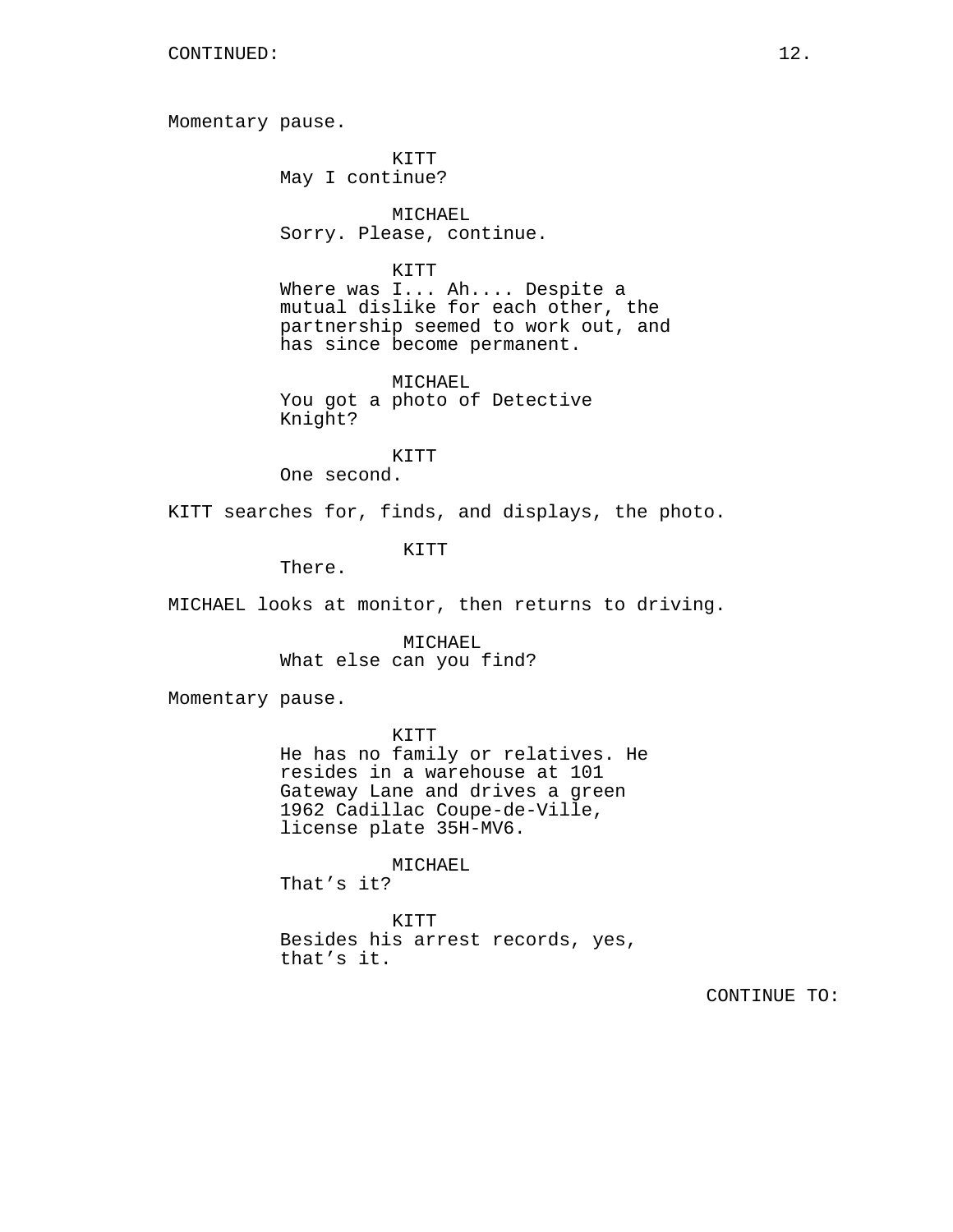| 11 | EXT: KITT                                                                                                                                                                                                                               |              | 11 |
|----|-----------------------------------------------------------------------------------------------------------------------------------------------------------------------------------------------------------------------------------------|--------------|----|
|    | KITT turns off the main road onto a side street.                                                                                                                                                                                        |              |    |
|    |                                                                                                                                                                                                                                         | FADE TO:     |    |
| 12 | EXT: CITY SCRAPE - SUN RISE (6:55AM)                                                                                                                                                                                                    |              | 12 |
|    | WEATHER: Sunny and cold this morning, skies becoming partly<br>to mostly cloudy this afternoon. HIGH: +7, UV LEVEL: 2.7                                                                                                                 |              |    |
|    | 7:00 am -> Sunny TEMP.: $-4$ , HUM: 93%, WINDS: West @ 5 kph.                                                                                                                                                                           |              |    |
|    |                                                                                                                                                                                                                                         | FADE TO:     |    |
| 13 | EXT: KNIGHT'S WAREHOUSE (4:00PM)                                                                                                                                                                                                        |              | 13 |
|    | WEATHER: Cloudy. TEMP.: +6 HUM: 60%<br>WINDS: South @ 13 kph.                                                                                                                                                                           |              |    |
|    |                                                                                                                                                                                                                                         | CONTINUE TO: |    |
| 14 | INT: KNIGHT'S WAREHOUSE - BEDROOM                                                                                                                                                                                                       |              | 14 |
|    | NICK wakes up and gets out of bed.                                                                                                                                                                                                      |              |    |
|    |                                                                                                                                                                                                                                         | CONTINUE TO: |    |
| 15 | STAIRS                                                                                                                                                                                                                                  |              | 15 |
|    | He heads down the stairs and sees NATALIE asleep on the<br>couch.                                                                                                                                                                       |              |    |
|    |                                                                                                                                                                                                                                         | CONTINUE TO: |    |
| 16 | KITCHEN                                                                                                                                                                                                                                 |              | 16 |
|    | He goes into the kitchen and opens the fridge. He grabs a<br>bottle, and removes the cork, with his teeth. He takes a<br>drink from the bottle, then pours himself a glass. He,<br>re-corks the bottle and, puts it back in the fridge. |              |    |
|    |                                                                                                                                                                                                                                         | CONTINUE TO: |    |
| 17 | LIVING ROOM                                                                                                                                                                                                                             |              | 17 |
|    | He walks over to the couch, sipping at his drink on the way.<br>He leans over the couch.                                                                                                                                                |              |    |
|    | NICK                                                                                                                                                                                                                                    |              |    |

Rise and shine, Nat. NATALIE awakens confused and disorientated.

(CONTINUED)

13.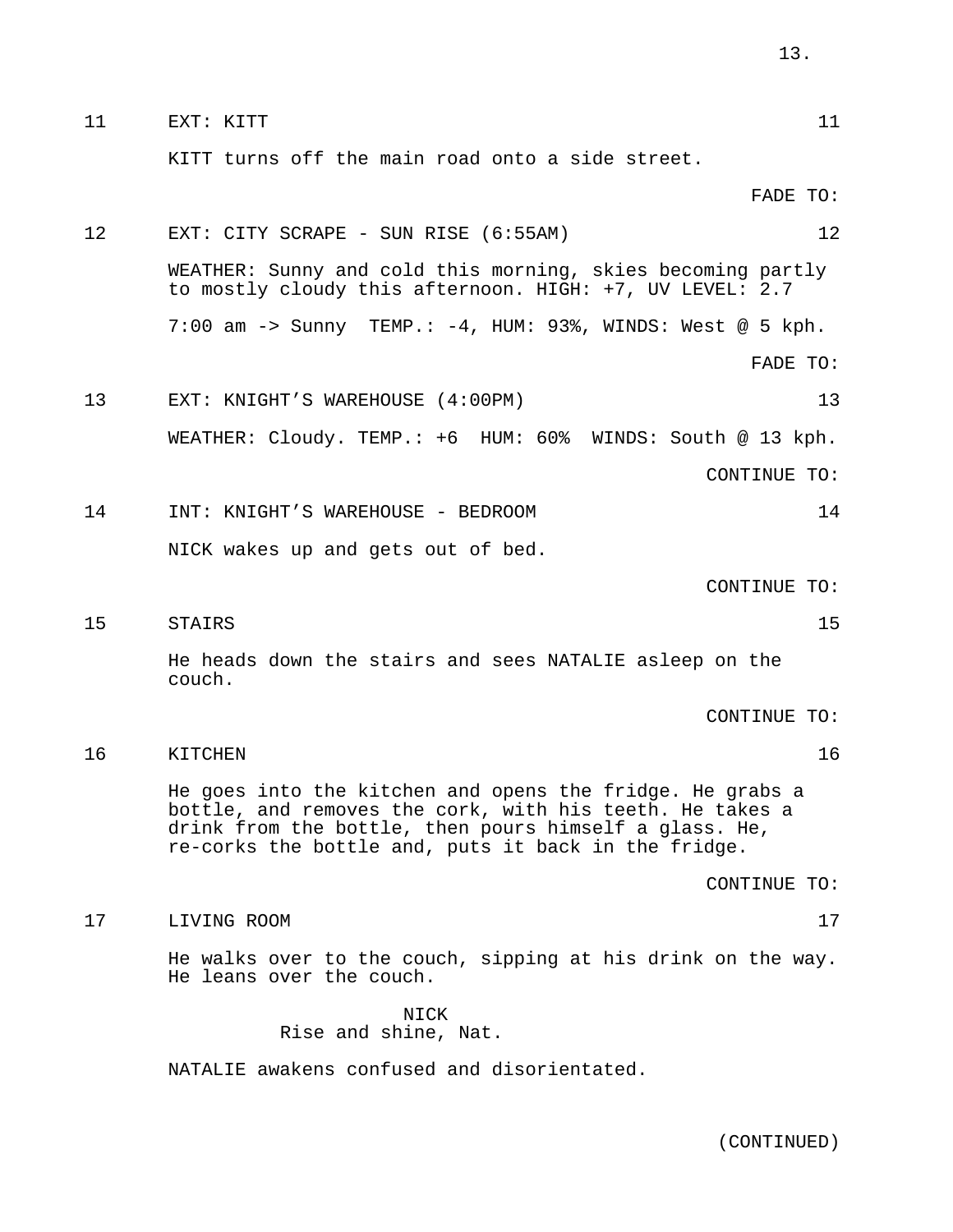NATALIE What... Where...

She focuses and says line as she sits up.

NATALIE Nick! I'm sorry. I couldn't get any sleep at my place. To much noise.

NICK sits beside her.

NATALIE I knew you wouldn't mind.

NICK smiles at her.

NICK Hey, what are friends for!

NATALIE smiles back at him. She rises and walks over to the kitchen. NICK takes a drink while her back is to him.

18 KITCHEN 18

NATALIE opens a cupboard and sees a tin of coffee.

NATALIE Coffee! May I?

PAN TO:

19 LIVING ROOM 19

NICK takes another drink from his glass.

NICK Sure. Help yourself.

NICK mutters, quietly, to himself.

NICK I won't be drinking it anytime soon.

PAN TO:

PAN TO: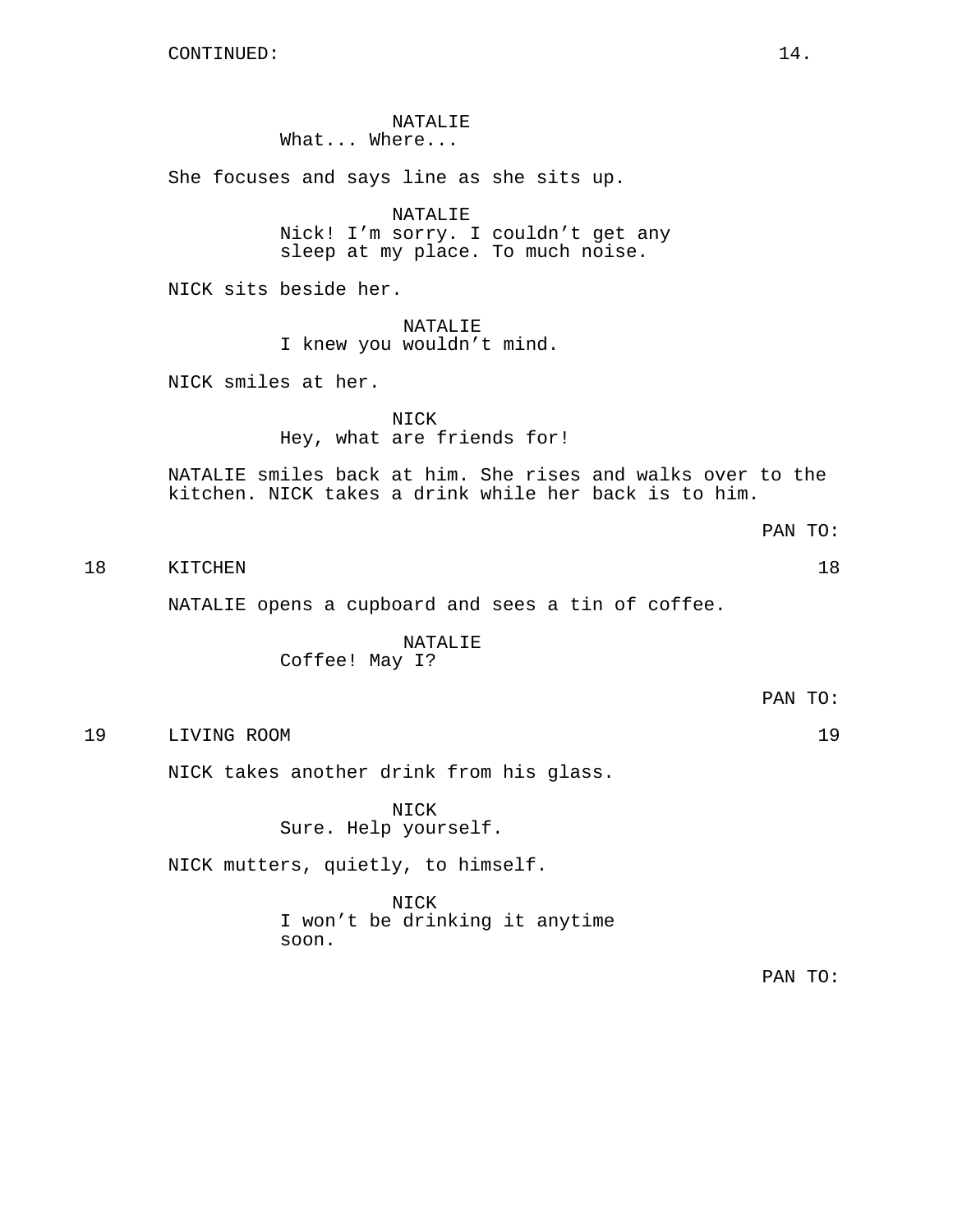| 20 | KITCHEN                                                                                                                                                                                                    |         | 20 |
|----|------------------------------------------------------------------------------------------------------------------------------------------------------------------------------------------------------------|---------|----|
|    | NATALIE<br>I heard that.                                                                                                                                                                                   |         |    |
|    | NATALIE mixes the coffee, with some water, in a mug.                                                                                                                                                       |         |    |
|    | NATALIE<br>What time is it anyway?                                                                                                                                                                         |         |    |
|    |                                                                                                                                                                                                            | PAN TO: |    |
| 21 | LIVING ROOM                                                                                                                                                                                                |         | 21 |
|    | NICK takes another drink.                                                                                                                                                                                  |         |    |
|    | NICK<br>Just after 4:00.                                                                                                                                                                                   |         |    |
|    |                                                                                                                                                                                                            | PAN TO: |    |
| 22 | KITCHEN                                                                                                                                                                                                    |         | 22 |
|    | NATALIE puts the mug in the microwave.                                                                                                                                                                     |         |    |
|    | NATALIE<br>4:00? Great, just great, that only<br>leaves me two hours to wake up.<br>(look at NICK)                                                                                                         |         |    |
|    | NATALIE<br>How do you do it? You put in the<br>same hours I do, yet you never seem<br>to be tired.                                                                                                         |         |    |
|    |                                                                                                                                                                                                            | PAN TO: |    |
| 23 | LIVING ROOM                                                                                                                                                                                                |         | 23 |
|    | NICK<br>One of the advantages of being<br>immortal, I guess. We don't need<br>much sleep. In fact, we can go for<br>days without it. No pun intended.<br>But, I try to get at least eight<br>hours anyway. |         |    |
|    |                                                                                                                                                                                                            | PAN TO: |    |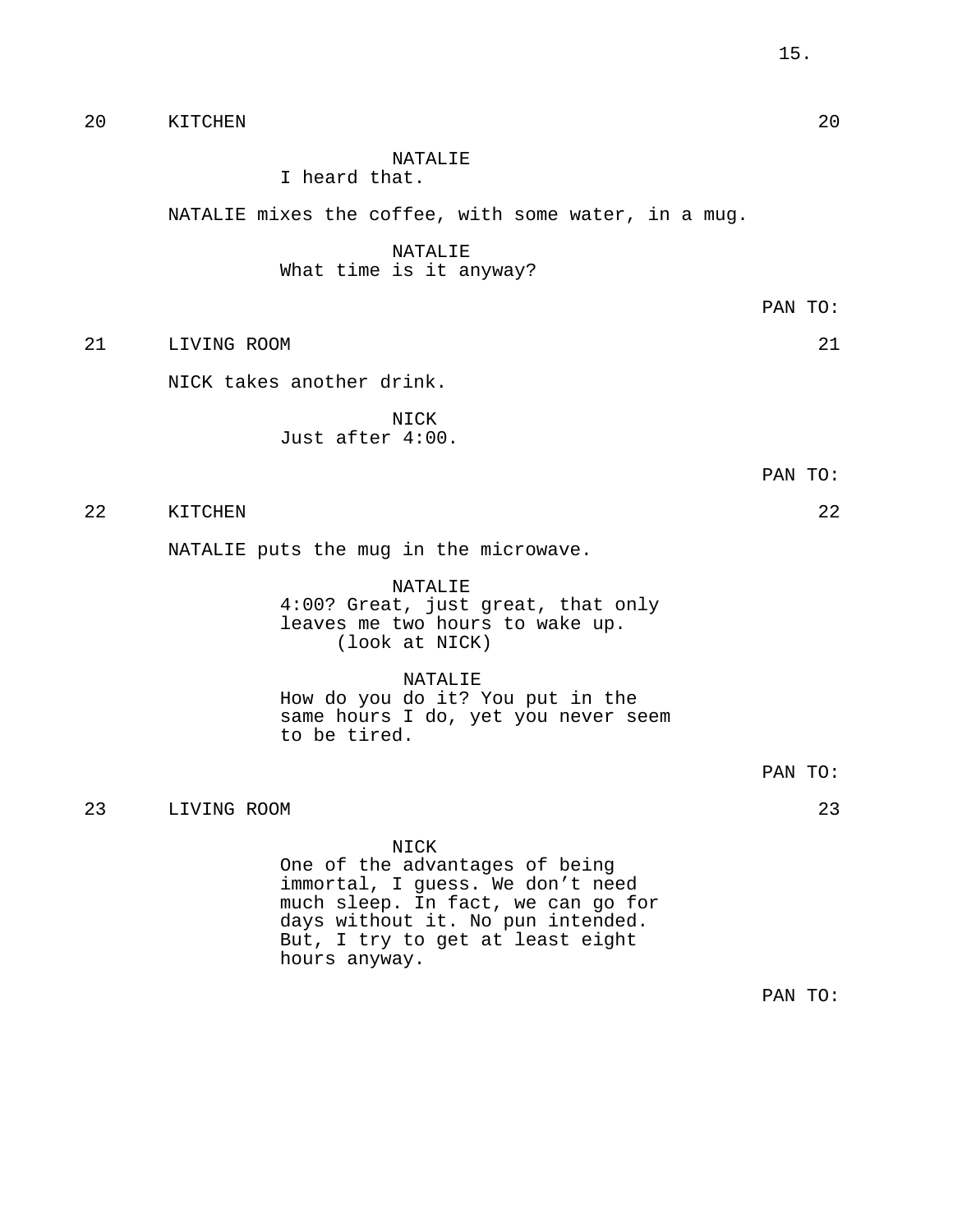# 24 KITCHEN 24

The microwave beeps, and NATALIE removes the mug.

#### PAN TO:

## 25 LIVING ROOM 25

NICK finishes off his glass as NATALIE is returning to the couch. NATALIE sips her coffee as she returns. NATALIE says line as she sits.

# NATALIE So, how's the case coming?

NICK answers rather sarcastically.

## NICK

Which one?

NATALIE opens her mouth to answer, but the phone rings. NICK reaches for it and hits the speaker button. NATALIE takes a sip of her coffee.

# NICK

Hello.

The caller is surprised that NICK actually answered the phone.

> SCHANKE (VO) You're up!

NICK Yeh. I'm up. What do ya want?

SCHANKE (VO) It's about Dr. Brown.

NATALIE is curious.

## NATALIE

Cindy?

SCHANKE is surprised to hear NATALIE.

SCHANKE (VO)

Natalie?

NICK and NATALIE exchange a look.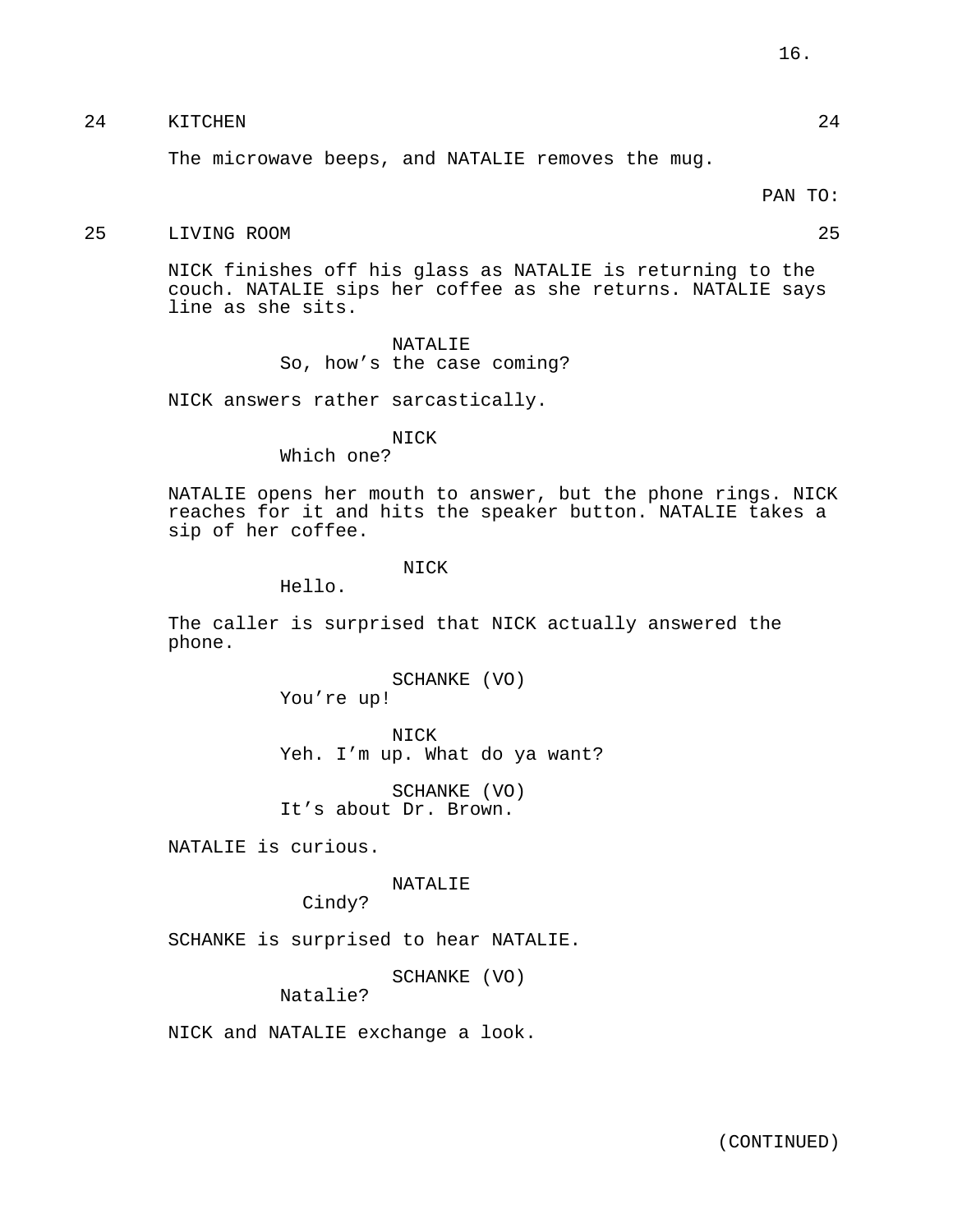SCHANKE (VO)

What are...

NICK cuts him off.

NICK What about Dr. Brown?

SCHANKE (VO) She's dead.

NATALIE / NICK

Dead?

SCHANKE (VO)

Yep. Dead.

NATALIE

NICK and NATALIE say their next lines simultaneously.

How, why?

When?

NICK

SCHANKE (VO) Not sure on the how or why yet, but, we estimate she was killed sometime within the hour.

NICK Any suspects?

SCHANKE (VO)

Not sure.

NICK Not sure? What does that mean?

SCHANKE (VO) Well, I stopped by to see Natalie this morning, but she'd already left.

NICK

So?

SCHANKE (VO) So, there was this guy there, talking to Cindy. She said he was an old friend. His name's Michael Knight. He's up from California. He drives a flashy 1982 black Pontiac Firebird Trans-Am. (beat) (MORE)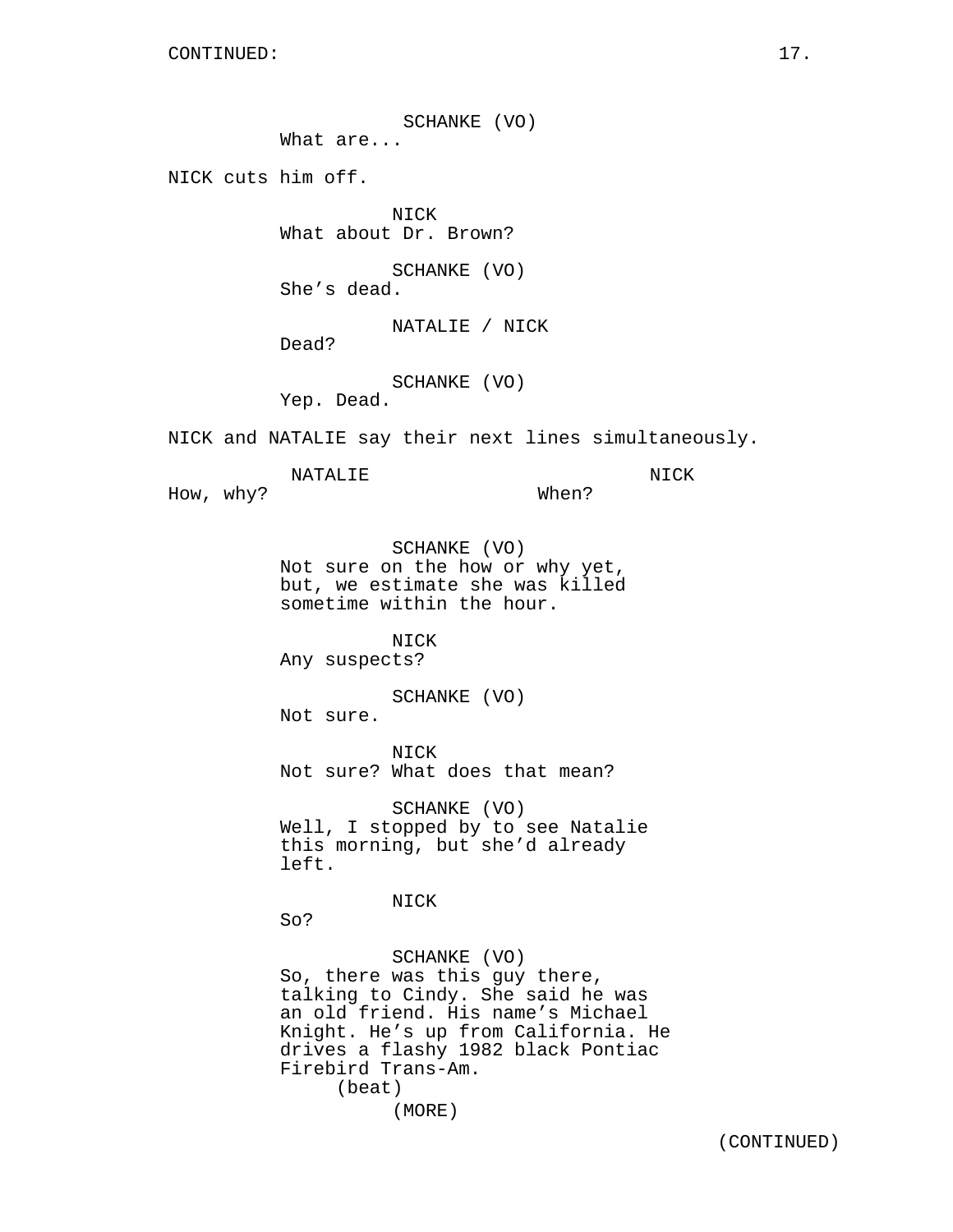SCHANKE (VO) (cont'd) All Norma's been able to dig up on him so far, is that he works for some organization called FLAG.

# NATALIE

Flag?

NICK Foundation for Law & Government.

SCHANKE (VO) You've heard of them?

NICK Anything else?

SCHANKE (VO) Not yet. I should have more info by the time you get in. (beat) Wish I could remember that plate though.

## NATALIE

KNIGHT.

NICK looks at her thinking for a moment she is addressing him. She shakes her head in a "no" gesture.

> NATALIE That's the plate. "K-N-I-G-H-T."

> > SCHANKE (VO)

How'd...

NATALIE I saw the car pull in this morning as I was leaving.

SCHANKE (VO) I'll have Norma run it and see what she can turn up. Hasta la bye-bye.

SCHANKE hangs up. NICK presses the speaker button again, hanging up the phone.

> NATALIE I guess I better get going.

NATALIE finishes coffee, and puts the mug on the table.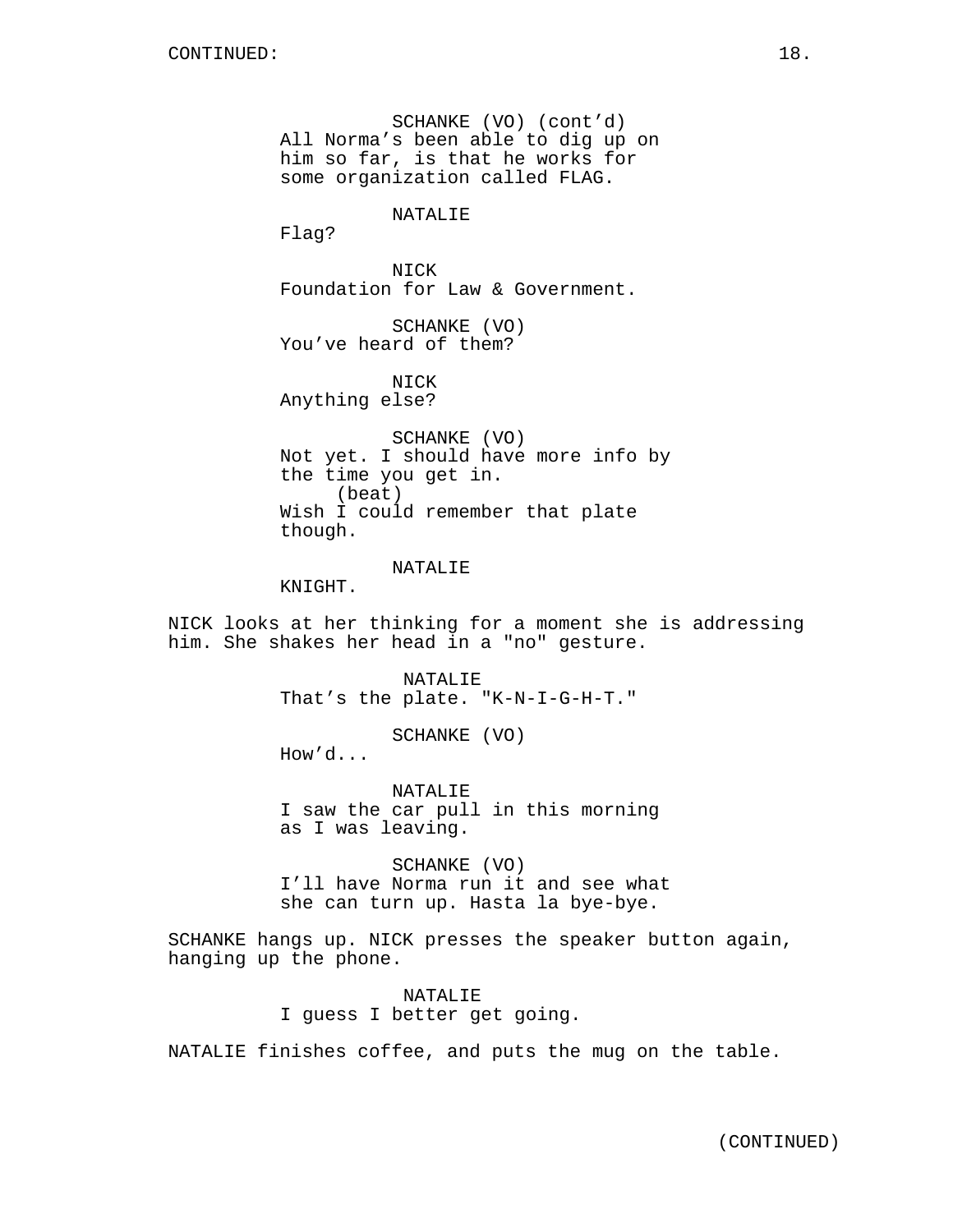NATALIE See ya later.

#### NICK

Bye.

NATALIE walks over to the elevator door and exits. NICK rises from the couch, picks up the mug and carries it, and his glass, to kitchen.

CUT TO:

26 EXT: CITY SCRAPE - SUNSET (5:07PM) 26

WEATHER: Cloudy & cool, with brisk South East winds developing overnight. LOW: +3

JUMP TO:

27 INT: CORONER'S BUILDING (5:58PM) 27

NATALIE is working as MICHAEL enters. MICHALE looks for CINDY.

> MICHAEL Excuse me, where's Dr. Brown?

NATALIE looks up and recognizes MICHAEL as the man she saw this morning.

> NATALIE Are you Michael Knight?

MICHAEL Yes. You must be Dr. Lambert.

NATALIE (smile) Natalie.

MICHAEL Natalie. Where's Cindy?

NATALIE I hate to be the bearer of bad news, but, Cindy is... dead.

MICHAEL

What?

NATALIE She was found dead, here, around 4:00 pm.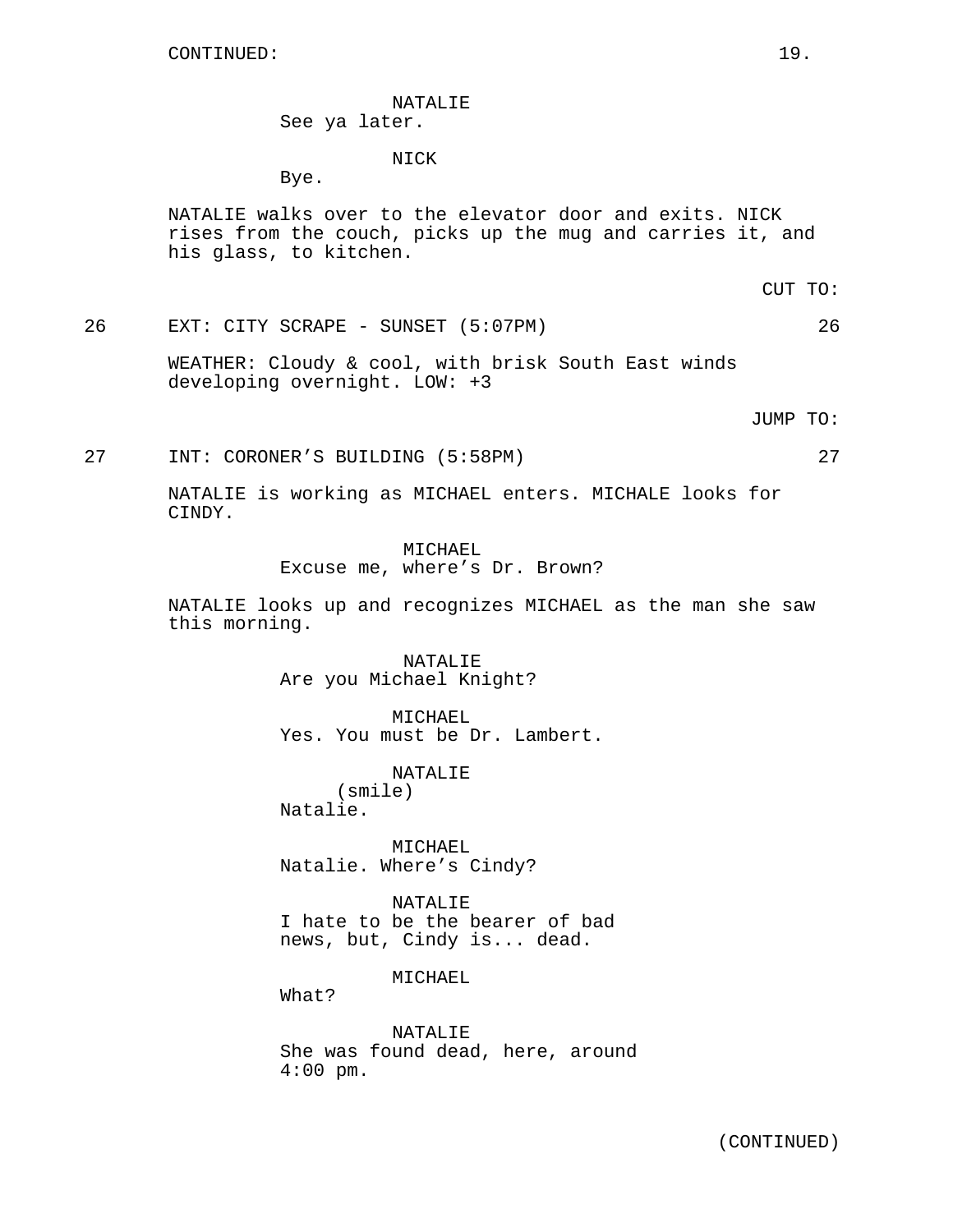MICHAEL What happened?

NATALIE I don't know all the facts yet, but...

NICK enters.

NATALIE Nick, this is Michael Knight. Michael, Detective Nick Knight.

NICK and MICHAEL shake hands.

MICHAEL Can you tell me what happened, detective?

NICK At the station, Mr. Knight. There are a few questions we'd like to ask you.

MICHAEL Wh... wait, you don't think that I killed her, do you?

NICK I didn't say that. But you are the last person anyone saw with her. (beat) Come on, let's go.

NICK and MICHAEL head out.

NICK

Later Nat.

NATALIE

Bye.

NICK and MICHAEL exit and NATALIE goes back to work.

CUT TO:

28 EXT: CORONER'S BUILDING 28

NICK and MICHAEL exit the building. NICK takes MICHAEL to the Caddy.

CONTINUE TO: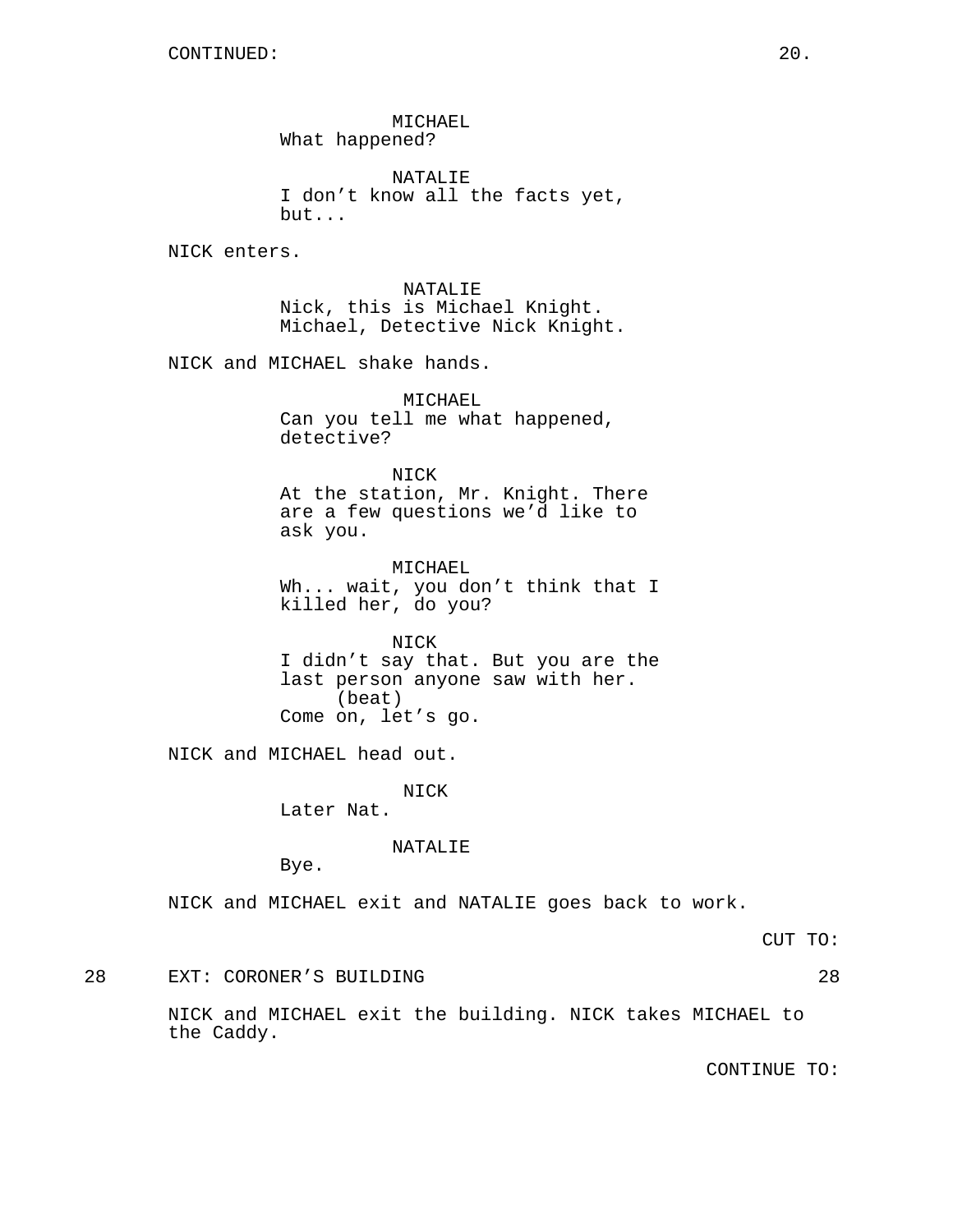# 29 EXT: CADDY 29

NICK and MICHAEL get into the car. NICK starts the car and drives off.

CONTINUE TO:

30 INT: KITT 30

KITT puts himself in AUTO-CRUISE and follows.

CONTINUE TO:

31 INT: CADDY 31

NICK is driving and MICHAEL is sitting in the front passenger side.

> NICK How well did you know Dr. Brown?

NICK senses that they are being followed, and looks into the rear-view mirror.

> MICHAEL We used to work together.

> > NICK

At FLAG?

NICK can't see anything in the mirror with his normal vision. But, since the road is fairly deserted, he can see KITT following them, with his vampire-vision.

> MICHAEL Yeh. She left 7 years ago and moved up here.

NICK makes out the car's plate as "KNIGHT" and realizes that the car is empty.

> NICK How is your car following us?

> > MICHAEL

What?

MICHAEL turns around and looks behind him. He can't see anything.

> MICHAEL There's nothing back there, detective.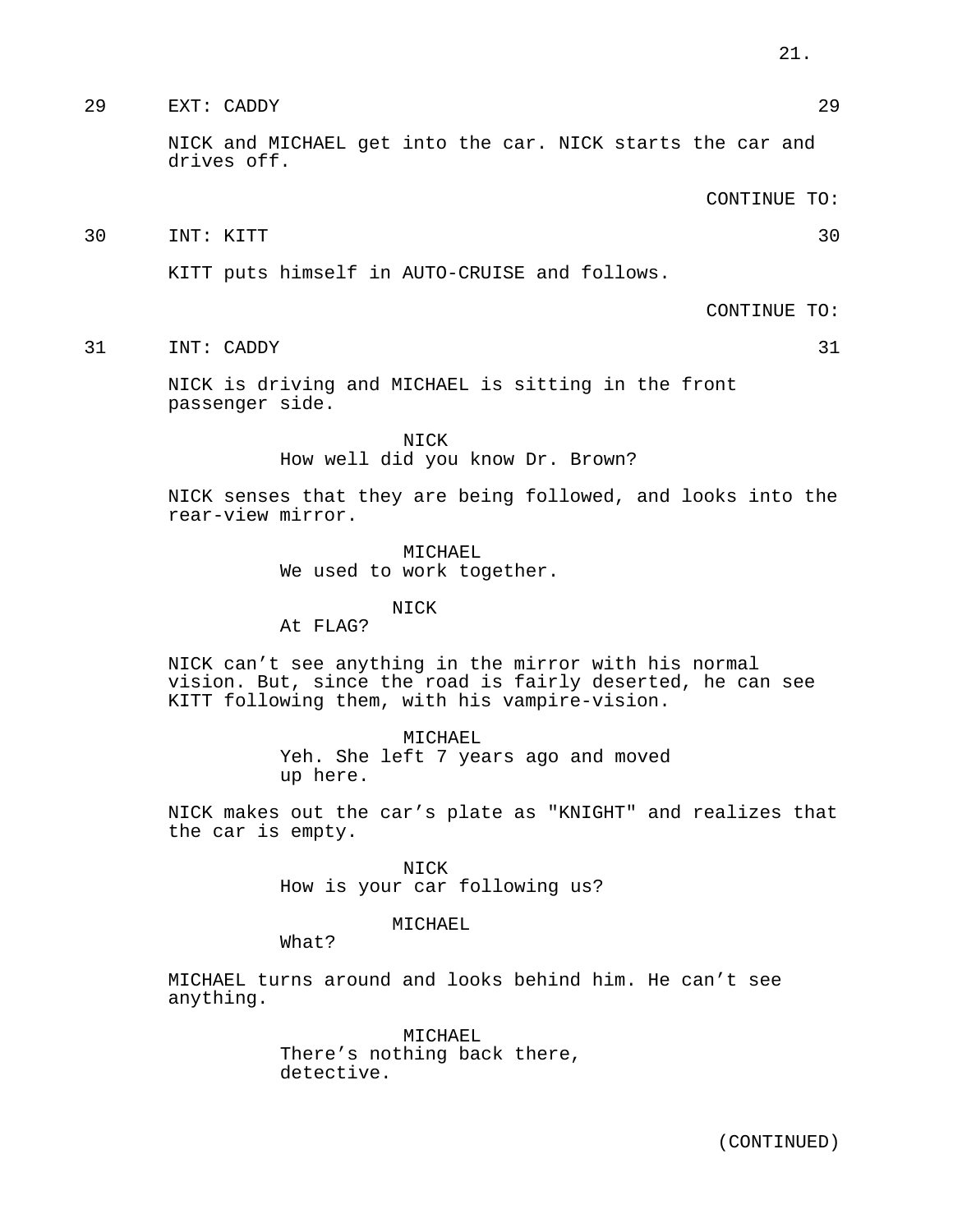NICK I can see it back there.

MICHAEL

How can...

NICK pulls the caddy over to the side of the road and stops.

NICK How about some straight answers, Mr. Knight. (beat) When we left the Coroner's Building, your Trans-Am was empty. (beat) So, how can it be following us? I didn't think they made life sized remote controlled cars.

MICHAEL thinks, and decides to be honest with NICK.

MICHAEL

Okay, okay.

MICHAEL activates his watch-comm. NICK just stares at him.

MICHAEL KITT, come here.

KITT On my way, Michael.

NICK Who's Kitt?

KITT pulls up behind the caddy and stops. NICK and MICHAEL exit the caddy.

CONTINUE TO:

32 EXT: ROADSIDE 32

NICK and MICHAEL walk over to KITT.

PAN TO:

33 EXT: KITT 33

NICK and MICHAEL reach KITT.

MICHAEL KITT, Detective Nick Knight. Detective, KITT.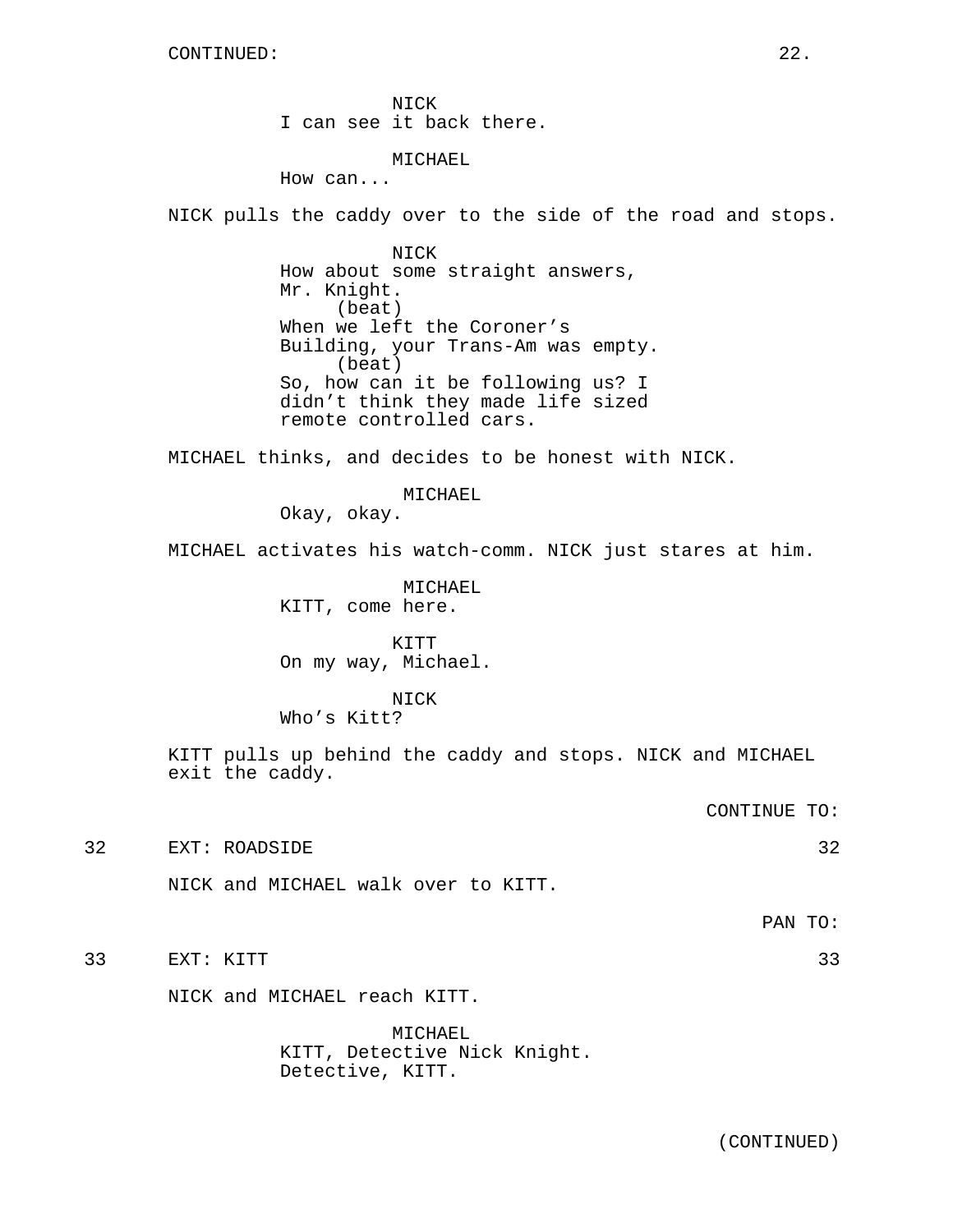KITT Hello detective.

NICK rises an eyebrow in amazement.

NICK A talking car!

KITT I am more than just a car, detective.

KITT opens the passenger door.

KITT Take a look.

NICK hesitates for a second, then enters.

CONTINUE TO:

34 INT: KITT 34

NICK sits in the passenger seat, and MICHAEL stands in the open doorway.

| NICK                    |                            | DISPLAY SUBTITLE |
|-------------------------|----------------------------|------------------|
| Maintenant c'est ce que | Now this, is what I call a |                  |
| j'appelle une voiture!  | car!                       |                  |

KITT Merci beaucoup. DISPLAY SUBTITLE Thank-you very much.

NICK is surprised that KITT understands, and speaks, French. NICK wonders what else this car can do.

> NICK What sort of name is Kitt?

KITT It stands for Knight Industries Two Thousand.

NICK A computerized car. What will they think of next!

KITT Actually, detective, I'm a prototype. One of a kind. Unique...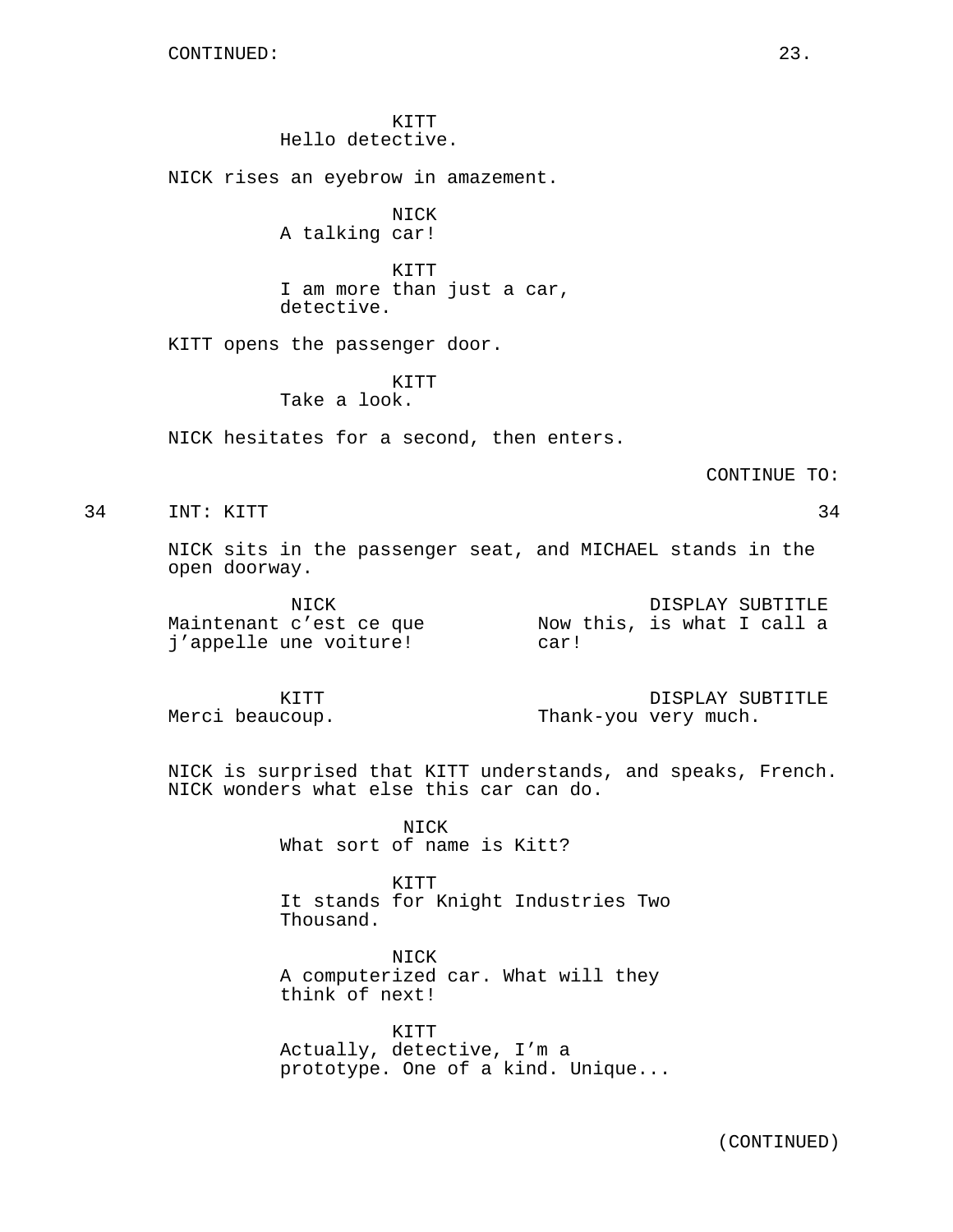MICHAEL I think he gets the picture KITT.

KITT Sorry Michael.

NICK turns to MICHAEL.

NICK So, how was KITT able to follow us?

MICHAEL

My watch.

NICK Your watch?

MICHAEL It's a direct comm-link to KITT. (beat) By the way, KITT was two blocks behind us, how were you able to spot him?

NICK Let's just say, that when you work the night shift, your night vision improves. Besides, the road was pretty much deserted.

MICHAEL doesn't believe him.

MICHAEL

Right.

KITT has been using his close proximity to NICK to his advantage. He's been monitoring NICK.

> KITT Detective? Are you feeling alright?

NICK Fine. Why?

KITT It's just that your body temp...

NICK Don't worry about it, KITT. I'm fine.

NICK exits as he says line. MICHAEL closes the door.

CONTINUE TO: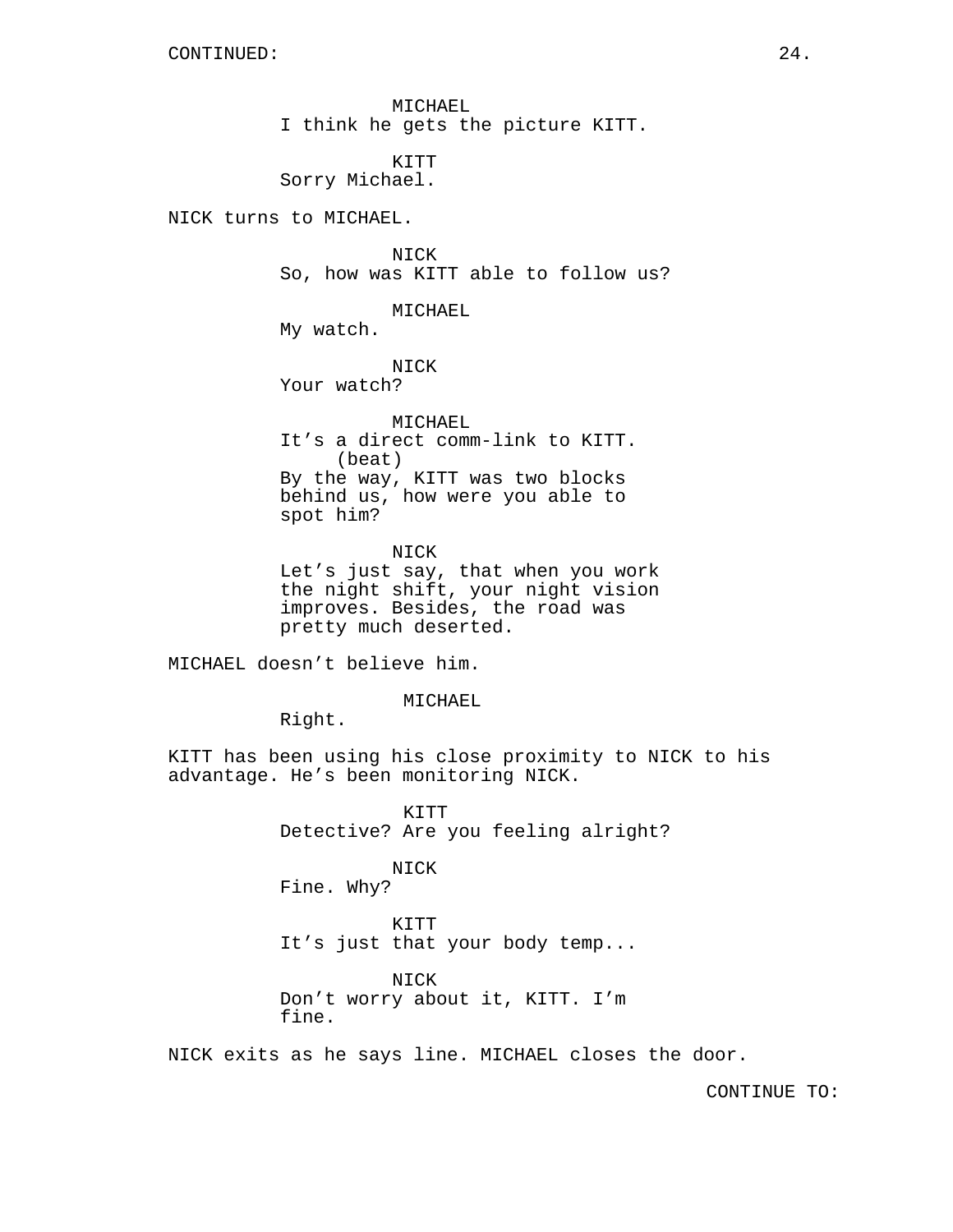KITT

But...

MICHAEL Drop it KITT.

KITT Yes Michael.

The police radio in the caddy calls NICK.

DISPATCH (VO) 81 Kilo. 81 Kilo, where are you?

NICK turns to MICHAEL

NICK Be right back.

NICK runs to the caddy.

36 CADDY 36

DISPATCH (VO) 81 Kilo, do you copy? Over.

NICK picks up the CB.

NICK This is 81 Kilo, go ahead.

PAN TO:

PAN TO:

37 MICHAEL AND KITT 37

MICHAEL turns to KITT.

MICHAEL I don't believe him, KITT.

KITT Don't believe him about what, Michael?

MICHAEL Well for starters, how was he able to see you? I don't buy that whole night-vision story. (beat) (MORE)

25.

(CONTINUED)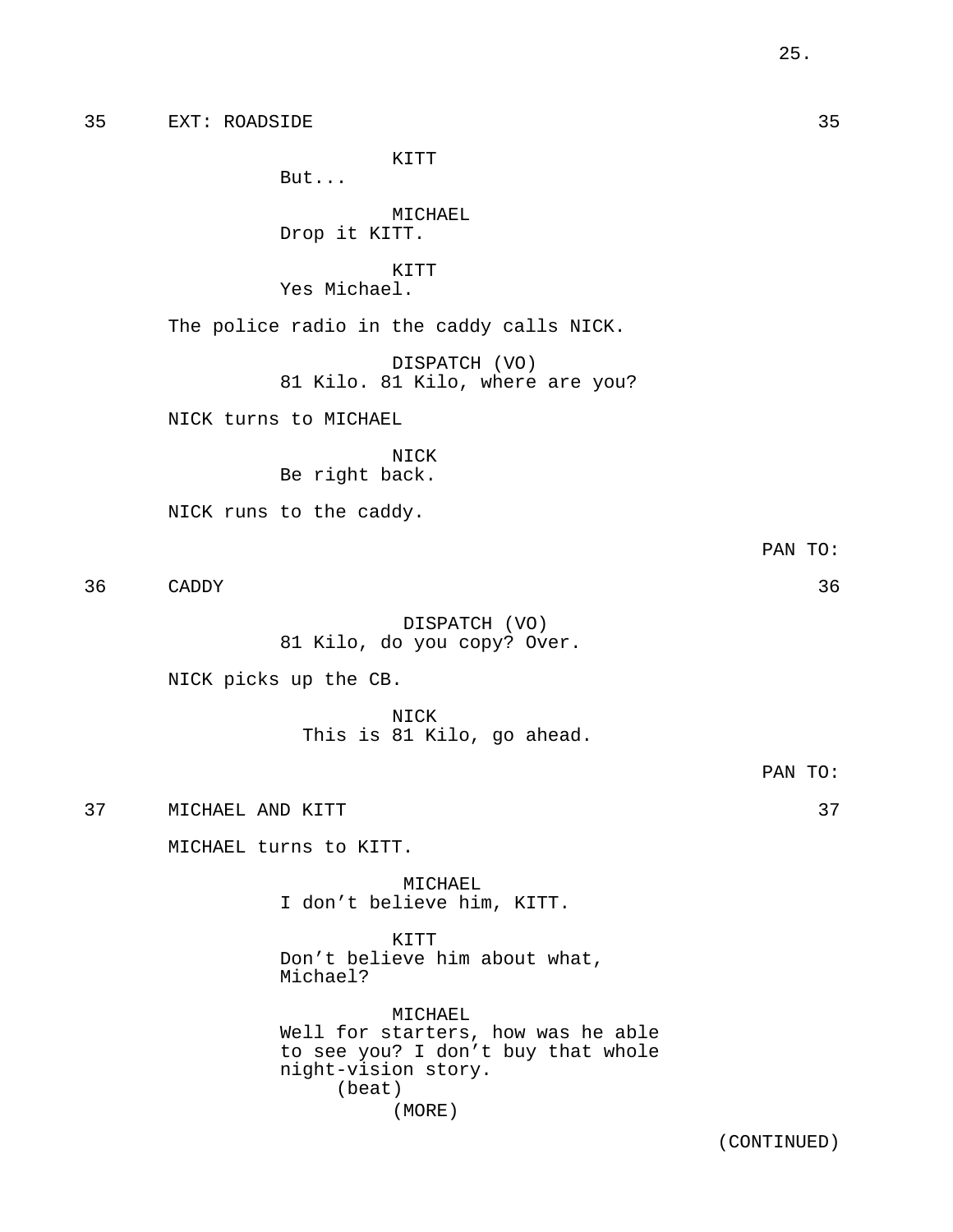MICHAEL (cont'd) There's something strange about him, KITT. I don't know what it is yet. But, I just have this strange feeling about him.

KITT

If it will make you feel better, Michael, I too think there is something not normal about him.

MICHAEL Do me a favor buddy, and keep an eye on him.

KITT

Yes Michael.

MICHAEL walks over to the caddy.

PAN TO:

38 CADDY 38

NICK, of course, has heard MICHAEL and KITT's exchange. MICHAEL reaches the caddy as NICK is signing off.

> NICK ...way in now. 81 Kilo out.

NICK looks at MICHAEL.

NICK

Get in.

MICHAEL gets in. NICK drives off, and, KITT follows.

FADE TO:

39 EXT: CITY SCRAPE (7:00-7:20PM) 39

7:00 PM: Cloudy. TEMP: +6 HUM: 67% WINDS: South @ 15 kph.

7:16 PM: Moonrise.

FADE TO: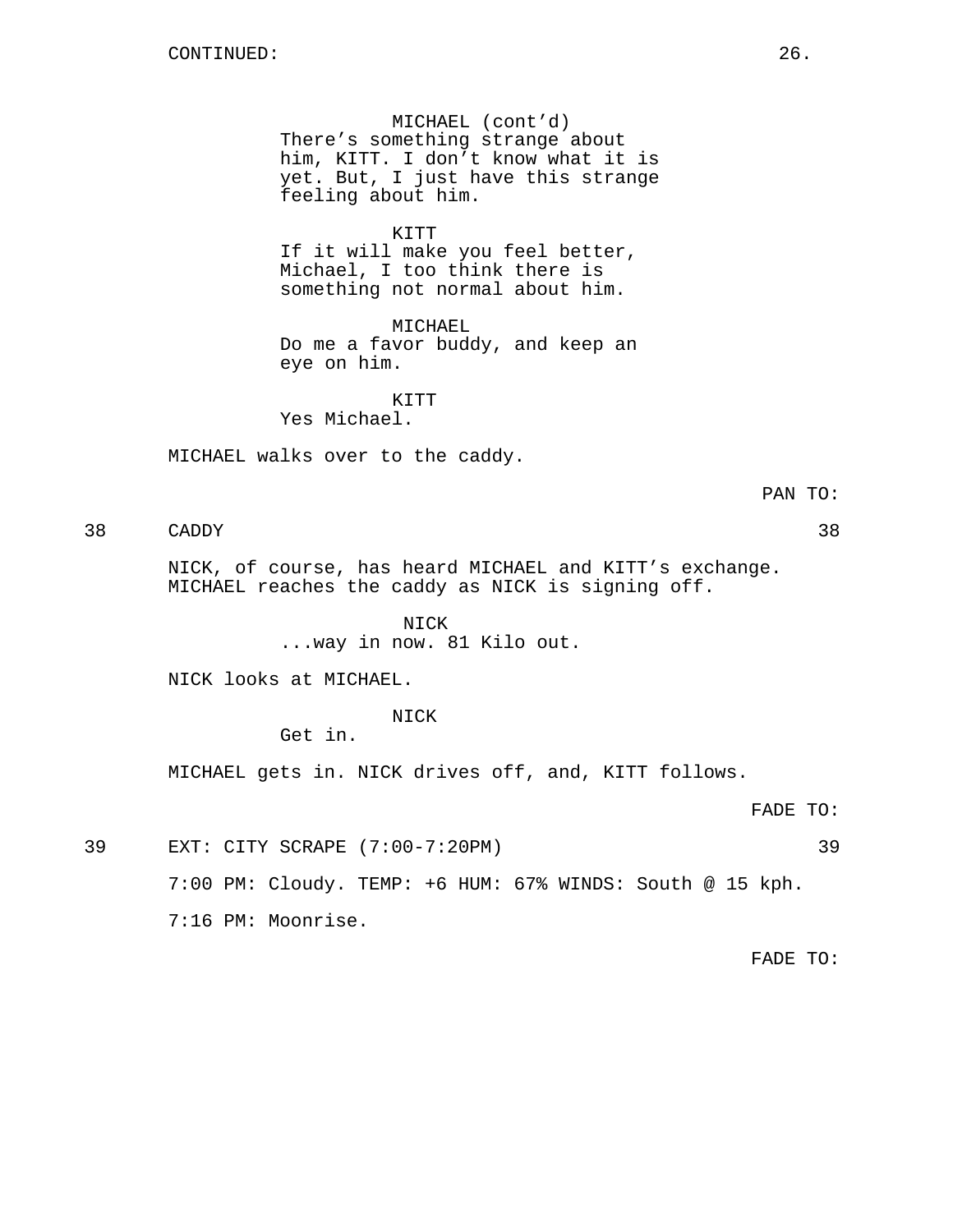NICK, SCHANKE, and MICHAEL, are in an interrogation room. NICK and SCHANKE have been questioning MICHAEL for almost an hour. NICK had noticed that MICHAEL's comm-link to KITT was on. So, he's been on his best behaviour: no vamp-tricks.

SCHANKE

So, you...

There is a knock on the door.

SCHANKE

Come in.

The door opens. It's NATALIE, and she is carrying a file.

NATALIE Sorry to interrupt guys, but, I thought you might want to see this.

NATALIE hands the file to NICK, then crosses her arms across her chest. NICK looks through the file as SCHANKE says next line.

#### SCHANKE

What is it?

NATALIE My report on Cindy. (beat) I believe we're looking for a serial killer.

SCHANKE Great. Just what we need. What makes you think we're looking for a serial killer?

NATALIE

Everything matches the Agnus Zimmerman and Bobby Anderson, cases.

SCHANKE Zimmerman? But that was 2 days ago!

MICHAEL I guess that means I'm free to go then. I just got here this morning.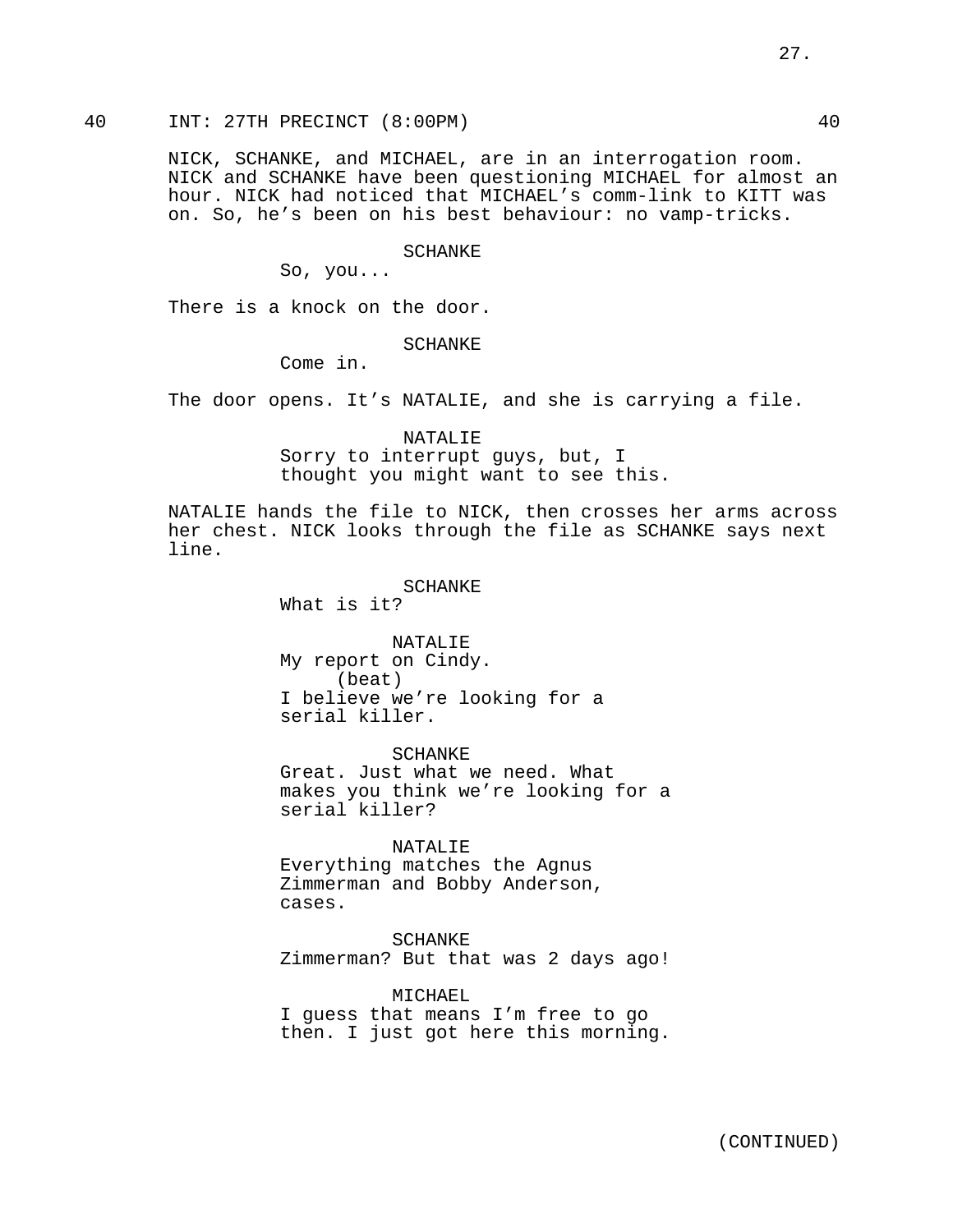SCHANKE Can you prove that?

MICHAEL looks to NICK.

MICHAEL

Ask KITT.

NATALIE mouths a "bye" and exits.

SCHANKE

Who's Kitt?

NICK His "partner".

SCHANKE Partner, eh. Maybe I should have a talk with this Kitt.

NICK Later, Schank.

MICHAEL Maybe KITT and I can help you two. After all, we are both on the same side here.

MICHAEL's watch beeps.

MICHAEL

Excuse me.

MICHAEL turns away from SCHANKE, and answers KITT.

MICHAEL Yes KITT. What is it?

# KITT Devon's calling.

SCHANKE is just staring at MICHAEL, wondering how KITT could be talking to him through a watch. SCHANKE looks at NICK, and wonders why NICK doesn't seem to be thinking the same thing. SCHANKE wonders if NICK knows something that he isn't telling him.

> MICHAEL Put him through, KITT.

KITT Yes Michael.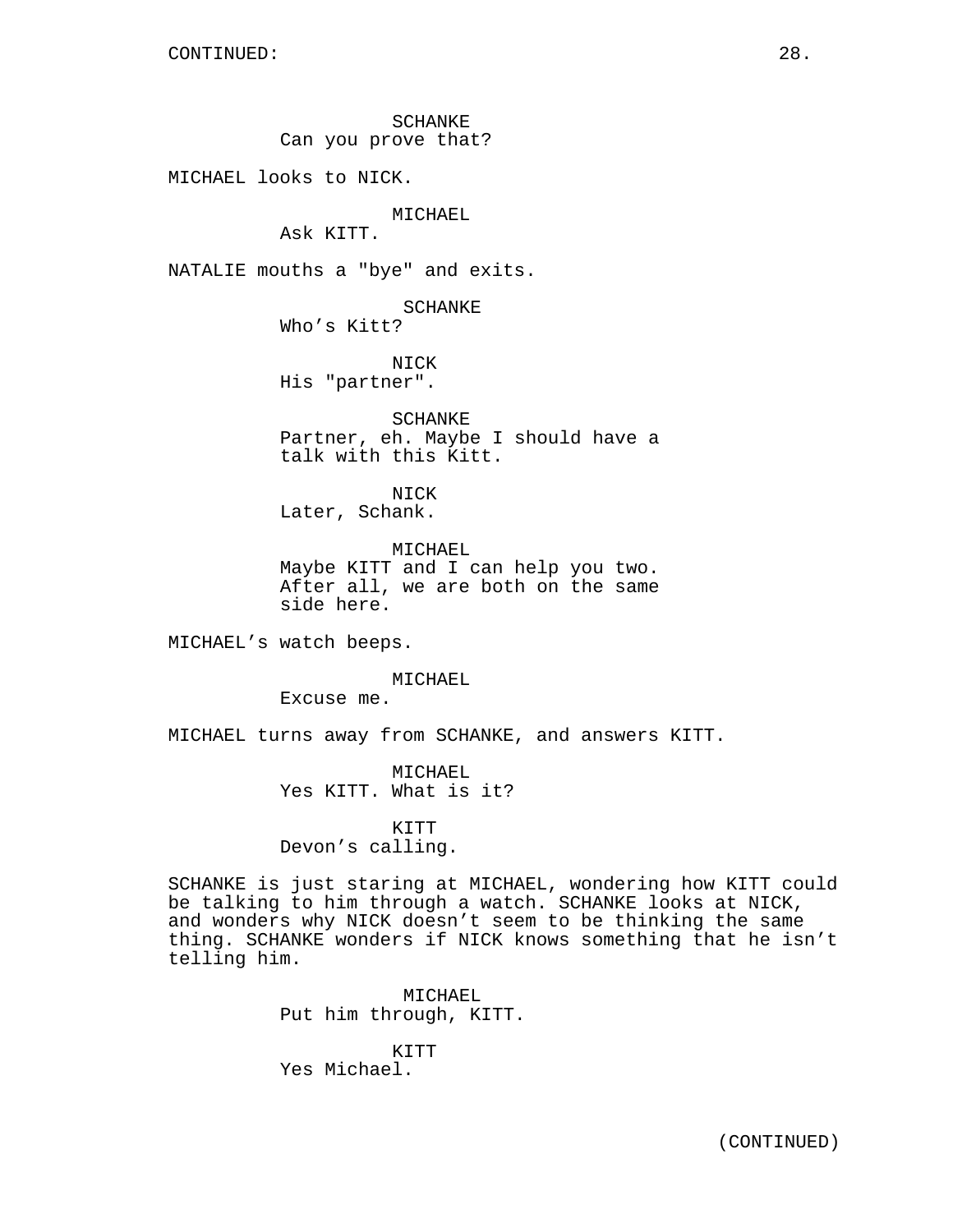MICHAEL Yo Devon. What can I do for you?

DEVON (VO) We just got word that Arnold Arnolds escaped from police custody on Saturday.

MICHAEL

Saturday?

DEVON (VO) Yes. He was seen boarding a flight to Toronto.

MICHAEL

Great.

DEVON (VO) I thought that, since you were there and familiar with him, that you could check in with the local PD. Help them find him.

MICHAEL

Thanks.

DEVON (VO) Good luck Michael.

MICHAEL

Bye Devon.

MICHAEL disconnects DEVON and turns to NICK.

MICHAEL What were those names again?

NICK Agnus Zimmerman, Bobby Anderson, and of course, Cindy Brown.

MICHAEL mutters quietly to himself.

MICHAEL The Alphabet Killer.

SCHANKE

The what?

NICK Of course, why didn't I see it before.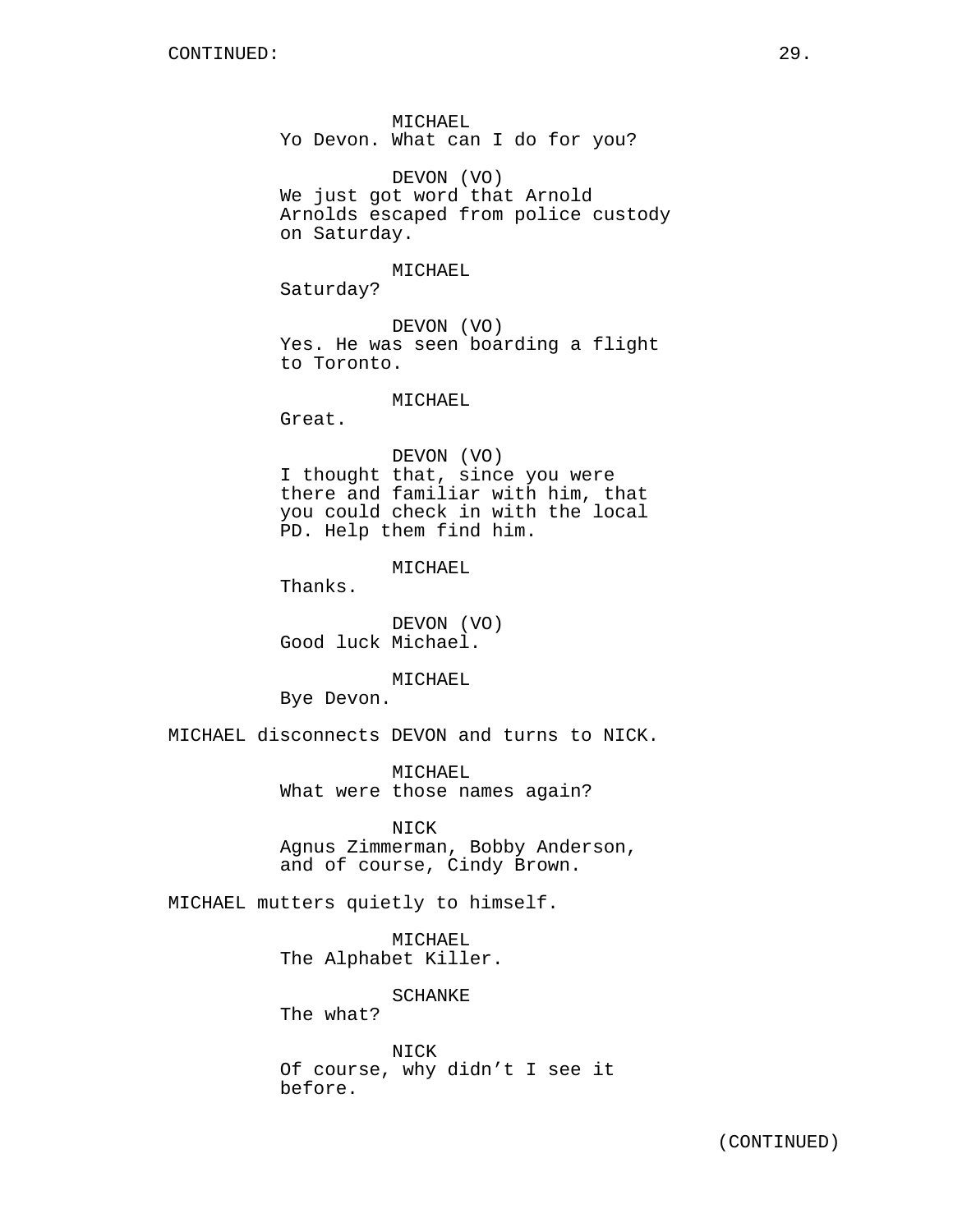(beat) The first victim's initials were A.Z, the second's were B.A, and the third's were C.B.

MICHAEL activates the watch-comm again.

MICHAEL KITT, give me a hard copy of the Arnolds file.

KITT Right away Michael.

MICHAEL Well Nick, what do ya say? Want to join forces?

SCHANKE looks at NICK. NICK gets the feeling that he should stay as far away from KITT as possible. But, then realizes that MICHAEL will want to go after ARNOLDS anyway. And, since MICHAEL is familiar with ARNOLDS, it would be bad police work to turn him down. Besides, turning them down might only make MICHAEL and KITT more suspicious then they already are. NICK thinks to himself, "What the hell. If they figure it out, I'll just have to deal with it then."

> NICK Sure. Why not.

MICHAEL Great. I'll go get that print-out from KITT, and meet you two at your desks.

MICHAEL exits. SCHANKE and NICK approach the door.

SCHANKE Did he say print-out?

NICK

Yes.

NICK and SCHANKE exit.

CONTINUE TO: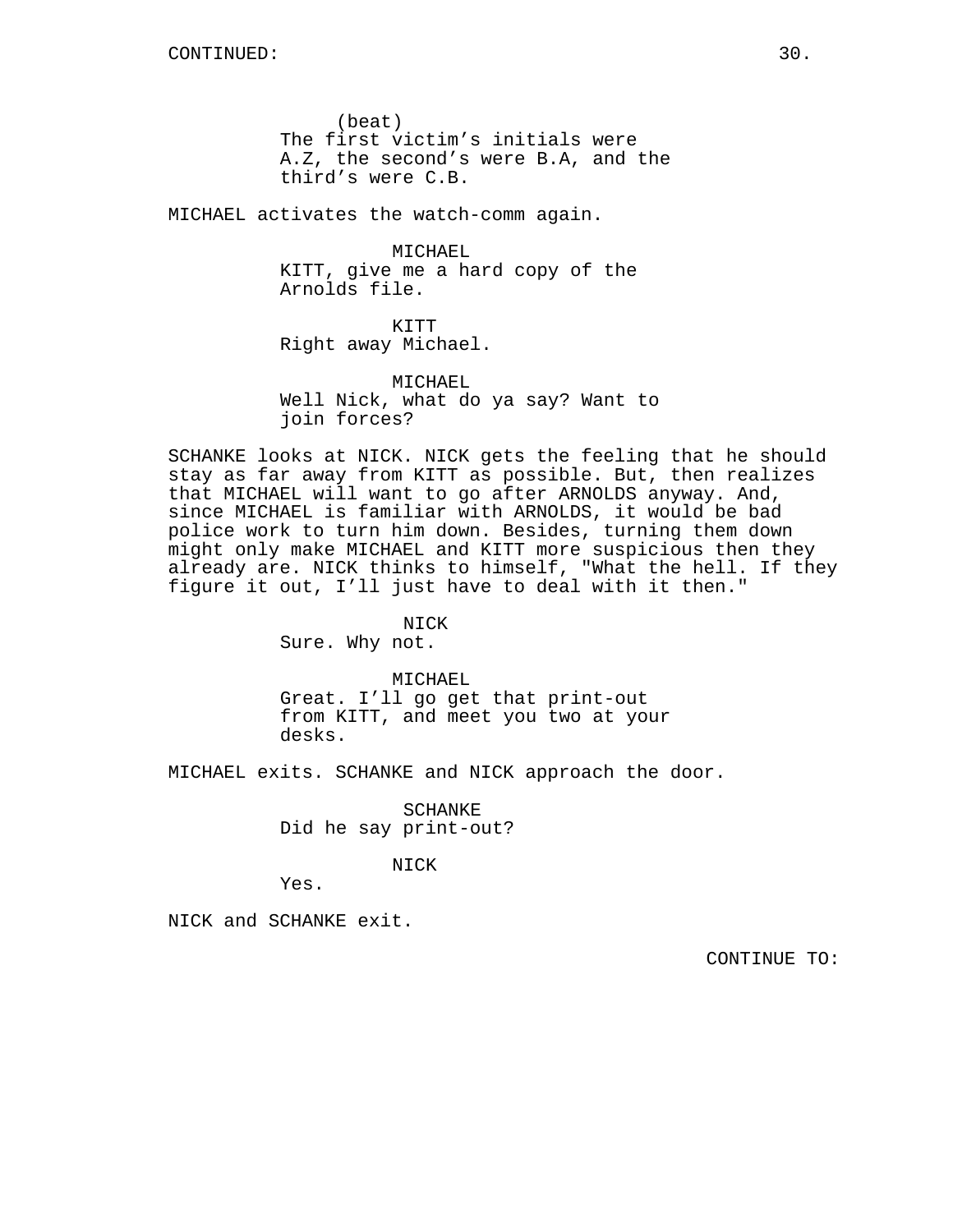# 41 HALLWAY 41

They walk down the hallway.

SCHANKE He has a computer in his car?

NICK

Yes.

SCHANKE I wish we had computers in ours.

NICK Maybe one day we will.

SCHANKE (beat) Yeh, but not in our lifetime.

NICK thinks "Maybe not in your lifetime, but I'll probably live to see it." They continue to their desks.

PAN TO:

42 NICK AND SCHANKE'S DESKS 42

When they reach them, they sit down. They start to organize the files and papers on their desks. After a few seconds, MICHAEL enters and comes over.

> NICK Where do we start?

MICHAEL puts the ARNOLDS file on the desk.

JUMP TO:

43 EXT: THE RAVEN (10:30PM) 43

10:00 PM: Cloudy TEMP: +5 HUM: 72% WINDS: South @ 10 kph.

NICK parks the caddy on the side of the road. MICHAEL parks KITT behind the caddy.

CONTINUE TO: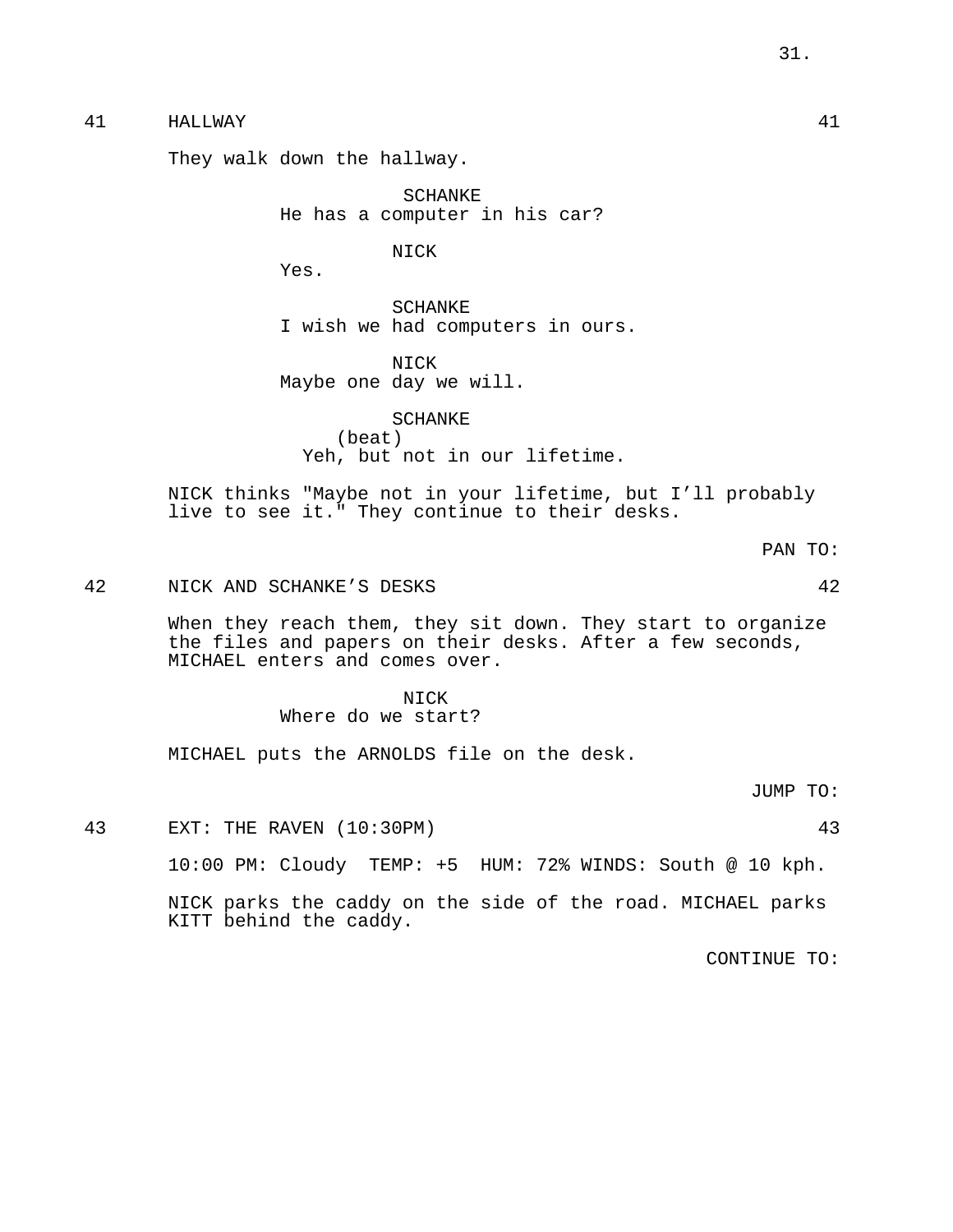44 INT: KITT 44

MICHAEL Keep your scanners peeled buddy.

KITT

Yes Michael.

KITT enters SURVEILLANCE MODE.

CONTINUE TO:

45 EXT: ROADSIDE 45

MICHAEL exits KITT, as NICK exits the caddy. NICK, of course, has overheard but not understood MICHAEL and KITT's exchange. MICHAEL and NICK cross the street to THE RAVEN.

CONTINUE TO:

46 EXT: THE RAVEN 46

NICK and MICHAEL enter.

CONTINUE TO:

47 INT: THE RAVEN 47

NICK and MICHAEL descend the stairs. NICK looks around for JANETTE, and sees her at the bar. NICK turns to MICHAEL.

NICK

Stay here.

NICK continues line as he walks off.

NICK I'll be right back.

MICHAEL

Ni...

ALMA slithers up to MICHAEL and whispers in his ear.

ALMA

Hi ya handsome, wanna dance?

MICHAEL

Ah... sure.

ALMA leads him to the dance floor.

PAN TO: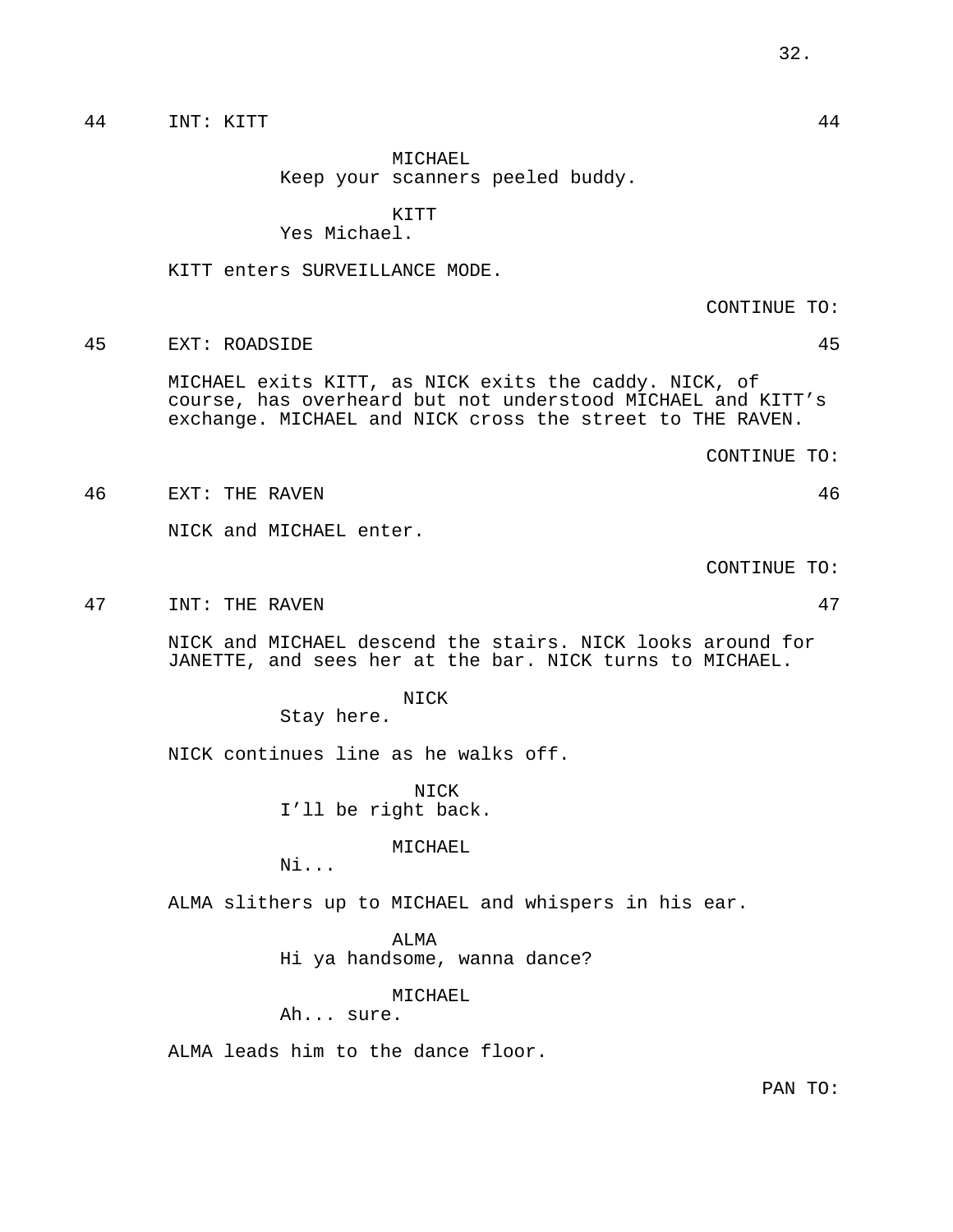# 48 THE BAR 48

NICK reaches JANETTE. JANETTE kisses him.

JANETTE Well, mon cher, to what do I owe the pleasure of your company tonight?

NICK smiles and removes a computer photo of ARNOLDS from his jacket pocket. He shows it to her.

> NICK Have you seen this guy?

JANETTE looks at photo.

JANETTE No. Why? (beat) Who is he, what's he done?

NICK His name is Arnold Arnolds. (beat) He's a suspect in three murders and just recently escaped from an LA holding cell.

JANETTE I'll keep an eye out for him.

NICK (kiss her) Thanks Janette.

JANETTE looks over at MICHAEL.

JANETTE Who's your friend?

NICK Michael Knight. He's up from LA. (beat) The third victim was a friend of his.

NICK gets the feeling he's being watched. He remembers MICHAEL's last sentence to KITT, and realizes that KITT is watching them. JANETTE notices NICK tense up.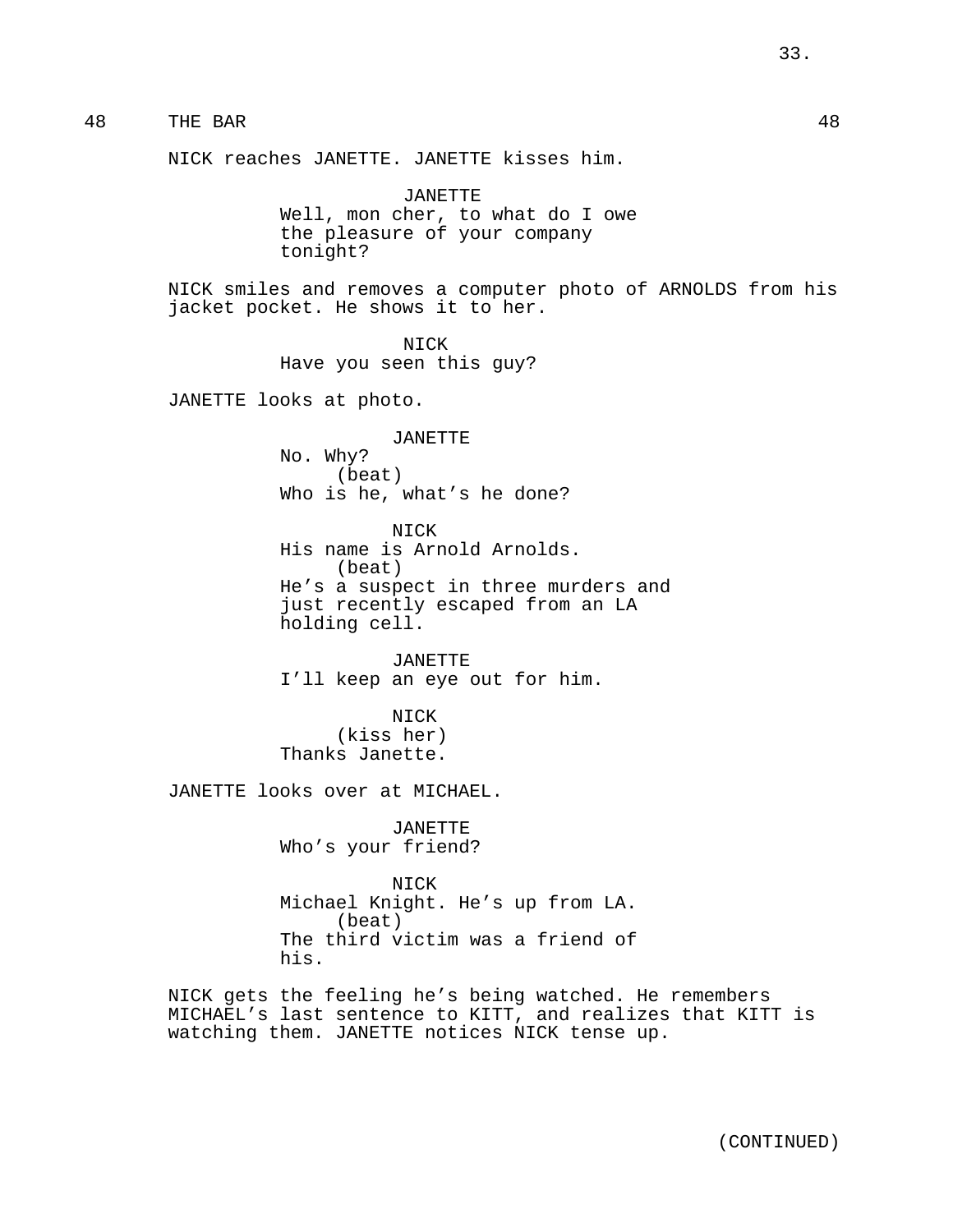JANETTE Nicola? What is it, what's wrong?

NICK speaks to JANETTE in a low whisper and in French.

NICK C'est sa voiture.

DISPLAY SUBTITLE It's his car.

JANETTE replies in the same low whisper.

JANETTE Vous êtes inquiet au sujet de sa voiture? DISPLAY SUBTITLE You are worried about his car?

Kitt?

NICK KITT n'est pas seulement une voiture, Janette. Il s'agit d'un ordinateur.

DISPLAY SUBTITLE KITT is not just a car, Janette. He's a computer.

DISPLAY SUBTITLE

# JANETTE

Kitt?

NICK C'est son nom. Il parle. Il pense. Il conduit même lui-même. Il est probablement à l'écoute en ce moment.

JANETTE Vraiment, Nicola. C'est seulement une voiture. Craignez-vous que Kitt découvre ce que vous, ... nous, sommes?

#### NICK

Oui. Comment gérez-vous avec un ordinateur? Vous ne pouvez pas le faire oublier.

JANETTE L'Enforcers.

DISPLAY SUBTITLE That's his name. He talks. He thinks. He even drives himself. He's probably listening right now.

DISPLAY SUBTITLE Really, Nicola. It's just a car. Are you worried that Kitt will find out what you, ... we, are?

DISPLAY SUBTITLE Yes. How do you deal with a computer? You can't make it forget.

DISPLAY SUBTITLE The Enforcers.

(CONTINUED)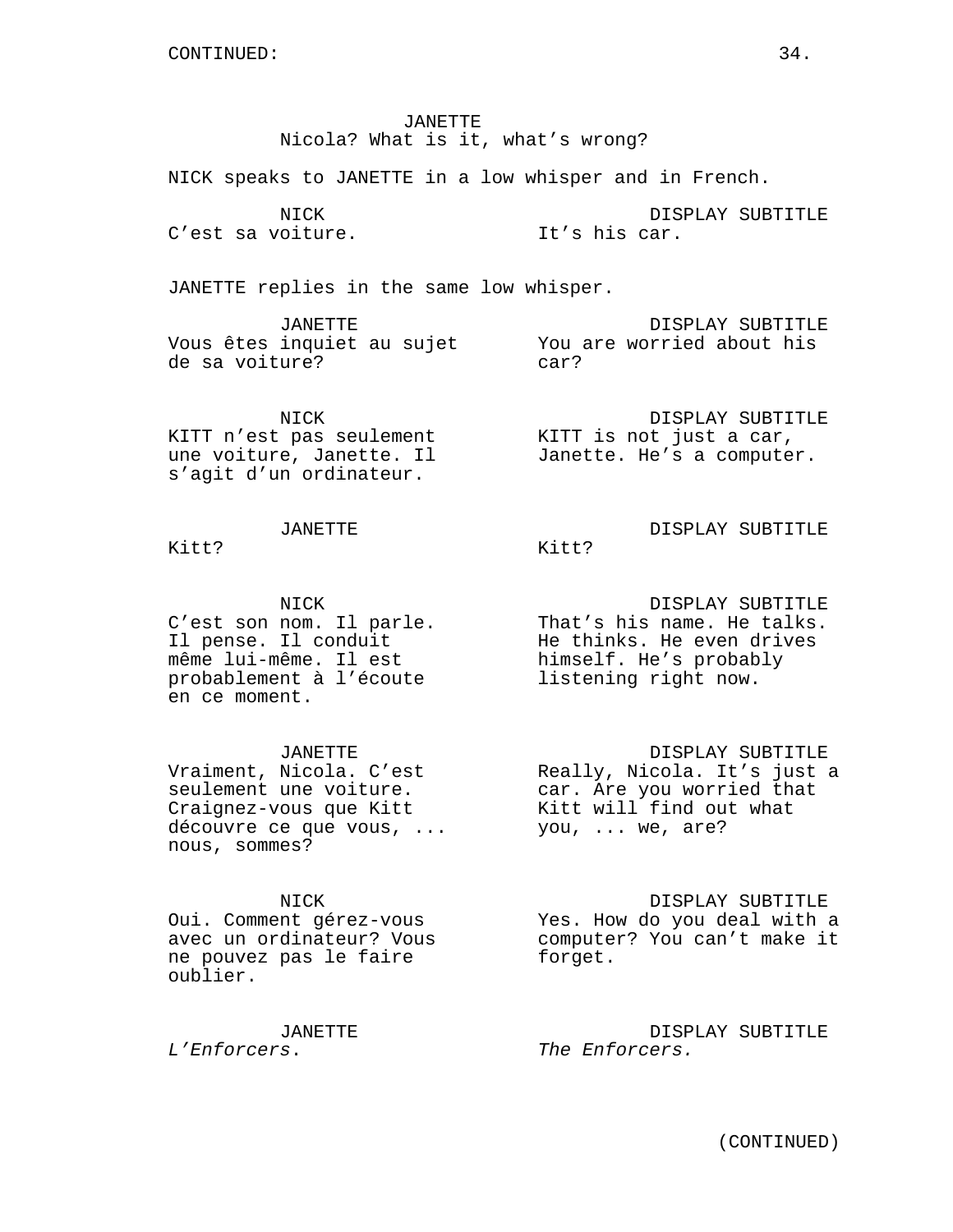NICK

Et comment vont-ils faire And how will they deal face à une voiture? Depuis la voiture appartient à Michael ...

JANETTE Ils iraient après Michael. They'd go after Michael.

NICK Exactement. Seulement cela ne résoudrait pas le problème. Ils avaient encore à se débarasser de KITT.

#### JANETTE

De la technologie. Si les mortels tienneut à elle, elle pourrait un jour être notre perte. Nous n'aurions pas une chance contre la technologie. La vie était si simple. Peut-être que Merlin peut vous aider si le besoin se fait sentir. Il est notre expert en informatique.

#### NICK

Peut-être.

JANETTE

J'enverrai pour lui. En attendant, soyez prudent. Je ne voudrais pas vous perdre après 800 ans à une voiture parlante.

> NICK Gee, thanks Janette.

NICK kisses her. NICK looks over at MICHAEL and ALMA, and says next line in a normal voice level.

DISPLAY SUBTITLE with a car? Since the car belongs to Michael...

DISPLAY SUBTITLE

DISPLAY SUBTITLE Right. Only that wouldn't solve the problem. They'd still have to get rid of KITT.

#### DISPLAY SUBTITLE

Technology. If mortals keep at it, it might one day be our downfall. We wouldn't stand a chance against technology. Life use to be so simple. Maybe Merlin can help you if the need arises. He is our computer expert.

DISPLAY SUBTITLE Maybe.

DISPLAY SUBTITLE I'll send for him. In the meantime, be careful. I'd hate to lose you after 800 years to a talking car.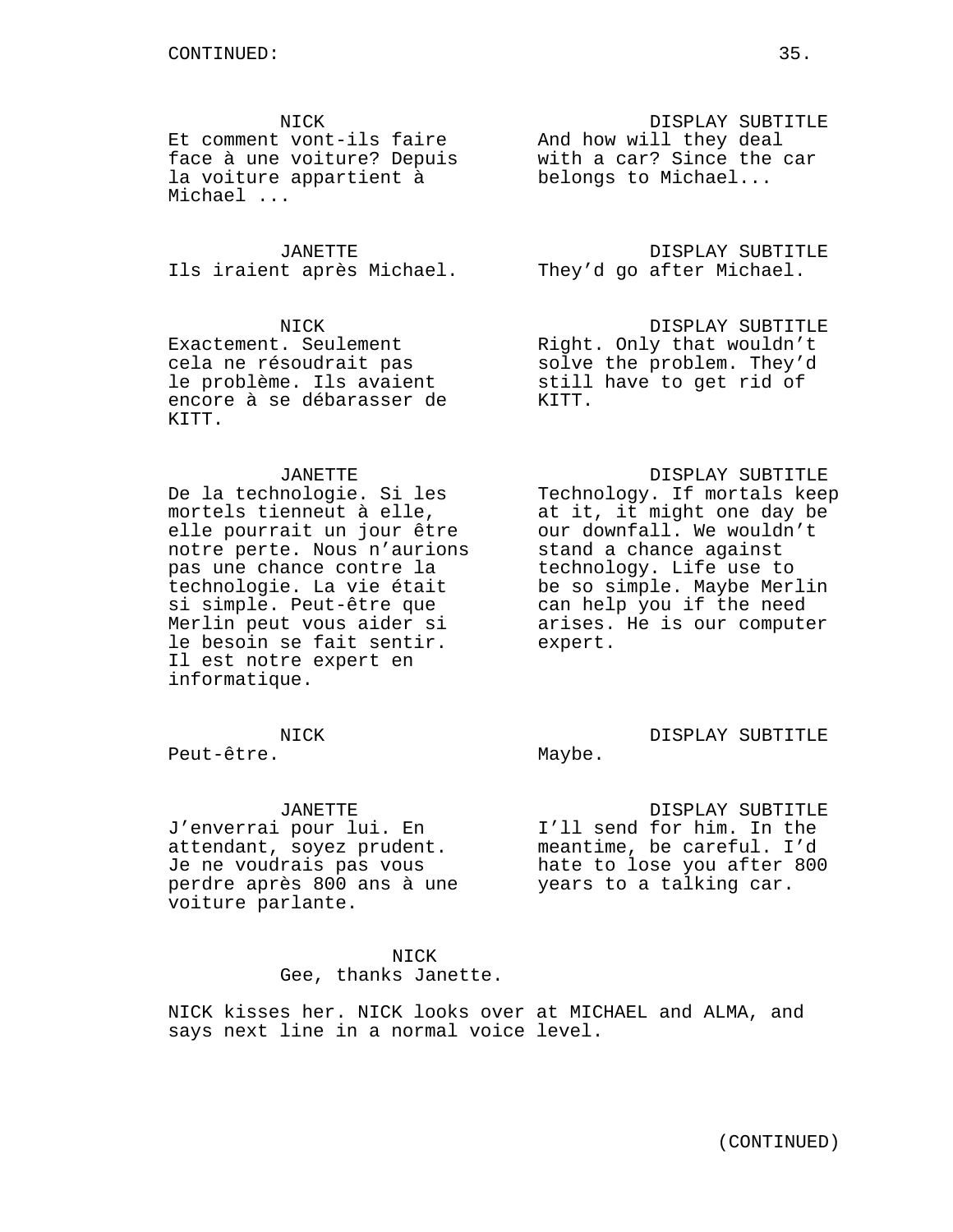NICK What is it about my friends that make them so appealing to her?

JANETTE looks at MICHAEL and ALMA, then turns and smiles at NICK.

> NICK I guess I better go before she...

JANETTE ...sinks her teeth into him?

NICK smiles and kiss her.

NICK

See ya.

JANETTE

Bye.

NICK walks over to MICHAEL and ALMA.

NICK Time to go Mikey.

MICHAEL

But Nick, I...

NICK Trust me, it's for your own good.

NICK and MICHAEL walk toward the stairs. ALMA and JANETTE watch them exit.

CONTINUE TO:

49 EXT: THE RAVEN 49

NICK and MICHAEL exit club and cross the street.

CONTINUE TO:

50 EXT: CADDY 50

MICHAEL I guess I'll call it a night.

NICK

You sure?

NICK gets into the caddy. MICHAEL leans on the door.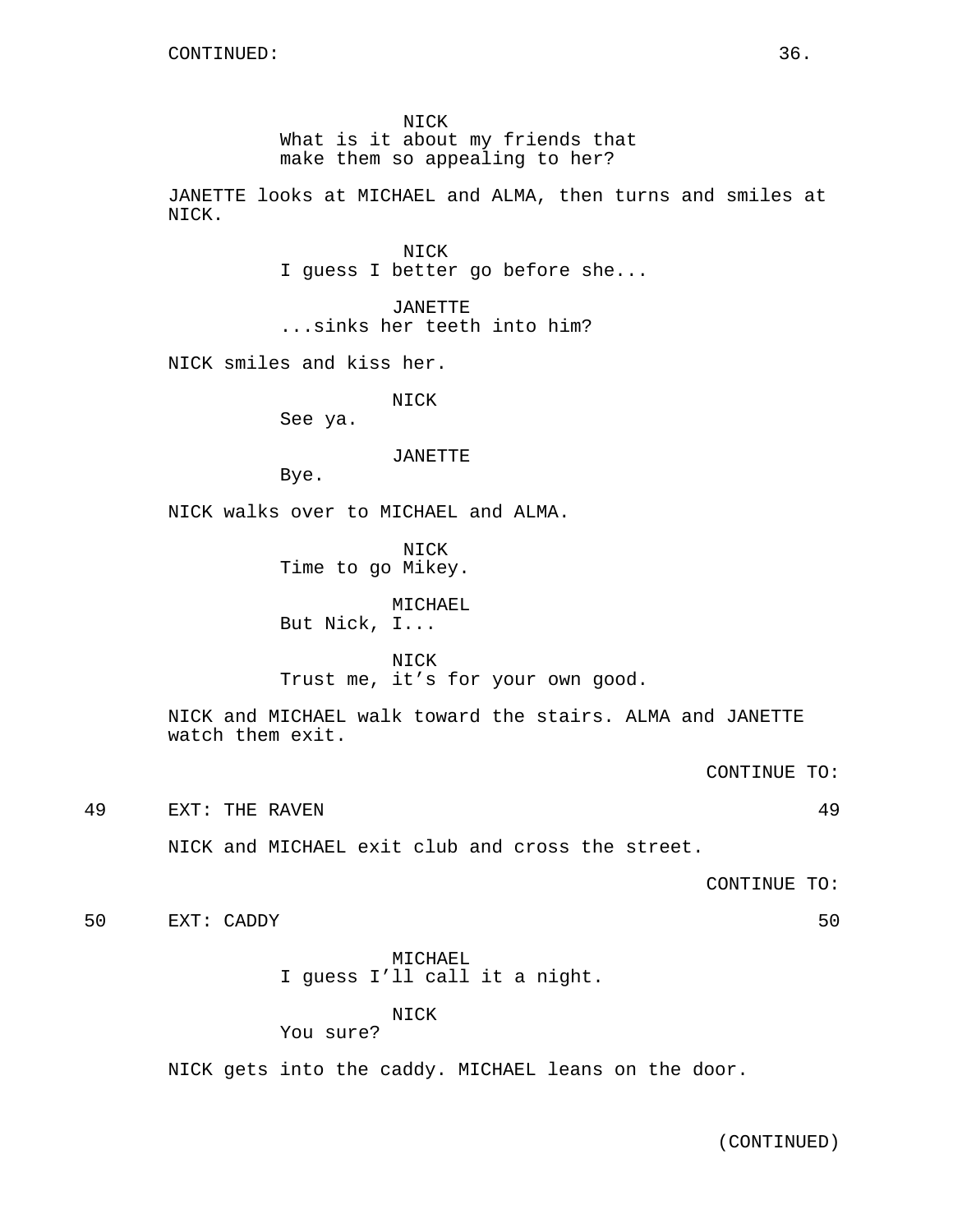MICHAEL It's been a long day. (beat) I'll check in with Schanke in the morning.

NICK Okay. See ya tomorrow night then.

## MICHAEL

Right. Bye.

MICHAEL gets off of the caddy door as NICK starts the car.

NICK

NICK drives off.

Bye.

PAN TO:

51 KITT 51

MICHAEL walks over to KITT and opens the door.

CONTINUE TO:

52 INT: KITT 52 52

MICHAEL gets in.

MICHAEL Okay buddy, let's see what you got.

KITT

Yes Michael.

KITT runs the surveillance tape. The tape starts with MICHAEL and NICK crossing the street and entering THE RAVEN. It then follows NICK over to JANETTE. All is fine, until JANETTE says "Nicola? What is it, what's wrong?" that's when NICK and JANETTE's voices disappear from the tape.

> MICHAEL What happened? (beat) Why can I hear the music but not them?

KITT I don't know Michael.

(CONTINUED)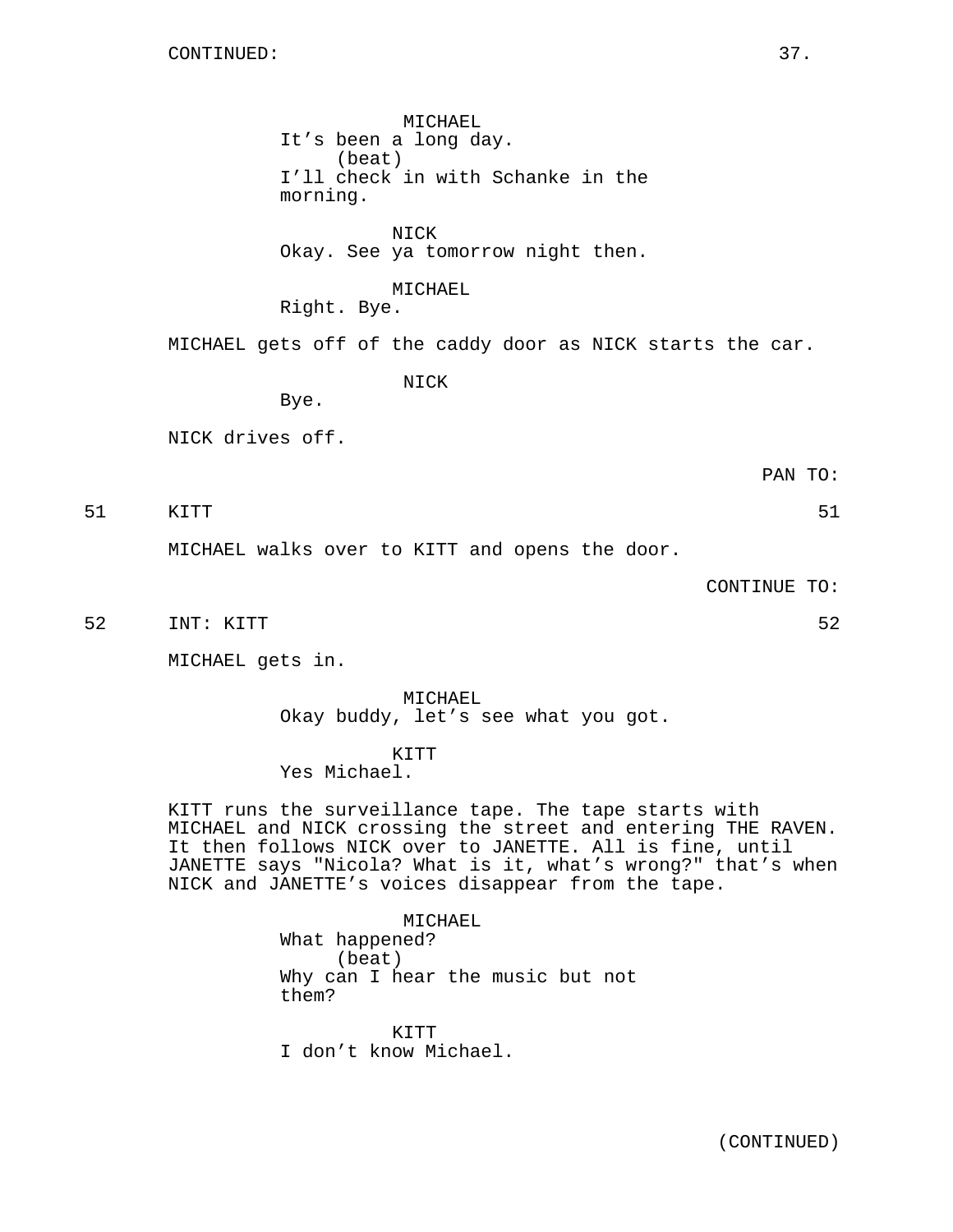MICHAEL Don't know? (beat) What do you mean you don't know?

KITT If I were to guess, I'd say that they'd lowered their voices to a level that your comm-link couldn't pick up.

MICHAEL We both know that's impossible KITT.

KITT I'll try to amplify the sound Michael. But, it will take time.

The tape hasn't stopped. The sound of NICK and JANETTE's voices return after NICK kisses her. (When NICK says "What is it about my friends that..." Tape plays until NICK leaves JANETTE and heads over to MICHAEL.)

> MICHAEL Okay KITT. Stop the tape.

KITT stops the tape.

MICHAEL Keep working on the sound for that conversation. (beat) I want to know what they were saying.

MICHAEL starts the car.

KITT Yes Michael.

PAN TO:

53 EXT: KITT/ROADSIDE 53

MICHAEL drives off. NICK steps out from behind the object he was hiding behind. He has overheard the whole thing and is now really worried. He heads back across the street and re-enters THE RAVEN.

CONTINUE TO: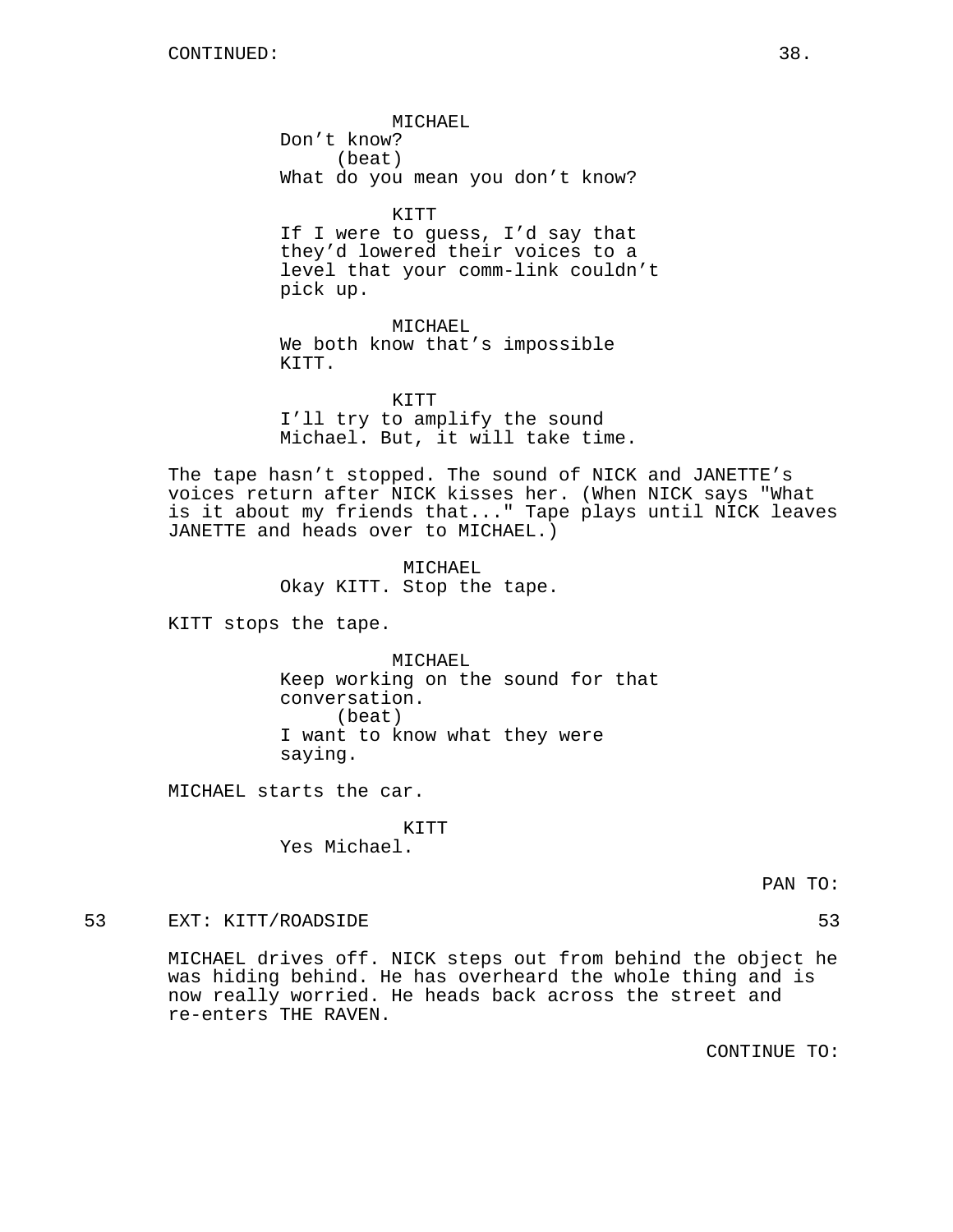54 INT: THE RAVEN NICK descends the stairs and goes over to JANETTE. JANETTE Nicola, twice in one night. Did you forget something? NICK gives her a real serious look. NICK WE have a problem! CUT TO: **Wednesday November 3rd 1993** 55 EXT: CITY SCRAPE (4:00AM) 55 WEATHER: Cloudy TEMP.: +6 HUM: 70% WINDS: South @ 19 kph. FADE TO: 56 EXT: CINDY'S HOUSE (5:00AM) 56 NICK lands on the sidewalk and walks over to KITT. CONTINUE TO: 57 EXT: KITT 57 NICK addresses KITT, quietly. NICK KITT? KITT Hello, detective. NICK Please, call me Nick. KITT As you wish. NICK We have to talk. Can you let me in? KITT I...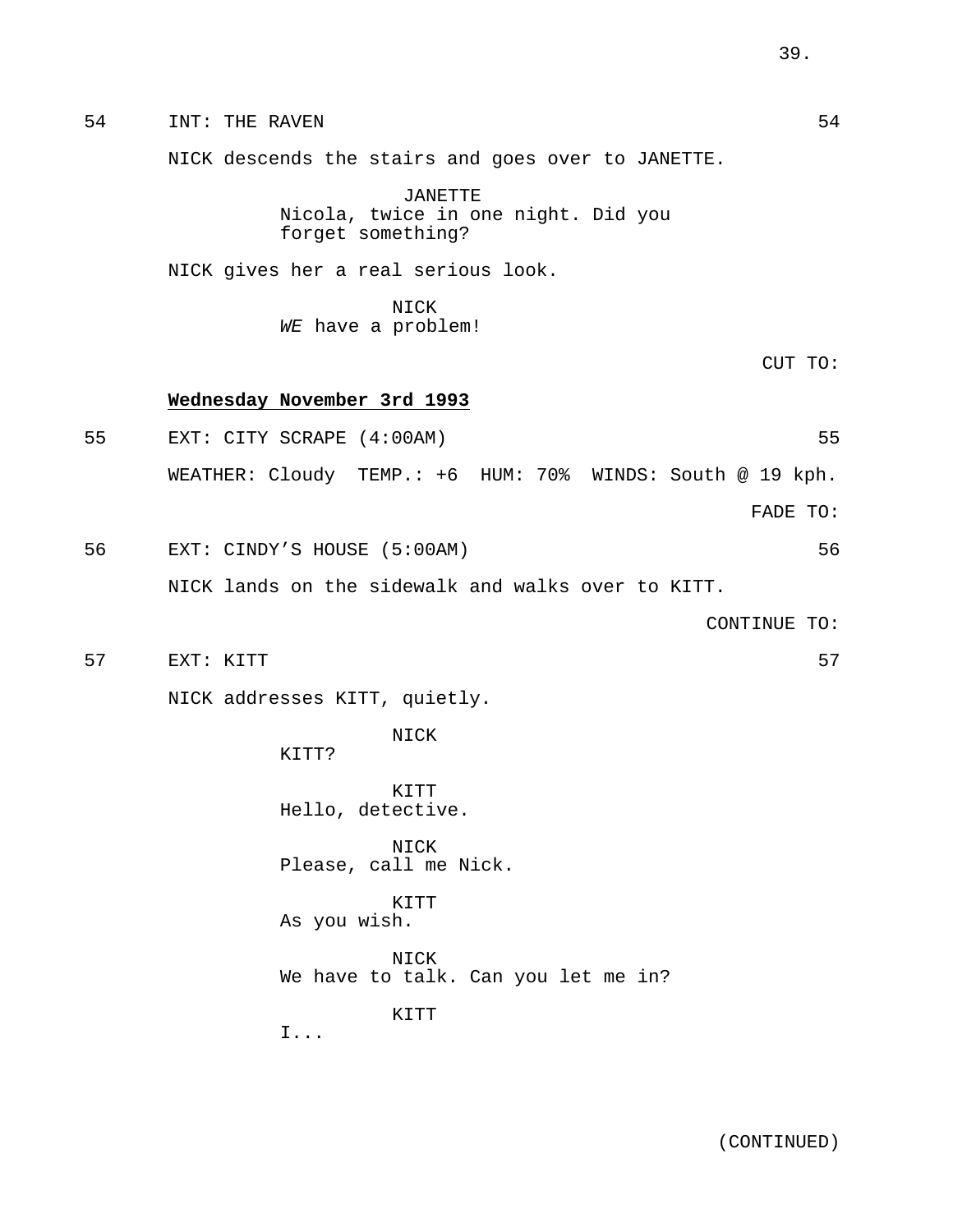NICK

Please?

KITT opens the door.

NICK

Thanks.

NICK gets in.

CONTINUE TO:

58 INT: KITT 58

NICK sits and KITT closes the door.

KITT What is it, d... Nick?

NICK I ... uh ...

NICK mutters to himself.

NICK I hope no one will see this.

KITT If you wish privacy, I can darken the windows.

## NICK

Thanks.

KITT darkens the windows. Except the reddish light emanating from KITT's dashboard, the inside of car is now dark.

> NICK Michael can't hear us, can he?

KITT No. But I...

NICK That's alright. I just want to talk to you.

Momentary pause.

KITT Are you alright, Nick?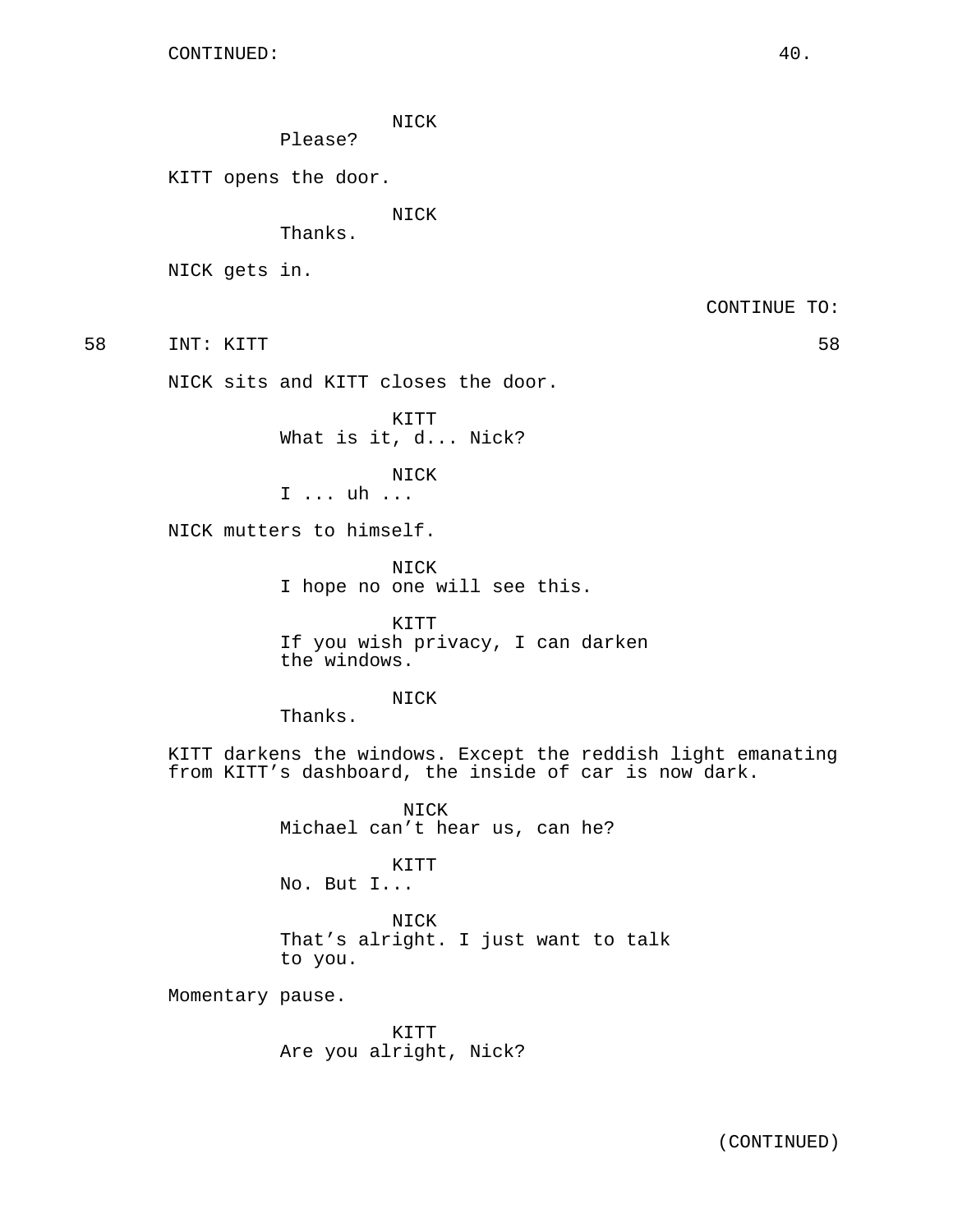NICK You must promise me that what I am about to tell you, you will never, and I mean never, repeat to anyone. KITT Not even Michael? NICK Especially not Michael. KITT Why not? NICK You would be putting his life in jeopardy if you told him. Do you understand? KITT Not really. NICK Have you been able to enhance the sound on the surveillance tape you made tonight? KITT How'd you... NICK I'll explain in a second, just answer the question. KITT Yes, I've gotten the sound. But, as you know, the conversation is in French. I am now working on the translation. NICK Does Michael know you've gotten the sound? KITT No. He went to sleep before... NICK Good. (beat) I know you are a computer KITT, and all your logic will reject what I

am about to tell you. But, I feel I

(MORE)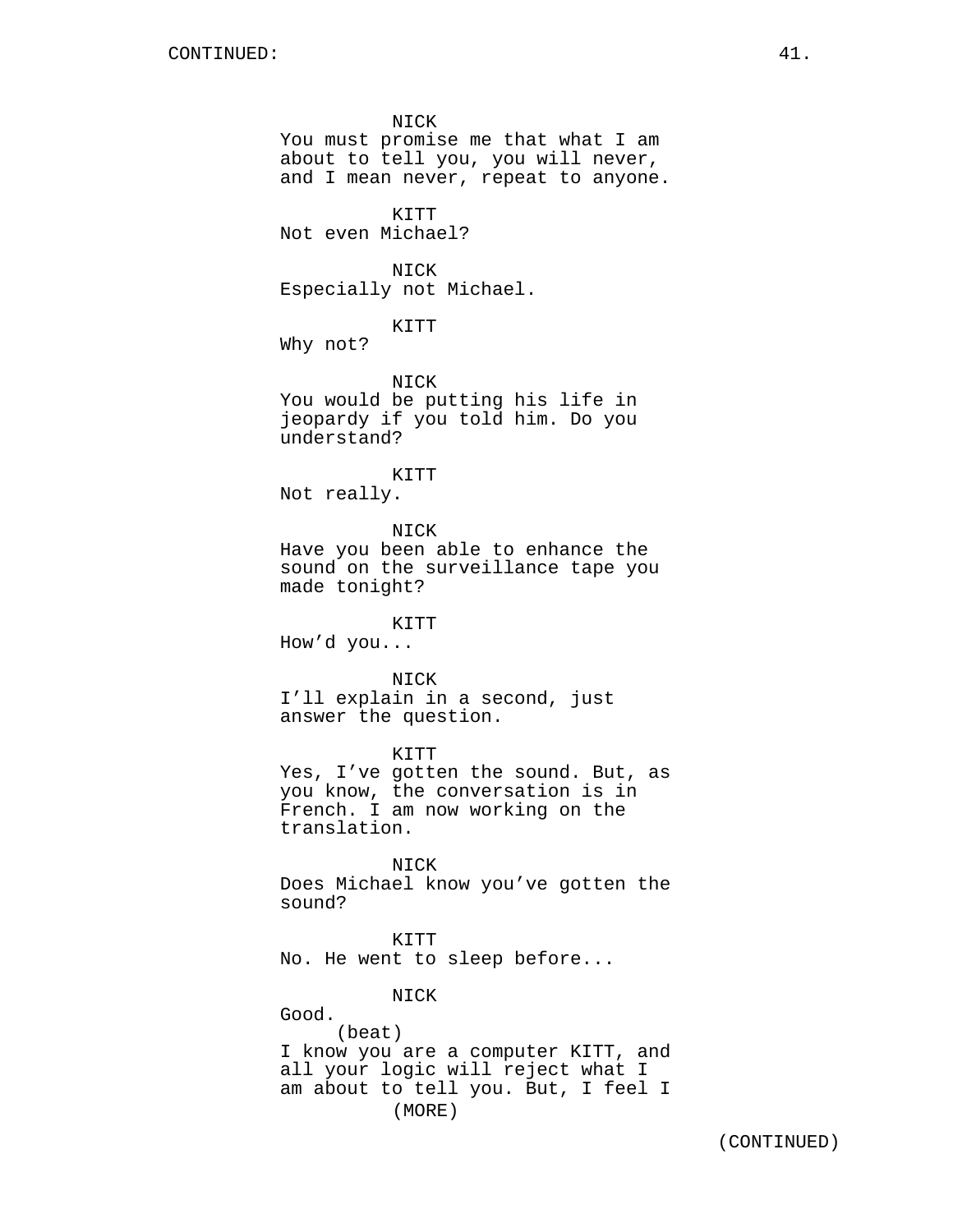NICK (cont'd) have no choice. If you were to find out on your own, and tell Michael, the consequences could be, no make that would be, deadly. (beat) Can you see me?

KITT

Yes.

NICK mutters quietly.

NICK Well, here goes nothing.

NICK looks down at the floor. When he looks back up, he is in full vamp-mode.

> KITT You're a vampire? A real vampire!

> > NICK

Yes.

KITT That explains a lot. Especially all the weird readings I've been getting from you. Like your low body temperature. Your friend, Janette, she too, is a vampire?

NICK exits VAMP-MODE and returns to normal.

NICK Yes. Most of THE RAVEN's clientele are.

KITT So, THE RAVEN, is a vampire haven.

NICK (smile) Something like that.

KITT Then the woman who was dancing with Michael, was also...

NICK

Yes.

Momentary pause.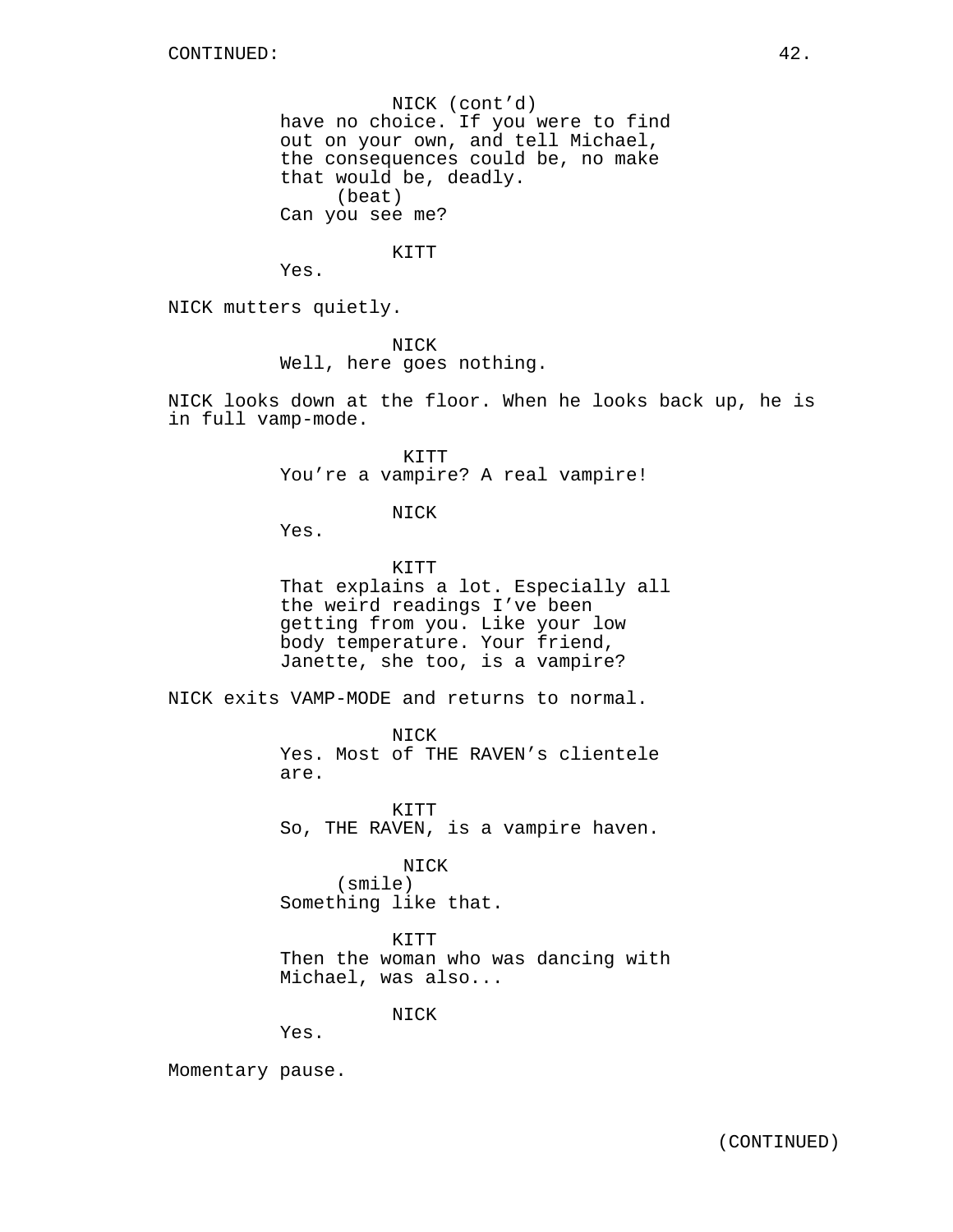KITT Nick, who are THE ENFORCERS?

## NICK

They enforce THE CODE. They are what I am. They are sworn to protect us. To keep the mortal world from learning of our existence. And they will stop at nothing to see to that. (beat)

If any mortal, has in their possession, proof of our existence, and cannot be made to forget, and threatens to expose us to the mortal world, they will come to silence that person.

KITT

You mean kill him.

## NICK

Yes. That's why Michael must not find out. And, why you must never tell, anyone. You must also get rid of that conversation between me and Janette. If you've listened to it, you know why.

KITT You're right. (beat) There's so much I'd like to talk to you about. (beat) Janette said she'd hate to lose you after 800 years. Does that mean...

NICK I was born in 1192, and was brought across into the vampire realm in 1228. (beat) Look KITT, I'd love to sit and talk about history with you, but I gotta go. The sun is almost up. We can talk later. (beat)

Do me a favor. Keep Michael away from THE RAVEN.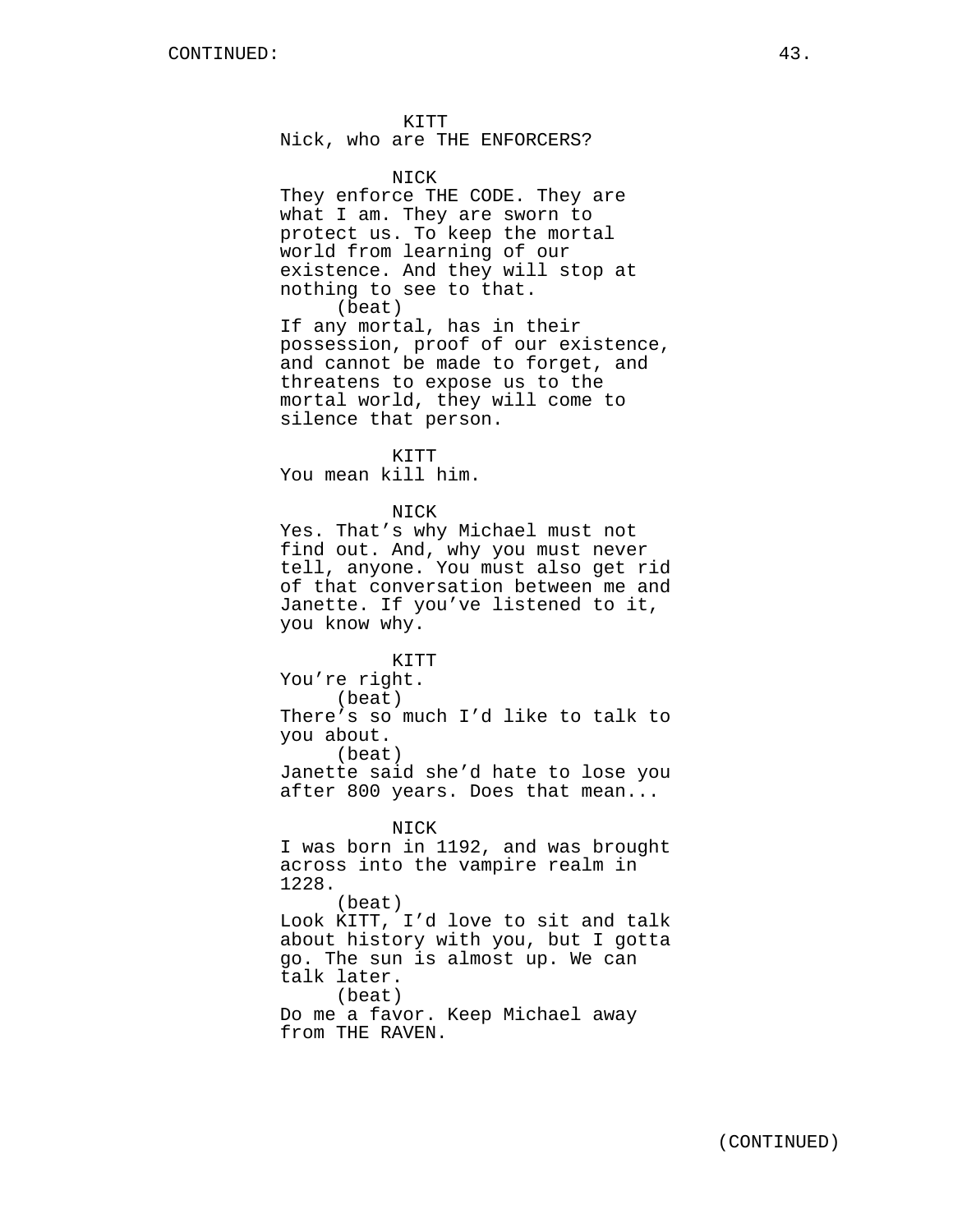KITT I'll try Nick.

NICK opens the door and gets out.

CONTINUE TO:

59 EXT: KITT 59

NICK

Thanks.

KITT

Bye Nick.

NICK flies off. KITT closes the door.

CONTINUE TO:

60 INT: KITT 60

KITT

A vampire cop. Even if I could tell someone, they'd only think I was crazy. As for that tape, Nick is right. If I don't edit it, Michael will discover the truth about Nick, and I can't let that happen. After all, my job is to protect Michael. And, if to protect him, I must lie to him, I just hope I can lie good enough.

KITT plays the tape, fast-forwarding to the part where JANETTE says "Nicola? What is it, what's wrong?" KITT then deletes the entire French conversation. So, the next thing on the tape is NICK's line "What is it about my friends..."

> KITT There, that should do it.

> > FADE TO:

61 EXT: CITY SCRAPE - SUNRISE (6:56AM) 61

WEATHER: Showers this morning then cloudy and cool with just the chance of a shower this afternoon.

HIGH: +5 UV LEVEL: 1.0 HUM: 86% WINDS: SW @ 23 kph.

FADE TO: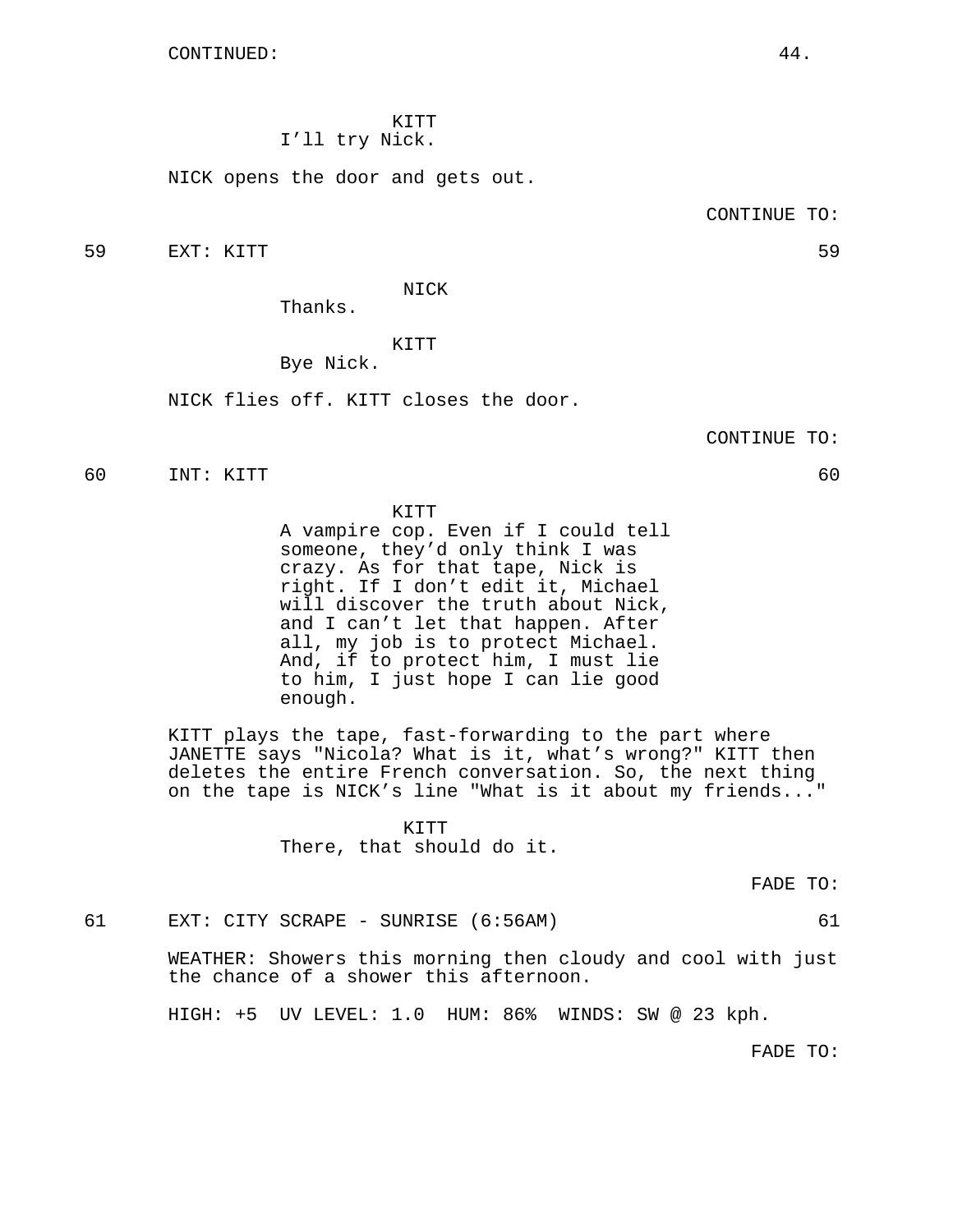# 62 INT: KNIGHT'S WAREHOUSE 62

NATALIE enters. NICK is sitting on the sofa. There are two empty, and 1 half-empty, bottle on the coffee table. NICK is sipping at his glass as NATALIE enters.

> NATALIE Nick, you're awake?

NICK I... can't sleep.

NATALIE

So I can see.

NATALIE walks over to him.

NATALIE Want to talk about it?

NICK drains his glass, and is about to go for the bottle, but NATALIE grabs it before he can get it. She backs away from him, towards the window.

> NATALIE I think you've had enough.

NICK looks at her, his eyes glowing.

NICK Give me the bottle Nat.

NATALIE Nick, your eyes, they're...

NICK looks at the floor. When he looks back up, his eyes are the normal blue again. NATALIE puts the bottle down on the table/counter behind her, and approaches NICK.

> NATALIE Are you alright?

NICK I'm fine, it's just...

Momentary pause.

NATALIE Just what, Nick?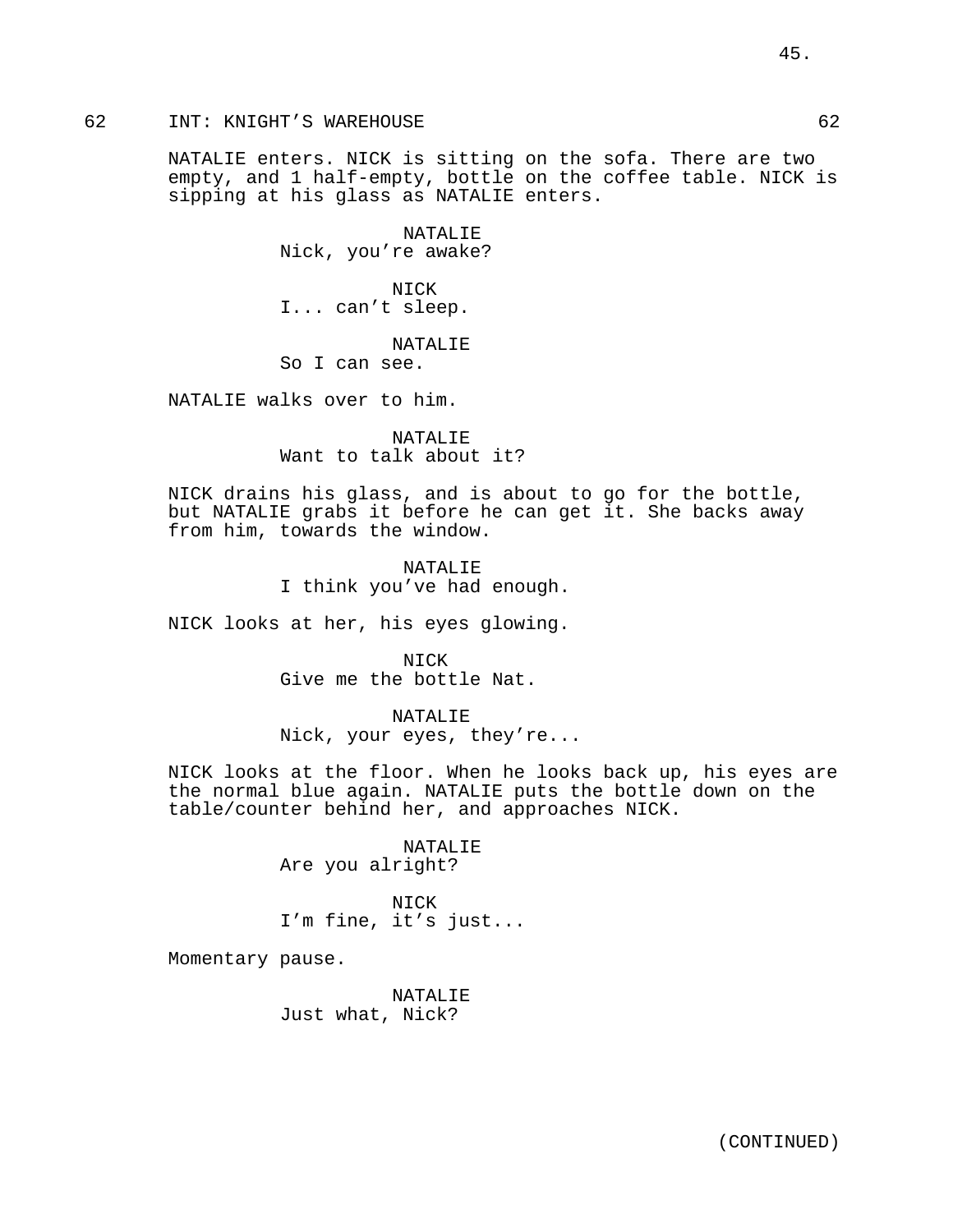NICK realizes she is no longer holding the bottle, and sees it on the counter. He moves faster than she's ever seen him move before, and goes for the bottle. He grabs it and drains it. NATALIE is frightened, she hasn't seen him like this in almost a year. NATALIE address him, hesitantly.

#### NATALIE

Nick?

Momentary pause and then NICK puts the bottle down.

NATALIE Something is really bothering you. The last time you acted this way, was when Monica...

NICK realizes NATALIE is scared.

NICK Sorry Nat. I... (beat) I didn't mean to scare you. It's just...

Momentary pause.

NATALIE Just what, Nick? I want to help.

NATALIE sits on the couch.

NICK This case. (beat) ...and Michael Knight... (beat) ...and his car, KITT.

NICK says line as he is walking to couch. NATALIE raises an eyebrow in confusion.

NATALIE

His car?

NICK sits.

NICK Have you seen his car, Nat? Have you?

NATALIE From a distance. It's a black Trans-Am, isn't it?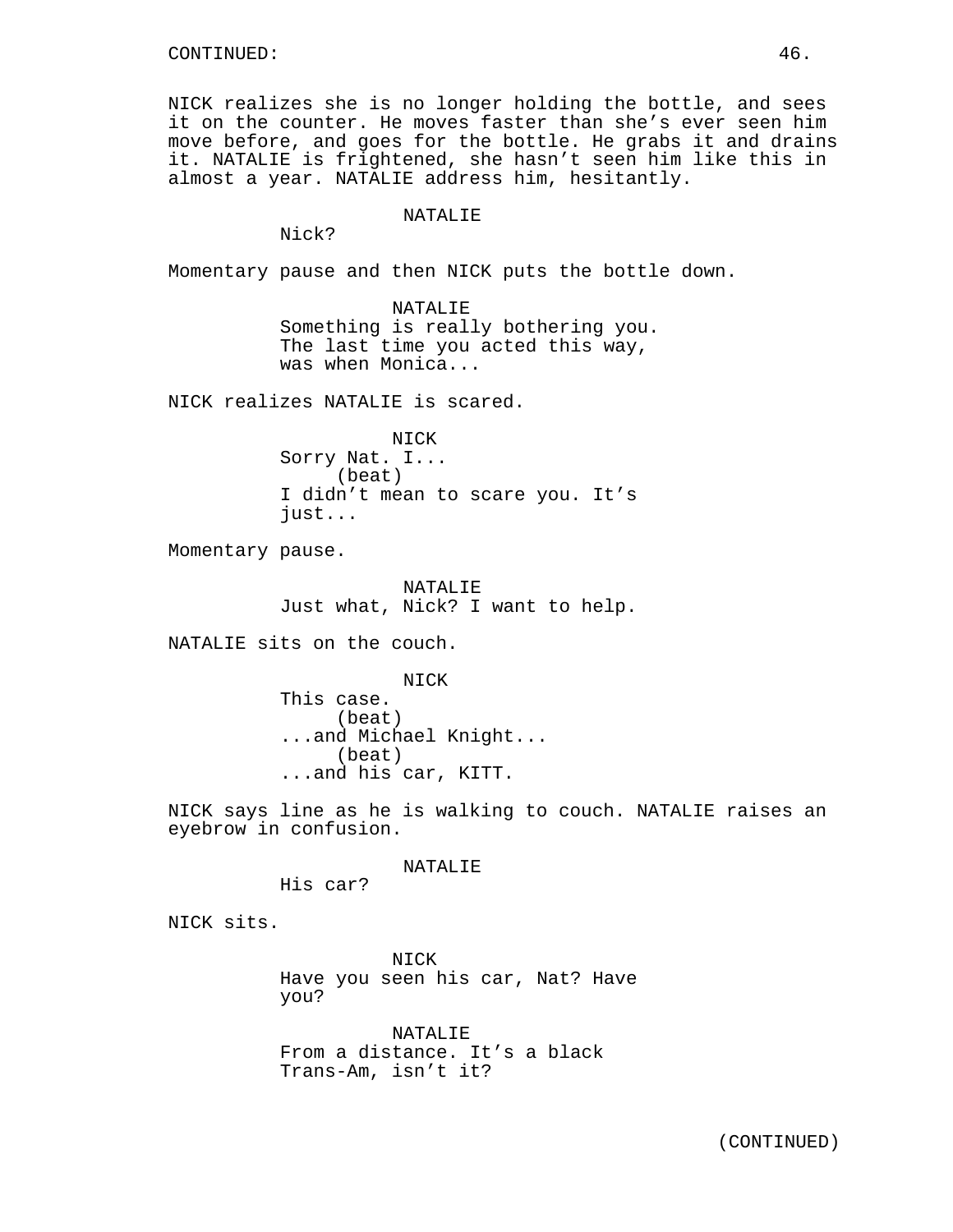NICK It may look like a Trans-Am from the outside, but believe me, it's no run of the mill Trans-Am on the inside. NATALIE What do you mean? NICK The car is computer-controlled. He talks, and even has a mind of his own. NATALIE replies with a sarcastic tone in her voice. NATALIE And here I was thinking a vampire cop was strange. But a talking car? Are you... NICK I'm serious Nat. KITT's... NATALIE Kitt? NICK That's his name. It stands for Knight Industries Two Thousand. (beat) KITT recorded a conversation between Janette and I last night at THE RAVEN. NATALIE WHAT? NICK KITT only got the picture, and background noise. (beat) I had a feeling that we were being watched. So I continued the conversation in French, and in a low whisper, so only Janette could hear me. NATALIE Janette and every other vampire in the club.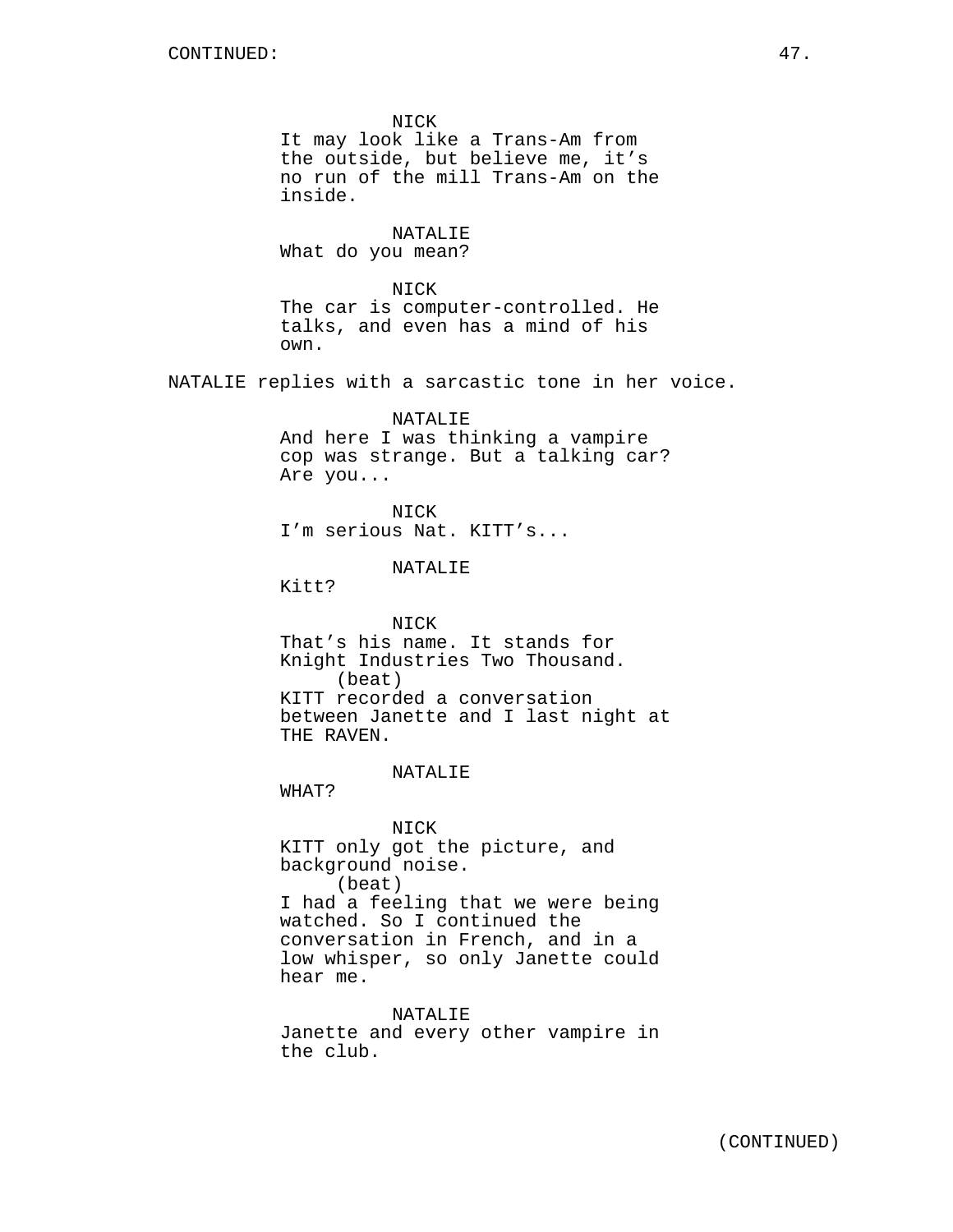NICK

Maybe.

Momentary pause.

NATALIE So, if KITT couldn't hear you, then you're safe, right?

NICK That's what I thought.

NATALIE What changed y...

NICK This morning, while Michael was asleep, I went to have a little talk with KITT.

# **NATALIE**

And?

Momentary pause.

FADE TO:

63 EXT: CITY SCRAPE - SUNSET (5:06PM) 63

WEATHER: Skies remaining mostly cloudy with showers redeveloping late tonight. LOW: +2

7:00 pm: a few clouds TEMP: +5 HUM: 75% WINDS: SSW @ 10 kph.

8:11 pm: Moonrise

10:00 pm: a few clouds TEMP: +3 HUM: 90% WINDS: SW @ 9 kph.

Sky turns from day to night.

FADE TO:

64 INT: 27TH PRECINCT (10:30PM) 64

NICK enters and goes to his desk. SCHANKE and MICHAEL are at SCHANKE's desk, looking through a file. NICK gets to his desk, and SCHANKE looks up at him.

## SCHANKE

Find anything?

NICK sits.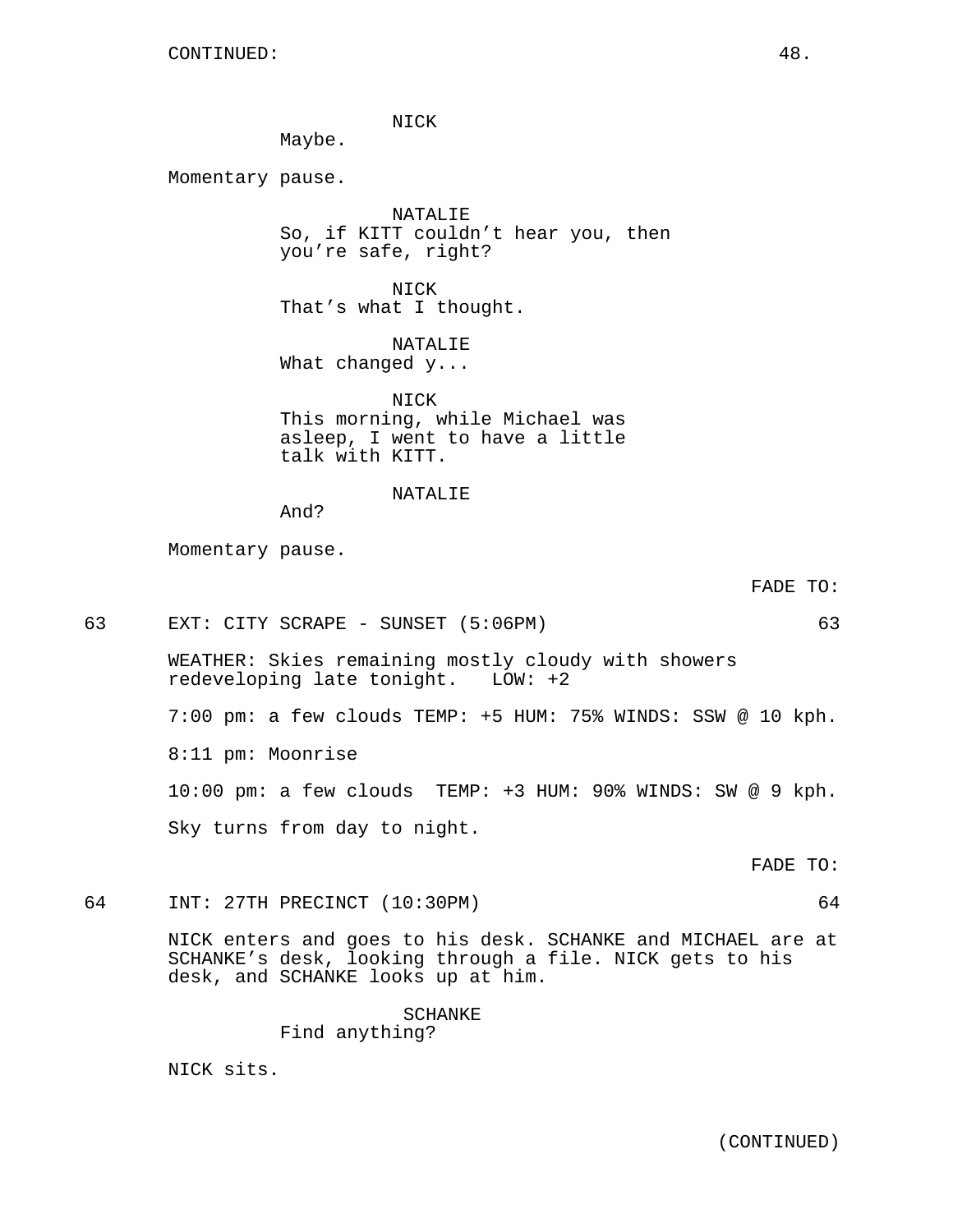NICK Nothing. Just another dead end.

NICK notices the file.

NICK Is that Nat's report?

SCHANKE Yep, Donald Cain, victim #4.

NICK thinks of something.

NICK Wait, there's another pattern.

SCHANKE You mean, besides the one about the first names being in alphabetical order, and the last names beginning with the previous letter?

NICK Yes. Don't you see it?

SCHANKE and MICHAEL look at the list of names. They can't find anything.

> NICK Read the first names.

SCHANKE Agnus, Bobby, Cindy, Donald.

NICK See it yet?

MICHAEL Female, male, female, male.

NICK smiles.

NICK So, not only is E.D next on the list, but...

SCHANKE E.D must be a woman.

MICHAEL Maybe there are other patterns. Let's check.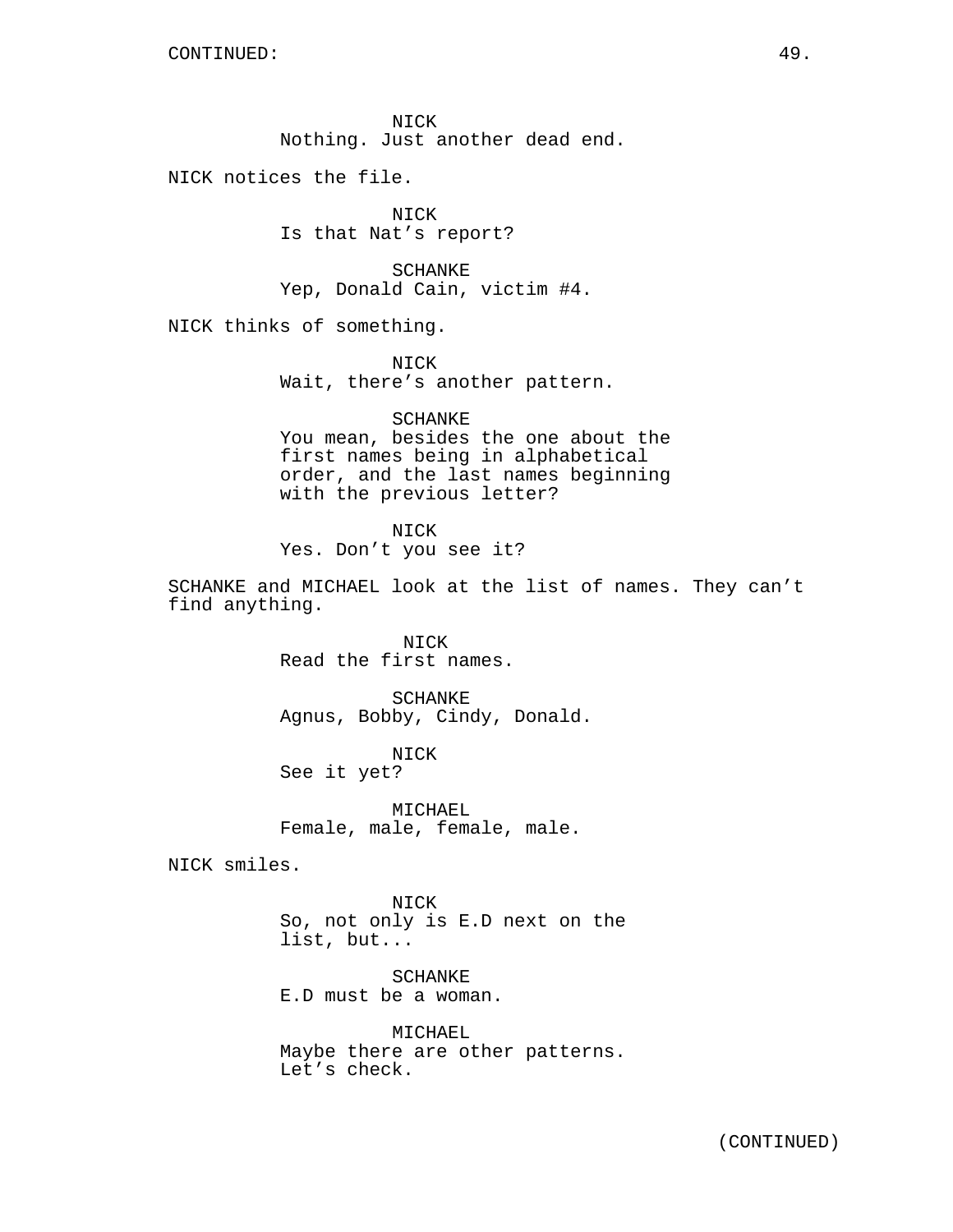SCHANKE Are you serious? That would take forever. And, I don't know about you, but I don't have forever.

MICHAEL It might take us forever, but not KITT. (turn to Nick) The reports are in the computer, right?

NICK

Should be.

MICHAEL activates his watch-comm.

MICHAEL

KITT, access the mainframe and compare all four victims. See how many patterns, besides the ones already mentioned, exist between them.

KITT Yes Michael.

SCHANKE How long will it take K...

KTTT Michael, I have found two more patterns.

Momentary pause. SCHANKE gets a confused look on his face.

KITT If you'll notice, the first letter of each victims first name, matches the first letter of the occupation.

SCHANKE looks at the list.

SCHANKE He's right. Agnus was an artist. Bobby a bartender. Cindy a coroner. And Donald a dentist.

MICHAEL Which would mean that E.D's job, would start with an E.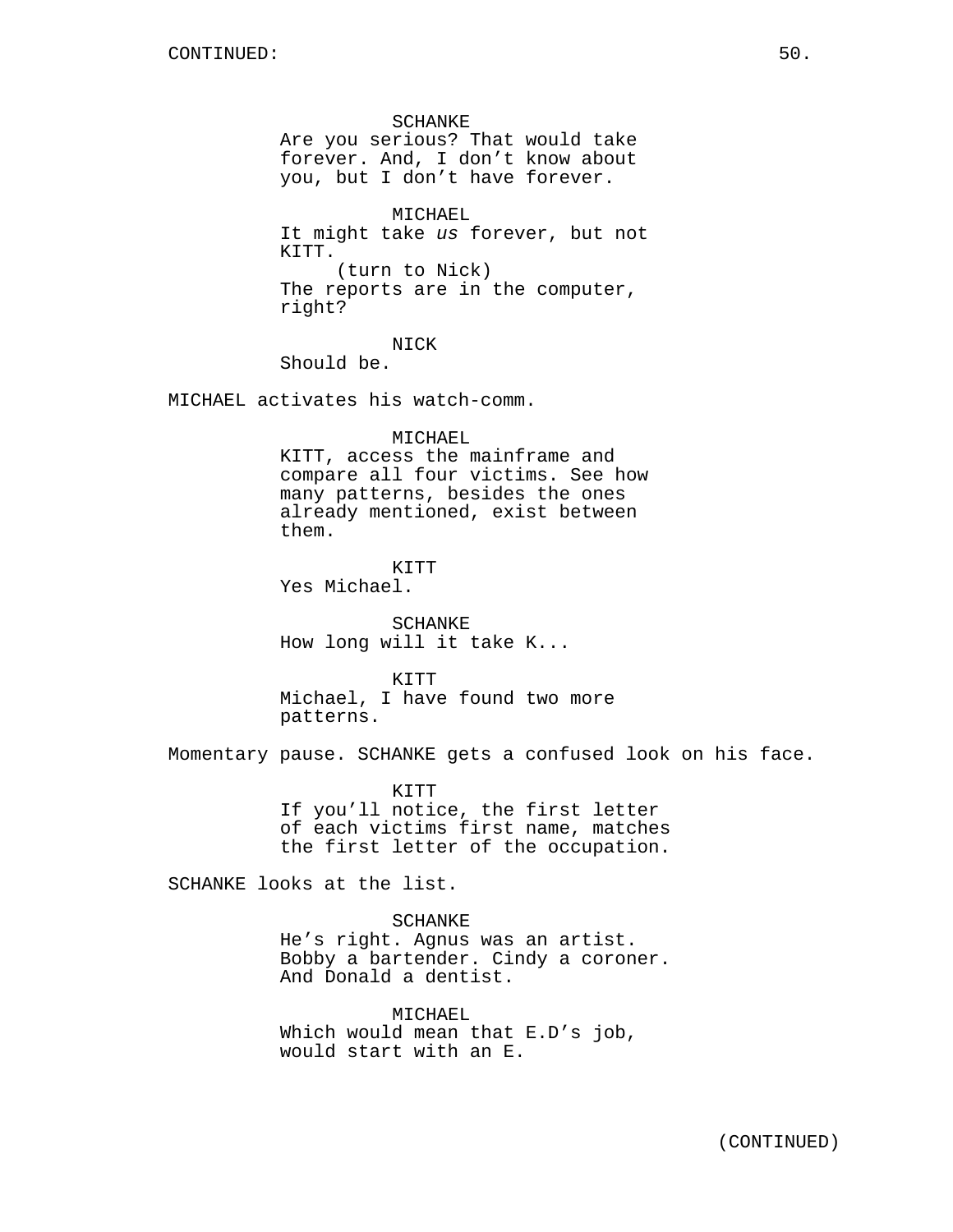SCHANKE How many occupations start with an E? MICHAEL You said two, KITT. What's the other one? KITT All males had brown hair and brown eyes, and all females had blond hair and blue eyes. MICHAEL Therefore, E.D, being female, would have blond hair and blue eyes. (beat) Okay KITT, using that info, see if you can come up with a list of possible victims. KITT Yes Michael. (beat x2) Michael? MICHAEL Yes KITT. KITT I just noticed that, all victims lived within the same area. MICHAEL That should make the list of possibles shorter. KITT It does. In fact, it turns a list of 10, into 1. NICK What's her name KITT? KITT Eve Davidson. She's an environmentalist. NICK says his next line To no-one in particular.

> NICK What's the time frame for...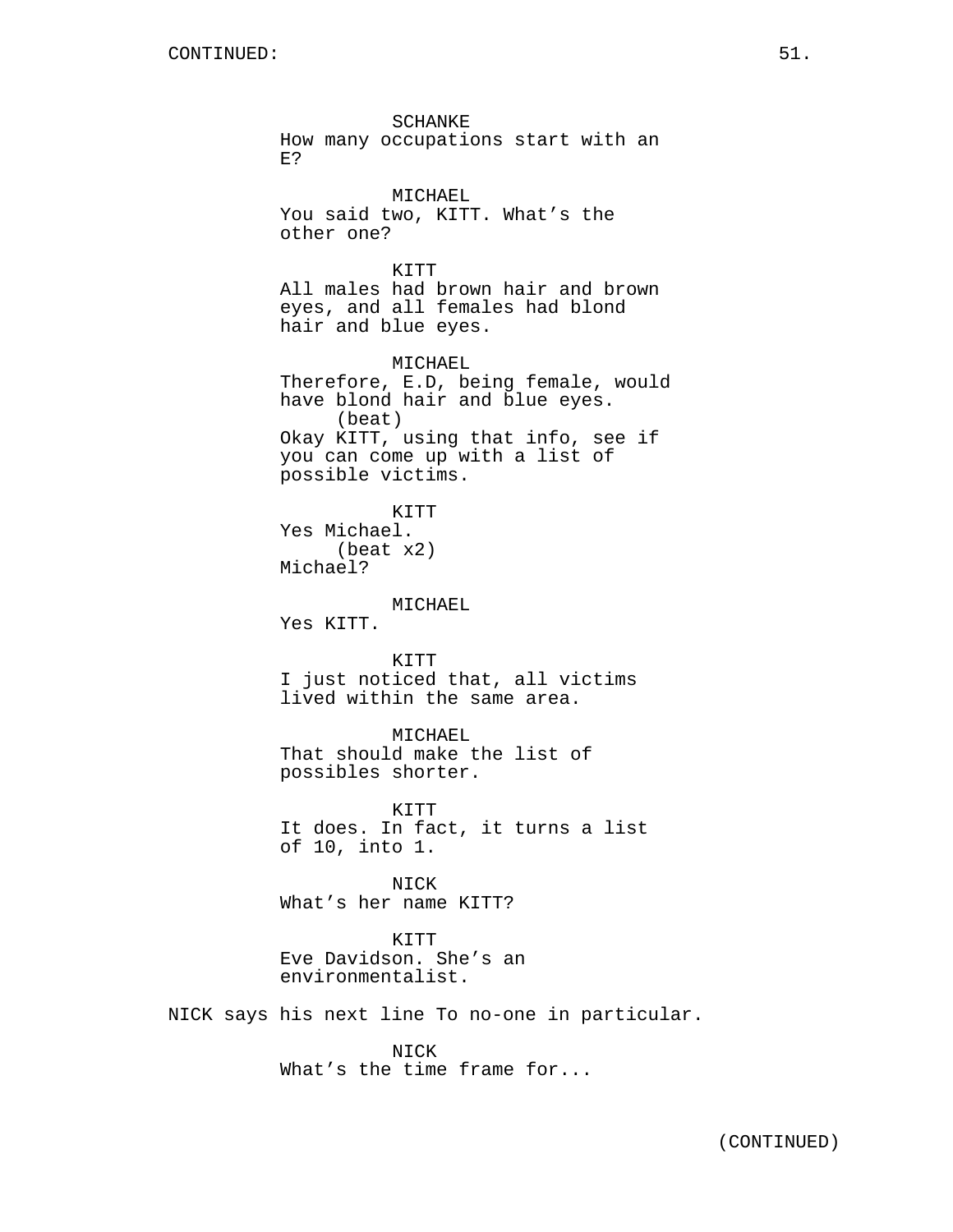KITT Noon - 6:00 pm.

NICK

So the...

#### KITT

Wait. There is a pattern within the times of death as well. Each murder was exactly 1 hour and 45 minutes after the previous one.

SCHANKE looks at the time of deaths.

SCHANKE Right again. #1 was killed at noon. #2 at 1:45 pm, #3 at 3:30 pm, and #4 at 5:15 pm.

#### MICHAEL

So the next one will be tomorrow, at 7:00 pm.

SCHANKE That's one smart partner you've got there.

# MICHAEL

Thanks.

## NICK

Which means, we better get working on locating Arnolds tonight, or tomorrow we'll be on stake-out duty.

## SCHANKE

Right.

SCHANKE and MICHAEL go back to reading the print-outs. NICK's phone rings.

> NICK Homicide, Detective Knight.

JANETTE (VO) Your suspect, is here.

# NICK Thanks. On my way.

NICK hangs up the phone and heads out.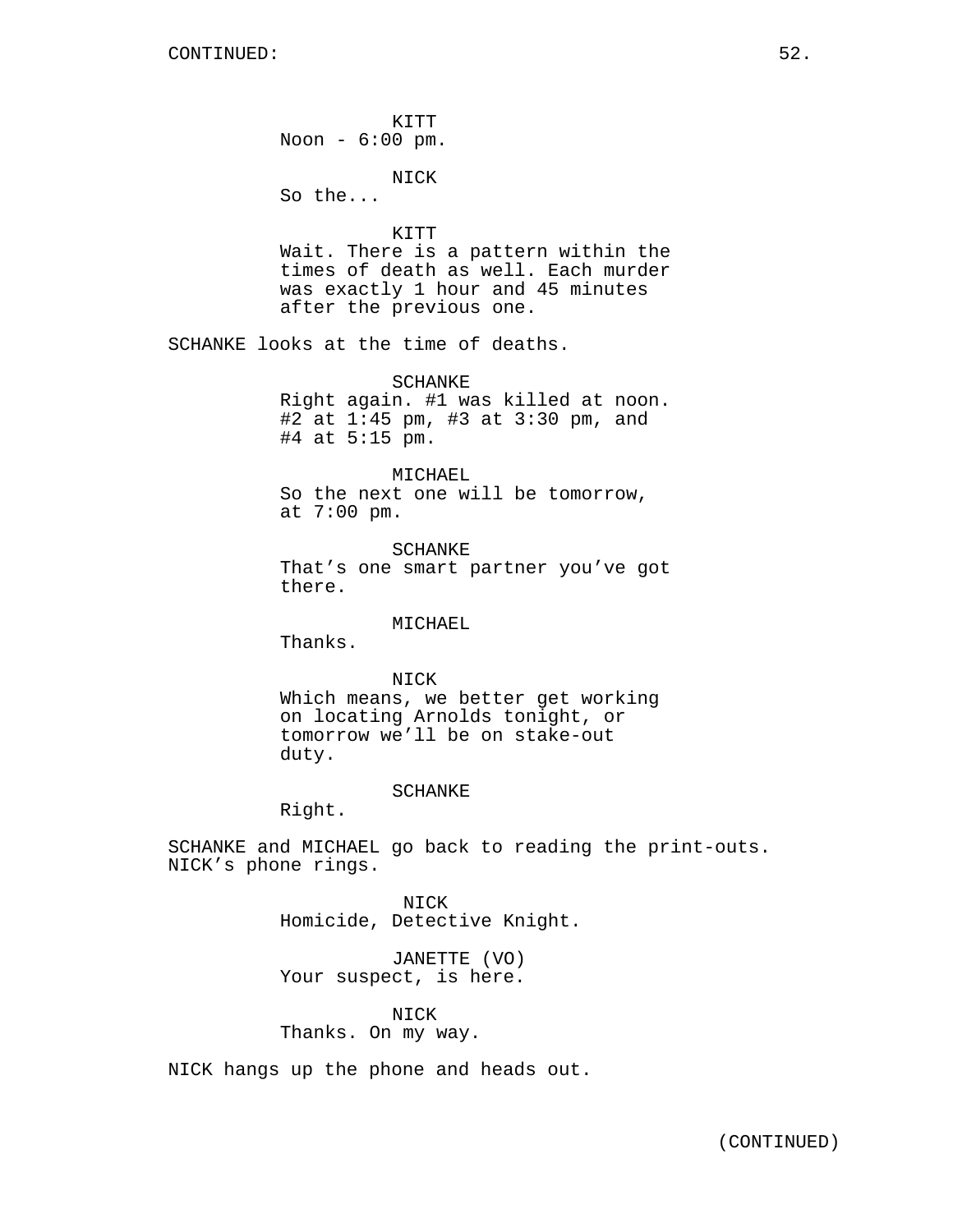SCHANKE Knight? (beat) Nick? (beat) Where are you...? (beat) Nick?

NICK ignores SCHANKE and keeps on going.

MICHAEL Does he do that a lot?

SCHANKE More times than I can count. If only we knew who he was talking to.

MICHAEL Maybe we can find out.

SCHANKE

How?

MICHAEL activates his watch-comm.

MICHAEL

KITT?

KITT Yes Michael?

MICHAEL Can you trace the source of Nick's last phone call?

KITT

Yes Michael.

KITT traces he call to THE RAVEN, and debates on telling MICHAEL. MICHAEL wonders what is taking KITT so long to answer.

> MICHAEL Well KITT? (beat) KITT? (beat) KITT, answer me?

KITT lies.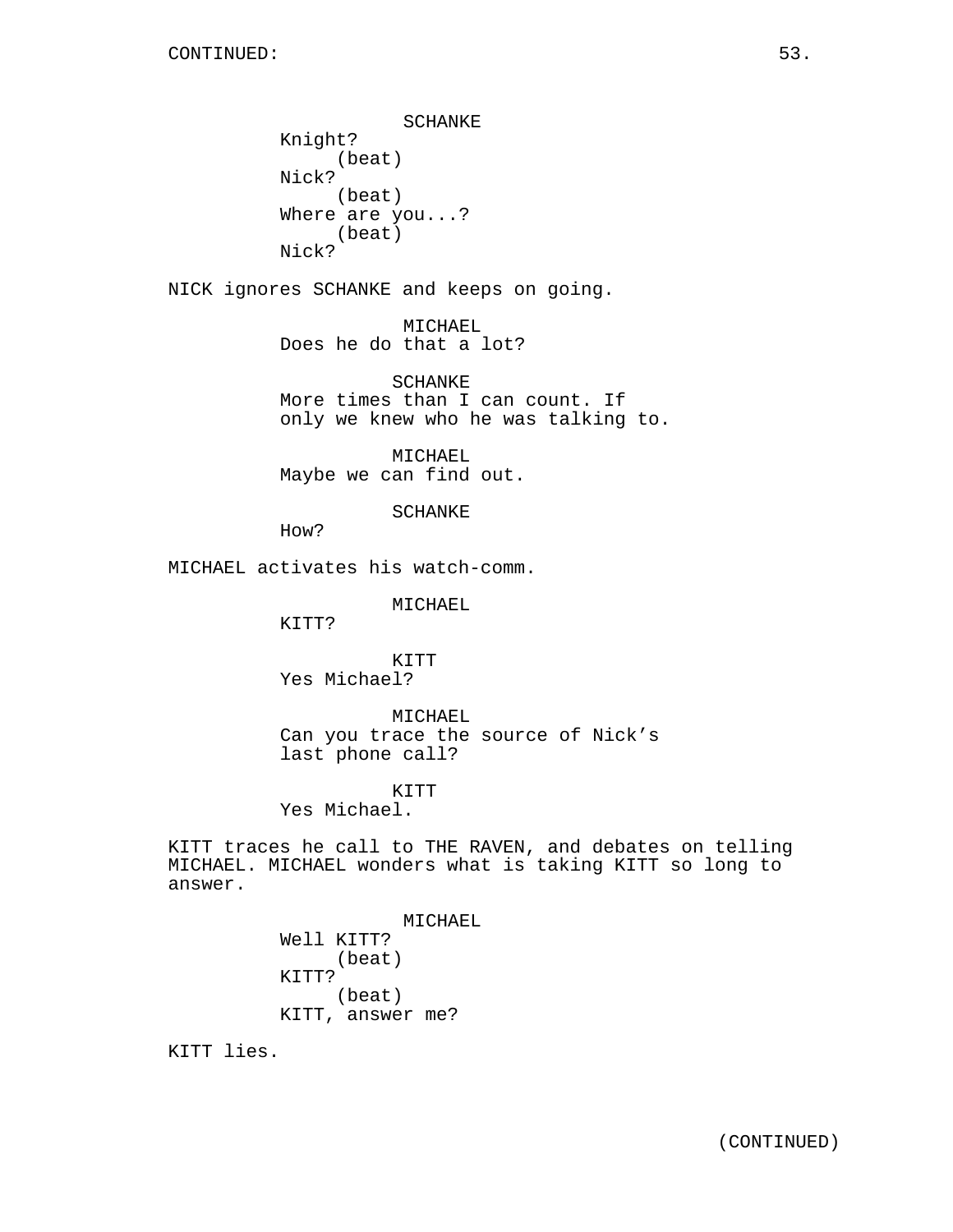KITT He... wasn't on the phone long enough for a trace. Sorry Michael.

MICHAEL What? I... (beat) Are you feeling okay, KITT?

KITT I am fine, Michael.

MICHAEL I'm not to sure about that buddy. You've been acting weird all day. I think Bonnie will have to give you a check-up when we get back.

SCHANKE raises an eyebrow, wondering what MICHAEL meant by "check-up".

> KITT Really Michael, that's not necessary. I am perfectly fine.

MICHAEL Did you at least see which way he drove off?

KITT didn't see NICK drive off. He saw NICK fly off. MICHAEL wonders what is taking KITT so long to answer.

MICHAEL

KITT?

KITT Nick didn't drive anywhere. His car is still parked outside.

MICHAEL

What?

MICHAEL and SCHANKE look at each other, then run to the front door. Sure enough, the caddy is still parked outside. They both stand there and look at each other.

> MICHAEL So where'd he go?

> > SCHANKE

I don't know.

They head back to the desk.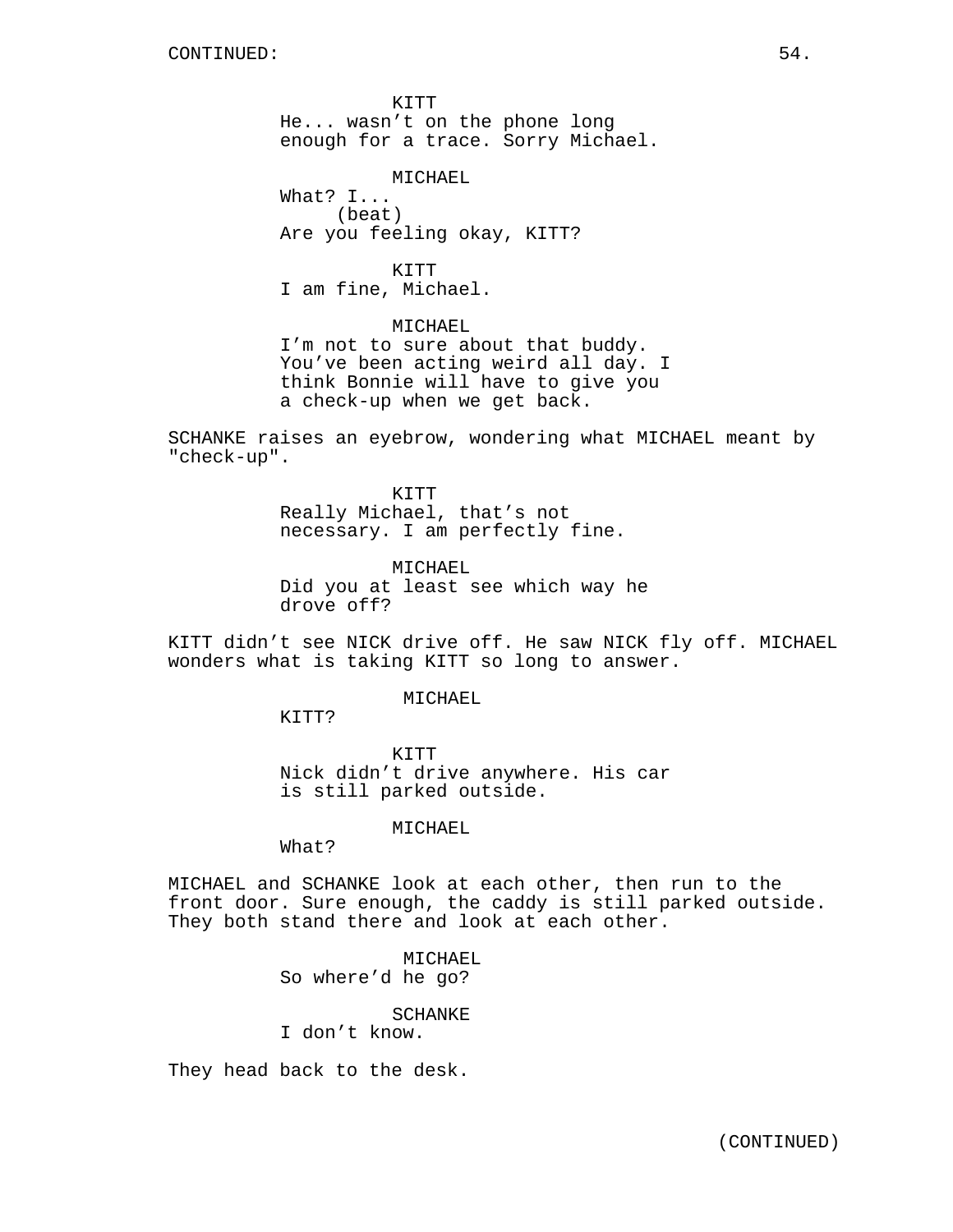SCHANKE

He's forever doing that. One minute he's right beside you, then boom, he's gone. You take your eyes off him for one second, and he's nowhere in sight. He just disappears. It's as if he grew wings and flew away.

They reach the desk.

SCHANKE Maybe he went to see Natalie?

MICHAEL The coroner?

SCHANKE Yeh. They're pretty close.

SCHANKE picks up the phone and calls NATALIE.

**SCHANKE** Hi Natalie, it's Schanke. Is Nick there? (beat) No! Did you call him and ask him to... (beat) No. Mm. Okay. If you hear from him... (beat) Thanks. Bye.

SCHANKE hangs up the phone.

MICHAEL Not there is he?

SCHANKE

Nope.

MICHAEL Who else would have called to make him take off like that?

Momentary pause. Schanke thinks of someone.

SCHANKE

Janette.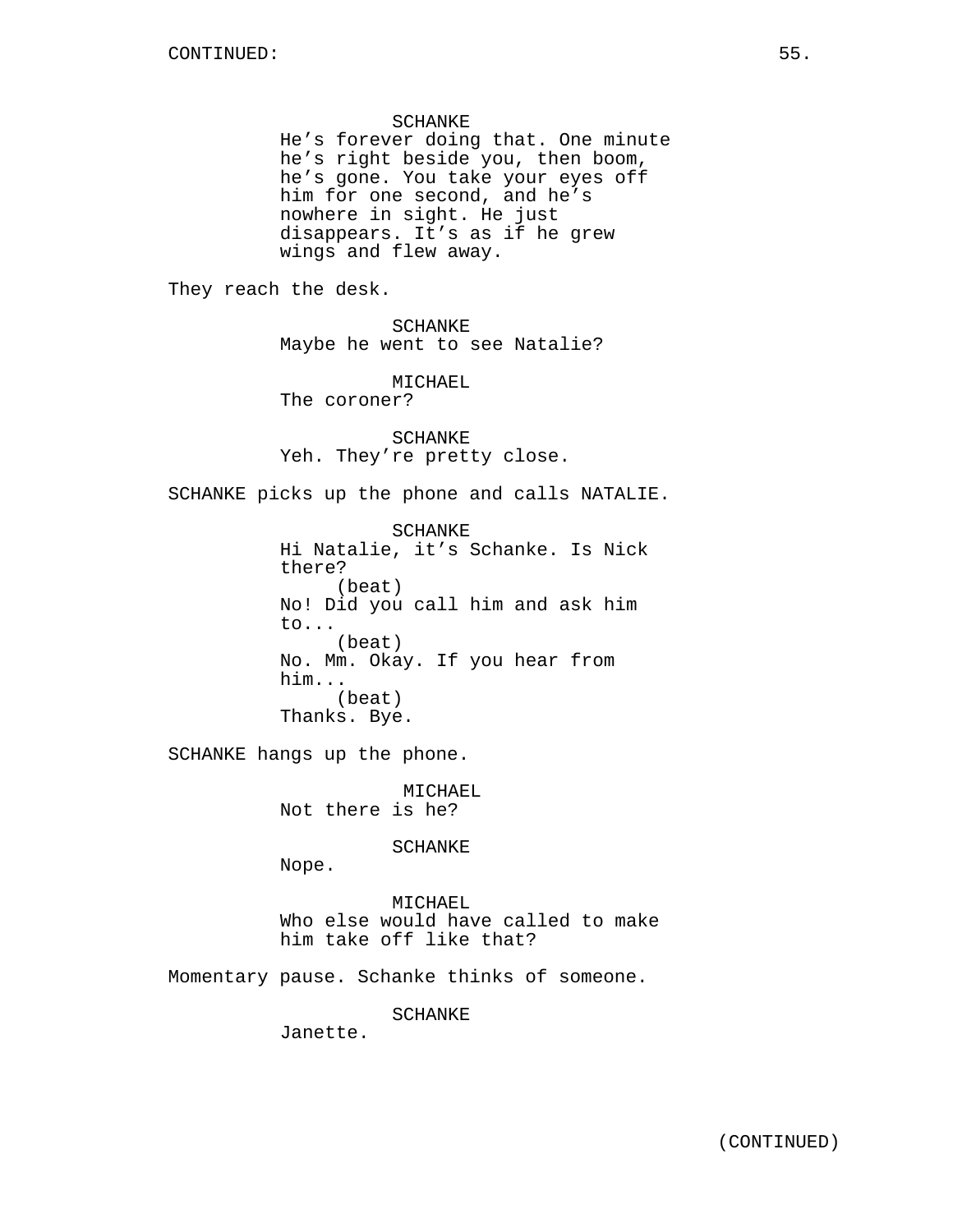MICHAEL Janette? The owner of THE RAVEN, Janette?

SCHANKE Yeh. I still don't understand their relationship. He claims they're only friends but...

MICHAEL

I know. So, what are we waiting for, let's go.

SCHANKE To THE RAVEN? It would take at least an hour to get there from here, and that's driving. Wherever he went, he went on foot.

MICHAEL Maybe she called him from her car and picked him up. (beat) Or maybe she called him from home?

SCHANKE

Maybe.

MICHAEL You know where she lives?

SCHANKE

Nope.

MICHAEL Her last name?

SCHANKE Nope. She keeps to herself a lot. I've never seen her outside of the club. (beat) Except once, when she came to the station to...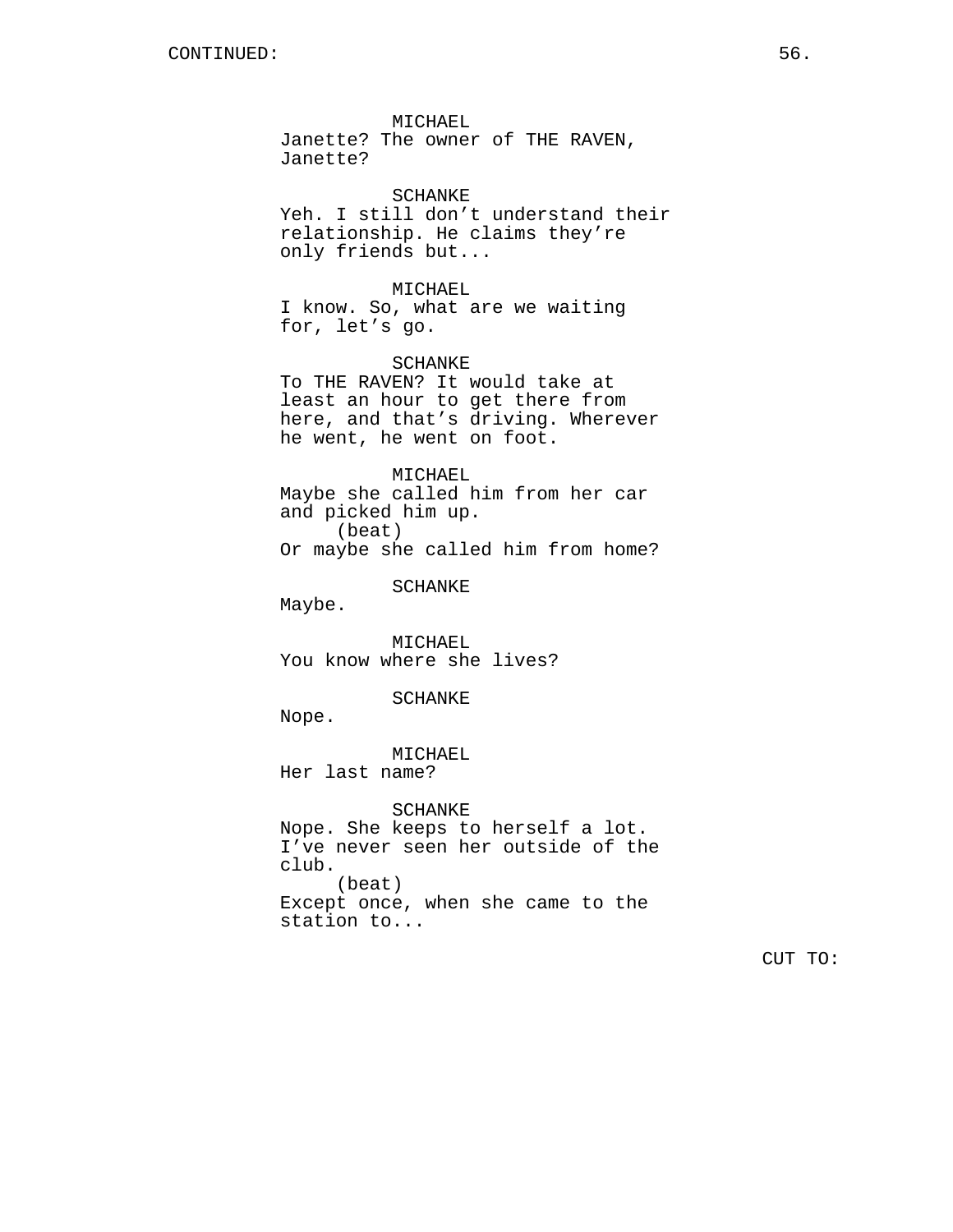| 65 | EXT: 27TH PRECINCT                                                                                               |              | 65 |
|----|------------------------------------------------------------------------------------------------------------------|--------------|----|
|    | FOCUS on KITT.                                                                                                   |              |    |
|    |                                                                                                                  | CONTINUE TO: |    |
| 66 | INT: KITT                                                                                                        |              | 66 |
|    | KITT<br>I'd better warn Nick.                                                                                    |              |    |
|    | KITT activates the phone and calls NICK.                                                                         |              |    |
|    |                                                                                                                  | JUMP TO:     |    |
| 67 | INT: AIR                                                                                                         |              | 67 |
|    | NICK is flying to THE RAVEN. His cellphone rings.                                                                |              |    |
|    |                                                                                                                  | CONTINUE TO: |    |
| 68 | EXT: ROOFTOP                                                                                                     |              | 68 |
|    | NICK lands on a rooftop. NICK removes the phone from his<br>overcoat pocket, and answers it.                     |              |    |
|    | NICK<br>Knight.                                                                                                  |              |    |
|    | KITT<br>Nick, it's KITT.                                                                                         |              |    |
|    | NICK<br>Yes KITT. What is it?                                                                                    |              |    |
|    | KITT<br>It's Michael.                                                                                            |              |    |
|    | NICK<br>What about Michael?                                                                                      |              |    |
|    | KITT<br>I think he'll be heading your way.                                                                       |              |    |
|    | NICK<br>What do you mean?                                                                                        |              |    |
|    | KITT<br>I know you flew off to THE RAVEN, I<br>recognized Janette's voice when she<br>called you at the station. |              |    |
|    |                                                                                                                  |              |    |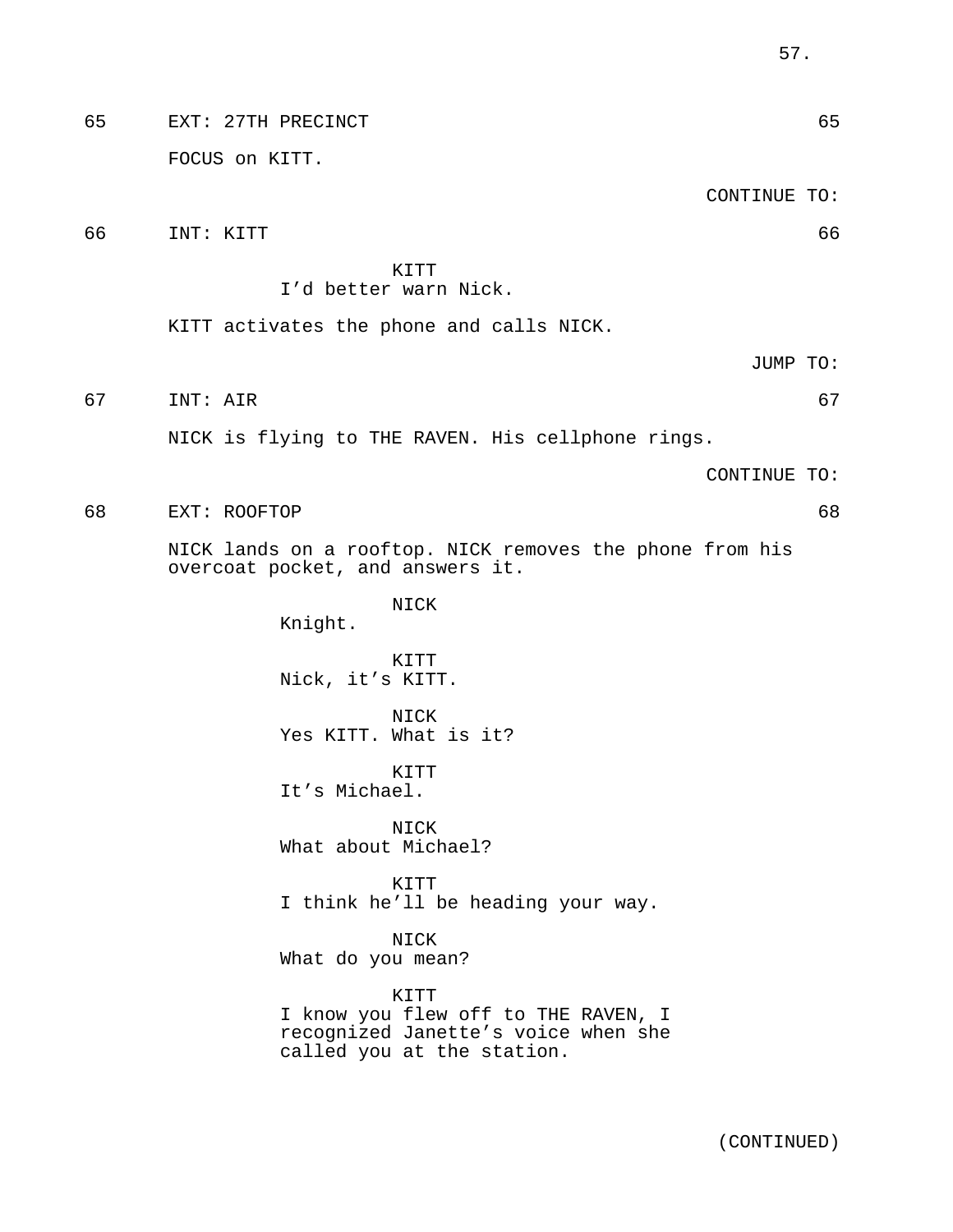NICK Does Michael know...

KITT No. But your partner seems to think

you are either with Natalie or Janette. He called Natalie and she said you weren't there, so...

NICK Thanks KITT.

KITT I'll try to keep Michael away, Nick, but, I don't think he'll listen. Once he...

NICK Yeh. I know the feeling.

KITT Be careful Nick.

## NICK

Always.

NICK hangs up the phone, puts it back in his pocket, and resumes his flight.

CONTINUE TO:

69 EXT: AIR 69

NICK flies to THE RAVEN.

CONTINUE TO:

TO EXT: THE RAVEN 20 AND TO EXTREMELY A SERIES AND TO SAFEKEEPING A SAFEKEEPING A SAFEKEEPING A SAFEKEEPING A SAFEKEEPING A SAFEKEEPING A SAFEKEEPING A SAFEKEEPING A SAFEKEEPING A SAFEKEEPING A SAFEKEEPING A SAFEKEEPING A

NICK lands in the alley, walks to the front of the club, and enters.

CONTINUE TO:

THE RAVEN **71** THE RAVEN

NICK descends the stairs, goes over to JANETTE, and kisses her.

NICK

# Where is he?

JANETTE waves her head in ARNOLDS direction.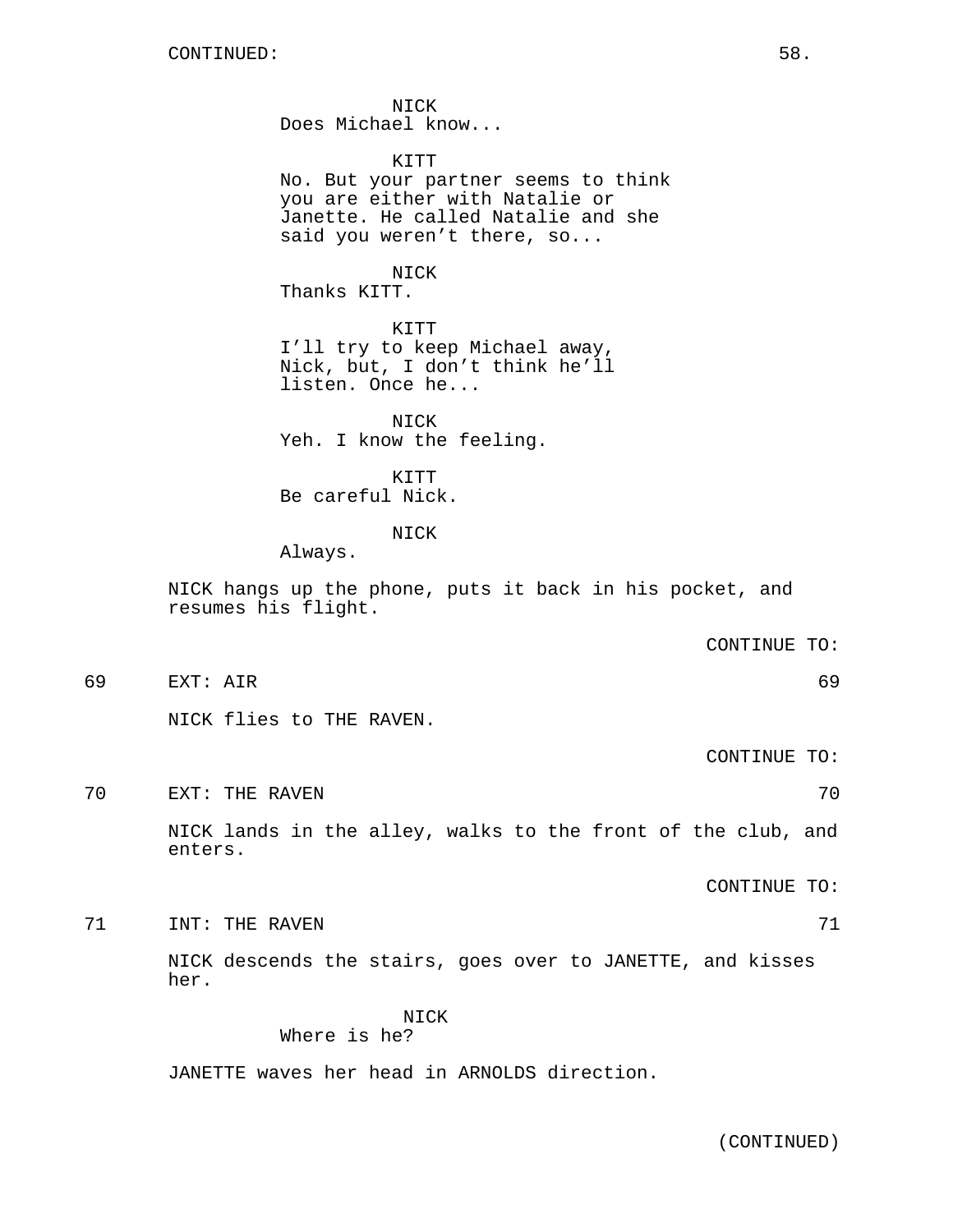# JANETTE

Over there.

NICK

Thanks.

He kisses her, then walk over to ARNOLDS.

NICK Mr. Arnolds?

# ARNOLDS Who wants to know?

NICK flashes his badge.

NICK Nick Knight, homicide. You're under arrest.

NICK drags ARNOLDS out of the club, reading him his rights.

CONTINUE TO:

The Text of the RAVEN and the set of the ST 2 and the ST 2 and the ST 2 and the ST 2

NICK and ARNOLDS exit. NICK remembers he didn't bring the caddy, and takes ARNOLDS to the alleyway. NICK looks at ARNOLDS and speaks to him hypnotically.

# NICK

Sleep.

ARNOLDS falls asleep. NICK takes ARNOLDS in his arms, and flies off.

JUMP TO:

73 EXT: 27TH PRECINCT (11:50PM) 73

MICHAEL exits and goes over to KITT.

CONTINUE TO:

74 INT: KITT 74

MICHAEL gets in and starts the car.

KITT Where are we going, Michael?

MICHAEL drives off.

(CONTINUED)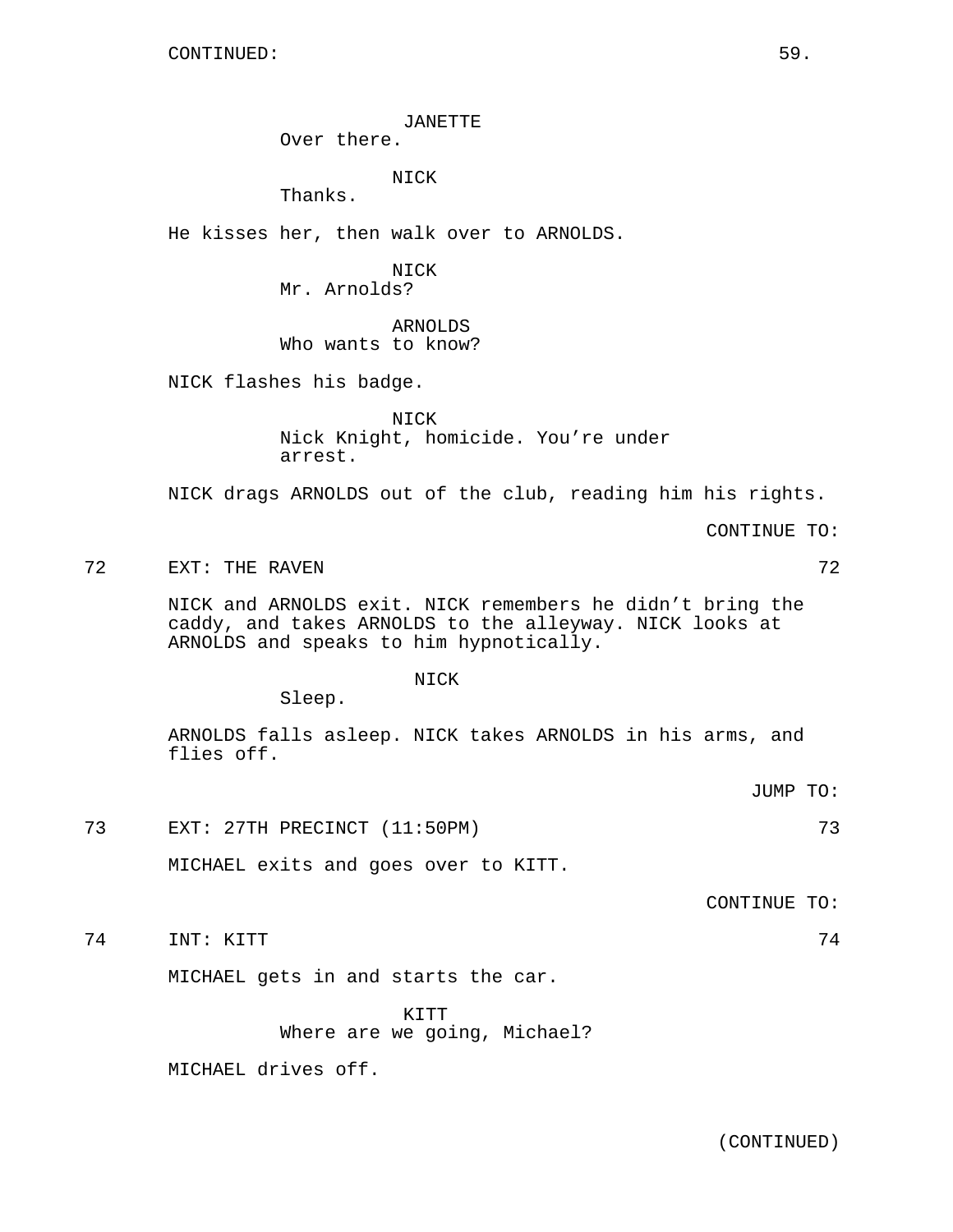MICHAEL THE RAVEN. KITT THE RAVEN? (beat) Isn't that the club that Nick took us to last night? MICHAEL Yep. KITT Why are we going there? MICHAEL doesn't answer. KITT Michael? MICHAEL Do you think Nick Knight is... normal? KITT Pardon? MICHAEL Does he seem a little... (beat) I don't know... (beat) strange, to you? KITT Strange? How so? MICHAEL How'd he know you were following us last night? (beat) He couldn't have seen you, you were two blocks behind us. (beat) And where'd he take off to earlier? (beat) His partner says he does it all the time. (beat) And why'd the sound go all crazy during Nick and Janette's conversation, on the tape last night?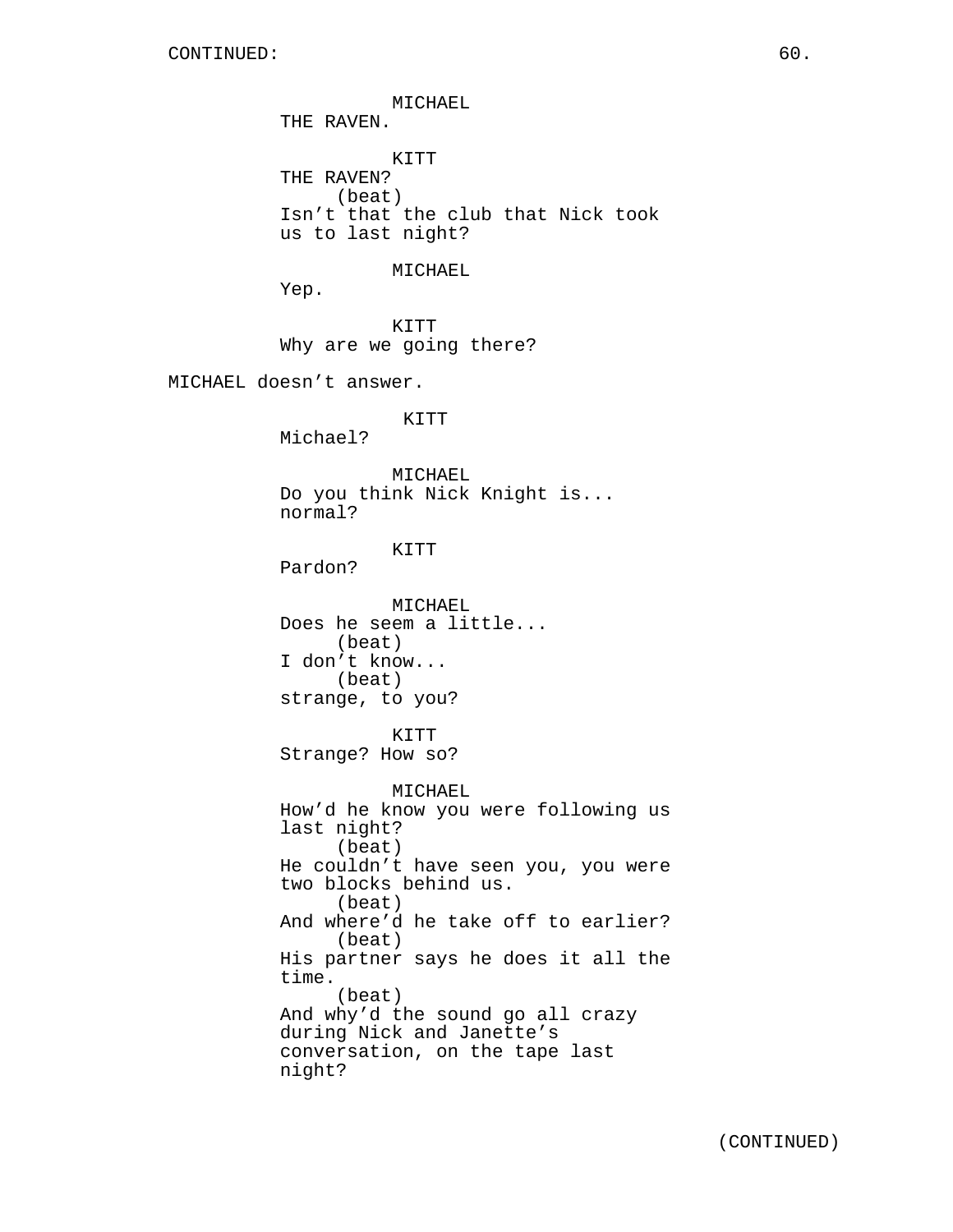KITT Michael, I... MICHAEL Speaking of that tape, how are you coming on it? KITT On what, Michael? MICHAEL Last night's surveillance tape. (beat) How are you coming on that vocal enhancement of the conversation between Nick and Janette? KITT

What conversation? I don't know what you're talking about. There is nothing wrong with the tape.

MICHAEL KITT, I know what I saw, and what I didn't hear.

KITT Look Michael, here's the tape. (beat) See for yourself.

KITT runs the tape. (TAPE: NICK and MICHAEL enter THE RAVEN, NICK goes to JANETTE. Tape follows conversation. After JANETTE says "Nicola? What is it, what's wrong?", NICK says "What is it about my friends that ..." Tape plays rest of scene as is.)

> MICHAEL But there was more to that conversation.

KITT Are you sure you're feeling okay, Michael?

MICHAEL I could ask you the question, partner.

Momentary pause.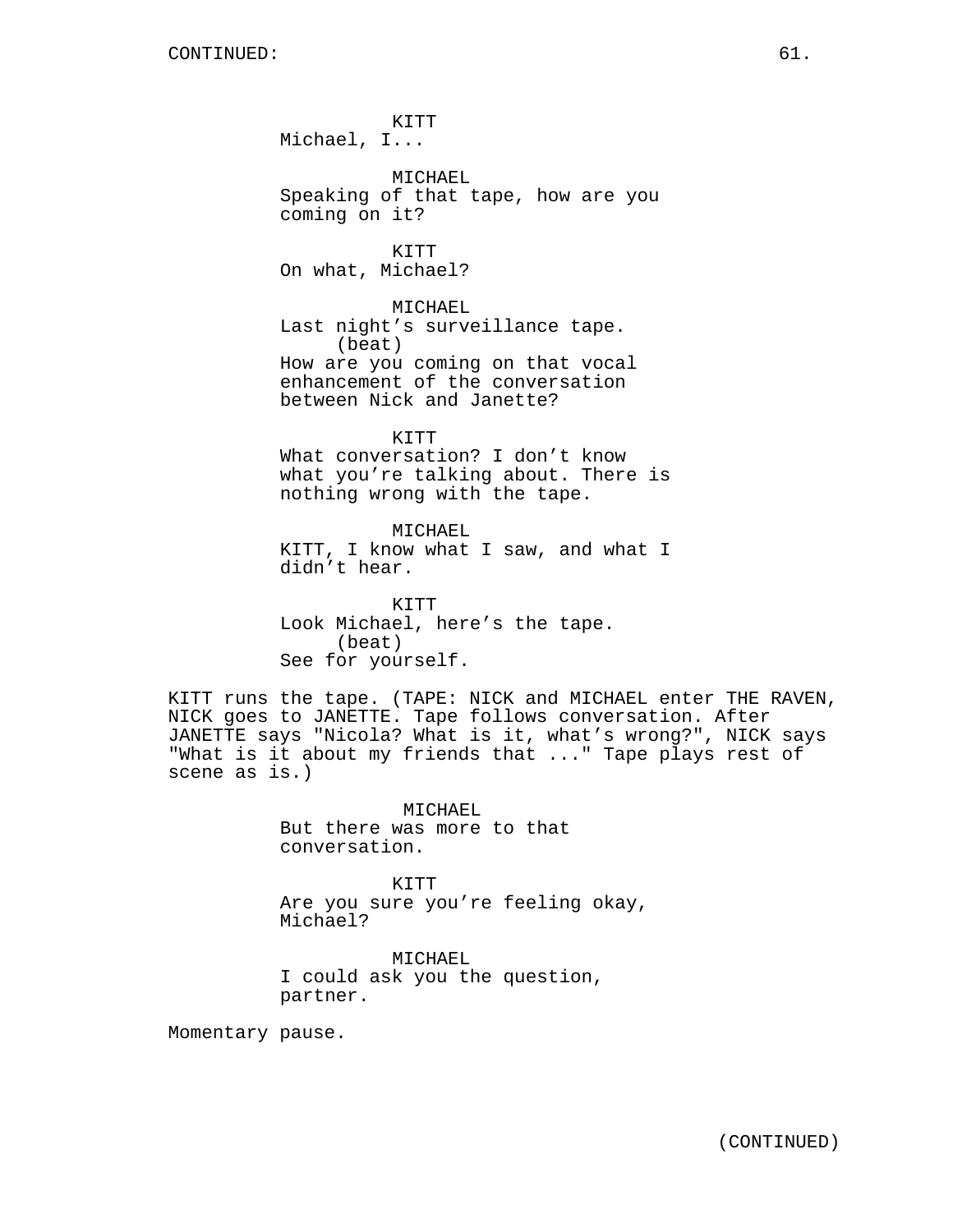CONTINUED: 62. KITT So, why are we going to THE RAVEN? MICHAEL I think that's where Nick flew off to. KITT Flew? MICHAEL Just a figure of speech, KITT. KITT Oh. MICHAEL Did you see him leave the station? KITT Who, Nick? MICHAEL Of course Nick, who else? KITT Well... Momentary pause. MICHAEL KITT! KITT Not really. MICHAEL What do you mean, not really? KITT He came to the front door. Paused, then turned and walked back into the station. (beat) He must have gone out the back way. MICHAEL

I'm telling you KITT. There is something strange about that guy. (beat) And ever since we meet him, you haven't been yourself. In fact, if I didn't know any better, I'd say you were hiding something from me.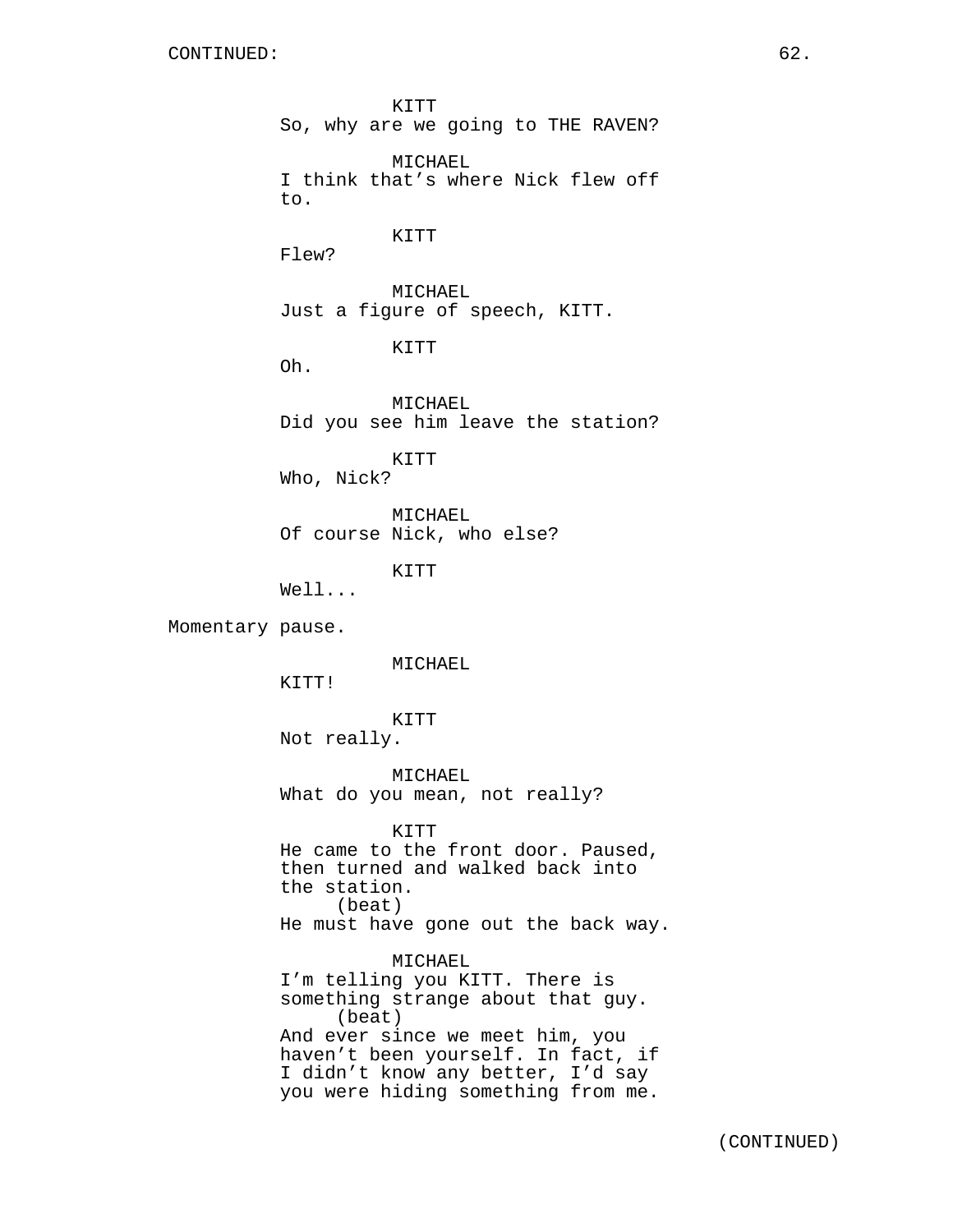# **Thursday November 4th 1993**

75 EXT: 27TH PRECINCT (MIDNIGHT) 75

NICK and ARNOLDS land out back. NICK shakes him, and wakes him.

# NICK

Arnolds, wake up.

ARNOLDS wakes up.

# ARNOLDS

What... where...?

NICK takes him to the precinct entrance.

CONTINUE TO:

76 INT: 27TH PRECINCT

NICK and ARNOLDS walk up to the front, where NICK hands ARNOLDS to over to a passing officer.

> NICK Book Mr. Arnolds here, on four accounts of murder.

The OFFICER takes Arnolds.

OFFICER

Yes sir.

SCHANKE sees NICK, and walks over to him. OFFICER walks off with ARNOLDS.

> SCHANKE There you are! Where'd you take off to?

SCHANKE notices ARNOLDS being lead away.

SCHANKE Is that who I think it is?

NICK and SCHANKE head to their desks.

NICK Yep. Arnold Arnolds.

NICK looks around.

(CONTINUED)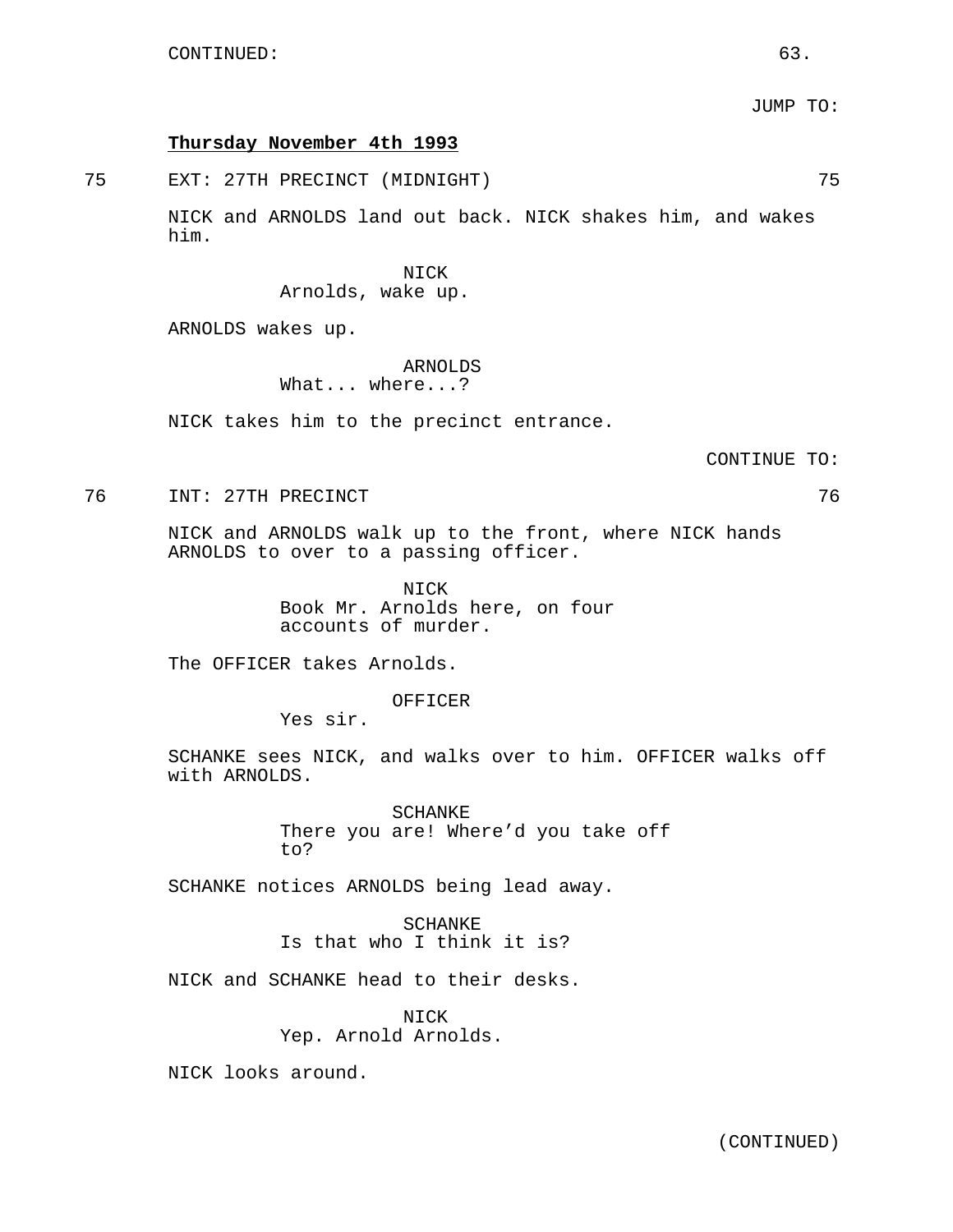NICK Where's Michael?

SCHANKE He said he was gonna call it a night.

NICK Maybe we should call him, and let him know we have Arnolds.

SCHANKE Good idea. He's staying at Cindy's. You know the number?

NICK No. But, I'm sure Nat has it.

NICK picks up phone and calls NATALIE.

NICK Nat, it's Nick. (beat) Yeh, I know. Do you have Cindy's phone number? (beat) Yeh, I'll hold.

NICK looks at Schanke.

**NTCK** She's looking it up.

NICK picks up a pen while waiting for NATALIE. NICK's line is said to NATALIE who has returned.

NICK

Yes I do.

NICK writes the phone number down.

# NICK

Thanks Nat. Bye.

NICK disengages the line and dial Cindy's number. No answer.

NICK How long ago did he leave?

SCHANKE About 15 minutes, I think. Why?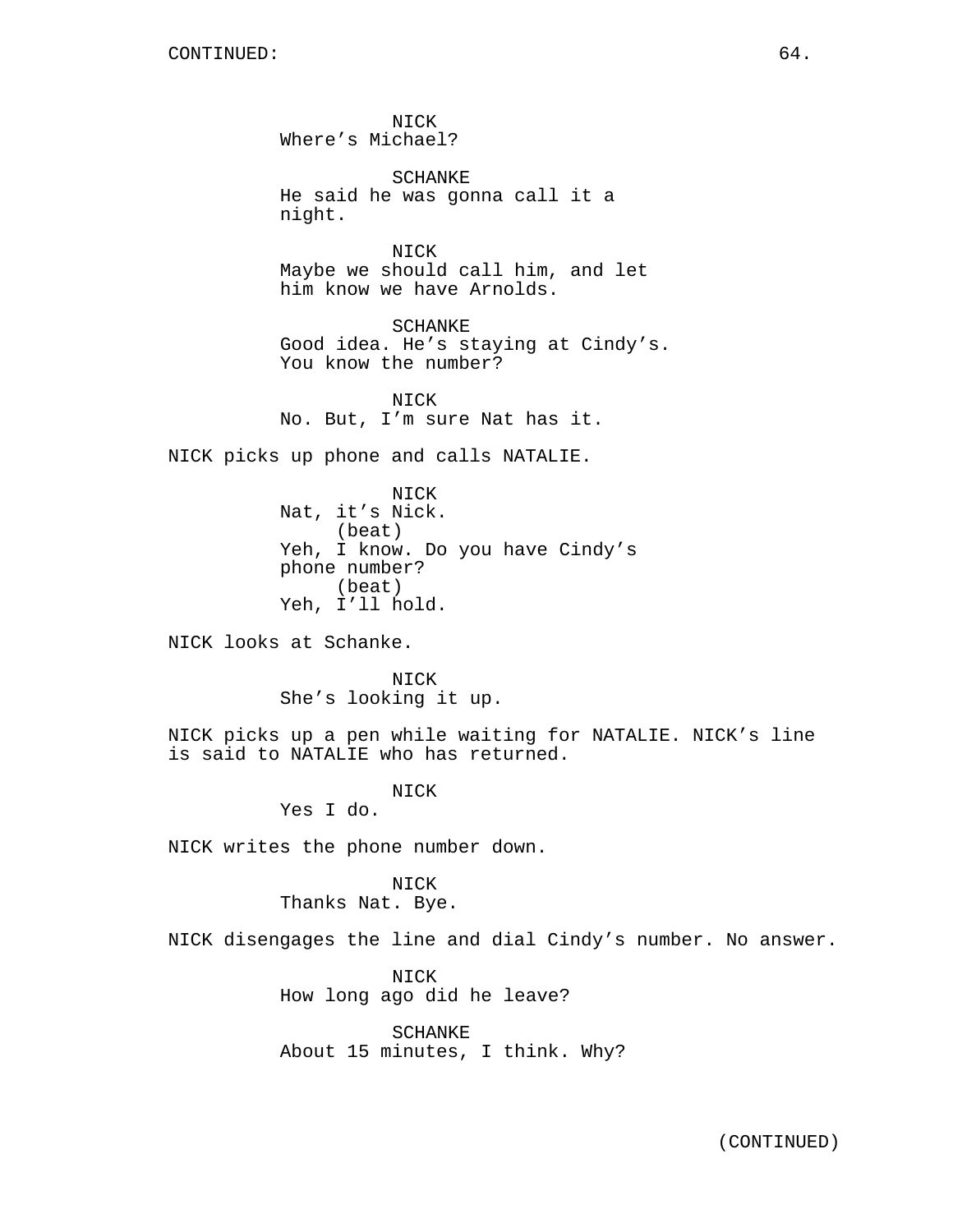NICK He didn't go to Cindy's. There's no answer. NICK hangs up phone. NICK If only I knew KI... his car phone number. JUMP TO: 77 EXT: THE RAVEN (1:00AM) 77 WEATHER: Showers TEMP: +4 HUM: 89% WINDS: SW @ 17 kph. CONTINUE TO: 78 EXT: KITT 78 MICHAEL parks KITT and exits car. MICHAEL Keep your scanners peeled buddy. KITT Yes Michael. MICHAEL walks off. CONTINUE TO: 79 EXT: THE RAVEN 79 MICHAEL enters the club. PAN TO: 80 EXT: KITT 80 KITT enters SURVEILLANCE MODE. JUMP TO: 81 INT: THE RAVEN 81 and 81 MICHAEL descends the stairs looking for JANETTE. He can't see her. He goes over to the bar to ask the bartender if he's seen her.

> MICHAEL I'm looking for Janette, could you tell me where I could find her?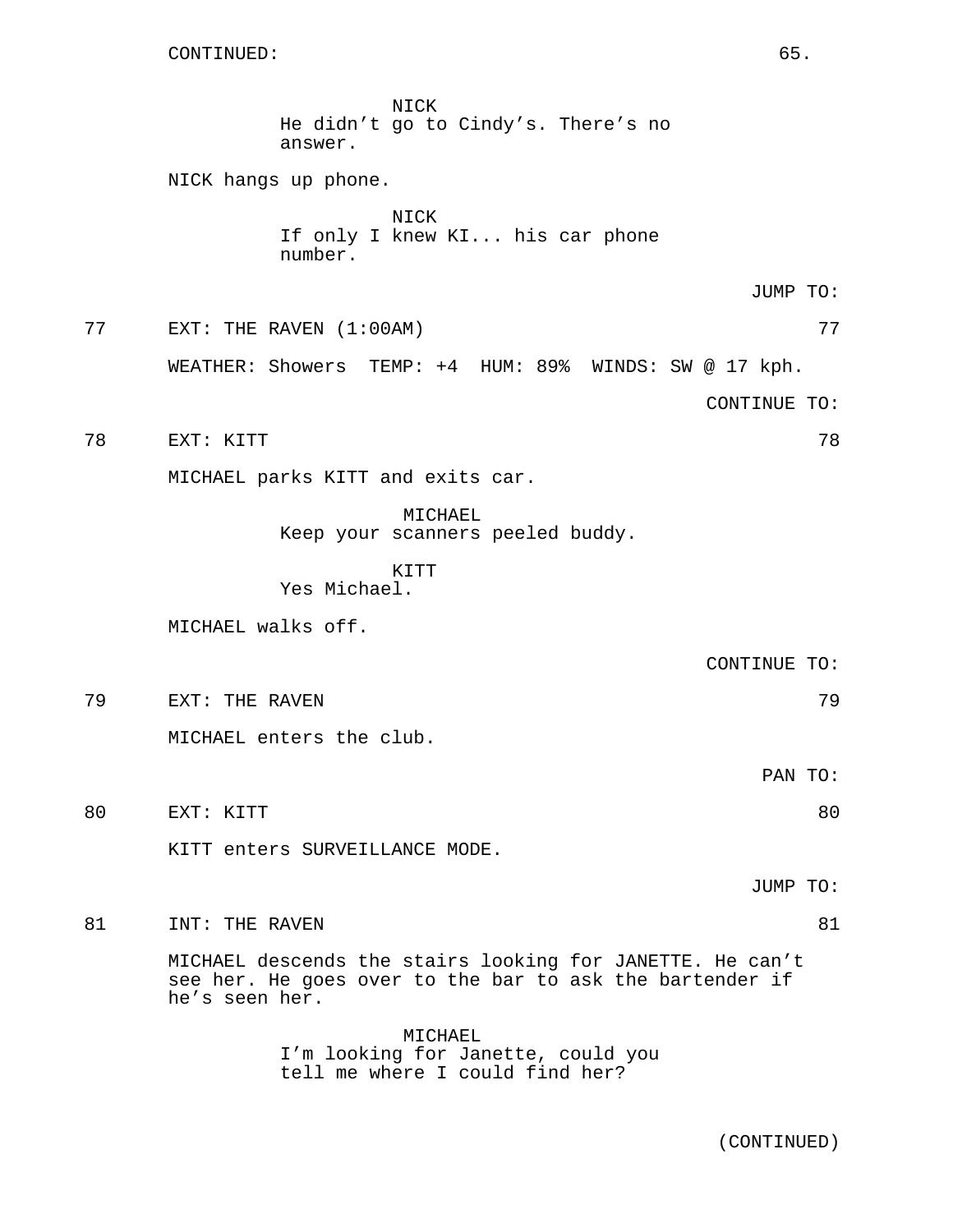BARTENDER She's busy right now, Mr...

MICHAEL Knight. Michael Knight.

BARTENDER I'll let her know you're looking for her. When I see her.

MICHAEL

Thanks.

SANDRA slides up to MICHAEL.

SANDRA Hi, my name is Sandra. What's yours?

MICHAEL Michael. (beat) Michael Knight.

SANDRA You're not from around here, are you?

MICHAEL No. I'm from LA.

SANDRA (smile) Want to dance?

The DJ plays a slow song, for a change, and they dance, close.

> SANDRA You in Toronto on business?

MICHAEL It started out as a vacation, but...

SANDRA You're so tense, I know just how to relieve that tension.

MICHAEL

I...

SANDRA looks him in the eye, and puts him in a trance like state.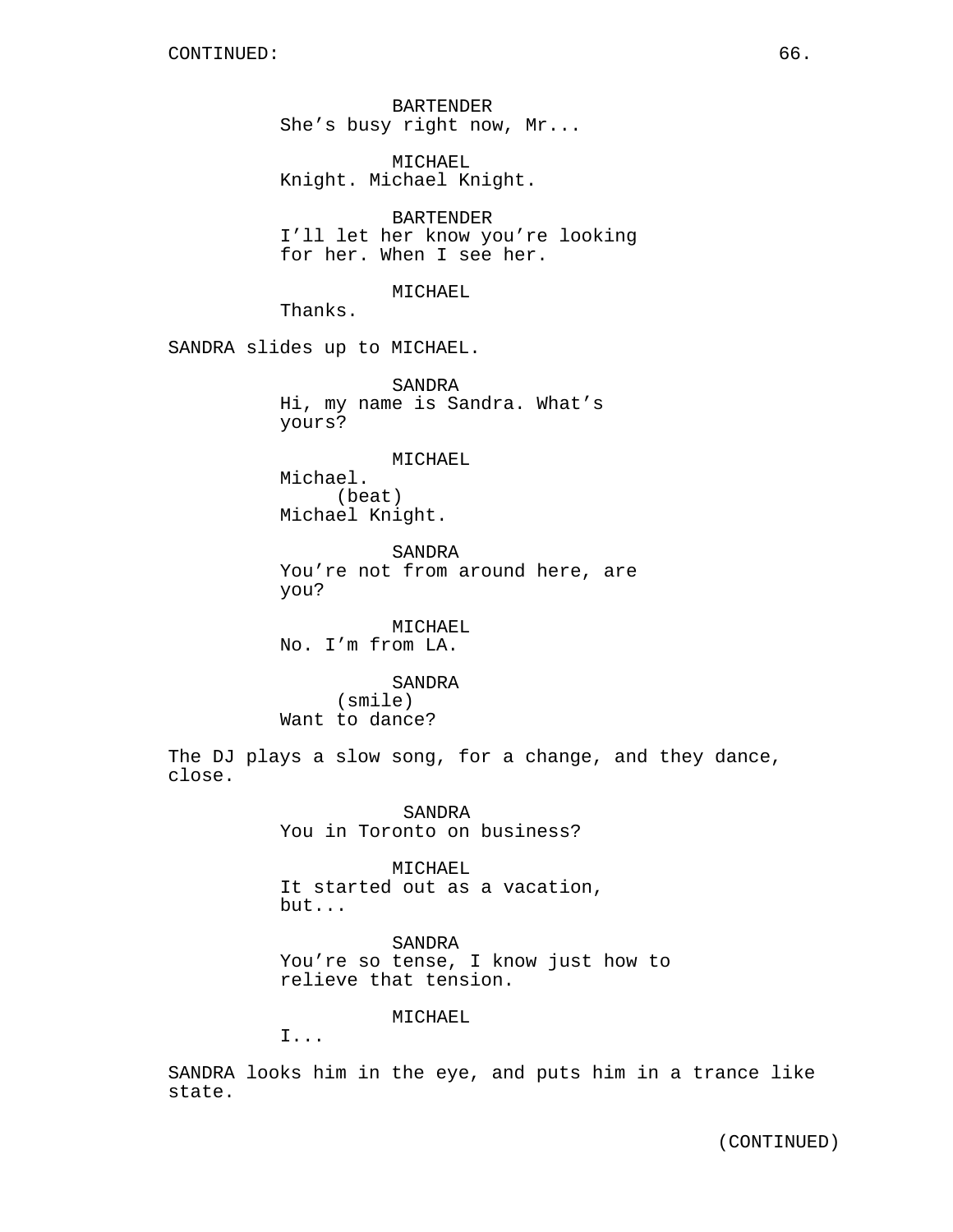# SANDRA

Come.

MICHAEL takes her hand and they head to the back room.

CONTINUE TO:

# 82 BACK ROOM 82

SANDRA pushes MICHAEL up against a wall, and kisses him.

CUT TO:

83 BAR 83

JANETTE approaches the bar. The BARTENDER turns to her.

BARTENDER There was a Mr. Knight here, looking for you.

JANETTE raises an eyebrow in surprise.

JANETTE (Surprise) Nicola!

BARTENDER No. Michael.

JANETTE gets a worried look on her face.

JANETTE Where is he now?

BARTENDER Dancing with Sandra.

JANETTE looks around for them.

JUMP TO:

84 BACK ROOM 84

MICHAEL's jacket and shirt are on the floor. SANDRA is kissing his neck. She bares her fangs and sinks them in. MICHAEL moans. SANDRA feeds. JANETTE enters.

JANETTE

CASSANDRA !!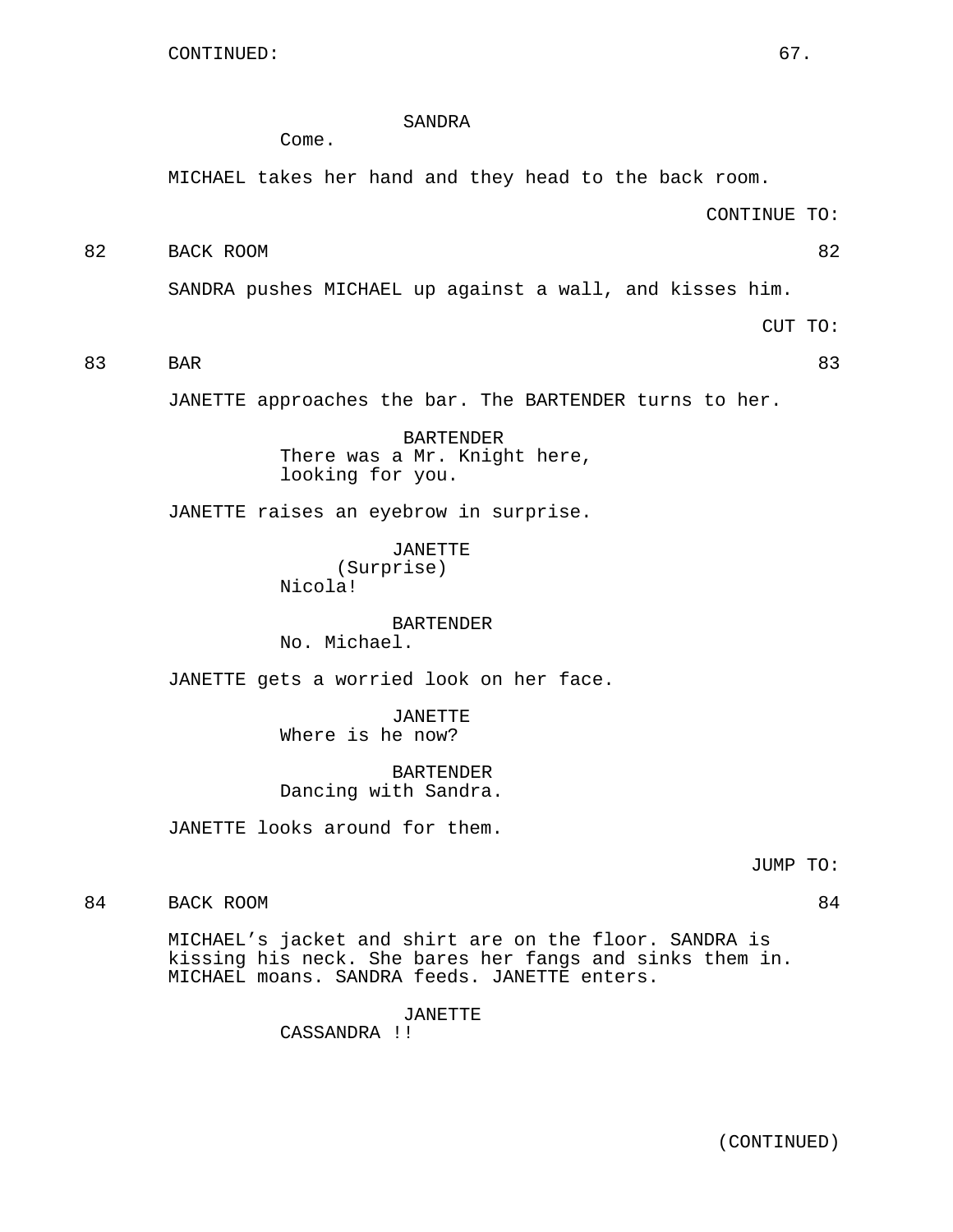SANDRA looks up and lets go of MICHAEL, who falls to the floor. JANETTE gives her an "out" look. SANDRA leaves. JANETTE goes over to MICHAEL, and sees the fang marks in his neck.

## JANETTE

Oh no.

## KITT Michael?

KITT's voice startles JANETTE.

KITT

Michael? Are you okay? Answer me.

JANETTE

Who's there?

KITT Janette?

JANETTE

Yes. Who's...

KITT My name is KITT.

JANETTE Oh, so you are KITT.

KITT

Yes.

JANETTE Call Nicholas?

KITT Right away.

JUMP TO:

85 INT: 27TH PRECINCT (1:45AM) 85

NICK and SCHANKE are wrapping up some paperwork. NICK's phone rings, he answers it.

NICK

Homi...

KITT Nick, it's KITT. Come to THE RAVEN, quickly. It's Michael, he's been... attacked.

(CONTINUED)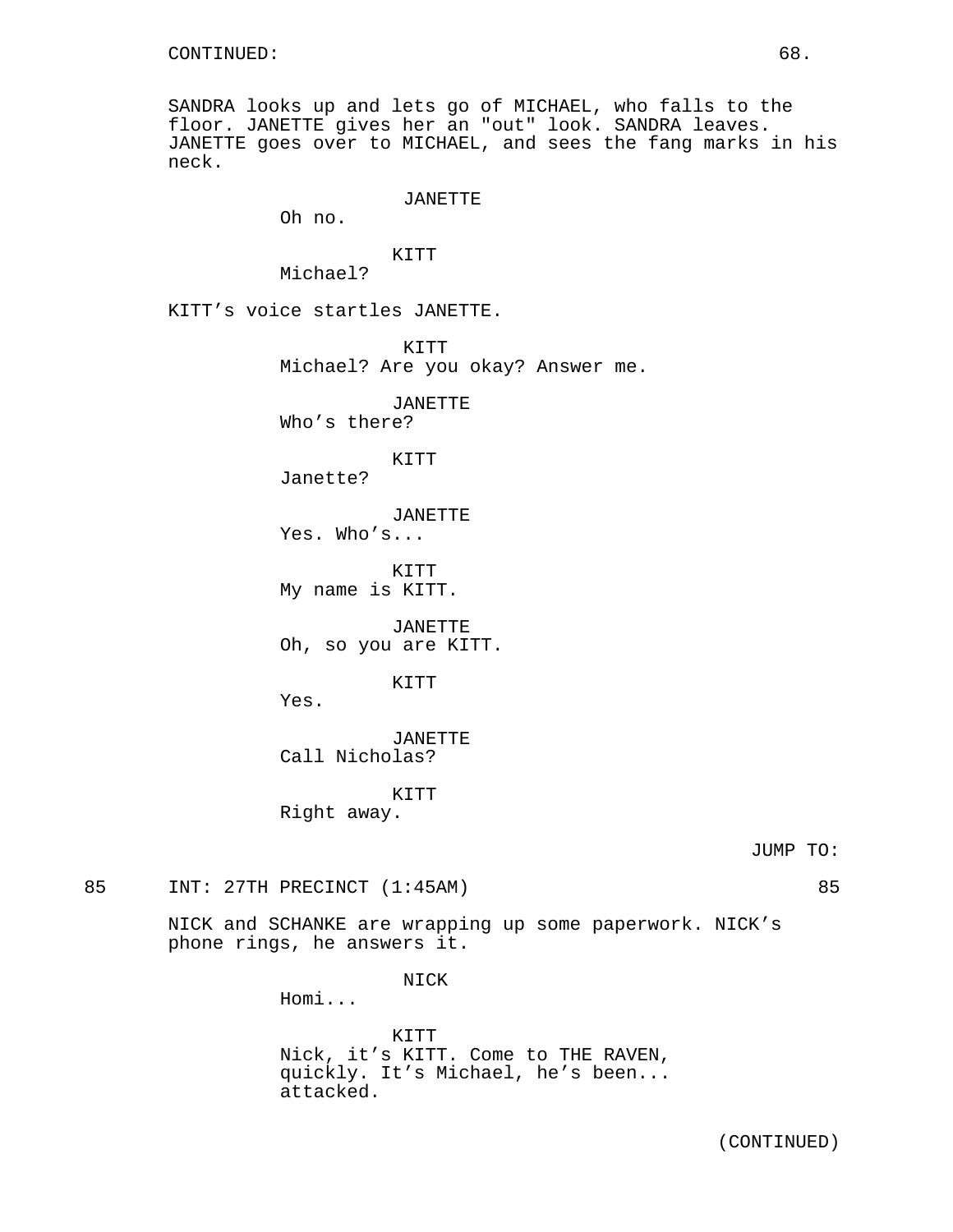NICK

On my way.

NICK hangs up the phone and rises. SCHANKE's not about to let him take off again.

SCHANKE

Freeze.

NICK stops.

SCHANKE You're not doing this to me again. We're partners. Wherever you're going, I'm going with you.

SCHANKE rises and walks over to NICK, who starts walking once SCHANKE reaches him.

> SCHANKE Where are we going?

> > NICK

The Raven.

SCHANKE

Oh. (beat) Why?

**NICK** Michael's there.

JUMP TO:

86 EXT: THE RAVEN (2:45AM) 86

NICK skids the caddy to a stop. NICK and SCHANKE get out, cross the street, and enter the club.

CONTINUE TO:

87 INT: THE RAVEN

NICK runs down the stairs, and SCHANKE trails behind. NICK turns to him.

NICK

Stay here.

SCHANKE

Why?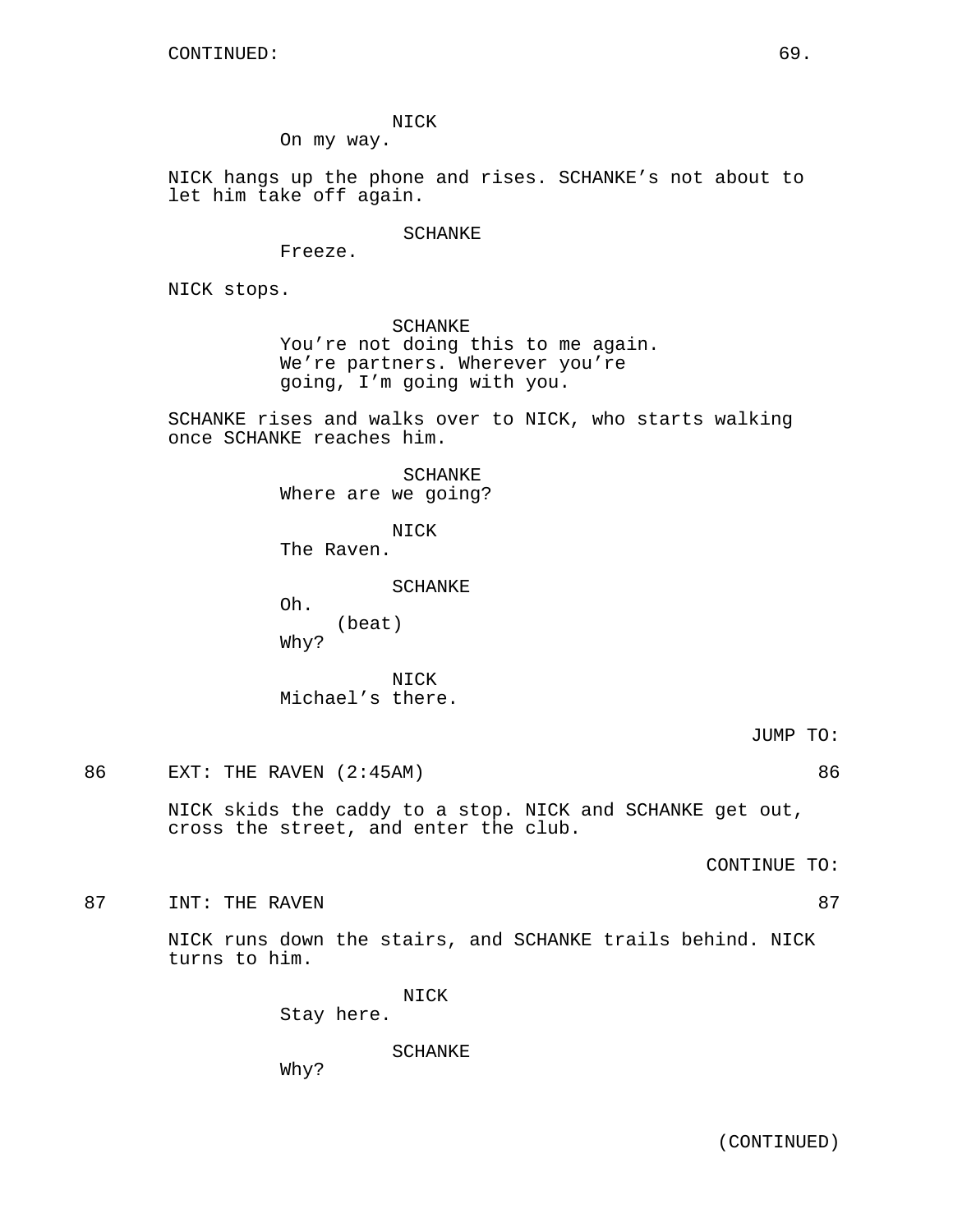NICK

# Just do it, okay?

SCHANKE nods and watches as NICK runs to the back room.

PAN TO:

## 88 BACK ROOM 88

NICK enters and sees MICHAEL on the ground. NICK freezes in the doorway.

NICK

Oh no.

NICK walks over to MICHAEL.

KITT

Nick?

NICK Yeh KITT, it's me.

NICK looks at JANETTE.

NICK What happened, Janette?

JANETTE

Well, I...

JANETTE stops talking. Momentary pause.

NICK

KITT, what's Michael's status?

KITT My diagnostic doesn't make any sense. First he was alive, then he was dead, then alive, and now he's dead again.

NICK and JANETTE exchange an "uh-oh" look.

SCHANKE (VO) Hey Knight, what's going on in there?

NICK addresses the entrance way.

NICK Just stay outside, and don't let away one in.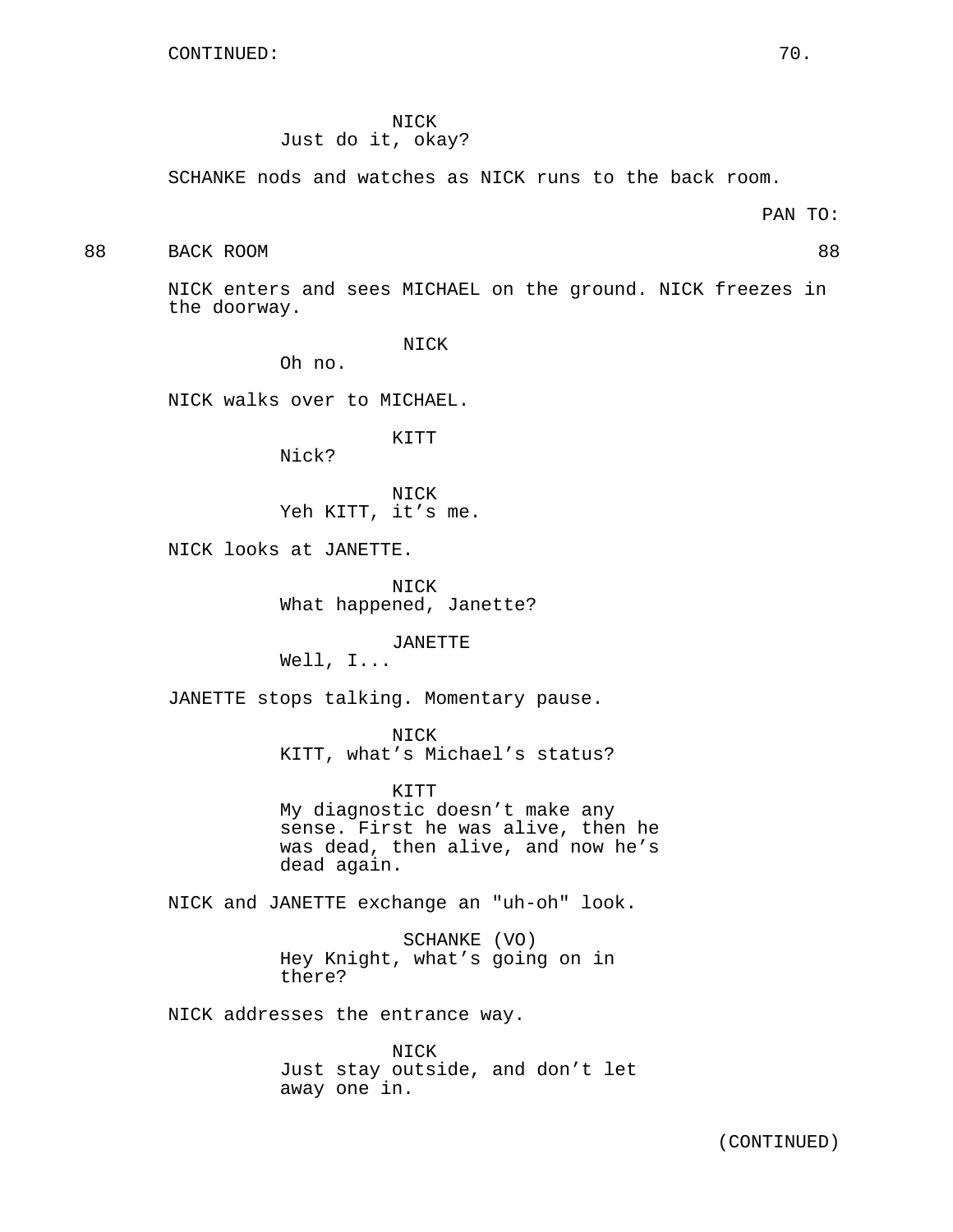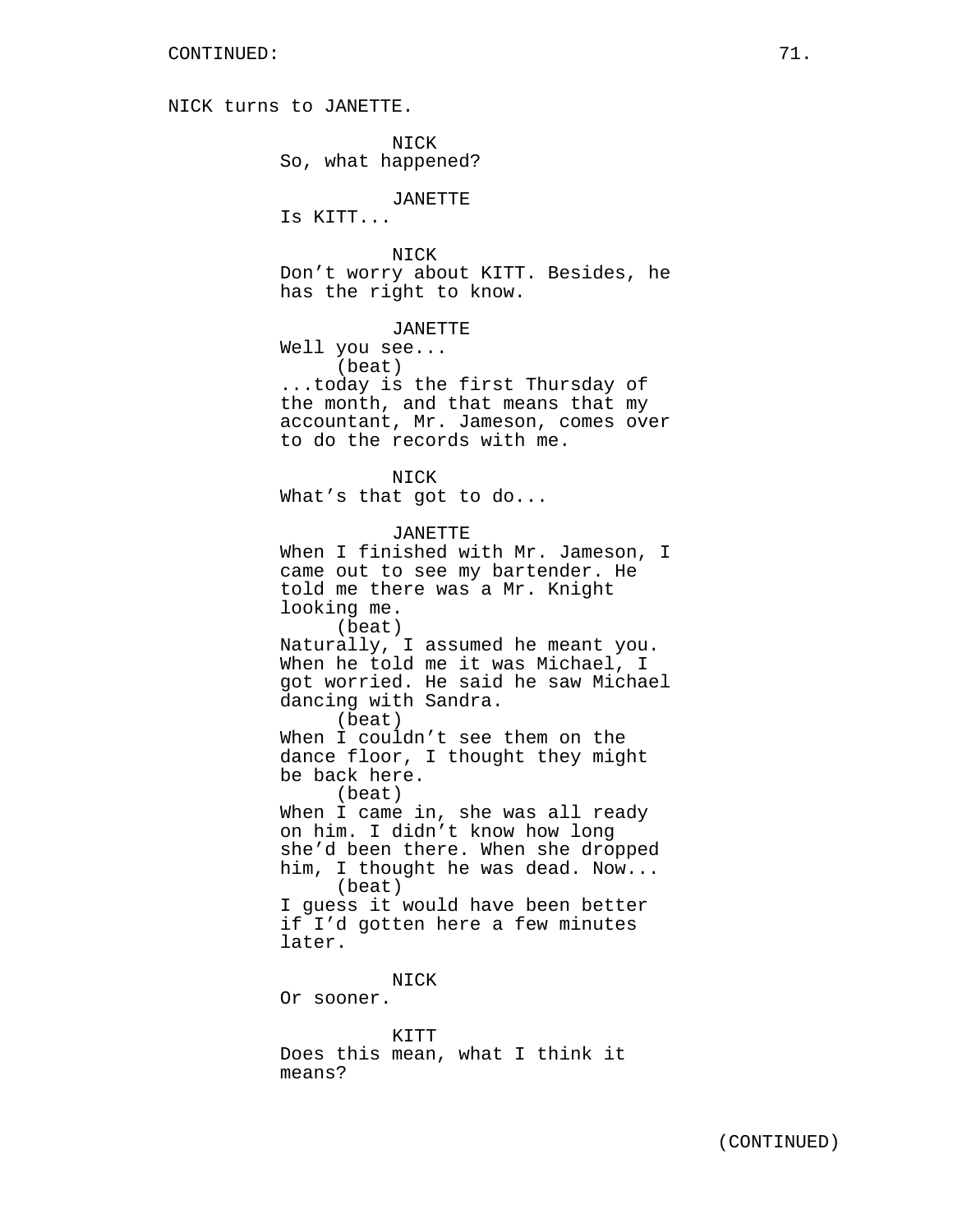NICK Yes KITT. Michael is now a vampire.

KITT Devon's just going to love this.

NICK

Devon?

KITT

Our boss.

Momentary pause.

NICK KITT, I've got to get Michael back to my place, can you meet us there?

KITT Of course, Nick.

NICK Good, go then.

NICK turns to JANETTE.

NICK Keep Schanke distracted long enough for us to get away.

NICK picks up MICHAEL.

JANETTE

Nicola, I...

NICK (kiss her) Thanks Janette.

NICK and MICHAEL exit the room.

CONTINUE TO:

89 INT: THE RAVEN 89

SCHANKE What's wrong with Michael?

NICK Nothing. He's just had too much to drink. I'm taking him home.

NICK tosses SCHANKE the caddy keys.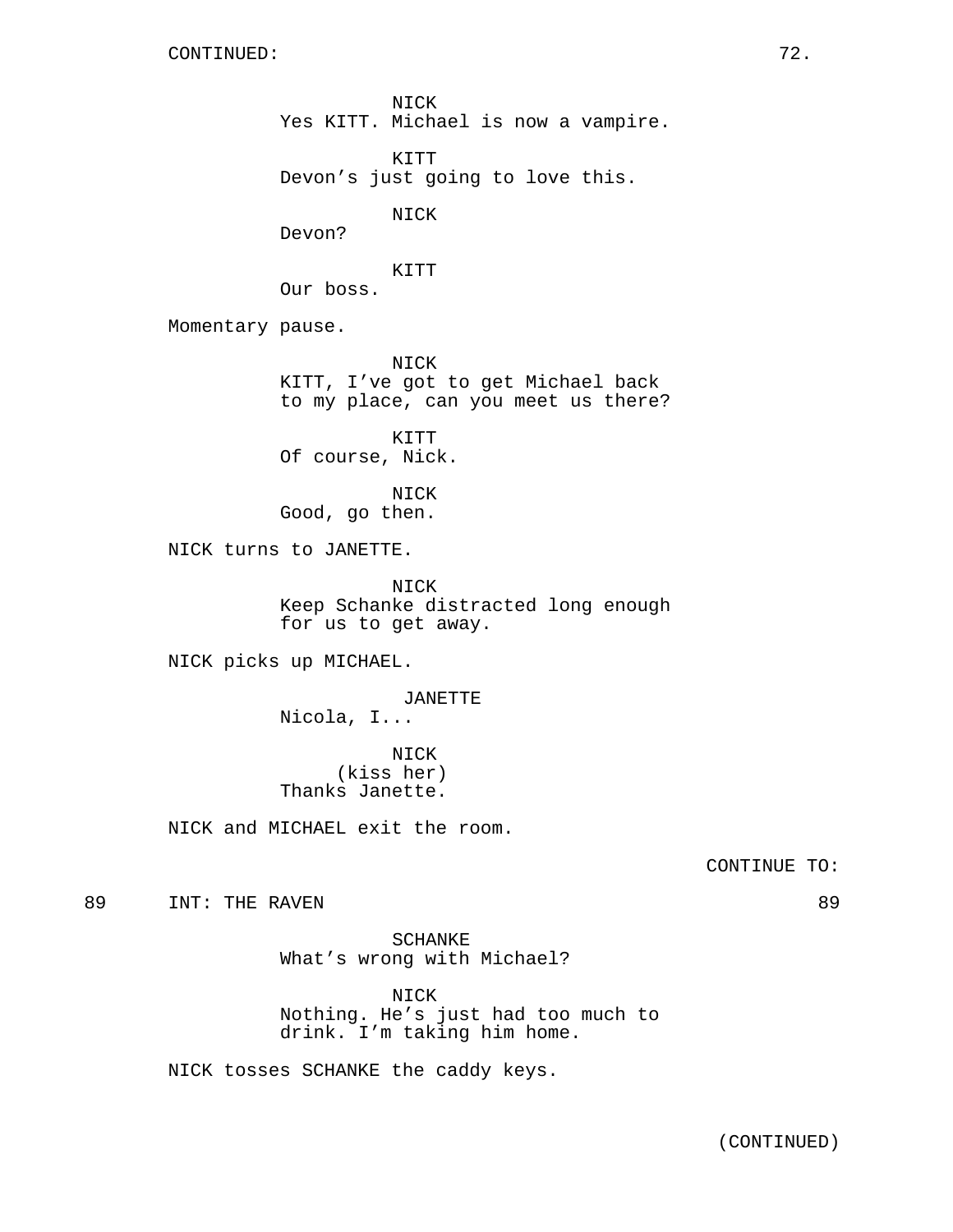NICK Take the caddy back to the station. I'll take KI... the Trans-Am.

NICK walks off.

# SCHANKE

Nick, wait, I...

JANETTE puts a hand on SCHANKE's shoulder, he turns.

JANETTE Hello, Mr. Schanke.

SCHANKE Ah, hi Janette.

JANETTE How are Myra and Jenny?

SCHANKE

Fine. Fine.

JANETTE Can I get you something to drink?

SCHANKE No thanks. I'm on duty. Thanks anyway. I better get going. Bye.

SCHANKE walks to the stairs and ascends them.

CONTINUE TO:

90 EXT: THE RAVEN 90

SCHANKE exits and notices that MICHAEL's car is gone. He gets into the caddy and drives off.

JUMP TO:

# 91 EXT: KNIGHT'S WAREHOUSE (4:00AM) 91 WEATHER: Cloudy TEMP.: +6 HUM: 86% WINDS: SW @ 17 kph.

CONTINUE TO: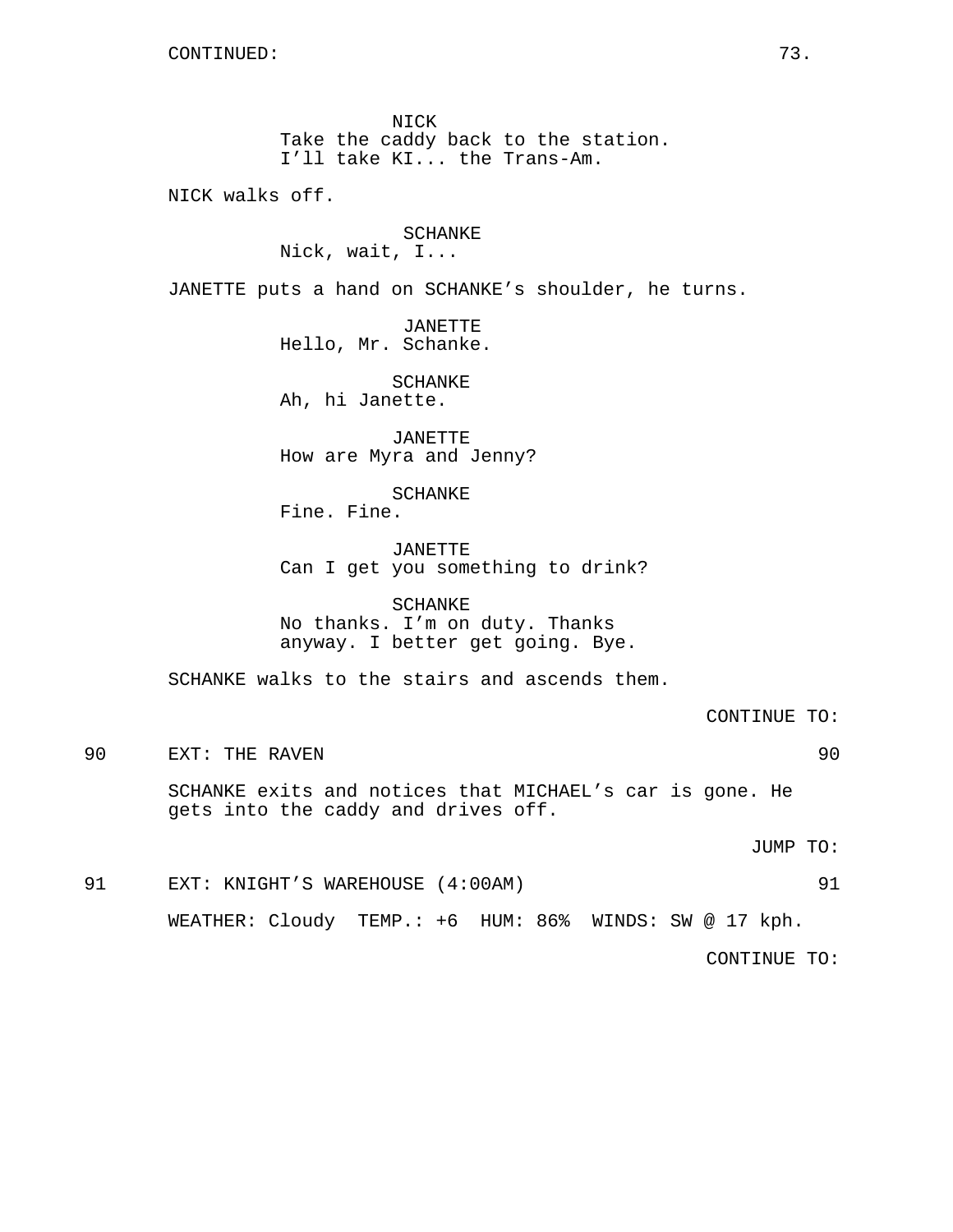## 92 INT: KNIGHT'S WAREHOUSE 92

MICHAEL is laying on the couch. On the coffee table are two unopened bottles. NICK is sitting in a chair, and has an open bottle in front of him, and a glass in his hand.

KITT

Nick?

NICK Yeh KITT?

NICK takes a sip.

KITT Will Michael be alright?

NICK That depends on what you mean by alright.

MICHAEL starts to come to. He is disorientated and confused. The marks in his neck are no longer there, they have completely healed.

> MICHAEL What happened? Where am I?

NICK How do you feel?

MICHAEL Hungry, thirsty.

NICK opens one of the other two bottles and hands it to MICHAEL.

> NICK Here, drink this.

MICHAEL answers hesitantly.

MICHAEL What is it?

NICK Just drink it.

MICHAEL takes the bottle, and looks at it. Whatever is in it, is overpowering. The scent of it attracts MICHAEL. MICHAEL puts the bottle to his mouth and drains it. Then he places the empty bottle on the table.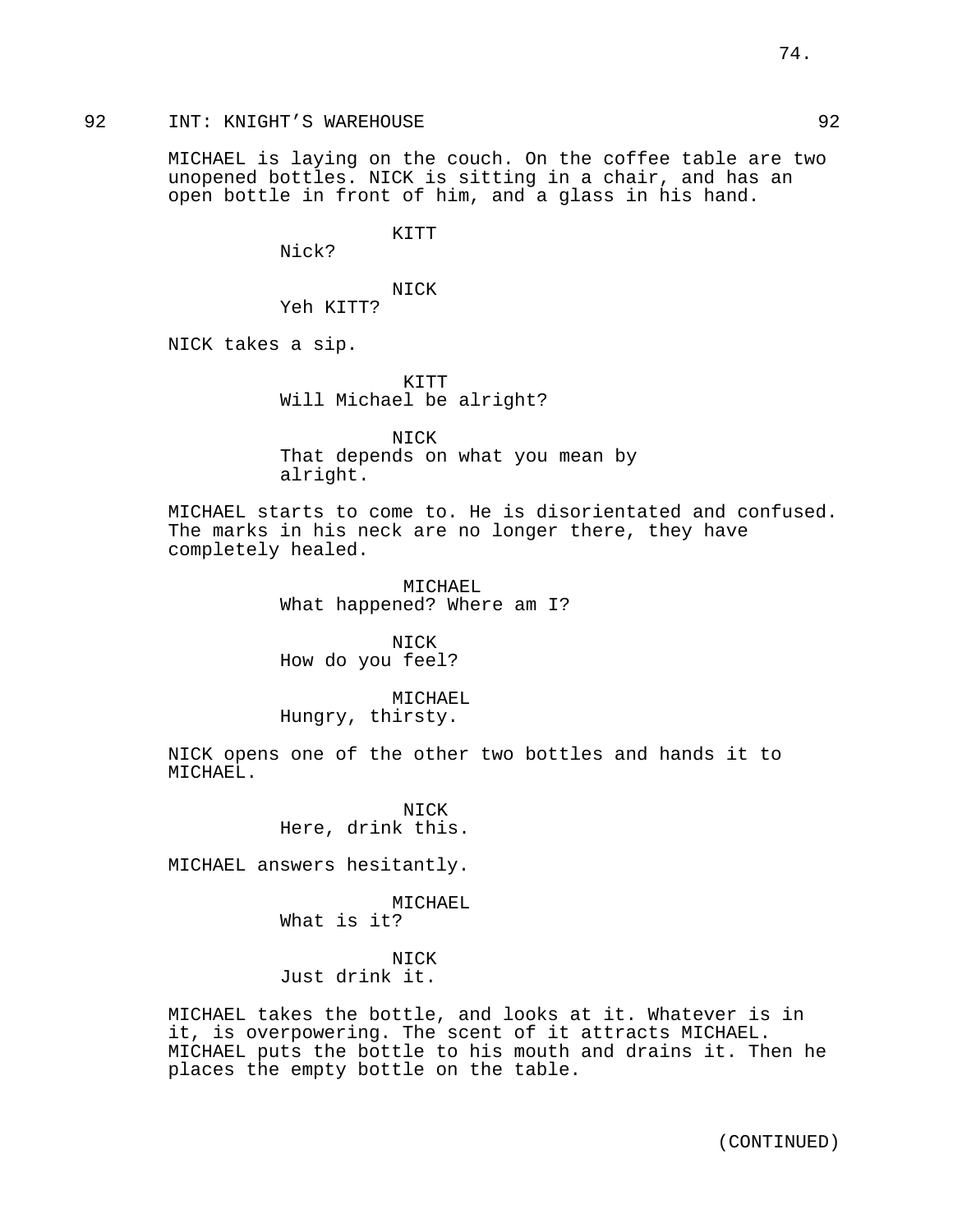NICK How do you feel, now?

MICHAEL Still thirsty.

NICK opens the second bottle, and hands it to MICHAEL. There is no hesitation this time. MICHAEL takes the bottle, drains it, then places it on table.

> NICK Still thirsty?

MICHAEL No. I'm fine now. What was that stuff?

MICHAEL sits up.

NICK Do you remember anything that happened at THE RAVEN?

MICHAEL THE RAVEN? No. Not really. Maybe KITT does.

KITT Michael! Are you...

MICHAEL I think so. Do you have a tape of what happened at THE RAVEN?

No answer.

NICK It's okay, KITT. He's one of us now.

MICHAEL gives NICK a "what does that mean" look.

KITT

Yes, I do.

MICHAEL addresses NICK.

MICHAEL You got a computer?

NICK Yeh, over there.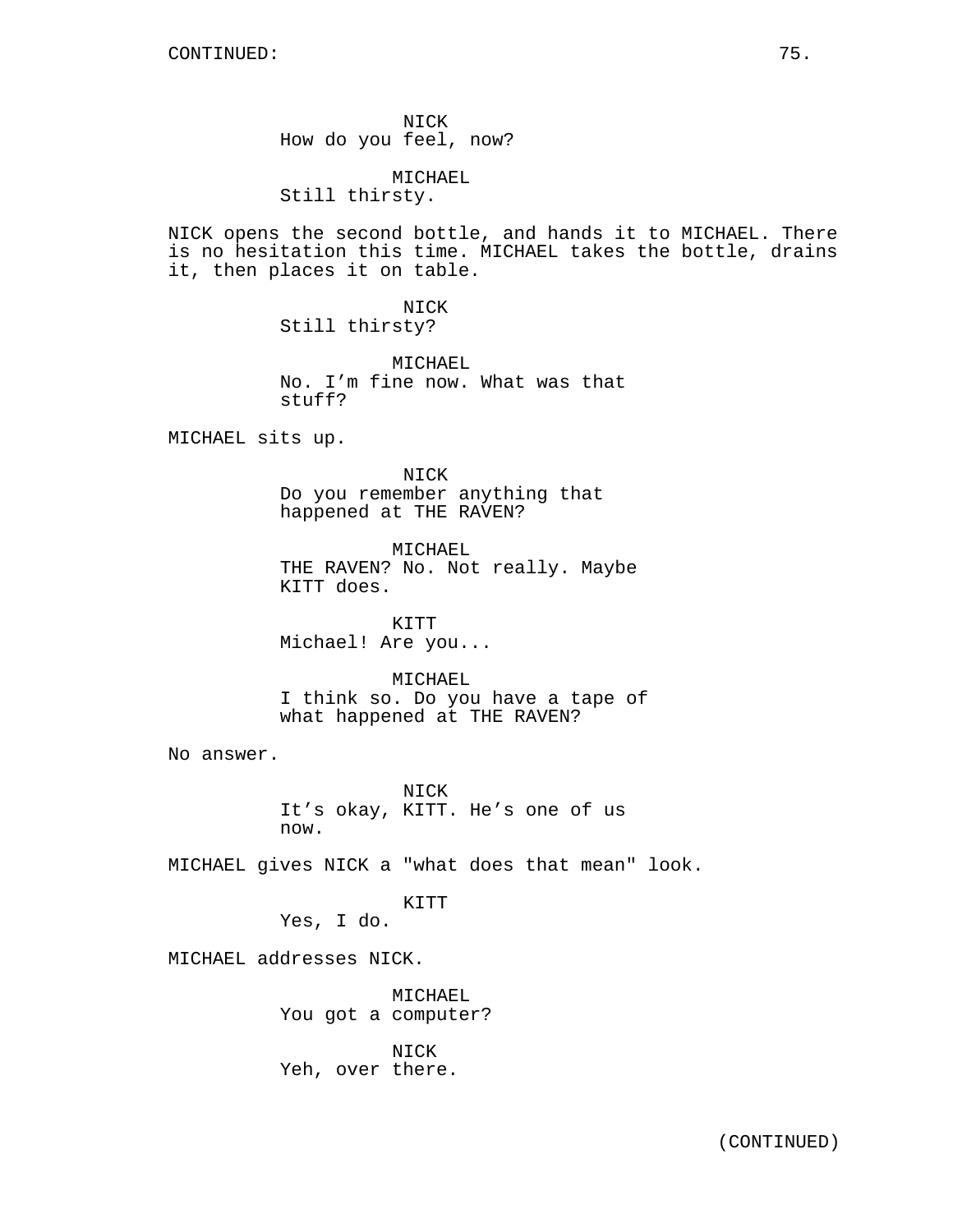NICK and MICHAEL rise and go over to the computer. NICK turns it on.

> MICHAEL Okay KITT, playback the tape.

> > KITT

Yes Michael.

KITT plays tape, which starts with MICHAEL crossing the street.

> NICK Fast-forward to the point where Michael and Sandra enter the back room.

KITT fast-forwards the tape. (NOTE: Tape cover's MICHAEL only. Therefore, it shows more of SANDRA's seduction of MICHAEL than seen before.) Tape plays till NICK tells KITT to stop, right after JANETTE tells KITT to call Nicholas.

> NICK Okay KITT, stop the tape.

TAPE stops. MICHAEL is subconsciously rubbing his neck. NICK turns the computer off.

> MICHAEL You mean she's a... (beat) you're a... (beat) now I'm a...

## NICK

Vampire?

MICHAEL nods.

NICK

Yes.

NICK and MICHAEL walk back to couch and chair.

MICHAEL Then, that stuff you gave me to drink was... (beat) ...blood?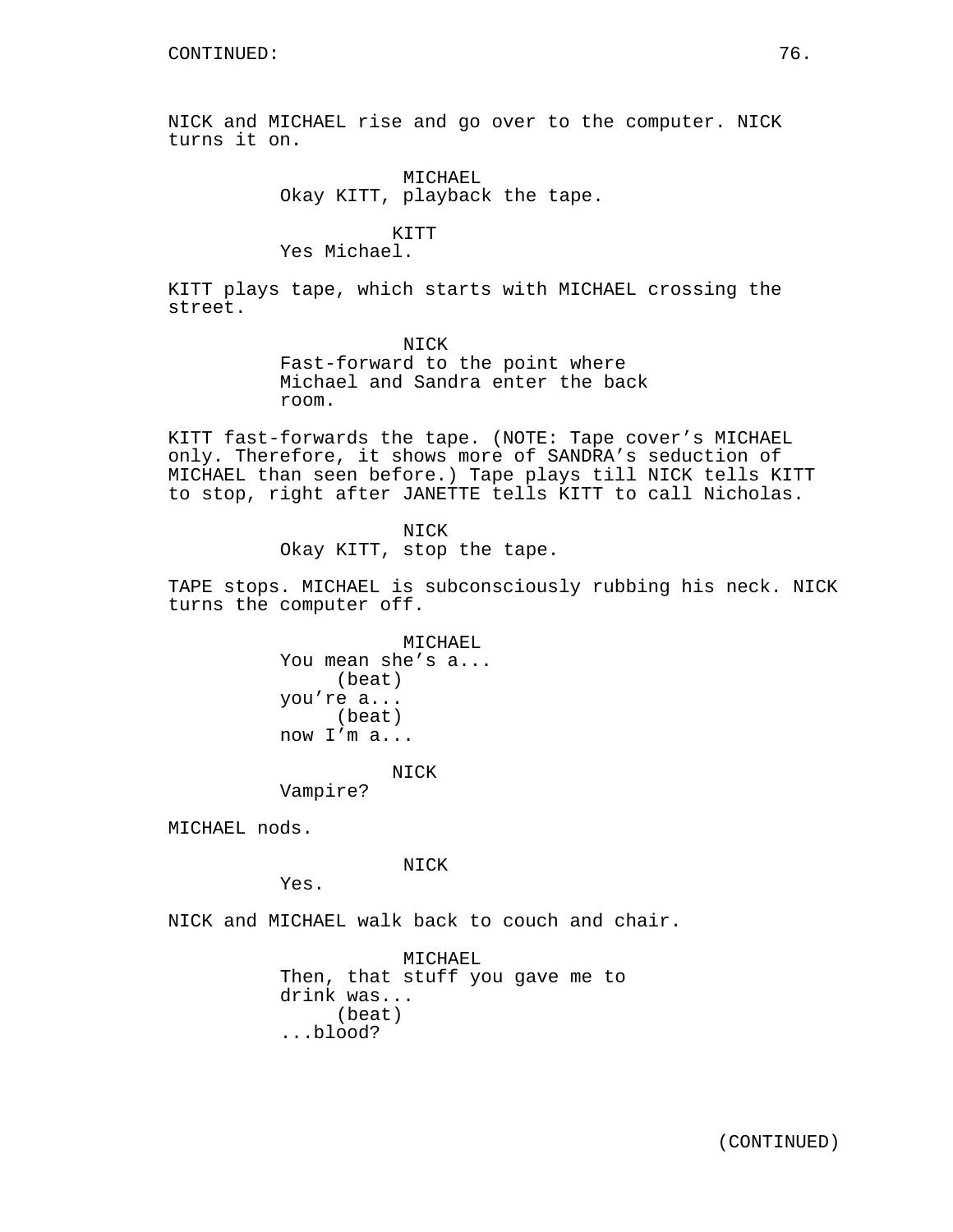NICK

Yes.

MICHAEL sits on the couch and puts his head in his hands. NICK sits in the chair.

> MICHAEL This is all a bad dream. It has to be. There's no such thing as vampires. (beat x3) Ever since we got here, KITT's been acting real strange, and...

NICK I'm afraid that's my fault.

MICHAEL Your fault? What do you mean? How could it be...

NICK KITT was protecting me.

MICHAEL

You? Why...

NICK Remember that tape KITT made at THE RAVEN the other night?

MICHAEL You mean the one he tried to tell

me didn't exist?

NICK That would be it?

MICHAEL What about it?

## NICK

Well, part of the conversation between me and Janette, would have, if you'd heard it, put your life in grave danger.

MICHAEL

How so?

NICK

Certain references were made that would have brought THE ENFORCERS after you.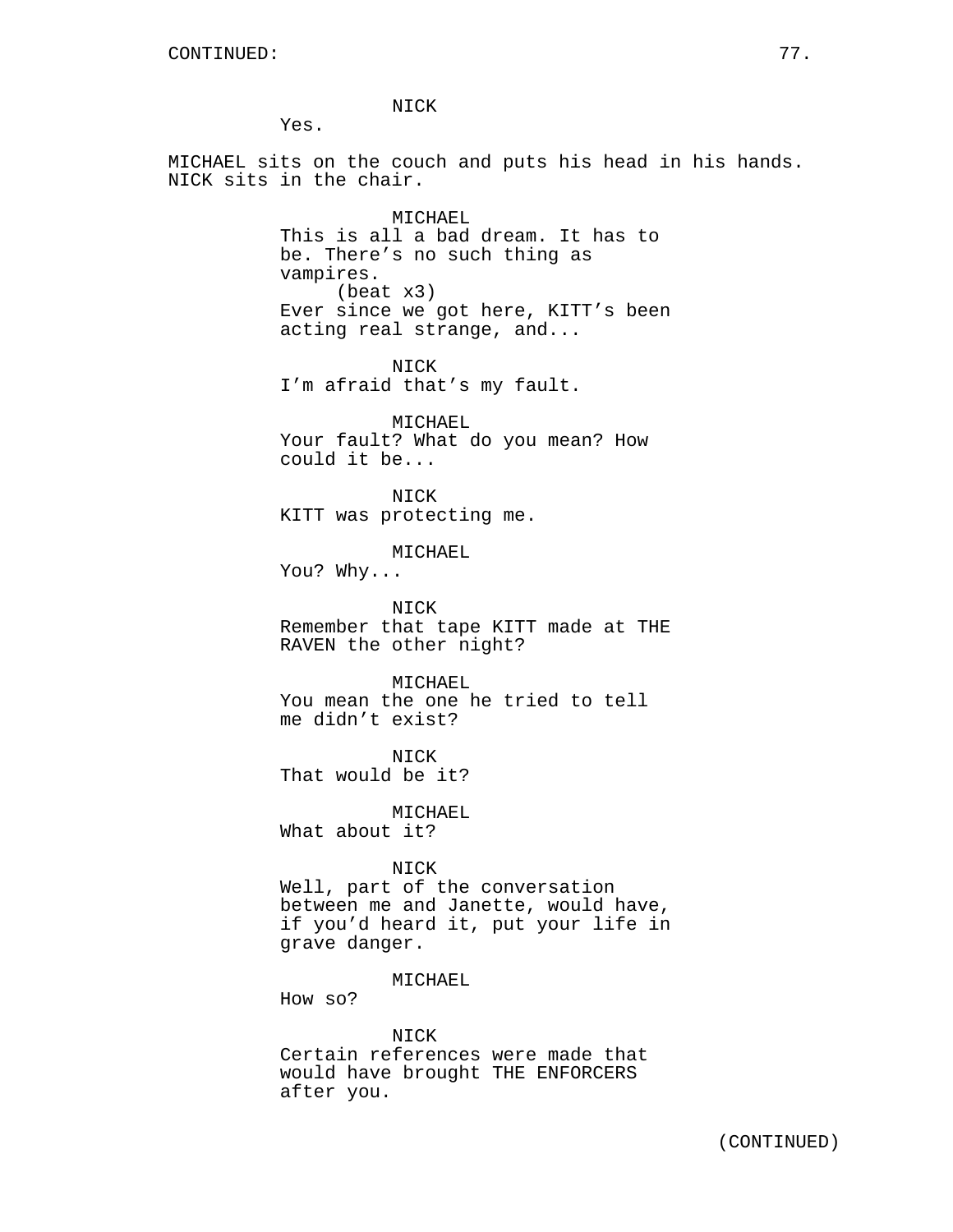MICHAEL The Enforcers? Who are they?

NICK They enforce THE CODE. They are sworn to protect us, to keep the mortal world from discovering our existence. (beat) If KITT told you... MICHAEL They'd come after me. NICK Right. I asked KITT to erase the conversation from the tape. I also asked him to keep you away from THE RAVEN. MICHAEL He tried Nick but, I didn't listen. (beat) This is really happening, isn't it? NICK 'Fraid so. MICHAEL How many people know you're a vampire? NICK Only one. (beat) Nat. MICHAEL The coroner? NICK Yeh. MICHAEL Your partner doesn't know?

NICK No, he doesn't. (beat) Just Nat.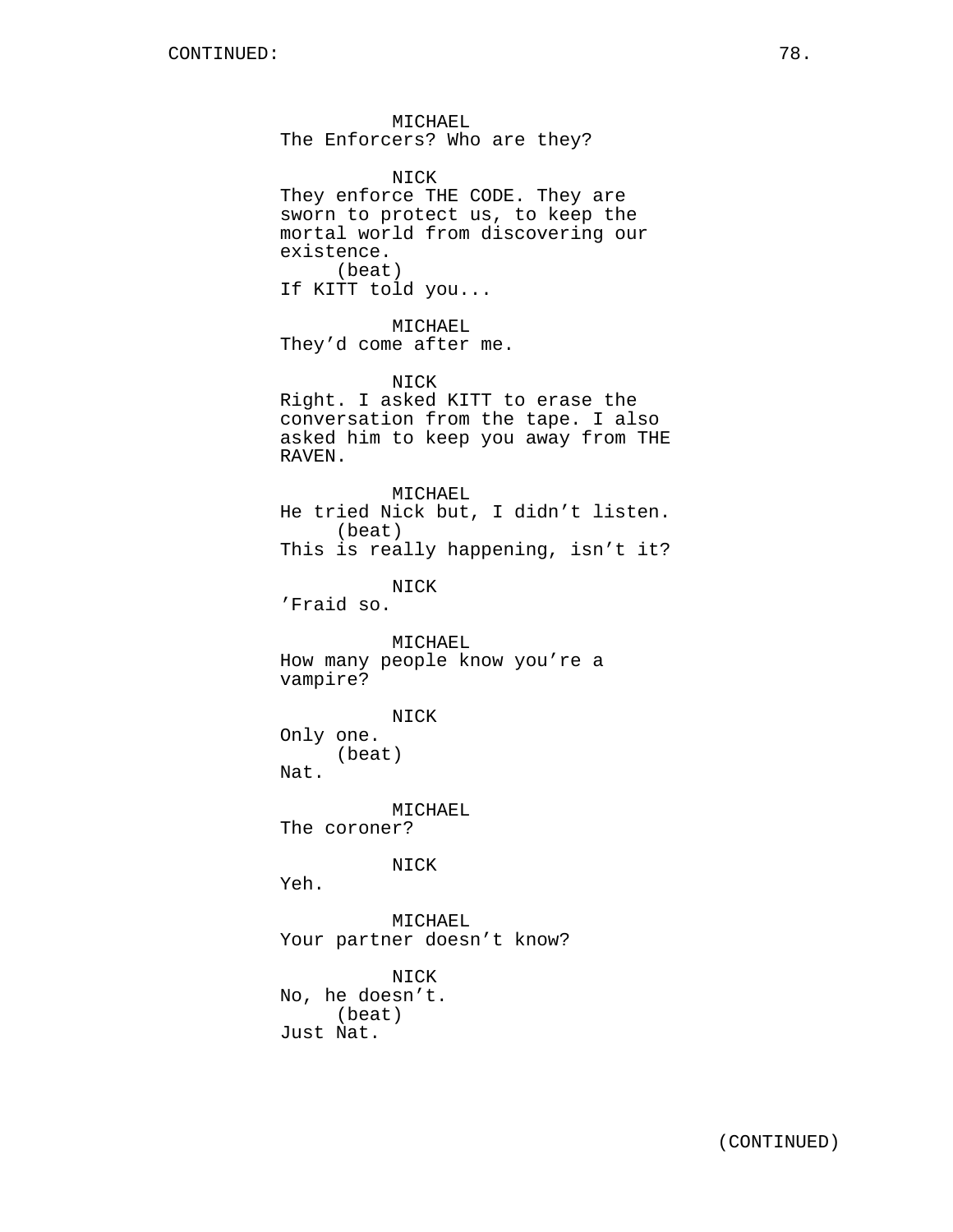MICHAEL I still can't believe I'm a vampire. (beat) How long have you...

NICK I was brought across in 1228.

MICHAEL 1228? I have so many questions, I don't know where to start.

NICK Start with trying to figure out what you're going to tell Devon.

MICHAEL Devon? What's he...

NICK You're one of us now. One of, "The Children of the Night".

MICHAEL

I... (yawn) I'm so tired.

MICHAEL lays down.

NICK The sun will be up soon.

MICHAEL The sun? Why should... (beat) That's right, sunlight is deadly, isn't it?

NICK nods affirmatively.

NICK Yes. Right now it is extremely deadly. As you get older, you can build a tolerance for it, but it will always be deadly. (beat) So, if you go back to FLAG...

MICHAEL

If?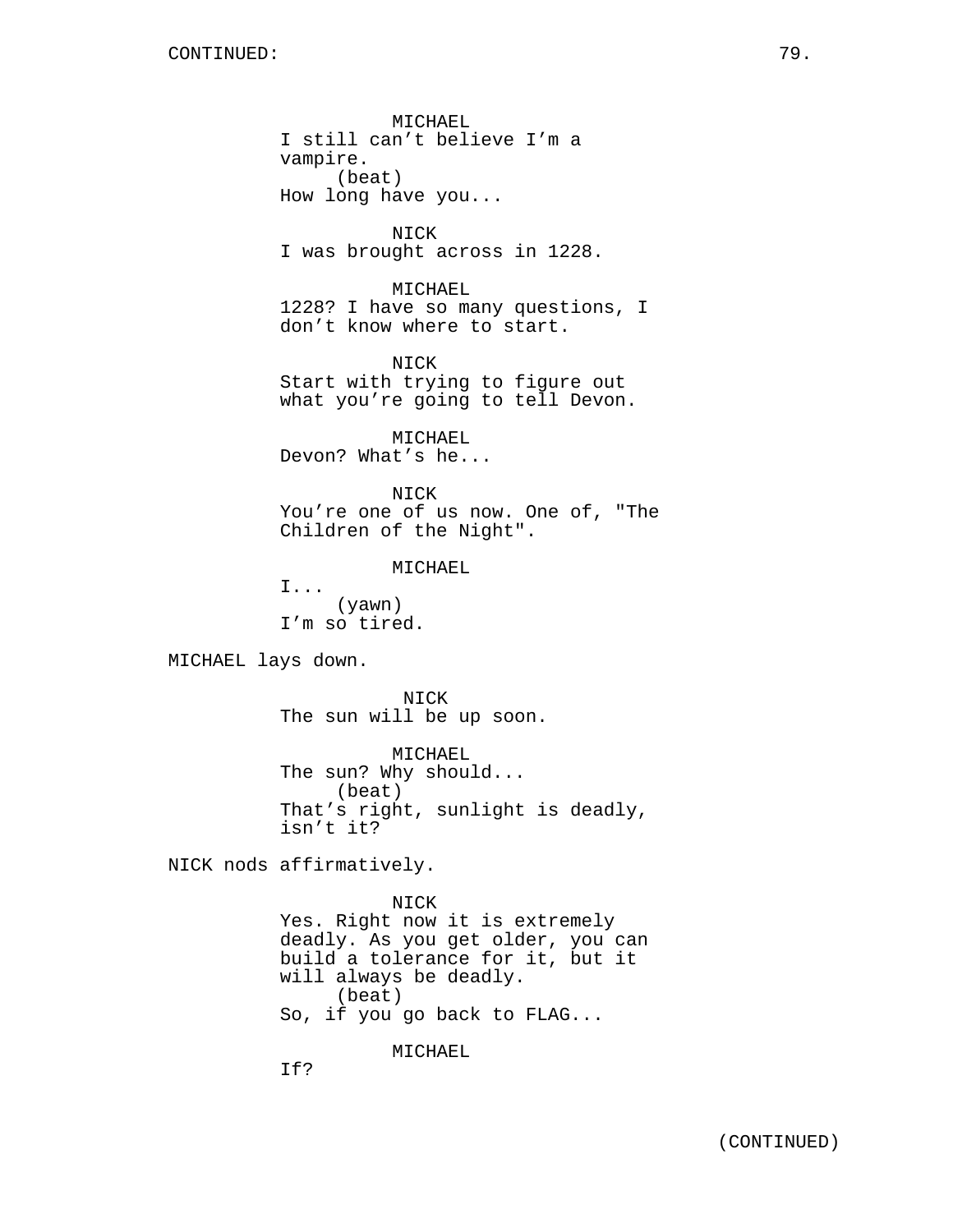NICK

Yes, if. You will need an excuse for Devon, as to why you can only work nights.

MICHAEL

Right.

MICHAEL thinks.

KITT I could protect him from the sun during the day.

NICK

What?

NICK picks up the empty bottles and takes them to the kitchen.

> KTTT We could have Bonnie install sun...

NICK That wouldn't do any good. Michael couldn't stay inside the car all day, every day. No, we have to think of something else. (beat x2) Michael, there's a ...

NICK turns around and notices that MICHAEL is fast asleep on the couch. NICK looks at his watch. It reads 6:15am. The elevator door opens, and NATALIE enters. NICK motions her to be quiet. NATALIE walks over, placing the caddy keys on the table.

## NATALIE

What happened?

NICK Sandra attacked Michael.

NATALIE

Is he ..

NICK

Dead?

NATALIE nods.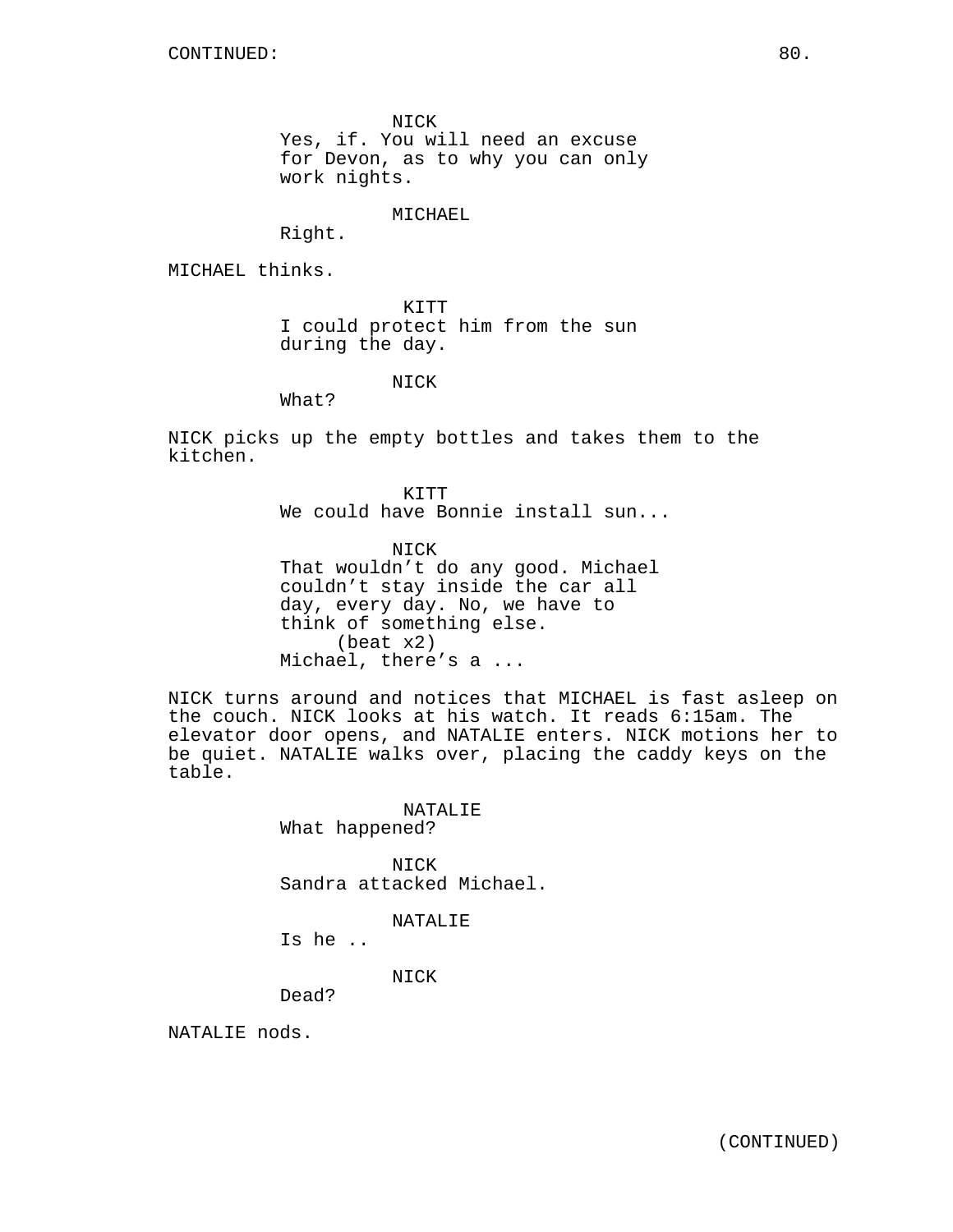$No.$ 

Yeh.

NICK NATALIE You mean he's... NICK NATALIE What are you gonna do? NICK

I don't know.

NATALIE How much have you told him?

NICK He fell asleep before we could really get into it.

KITT

Nick?

NATALIE is startled at the sound of KITT's voice.

NATALIE Who said that?

## NICK

KITT. (beat) KITT, say hello to Dr. Natalie Lambert.

KITT Hello, doctor.

NATALIE looks at NICK.

NATALIE KITT, that's Michael's car, right?

NICK Right. (beat) What were you going to say KITT?

KITT I was wondering why we couldn't simply give Michael a sun allergy?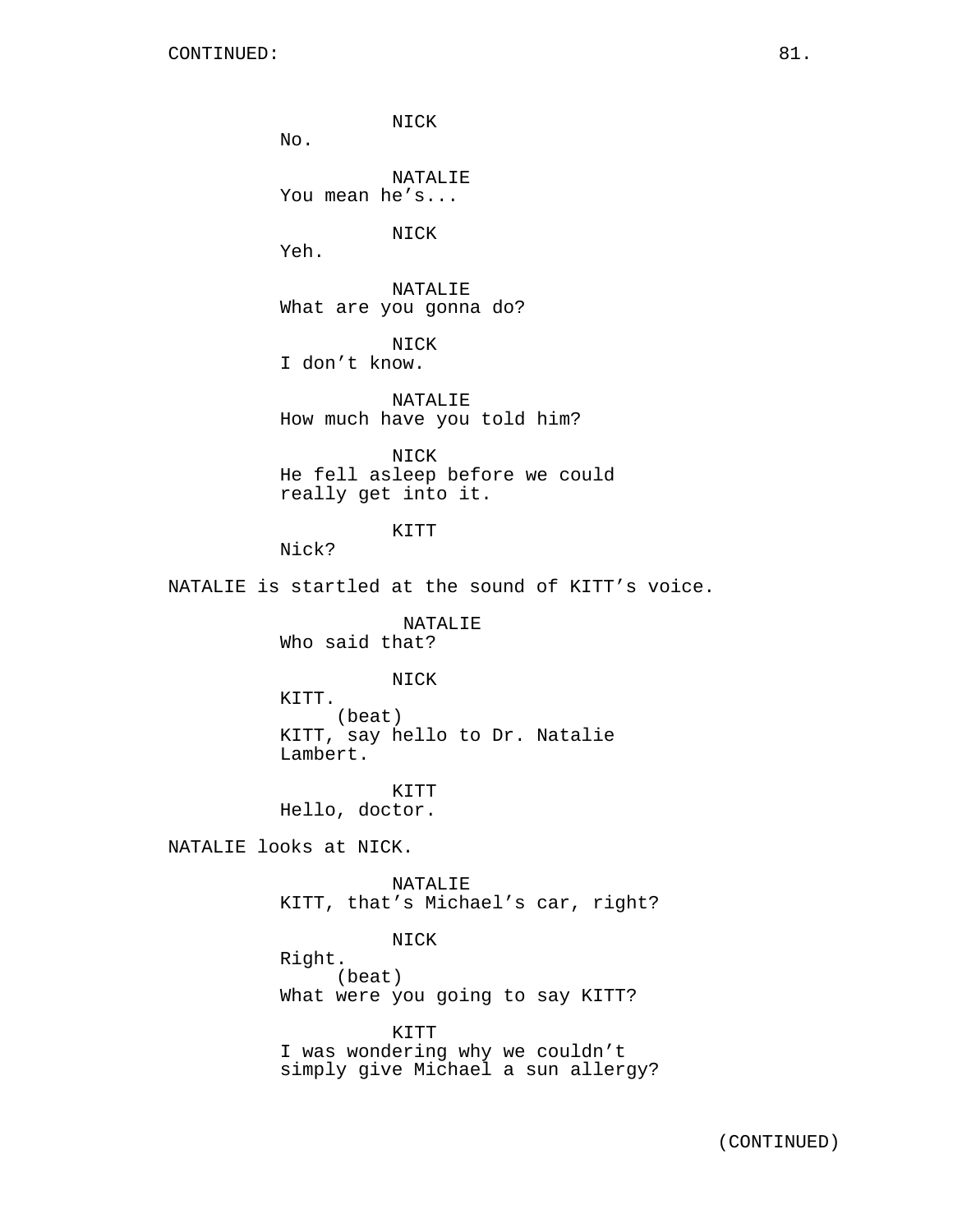NICK I thought of that, but a sun allergy isn't something he'd catch overnight.

NICK looks to NATALIE

NICK

Or could he?

NATALIE I'd have to look at his medical records. Maybe there'd be...

KITT I could show them to you.

NATALIE raises an eyebrow.

## NATALIE

You could?

**KTTT** Yes. If Nick would turn on his computer, I'll send them up.

NATALIE Ain't technology wonderful.

NICK and NATALIE head over to computer.

NICK That depends. I'm just glad he's on our side.

NICK turns on the computer.

NICK Okay KITT, send'em up.

KITT

Yes Nick.

KITT transmits MICHAEL's med-file, and displays it on NICK's monitor. NATALIE pulls up a chair and starts to read it. The phone rings.

> NICK You read this, I'll get the phone.

NICK walks over to phone and answer it.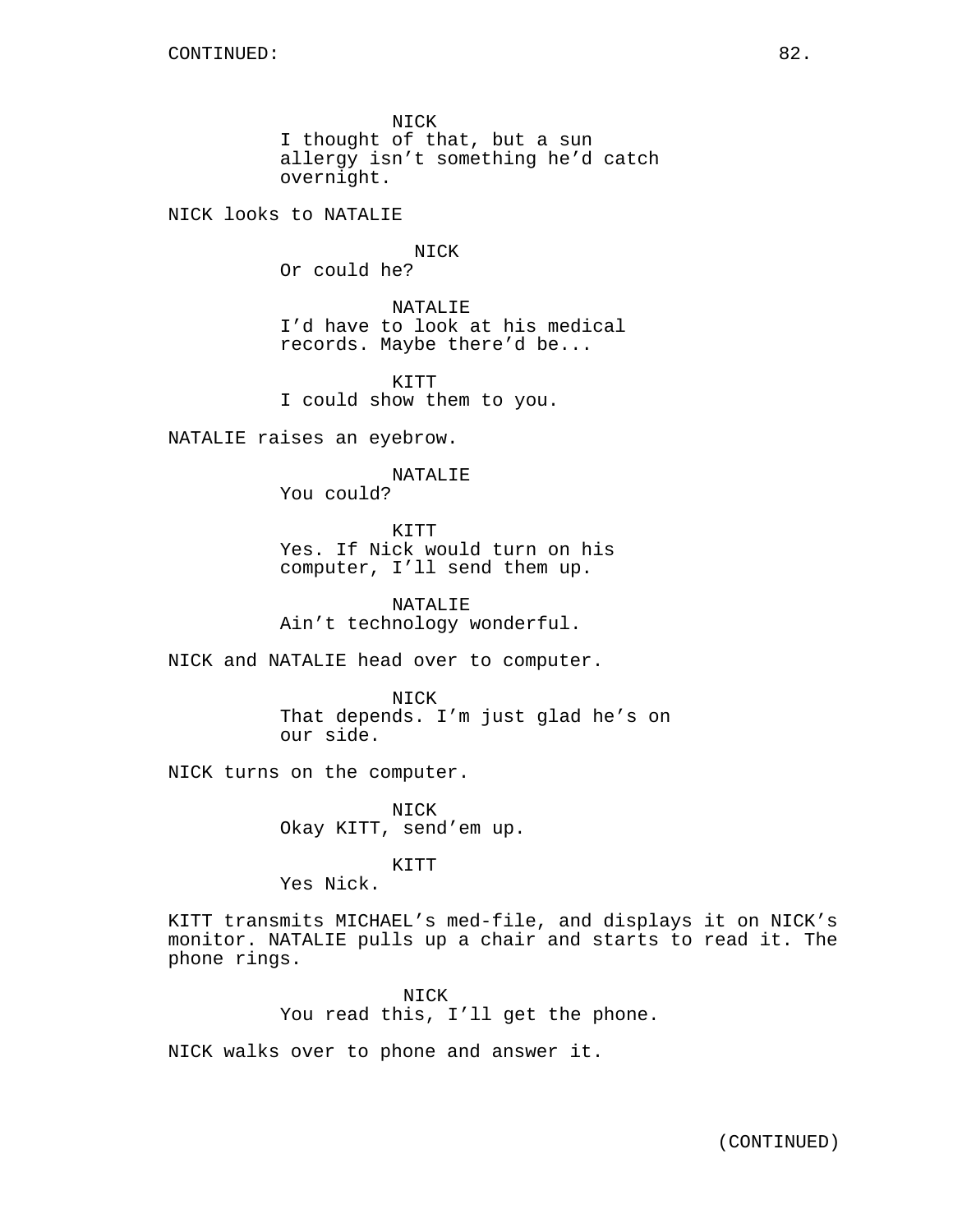NICK Hello. JANETTE (VO) Nicola, good you're still up. NICK What can I do for you, Janette? JANETTE (VO) It's what I can do for you, mon cheri. NICK What do you mean? JANETTE (VO) I found Merlin, and told him about KITT. He'd love to meet him. NICK But Janette, I ... JANETTE (VO) He's flying in tonight. He'll meet you at your place around 8:00pm. NICK Janette, I ... JANETTE (VO) Bon soir, mon amour. JANETTE hangs up. (C-L-I-C-K) NICK Janette? Ja... NICK hangs up. NICK Great. NICK leans on the table. NATALIE is still reading. NATALIE What'd Janette want?

NICK To let me know Merlin will be here at 8:00.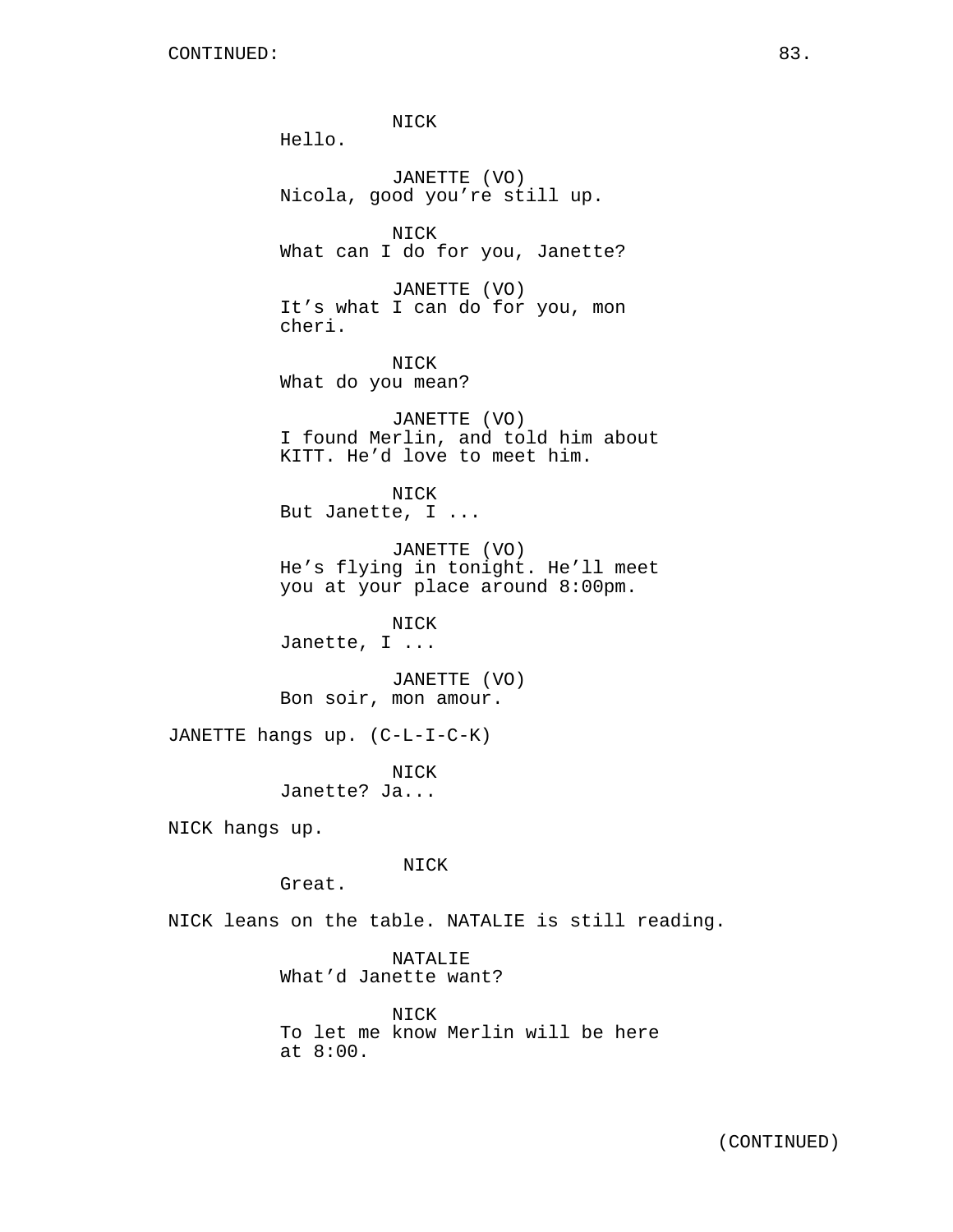KITT Merlin? That's your computer expert, right?

NICK Yes. Sorry KITT, I forgot to...

KITT

That's okay Nick. I'm looking forward to meeting him. Maybe he can answer some questions for me, and tell me all I need to know to protect Michael.

NICK walks over to NATALIE.

NICK I guess so. (beat) Merlin can re-program you, while I

NATALIE laughs.

KITT Very funny. Ha, ha, ha.

re-program Michael.

NICK address NATALIE.

NICK Find anything?

NATALIE According to his file, he had a severe sunburn last summer.

NICK

So?

NATALIE We could use that as a cause for a sudden sun-allergy.

NICK But would FLAG buy it? I mean summer was three months ago, and LA is a very sunny city. Wouldn't you expect the symptoms to have appeared before now?

KITT We can make it convincing, can't we doctor?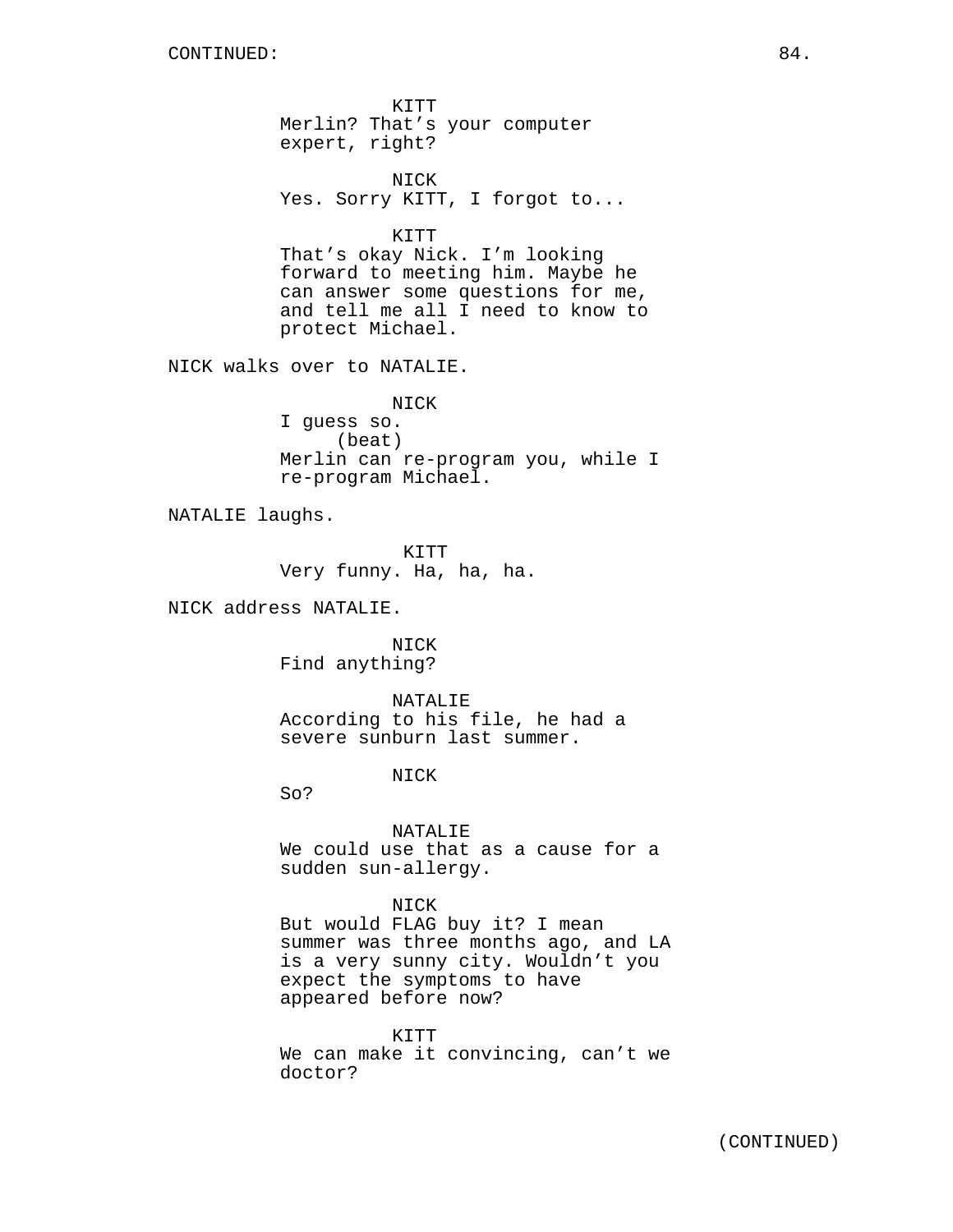NATALIE We can certainly try, KITT.

NATALIE looks at NICK

NATALIE Maybe it would be a good idea if we both took the night off.

NICK nods, and goes back over to the phone. NATALIE goes back to reading the med-file. NICK picks up the phone and dials the station.

> NICK This is Detective Knight. I'd like to leave a message for Captain Stonetree. (beat) Tell him, I won't be in tonight, family emergency. (beat) Thanks.

NICK hangs up and looks at NATALIE.

NICK You want to call now?

NATALIE No, I'll... (yawn) ...call from my place. I...

NATALIE rises from chair.

NATALIE ...better get going.

## KITT

Doctor, my sensors indicate that you are in no condition to drive home. May I offer you a lift? We can use the time to discuss Michael.

NATALIE (smile) Thanks KITT. I'd like that. See ya Nick.

NATALIE walks over to the elevator door and exits. NICK addresses KITT.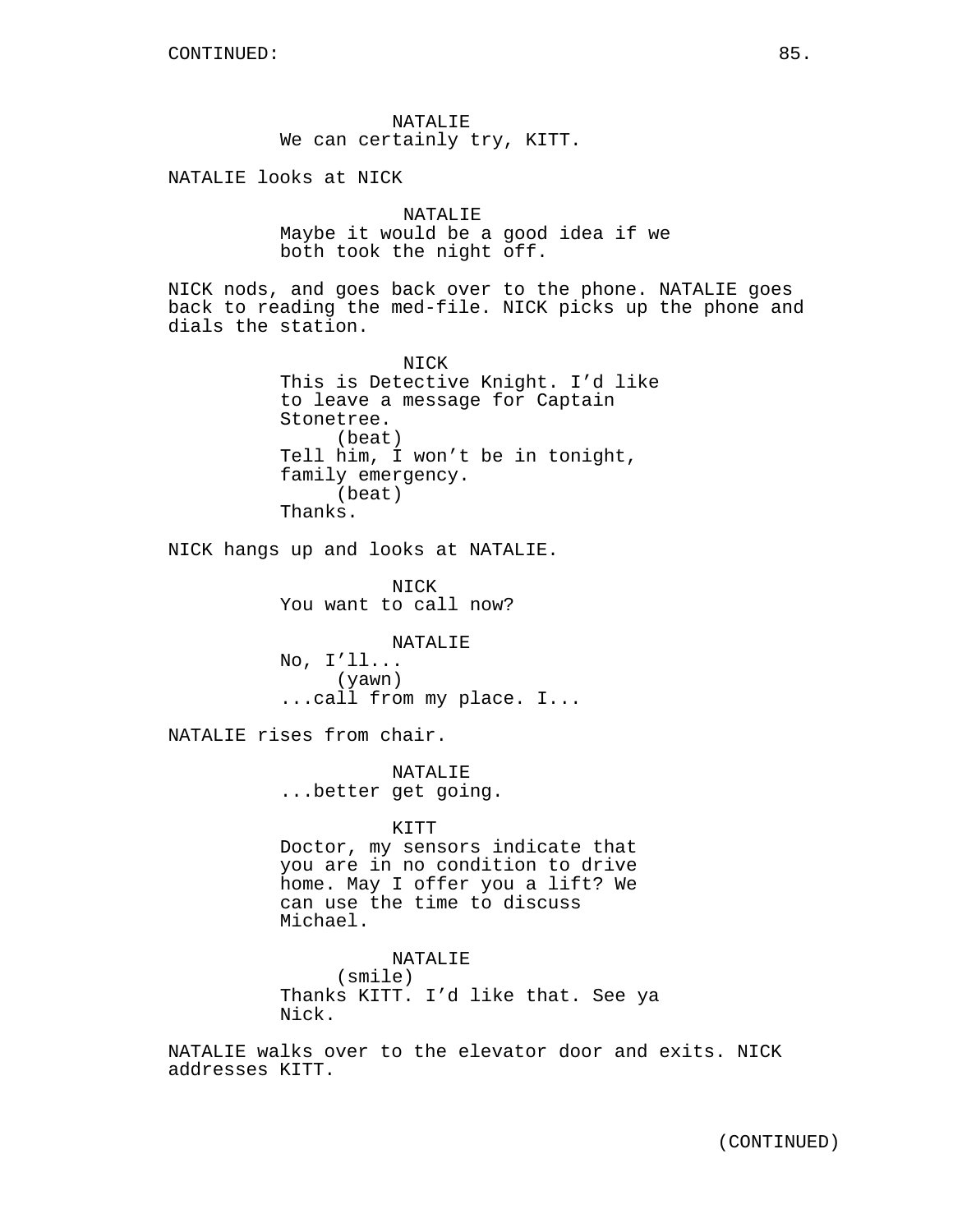NICK

Drive carefully, then hurry back. I'd hate to have Michael wake up and find you gone.

KITT Of course, Nick.

Momentary pause.

KITT Will you be asleep when I get back?

NICK Probably.

KITT Good-night then.

NICK

Night.

93 FRIDGE 93

NICK walks over to the fridge, opens it, and takes out a bottle. Nick closes the fridge, and removes the cork, from the bottle, with his teeth. He spits out the cork, and takes a drink. He walks over to the stairs, bottle in hand.

PAN TO:

94 STAIRS 94

He reaches the stairs, takes another drink, then ascends them.

JUMP TO:

95 EXT: CITY SCRAPE - SUNRISE (6:57AM) 95

WEATHER: Cloudy with the chance of a light shower this morning, windy with a little sunshine possible this afternoon.

HIGH: +11 UV LEVEL: 1.0 HUM: 89% WINDS: SW @ 20 kph.

FADE TO: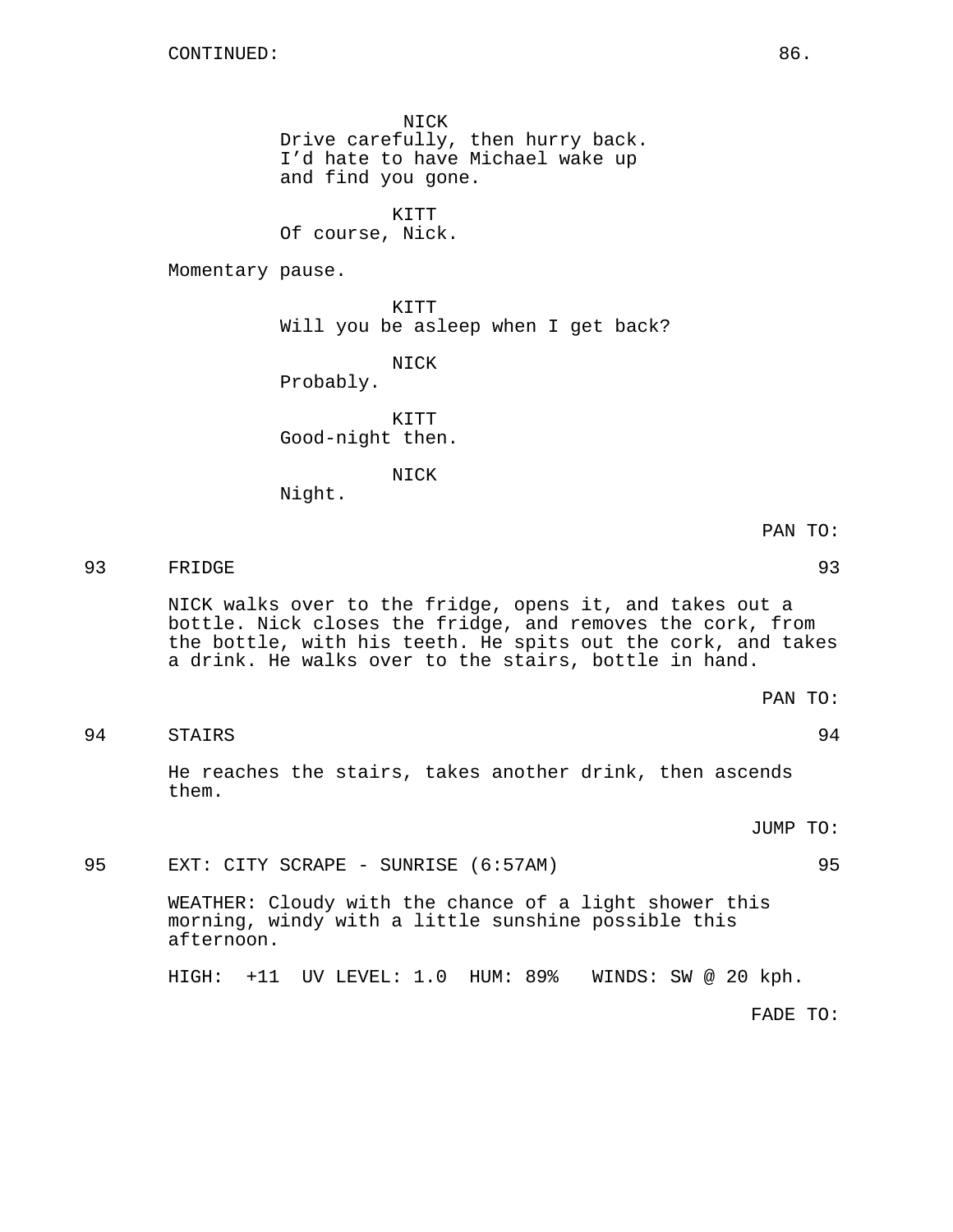96 EXT: CITY SCRAPE - SUNSET (5:04PM) 96

WEATHER : Cloudy, windy and mild with rain beginning towards midnight. LOW: +6

FADE TO:

# 97 EXT: KNIGHT'S WAREHOUSE (7:00PM) 97 WEATHER: Cloudy TEMP.: +9 HUM: 81% WINDS: SSW @ 9 kph. CONTINUE TO:

98 INT: KNIGHT'S WAREHOUSE 98

NICK and MICHAEL are sitting at the table. MICHAEL has, in front of him, one empty bottle and one half empty bottle, and a glass in his hand. NICK has, in front of him, one half empty bottle, and a glass in his hand.

> MICHAEL So, is all that stuff in the movies, true?

NICK Some of it.

MICHAEL

Like what?

NICK Well, you all ready know about the sun.

MICHAEL nods, approvingly.

NICK Fire, decapitation, or a wooden stake through the heart, will also kill you. ... A crucifix will burn you, and garlic will make you sick.

MICHAEL But, if I avoid all of them, I can lead a fairly normal life?

NICK

Yes.

MICHAEL What about transformation?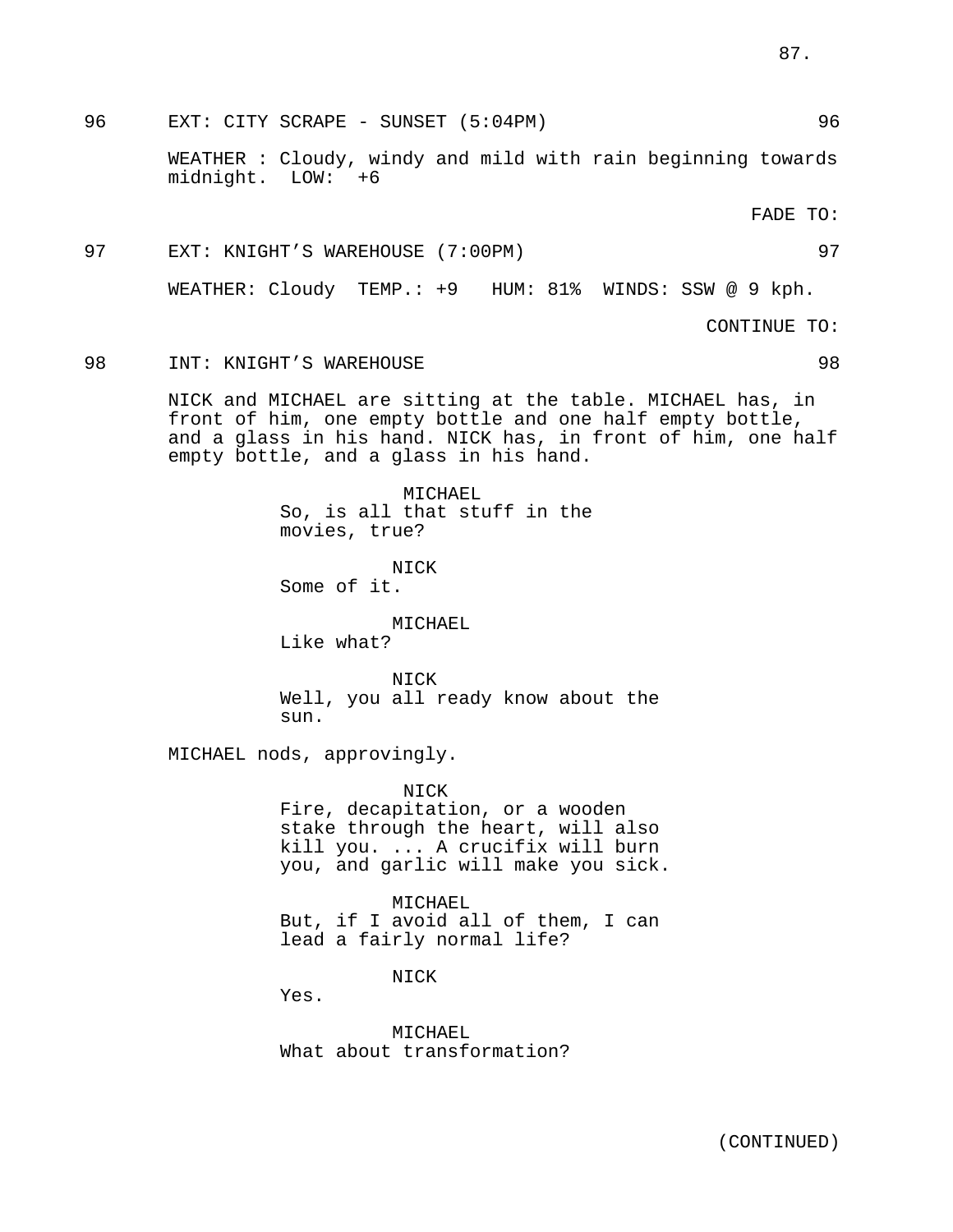NICK You mean, into bats, dogs, or a cloud of vapor?

#### MICHAEL

Yeh.

NICK That, is strictly movie lore. I've never known one of us who could do that.

MICHAEL

It's been said, that a vampire can not enter a dwelling unless he's been invited. Is that true?

#### NICK

If you enter uninvited, you are at the mercy of those within. However, if you are invited in, they are at your mercy.

#### MICHAEL

Oh.

NICK and MICHAEL take a drink from their glass.

NICK

A word of advice. You are going to have to learn to control your urges.

## MICHAEL

Urges? What type of urges?

NICK The urge for blood, for one. (beat) Your body is adjusting to a new way of life. All your senses, sight, sound, etc., are now far superior, than they were. (beat) You'll be able to hear the heartbeats, and smell the blood, of every mortal around you. You must fight the desire to take that person. (beat) It will be hard, at first, but you must never lose control. (beat) (MORE)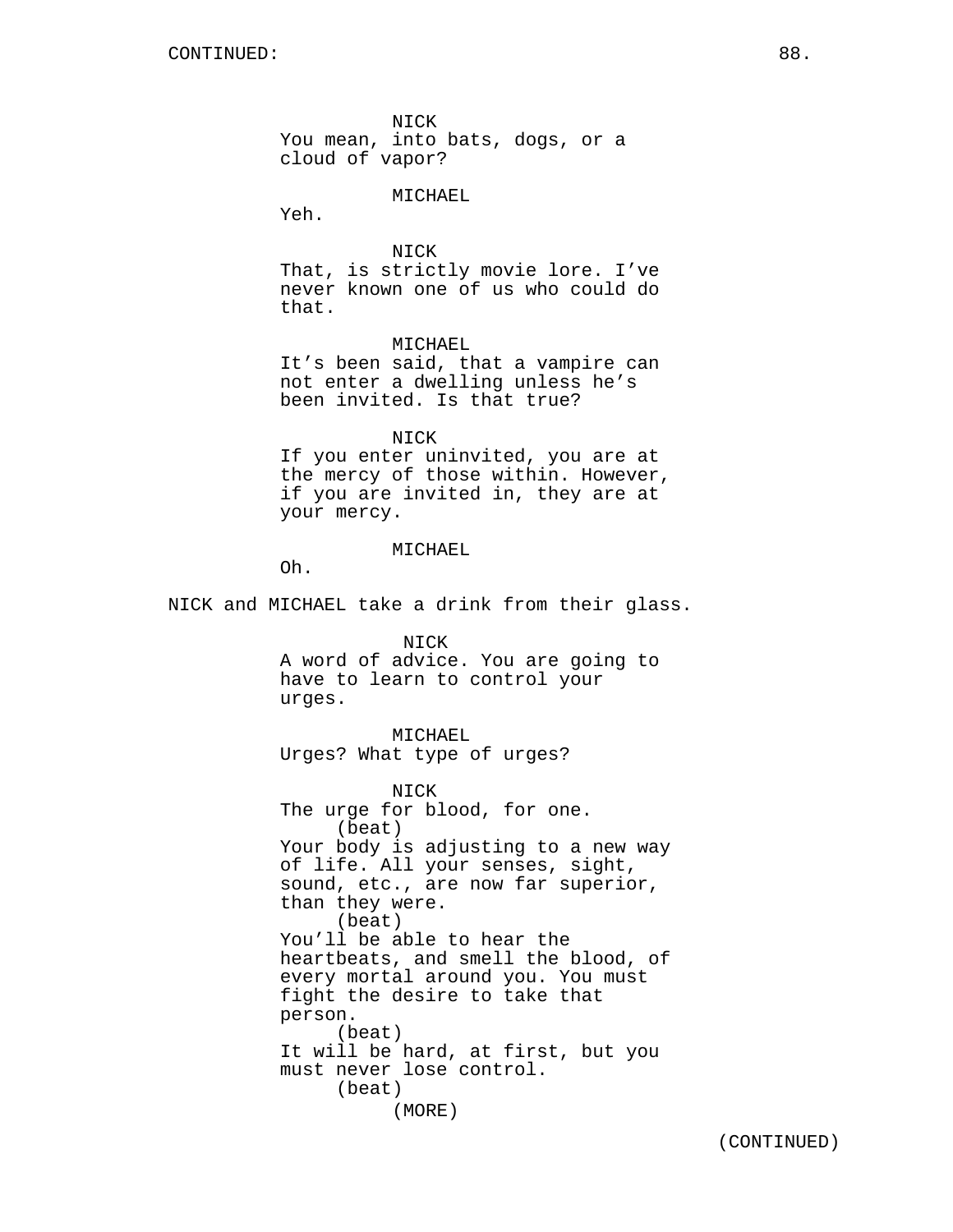NICK (cont'd) You'll be able to hear conversations in other rooms, other buildings. You're going to have to learn to focus your senses, to block out everything that has nothing to do with what you are doing at the moment. Your physical strength, is also superior. So be extra careful when you throw, or hit, someone or thing.

MICHAEL laughs.

NICK

This isn't funny Michael. If you were to hit a mortal, and not know exactly how much force was behind your swing, you could wind up hurtling him half way across the room. How would you explain that?

MICHAEL

Sorry.

NICK and MICHAEL take another drink from their glass.

MICHAEL What about mind control?

NICK

You will be able to sense the thoughts of both mortals and vampires. With practice, you can use the power of persuasion, or hypnosis, to make mortal forget or remember something.

MICHAEL

What about... (beat) ...sleeping arrangements? I mean, do we sleep in...

NICK ...coffins?

MICHAEL nods, affirmatively.

NICK No. At least I don't. (beat) Some of us do though. Frankly, I never much cared for it.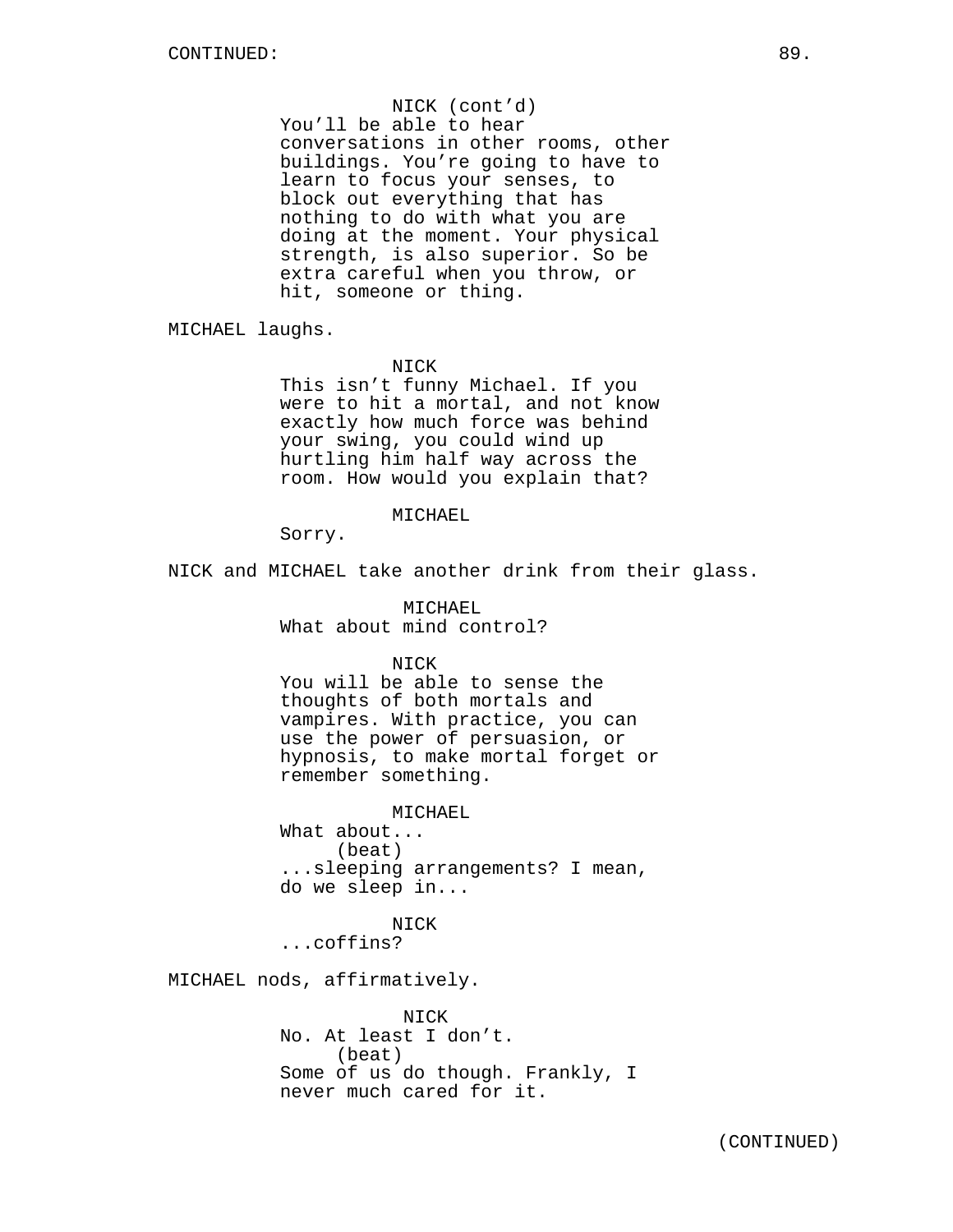(beat) There is no rule, that says we must sleep in coffins.

MICHAEL Can we... fly?

Yes.

NICK and MICHAEL take a drink from their glasses.

NICK

MICHAEL Some legends say, that vampires must drink human blood to survive. Others say, any type will do. Which is right?

NICK Any type will do. (beat) The only difference, is that human blood is more potent. It would take less human blood to satisfy us, than any other type.

MICHAEL perks to attention.

NICK What is it?

MICHAEL Someone is coming.

NICK I know. It's only Nat.

MICHAEL raises an eyebrow wondering how NICK could know.

MICHAEL How... never mind. (beat) Another inconsistent point, throughout the various legends, is exactly how one becomes a vampire. Some say, that once you're bitten, you're a vampire. Some say, that the vampire who attacks you, has the option of killing you, or making you a vampire. Another one says there is a middle step. Where you're not dead, but not a vampire either.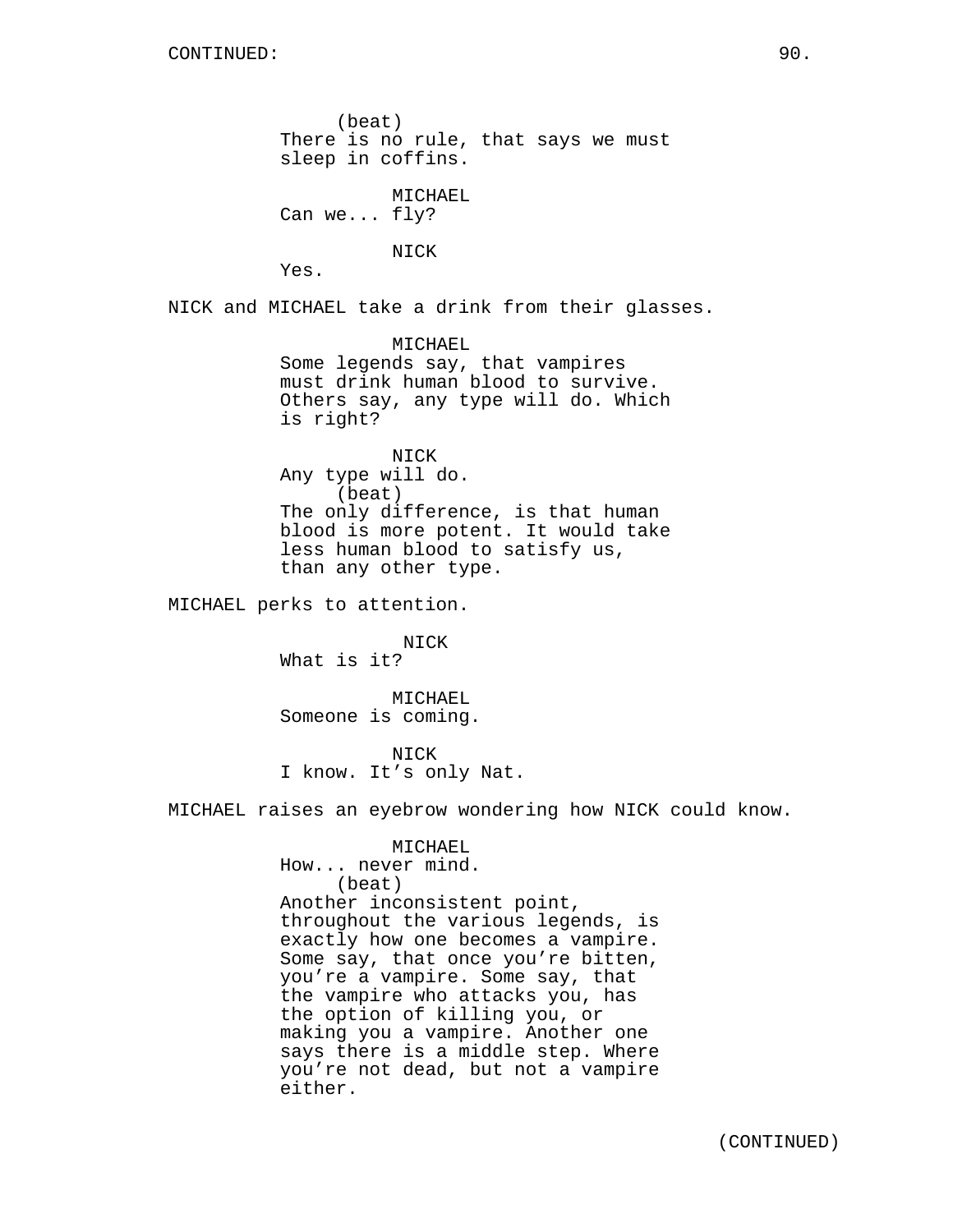(beat) Like in this movie I saw. This vampire, attacks a woman, and kills her. Then, he calls out her name and she awakens. She leads a normal life during the day, and when he calls her at night, she enters a trance like state and goes to him.

The elevator door opens and NATALIE enters. She heads over to the table.

> NATALIE Good evening guys.

> > NICK

Hi Nat.

#### MICHAEL

Hello Natalie.

As NATALIE draws closer, MICHAEL can hear her heartbeat and smell the blood pumping through her body. NICK looks at MICHAEL and motions NATALIE to sit beside him, away from MICHAEL. NICK addresses MICHAEL.

#### NICK

You okay?

MICHAEL shakes his head, yes, drains his glass, then, re-fills it. MICHAEL wonders how NICK can be so close to her and not be tempted. MICHAEL remembers what NICK said about control. MICHAEL addresses NICK.

MICHAEL

Well?

NICK I don't think we should get into that right now.

NATALIE

Into what?

MICHAEL I asked him to clear-up how one becomes a vampire.

NATALIE Oh, I'd love to hear to that one.

NATALIE playfully punch NICK in the arm.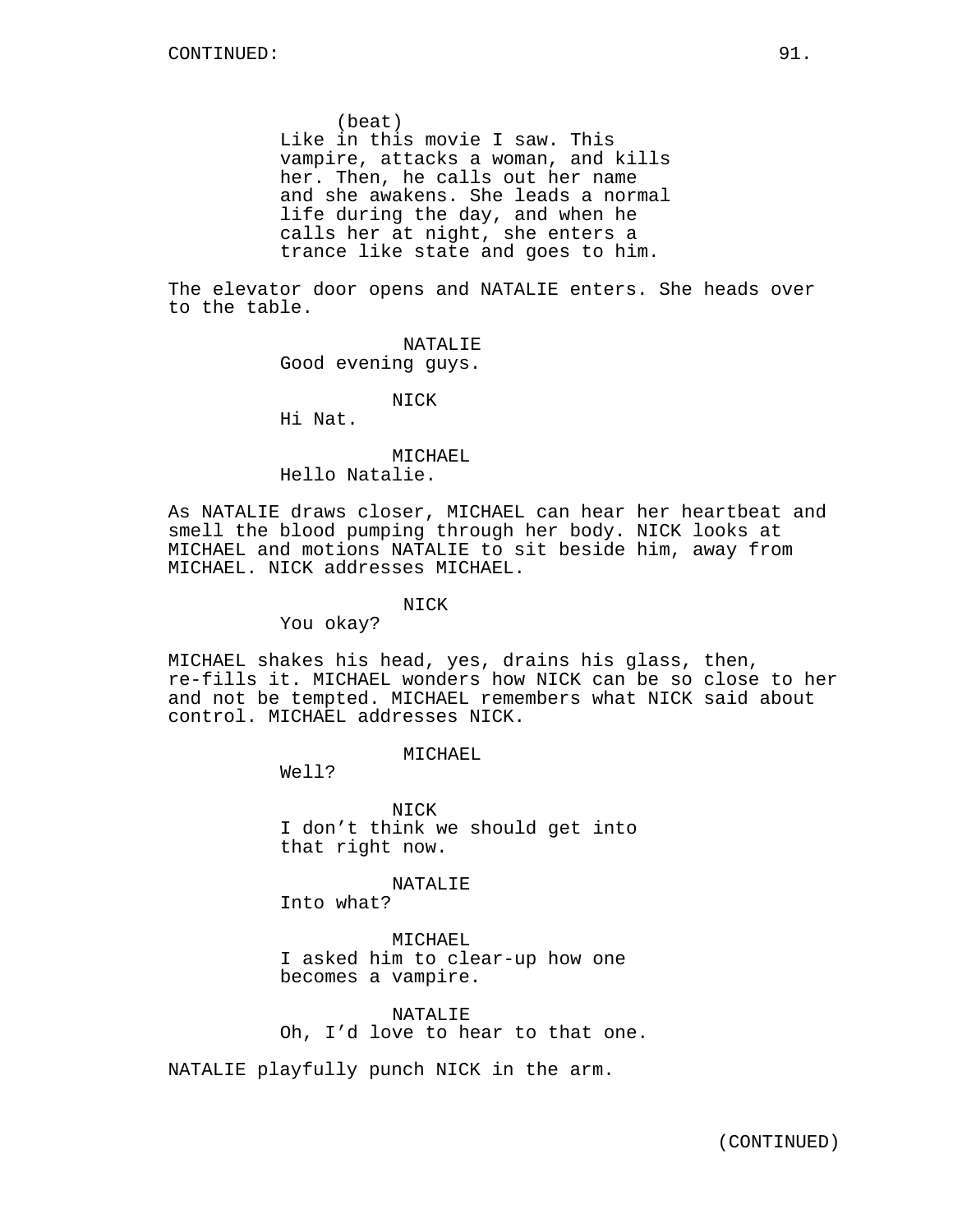NATALIE Go on Nick, tell him.

NICK turns to NATALIE.

## NICK

I really don't think he needs to know that right now.

NATALIE He has every right to know, Nick.

NICK There are so many ways to get what he'll need to survive, Nat. He won't have to feed off humans, or animals. (beat) Besides, it's too dangerous these days to even think of going after live prey. (beat) To many reporters, with to many questions, and overactive imaginations. (beat) You know, what it's like.

#### MICHAEL

So the only time we'd go after a human would be to make them a vampire?

## NICK

Yes. Bringing someone over should be the only time. But, every now and then, one of us might just find the temptation to strong.

MICHAEL

Have you?

NICK and NATALIE think of RICHARD.

NICK I haven't taken a life in that way, in more than 100 years. (beat) I'll admit, I've been tempted. But, I've learned to control my urges, and feelings.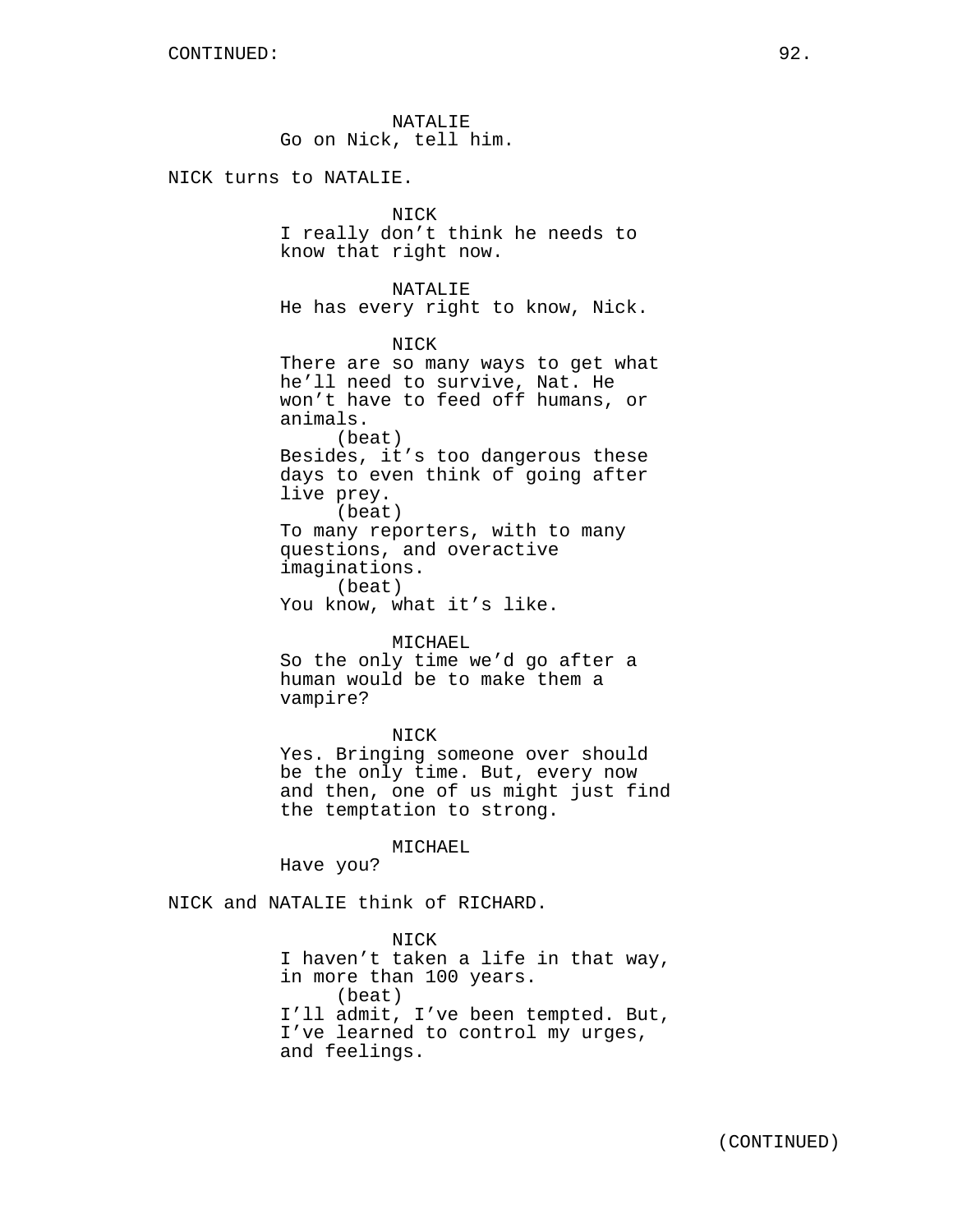MICHAEL Your file says you transferred from Chicago PD, in October of 1990. Is that true?

NICK How... KITT right?

MICHAEL nods.

NICK Yes and no. I did move here, from Chicago, but I came up in '89. I met Nat in August of 1990, when I was brought to the morgue DOA. (beat) But, that's another story. (beat) In October 1990, I joined the TPD.

MICHAEL How'd you get the department to take you on?

**NTCK** Nat knew of my desire to help people. She heard that homicide had an opening for a night-shift detective. And, suggested that I'd be perfect for the job. I could help the city by...

NICK turns to Nat.

NICK ...what was it you said? ... Oh yeh, by taking a real bite out of crime.

NICK, NATALIE and MICHAEL, all laugh.

NICK

Anyway, that night, I went to see Capt. Stonetree, and used a little "persuasion", to get the job.

Momentary pause.

MICHAEL So, how do you "bring someone over?"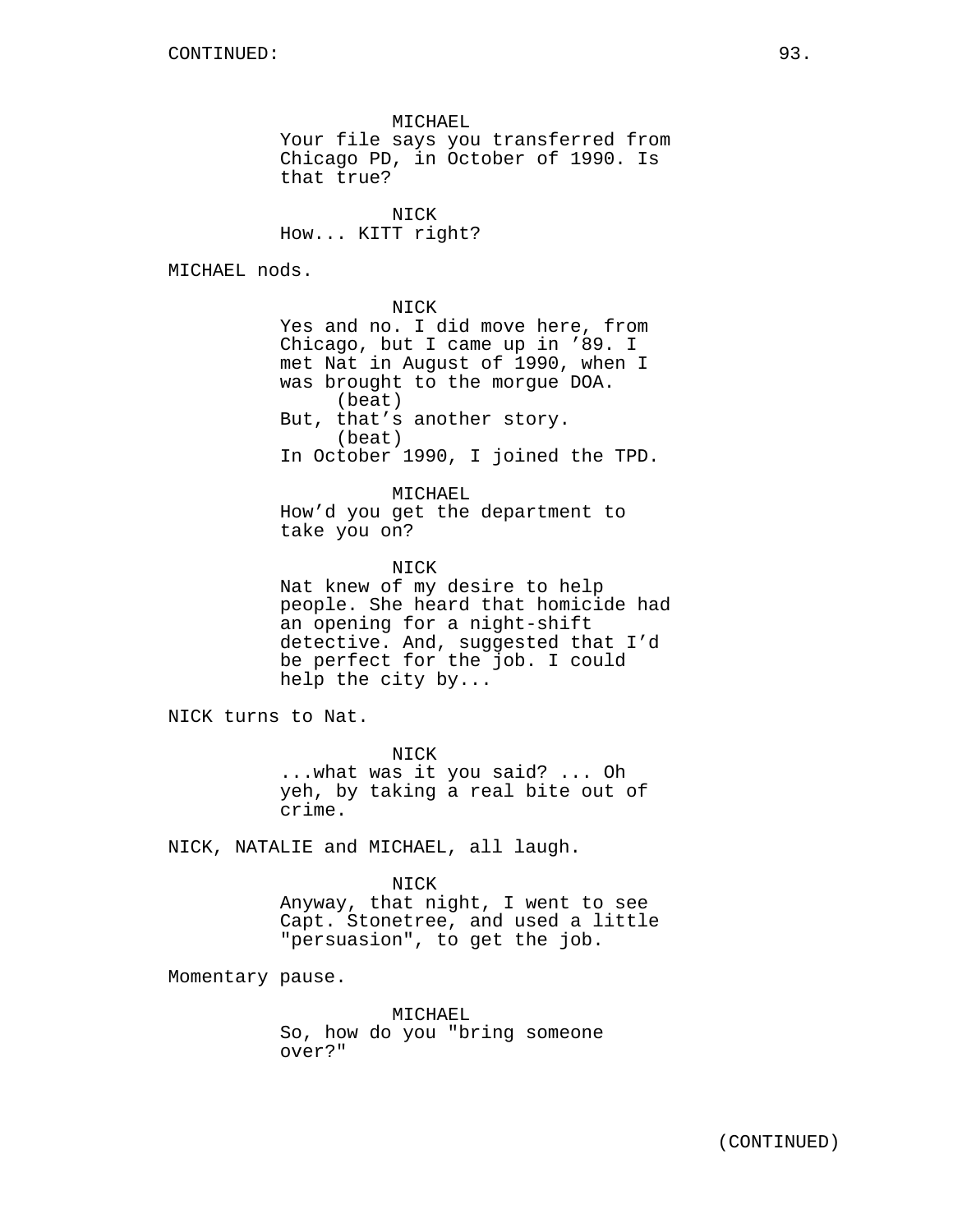NICK Are we back to that?

MICHAEL I really want to know.

NICK Okay, okay. (beat) There are two ways, depending on the effect you want.

MICHAEL

What?

NICK finishes his glass, and re-fills it. NATALIE gives him a "that's not helping" look.

NICK

There's the way you were brought over, and then there's the way I, was brought over.

MICHAEL What's the difference?

NICK

The way you were brought over, leaves you independent, in control of your own life. You can do what you want. Where you want. How you want. When you want.

MICHAEL

And you?

NICK I was brought over by a method referred to as "The Blood Bonding".

MICHAEL The Blood Bonding?

NICK nods.

NICK LaCroix, the vampire who brought me over, wanted to control me, keep me with him till the end of time. (beat) That's what The Blood Bonding does. It bonds you to your master. (beat) (MORE)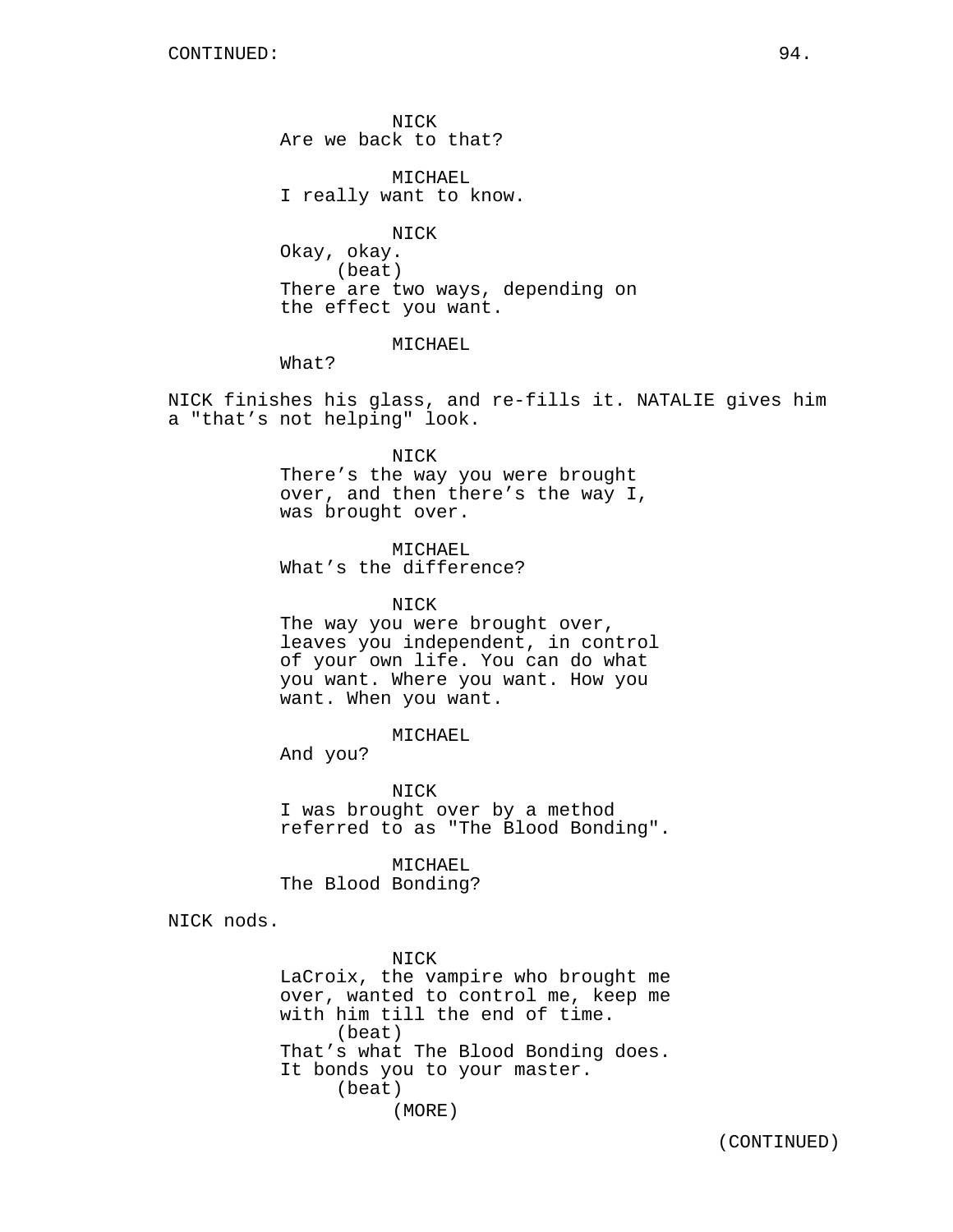NICK (cont'd) Now a days, 99% of converts are brought over the way you were. (beat) But, in 1228, The Blood Bonding was the popular method.

NATALIE looks at NICK sympathetically.

NATALIE I never knew that.

MICHAEL So, how's it done?

NICK

Which one?

MICHAEL The first one.

NICK takes a deep breath, then a drink, then continues.

NICK

You drain your victim of blood, to the point of almost death. If you take him to, or over, he will be dead. If you stop just before death, you will have brought him over.

MICHAEL How is that different from The Blood Bonding?

NICK The difference, is in how the initial hunger/thirst is satisfied. Do you remember how yours was?

MICHAEL nods.

MICHAEL

You gave me a bottle, like this one.

NICK nods.

NICK

If you were to use The Blood Bonding method, your master would have given him/her self to you, to satisfy that thirst.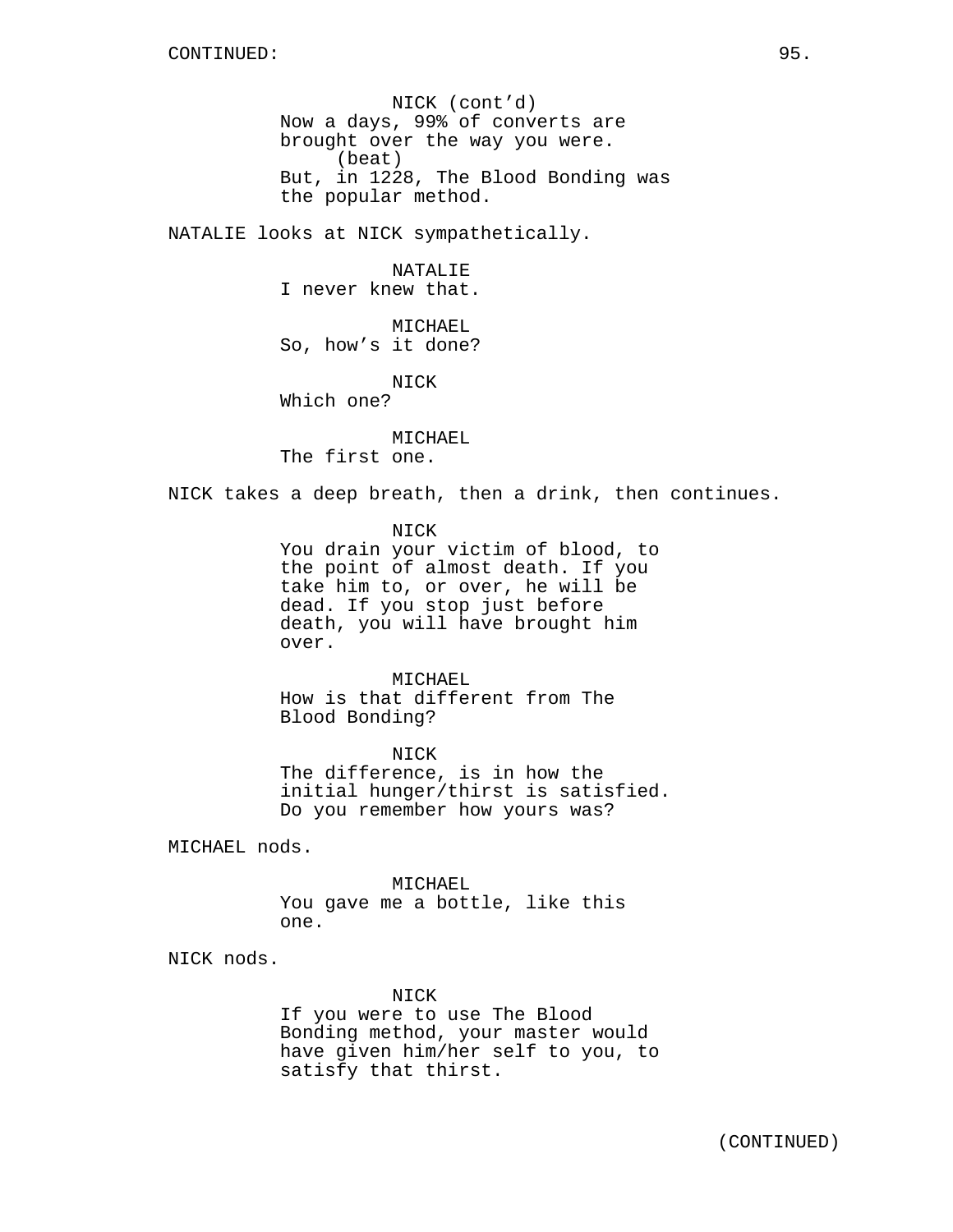MICHAEL You mean you'd...

NICK ...feed off your master. And be eternally bonded to him.

The elevator can be heard coming up. NATALIE and MICHAEL look to the door.

> NATALIE You guys expecting someone?

MICHAEL I didn't hear anyone.

NICK It's Merlin.

#### MICHAEL

How cou...

The elevator door opens, and MERLIN enters. The door closes, and MERLIN walks over. MERLIN nods to NICK.

#### MERLIN

Nicholas.

## NICK

Merlin.

Momentary pause. NICK introduces NATALIE.

NICK This is Dr. Natalie Lambert...

MERLIN Oh, so this is the famous Dr. Lambert.

NICK And this, is our new convert, Michael Knight.

MERLIN gives NICK a "KNIGHT" look.

NICK Don't say it.

MERLIN looks at MICHAEL.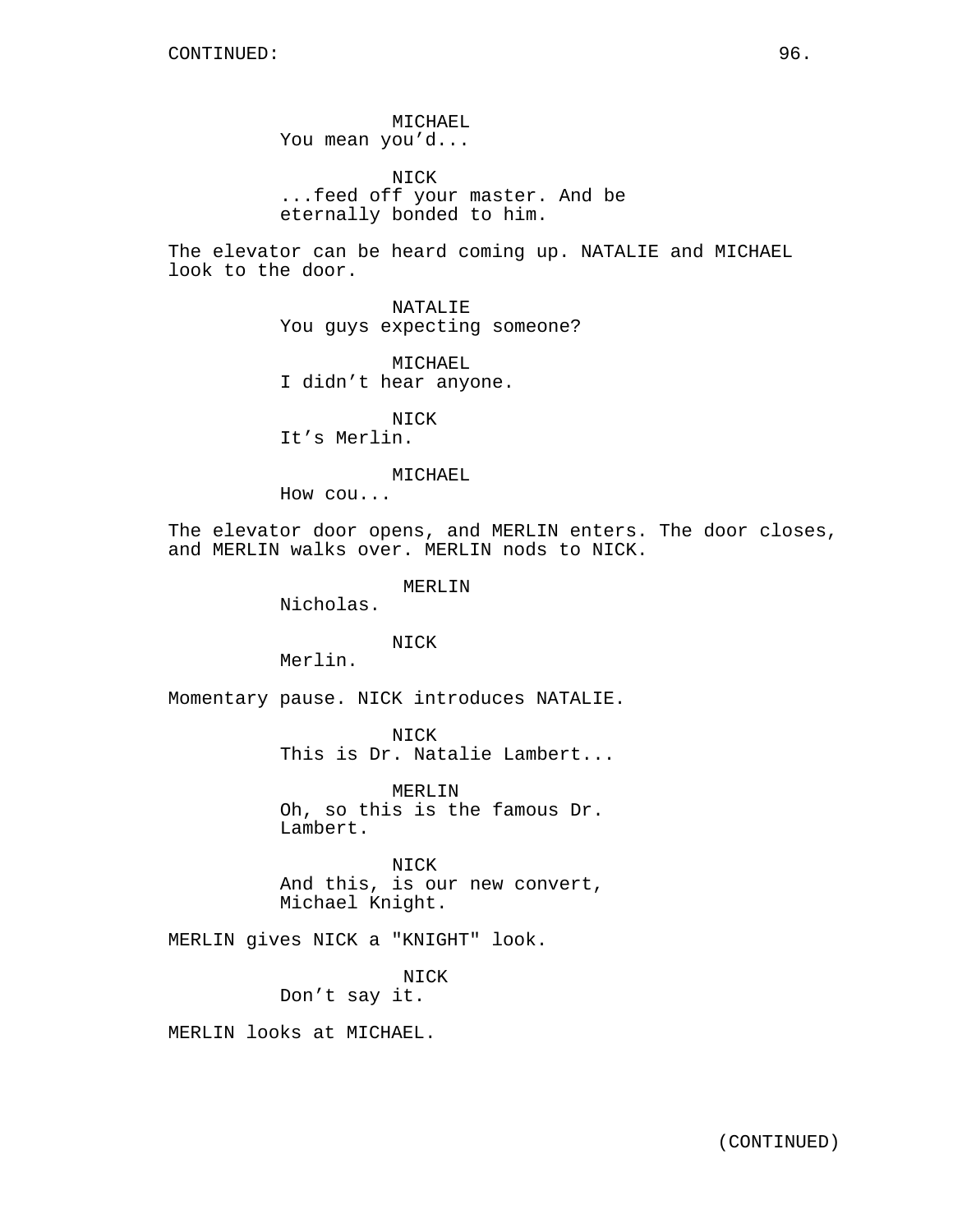MICHAEL He should be parked outside.

MERLIN There's nothing parked outside.

MICHAEL activates the watch-comm.

MICHAEL

KITT?

KITT Yes Michael.

MICHAEL Where are you, buddy?

KITT

In the garage. I didn't want to attract to much attention by remaining outside.

MICHAEL Well, there is someone here who'd like to meet you.

NICK Merlin, say hi to KITT.

MERLIN

Hi KITT.

KITT Hello Merlin. Mind if I ask you a question?

MERLIN Not at all, that's why I'm here.

KITT Are you any relation to thee Merlin, King Arthur's wizard?

NICK, MICHAEL, NATALIE, and MERLIN, all laugh.

MERLIN I think I'll take the fifth on that, KITT. At least for now.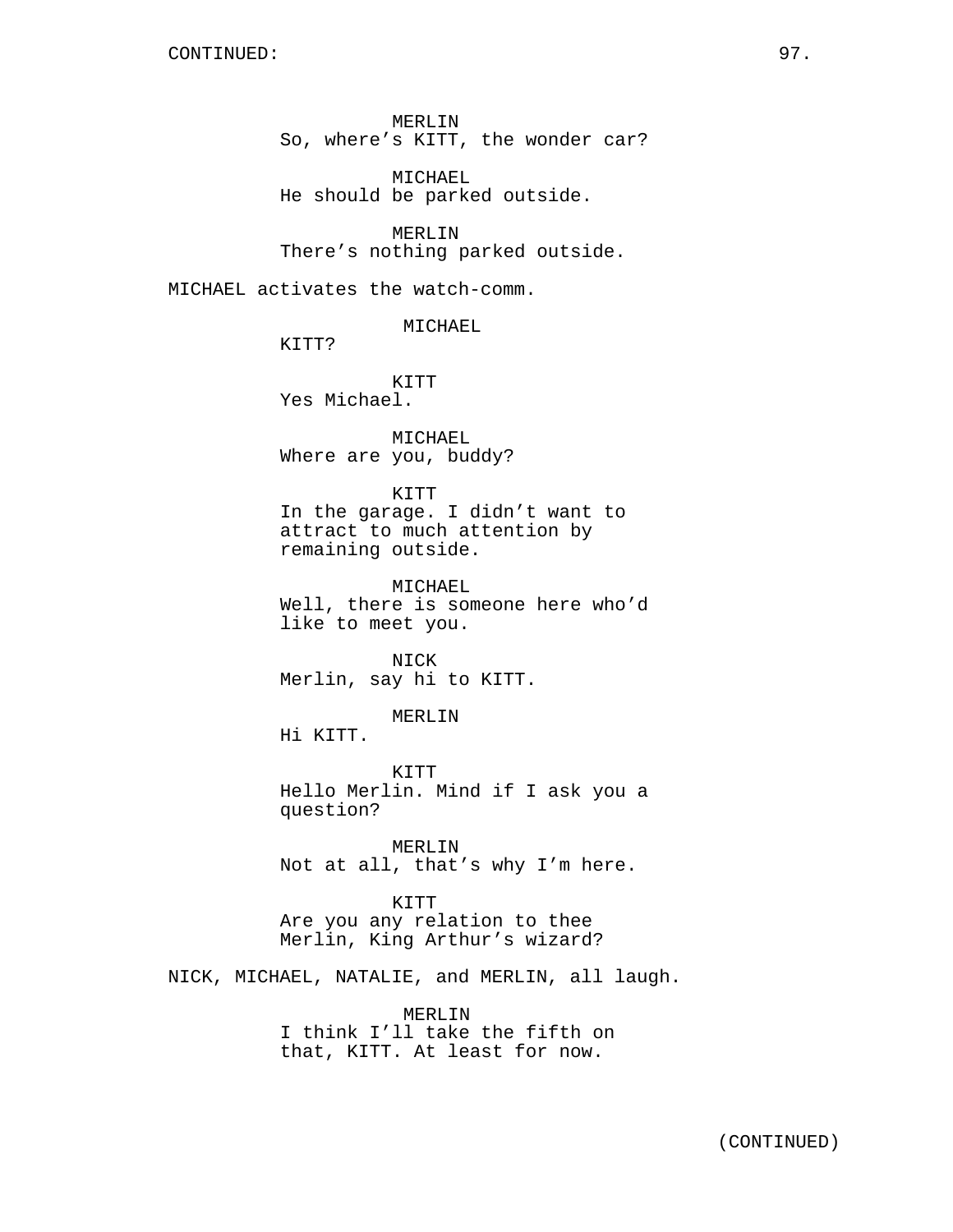NICK You know how to get to the garage, don't you?

MERLIN nods.

MERLIN

Yes.

MERLIN heads to the door.

MERLIN

See ya later.

NICK

Bye.

MICHAEL / NATALIE

Bye.

MERLIN exits.

MICHAEL Merlin's on his way, KITT, be nice.

KITT Always Michael.

JUMP TO:

99 INT: 27TH PRECINCT - HOLDING (8:15PM) 99

ARNOLDS is in a cell, alone. He hears a gun go off on the other side of the lock-up door, and hears someone fall. The door opens, and a man runs in. The man unlocks ARNOLDS cell, and they run out.

JUMP TO:

100 INT: MAIN FLOOR (8:20PM) 100

SCHANKE's at his desk, doing paperwork. STONETREE approaches.

STONETREE

You still here? Why don't you go home, Don? Spend some time with Myra and Jenny. No use putting in OT if Knight's not coming in.

SCHANKE Just wanna finish this report, then I'm outta here.

(CONTINUED)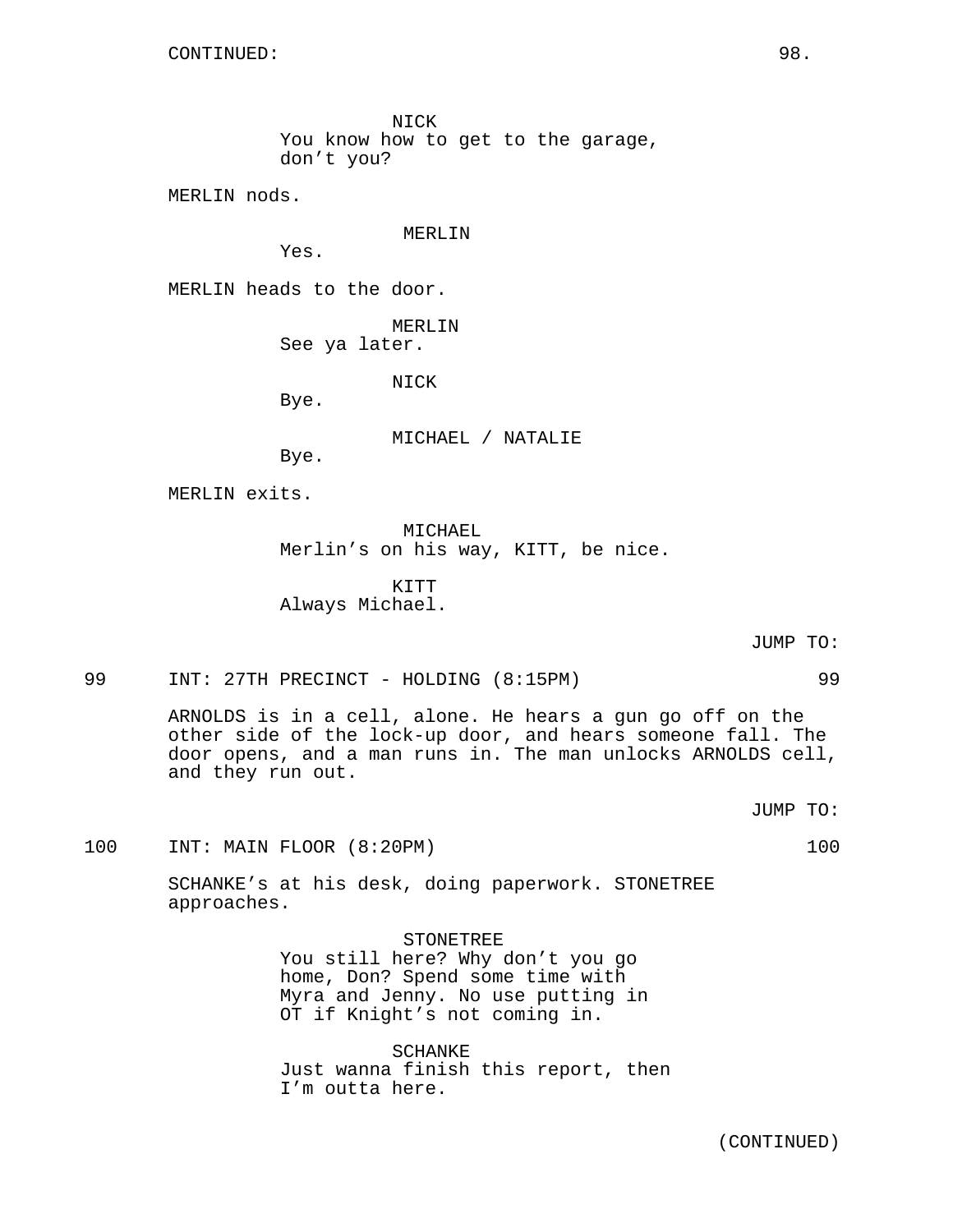The phone rings. SCHANKE answers it.

SCHANKE Homicide, Det. Schanke. (beat) What? How? (beat) Thanks.

SCHANKE hangs up the phone.

STONETREE

What is it?

SCHANKE Arnolds. Someone just shot the guard, and broke him out.

STONETREE Is the guard okay?

SCHANKE Yeh, he's fine.

STONETREE leaves. SCHANKE picks up the phone and calls Dispatch.

> SCHANKE Dispatch, Detective Schanke. (beat) Re-issue that APB on Arnold Arnolds. (beat) Thanks.

SCHANKE hangs up the phone, and returns to his paperwork.

JUMP TO:

101 INT: KNIGHT'S WAREHOUSE (8:30PM) 101

NICK and NATALIE are sitting on the couch. MICHAEL is sitting in a chair.

> MICHAEL Thee Joan of Arc. You knew thee Joan of Arc?

> > NICK

Yes.

(CONTINUED)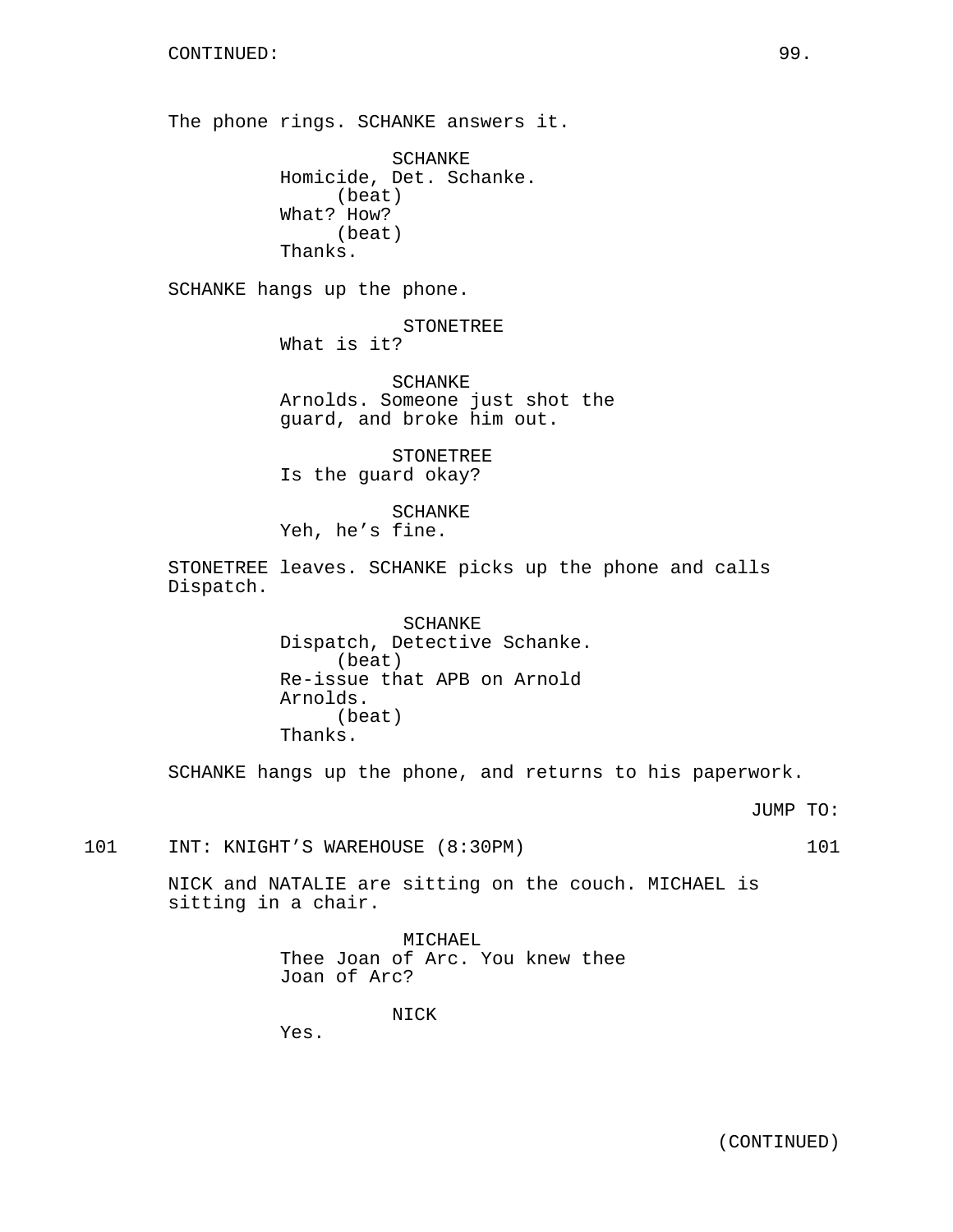MICHAEL What was she like?

NICK is about to answer, when the phone rings. NICK turns around to answer it, NATALIE grabs his hand.

> NATALIE Don't. You're not supposed to be here, remember?

> > NICK

Right.

The machine answers the phone.

MESSAGE Yeh, Nick Knight. I'm either in bed, or incommunicado. So, if you want, leave your name and number, and I'll get back to you. (B-E-E-P)

SCHANKE (VO) Knight, it's Schanke. Arnolds just escaped.

NICK and MICHAEL exchange an "uh-oh" look.

SCHANKE (VO) I had dispatch re-release the APB on him. See ya tomorrow night. Hasta la bye-bye. (C-L-I-C-K)

NICK

Great.

NICK looks to MICHAEL.

NICK I guess we better go find him.

NICK gets up, goes over to the window, and opens it. MICHAEL just stares at him. NICK turns to MICHAEL.

NICK

You coming?

MICHAEL I don't think I'm ready for flying yet.

NICK Just remember what I told you, and you'll be fine.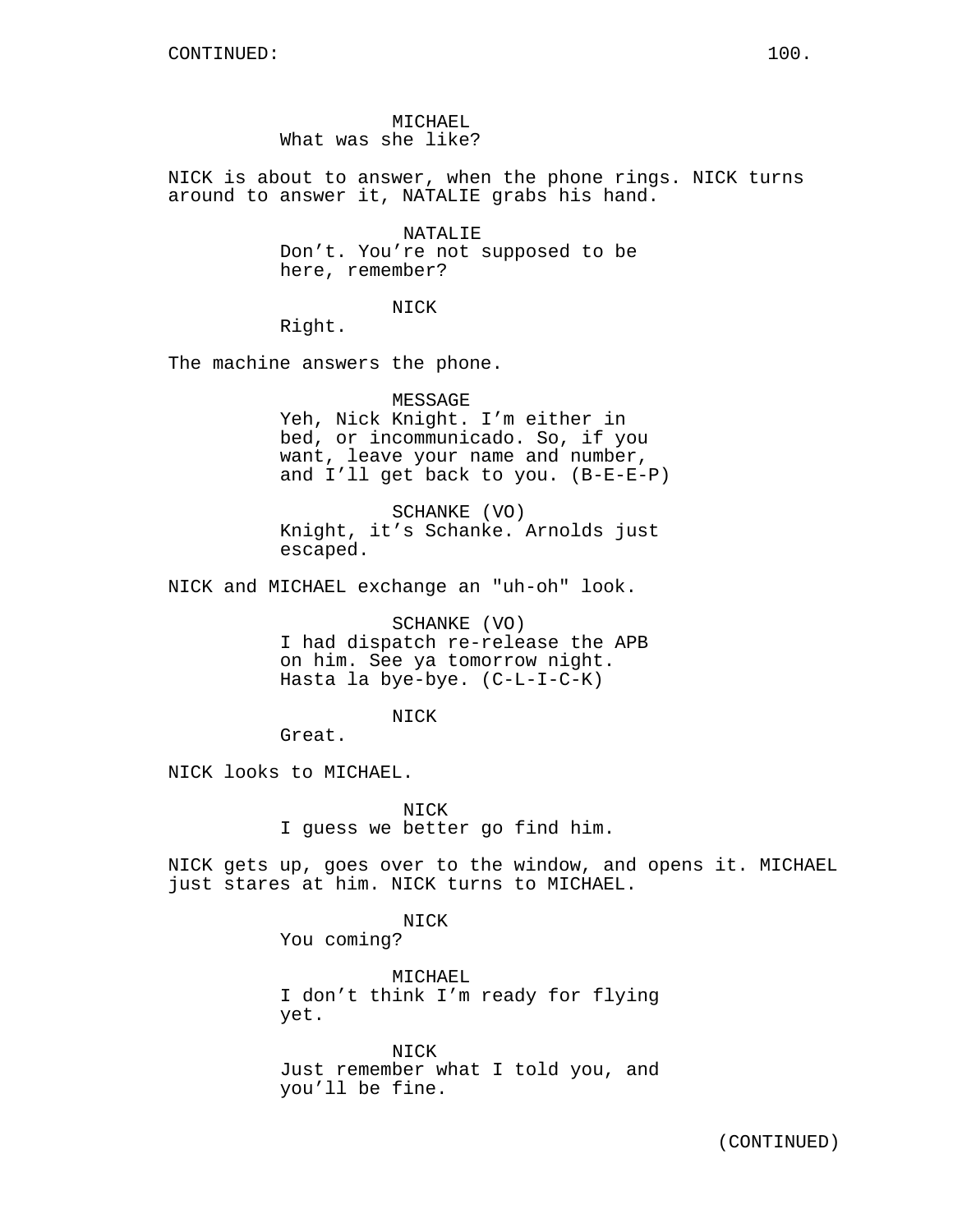MICHAEL rises.

MICHAEL Well, here goes nothing.

MICHAEL heads over to NICK.

NICK That's the spirit. Later Nat.

NATALIE

Bye Nick.

NICK flies out the window. MICHAEL turns to NATALIE.

MICHAEL

Wish me luck.

#### NATALIE

Good luck.

MICHAEL flies out the window. NATALIE starts to tidy up. (Brings the dishes and glasses to the sink, and puts the bottles on the counter.) She returns to the couch, and picks up the TV Guide. She turns to Thursday, November 4th, 1993. The phone rings. NATALIE is about to answer it, then remembers that she's not supposed to be here either. The machine answers it, and plays the message. JANETTE starts talking, at the tone of the BEEP.

> JANETTE (VO) Nicola, if you're there, pick up the phone.

NATALIE picks up the phone.

NATALIE

Janette?

JANETTE (VO) Natalie? Where's Nick?

NATALIE He just flew out of here, with Michael. They went to look for Arnolds. He...

JANETTE (VO)

...is here.

NATALIE At THE RAVEN?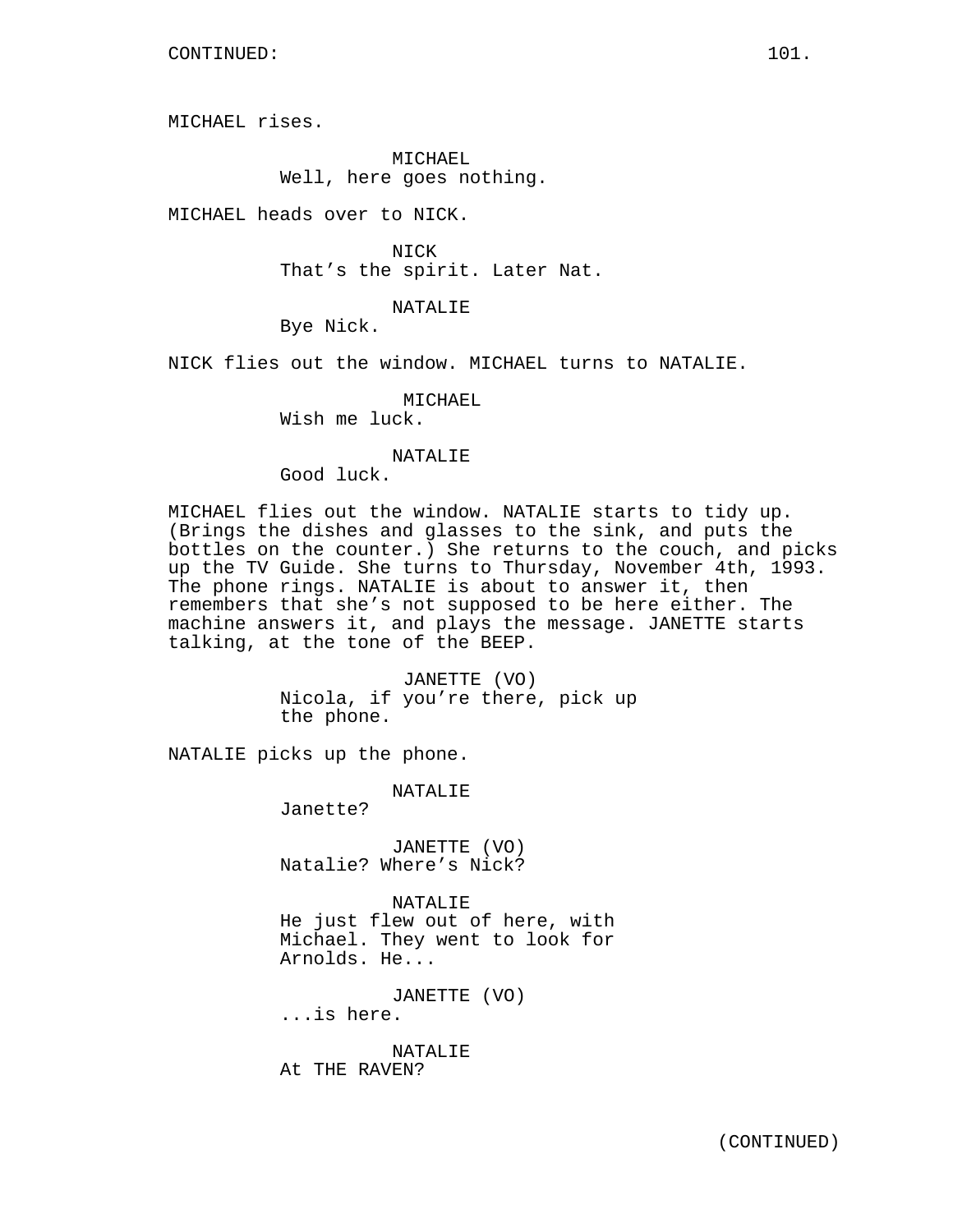JANETTE (VO) Yes. I guess I'll try to reach Nicholas on his cell. NATALIE He didn't bring it. JANETTE (VO) What? NATALIE It's right here. JANETTE (VO) Oh, I see. If he calls... NATALIE Can you keep Arnolds there, Janette? JANETTE (VO) Of course, why? NATALIE I think I might have a way to contact Nick. JANETTE (VO) You do? NATALIE I've seen Michael communicate with KITT through his watch, and... JANETTE (VO) Of course, KITT can call Michael. NATALIE Thanks Janette. Bye. JANETTE (VO)

Bye.

NATALIE hangs up the phone, and runs to the door.

CUT TO: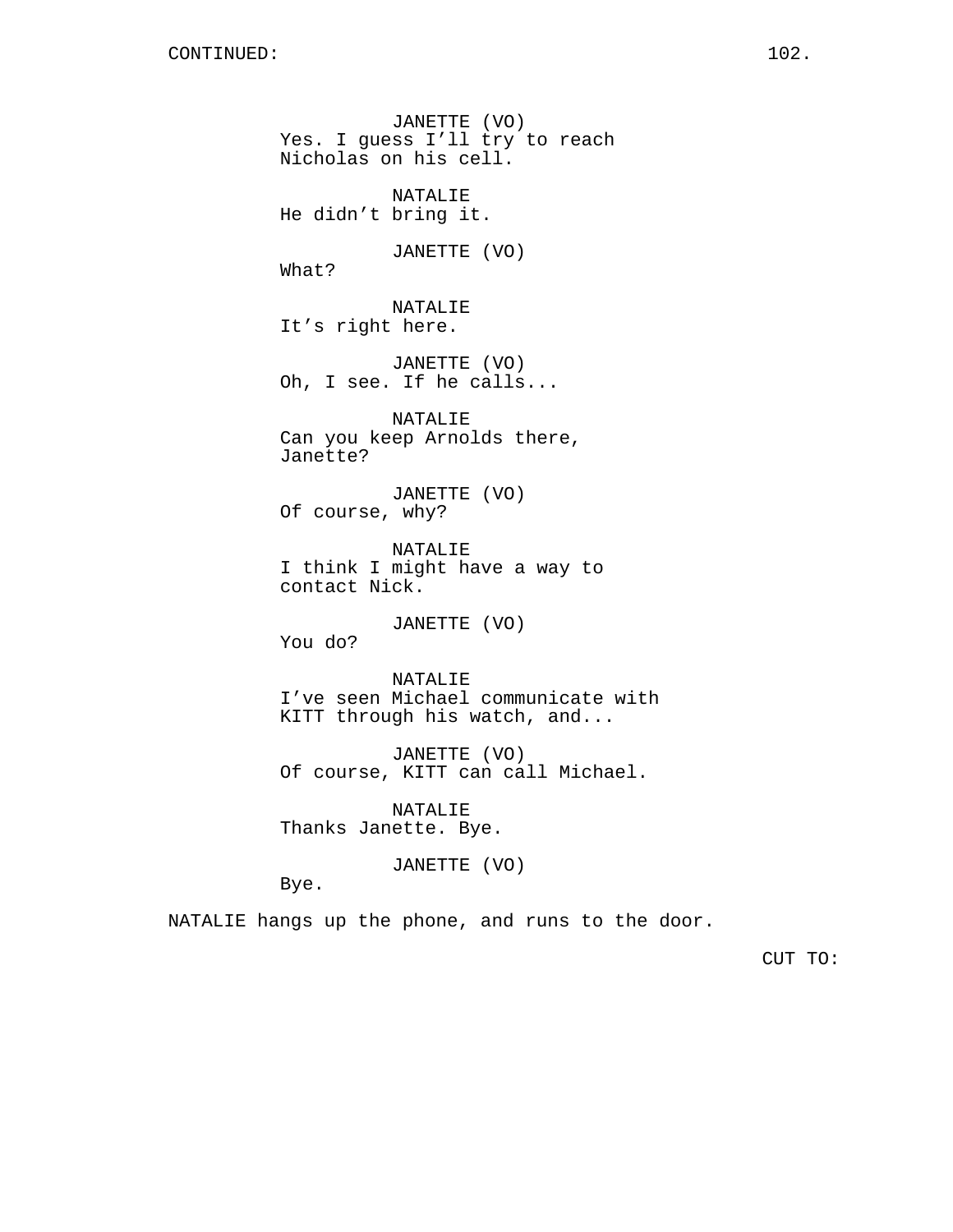# 102 INT: KNIGHT'S GARAGE (8:40PM) 102

NATALIE enters and walks over to KITT and MERLIN.

CONTINUE TO:

103 EXT: KITT 103

MERLIN's sitting in the passenger side of KITT, the door is open. NATALIE comes over and leans on the open door.

NATALIE

KTTT?

KITT Yes, Dr. Lambert.

NATALIE Can you contact Michael?

KITT

Yes.

NATALIE Good. Contact him please.

KITT calls MICHAEL.

KITT Michael?

MICHAEL (VO) Yes KITT, what is it?

KITT Dr. Lambert wants to talk to you.

MICHAEL (VO) What is it, Natalie?

NATALIE Is Nick still with you?

NICK (VO) Right here, Nat.

NATALIE Janette just called. Arnolds is at THE RAVEN.

NICK (VO) Tell Janette, we're on our way. Thanks Nat.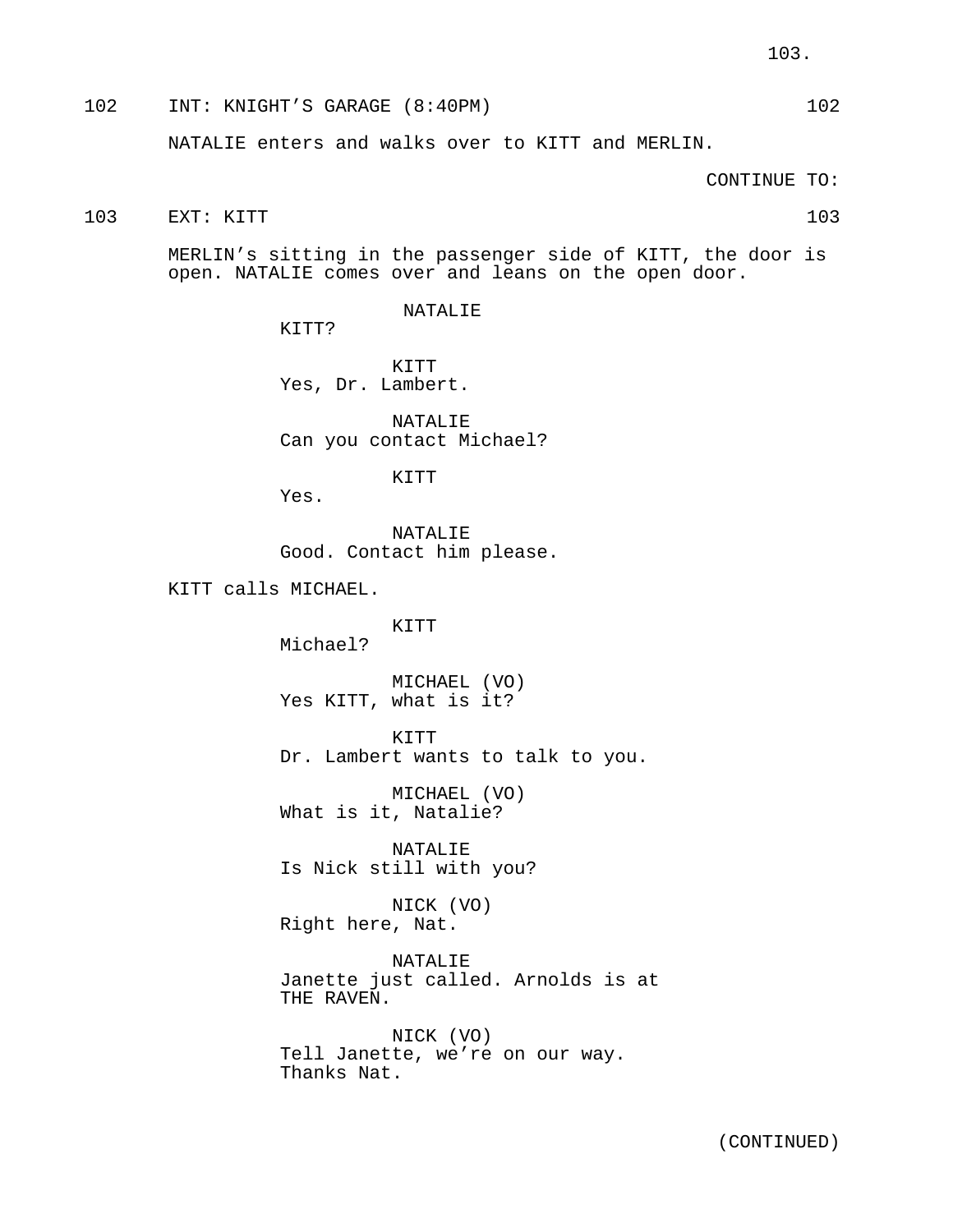NATALIE Good luck guys.

KITT disengages the link to MICHAEL.

NATALIE KITT, can you call THE RAVEN?

KITT

Right away.

KITT activates the phone, and calls THE RAVEN.

JANETTE (VO) Oui, bonjour.

NATALIE Janette, it's Nat. Nick and Michael are on their way.

JANETTE (VO) Merci, Natalie. Au-revouir.

JANETTE hangs up, and KITT disengages the phone. NATALIE turns to MERLIN.

> NATALIE So, how's it coming?

MERLIN Amazing. KITT is absolutely amazing. (beat) Don't take this the wrong way, Natalie... (beat) But, I've got a lot of work to do, and... (beat) ...you just standing there, like that, isn't helping.

NATALIE I understand. I'll just go back upstairs.

MERLIN

Yeh.

NATALIE walks off, and MERLIN watches her go. MERLIN mutters to himself as she leaves.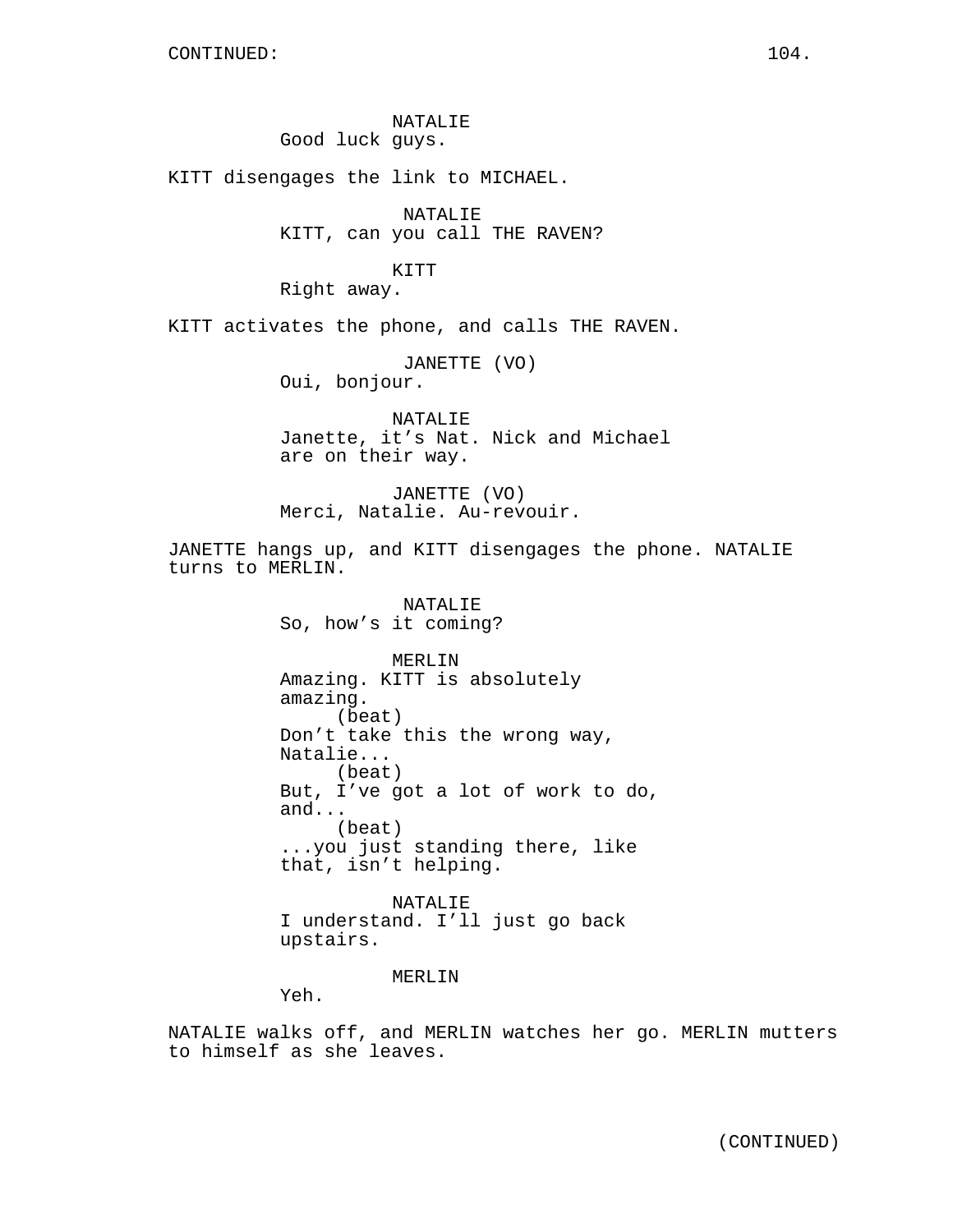MERLIN I don't know how Nick does it. KITT Does what? MERLIN How he can be so close to her and not... MERLIN stops talking. Not wanting to finish. KITT And not, what? MERLIN You know. KITT No, I don't. Tell me. MERLIN And not be... (beat) ...tempted to take her. KITT Take her? Take her where? MERLIN Not that sort of take. KITT Then what... (beat) Oh. You mean take, as in kill. MERLIN Or bring her over. KITT Maybe he cares for her too much, and doesn't want to put her life in that position. MERLIN Yeh, maybe. Nicholas always was a romantic. KITT

Always?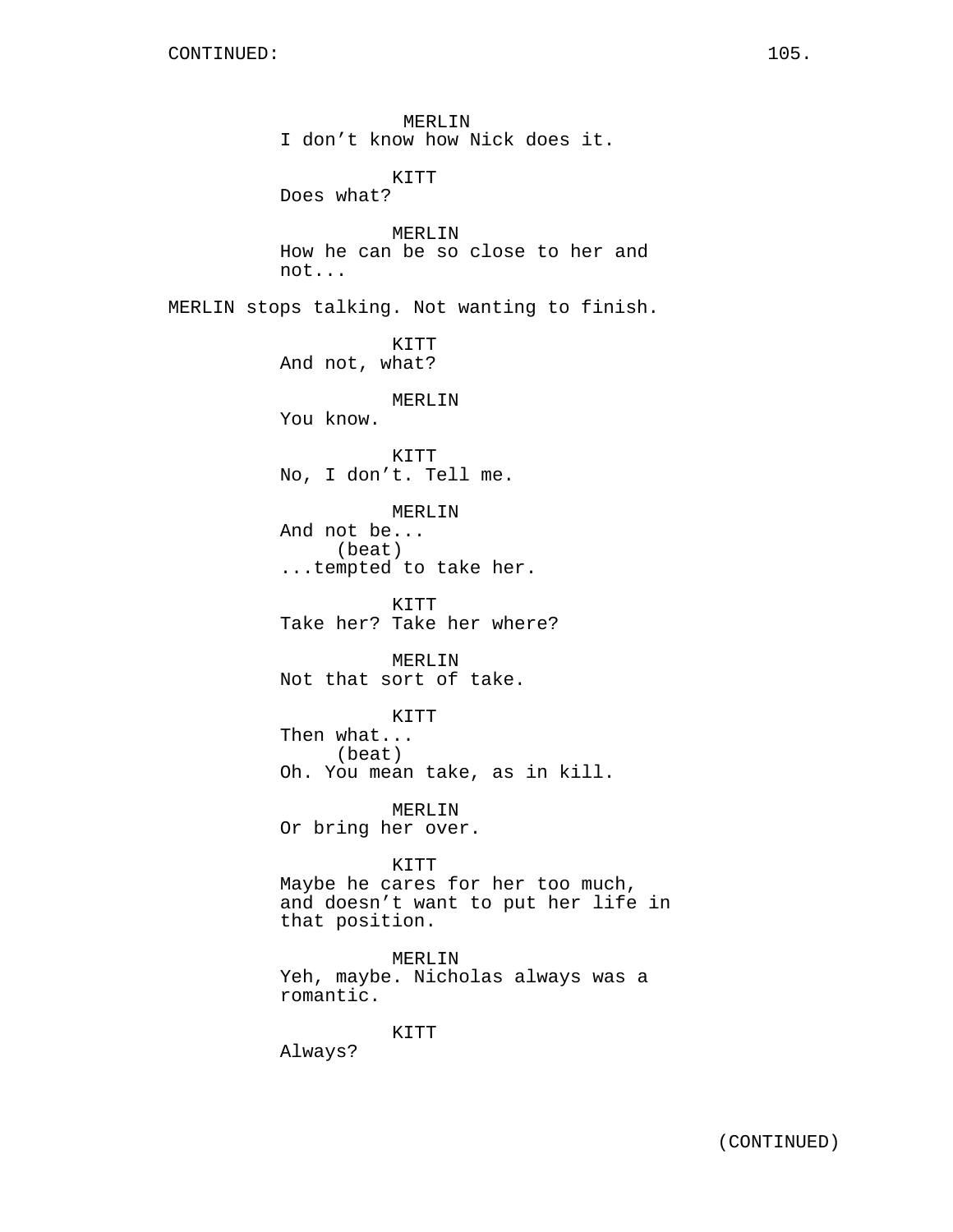MERLIN As long as I've know him. (beat) Anyway, let's get back to work, shall we?

JUMP TO:

104 EXT: THE RAVEN (9:00PM) 104

NICK and MICHAEL land in the alleyway. MICHAEL looks sick.

NICK That wasn't so bad now, was it?

MICHAEL answers sarcastically.

MICHAEL Piece of cake.

NICK smiles. They walk around to the front door, and NICK opens it. The sound of the music hits MICHAEL, hard. He raises his hands to his ears.

> MICHAEL Isn't that a little loud, even for mortal ears?

NICK You'll get used to it. Come on.

They enter club.

CONTINUE TO:

105 INT: THE RAVEN 105

NICK and MICHAEL descend the stairs. They spot JANETTE, and head over. JANETTE points to the back corner. NICK smiles a thank-you. She nods a you're welcome. NICK and MICHAEL head to ARNOLDS, who sees them coming, and makes a run for it. NICK and MICHAEL run after him. ARNOLDS makes it to the stairs and runs up them. NICK and MICHAEL follow.

CONTINUE TO:

106 EXT: THE RAVEN 106

ARNOLDS exits and runs south on Duncan Street. NICK and MICHAEL exit. NICK looks north, then south. NICK spots ARNOLDS.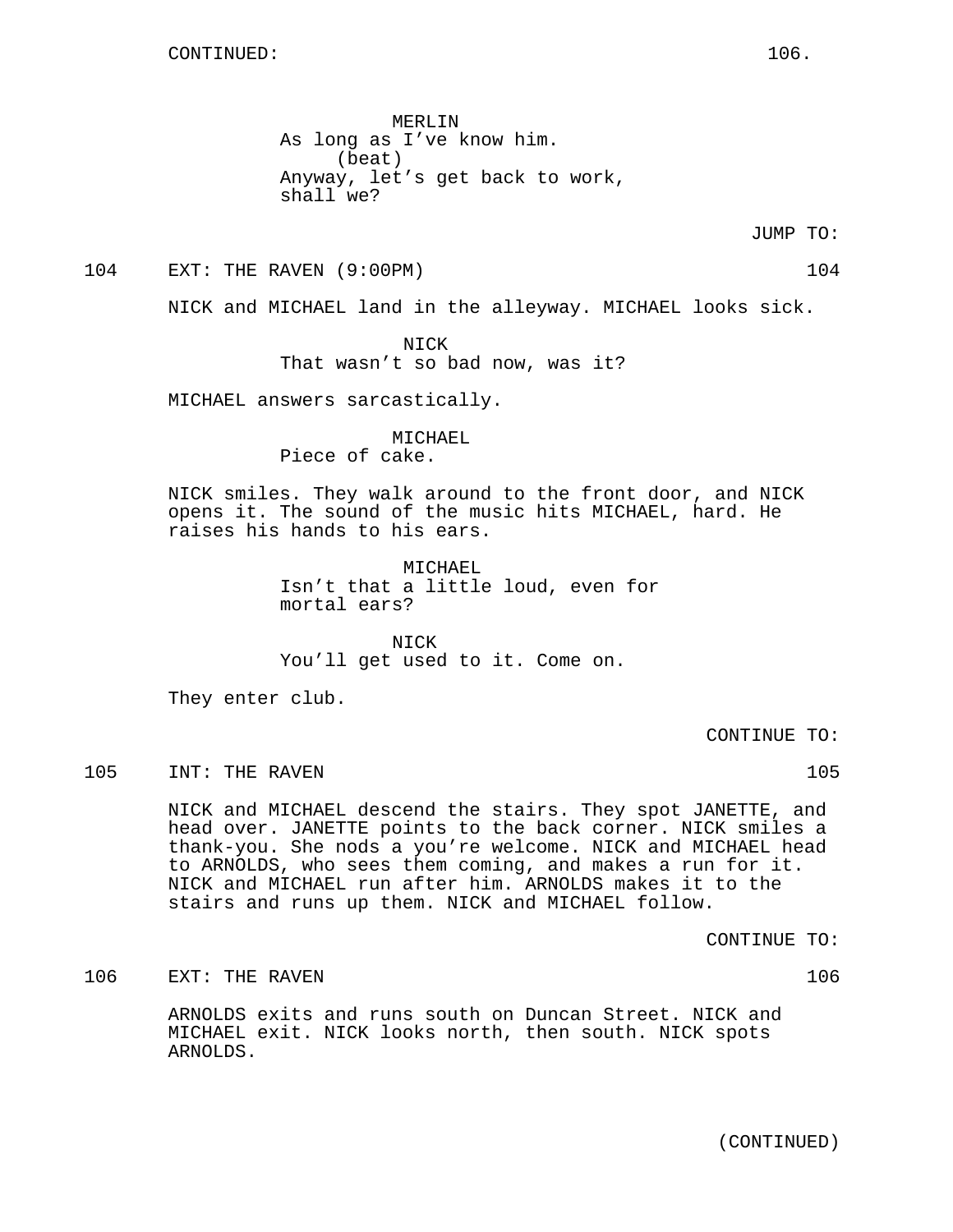NICK

There.

NICK points.

NICK I'll go up and land in front of him, you stay behind.

NICK flies off.

MICHAEL Right, easy for you to say.

MICHAEL runs south on Duncan, after ARNOLDS.

107 ARNOLD'S LOCATION 107

ARNOLDS looks back and sees only MICHAEL chasing him. He turns back and sees NICK land about 20 feet in front of him. NICK is in full vamp-mode. ARNOLDS stops. He takes the gun out of his pocket, and fires three shots at NICK. (The bullets are direct hits, but have no affect, as they go straight through NICK.) NICK starts walking towards ARNOLDS, slowly. ARNOLDS turns and runs north. MICHAEL has stopped running, and is slowly advancing towards ARNOLDS. ARNOLDS fires the two remaining shots at MICHAEL. MICHAEL is surprised when the bullets pass straight through him. MICHAEL enters vamp-mode. ARNOLDS pulls the trigger again, but the gun is empty. ARNOLDS looks back, at the advancing NICK, then back to MICHAEL, then back to NICK.

NICK

There's nowhere to run, Arnolds.

ARNOLDS is confused. He thought he was being chased by NICK and MICHAEL. He's not sure who, or what, these guys are.

ARNOLDS

Who... (beat) Who are you? What are you? What do you want?

NICK, out of vamp-mode, flashes his badge.

NICK You're under arrest, again.

ARNOLDS drops his gun. NICK grabs his arm and cuffs him. MICHAEL, also out of vamp-mode, picks up the gun.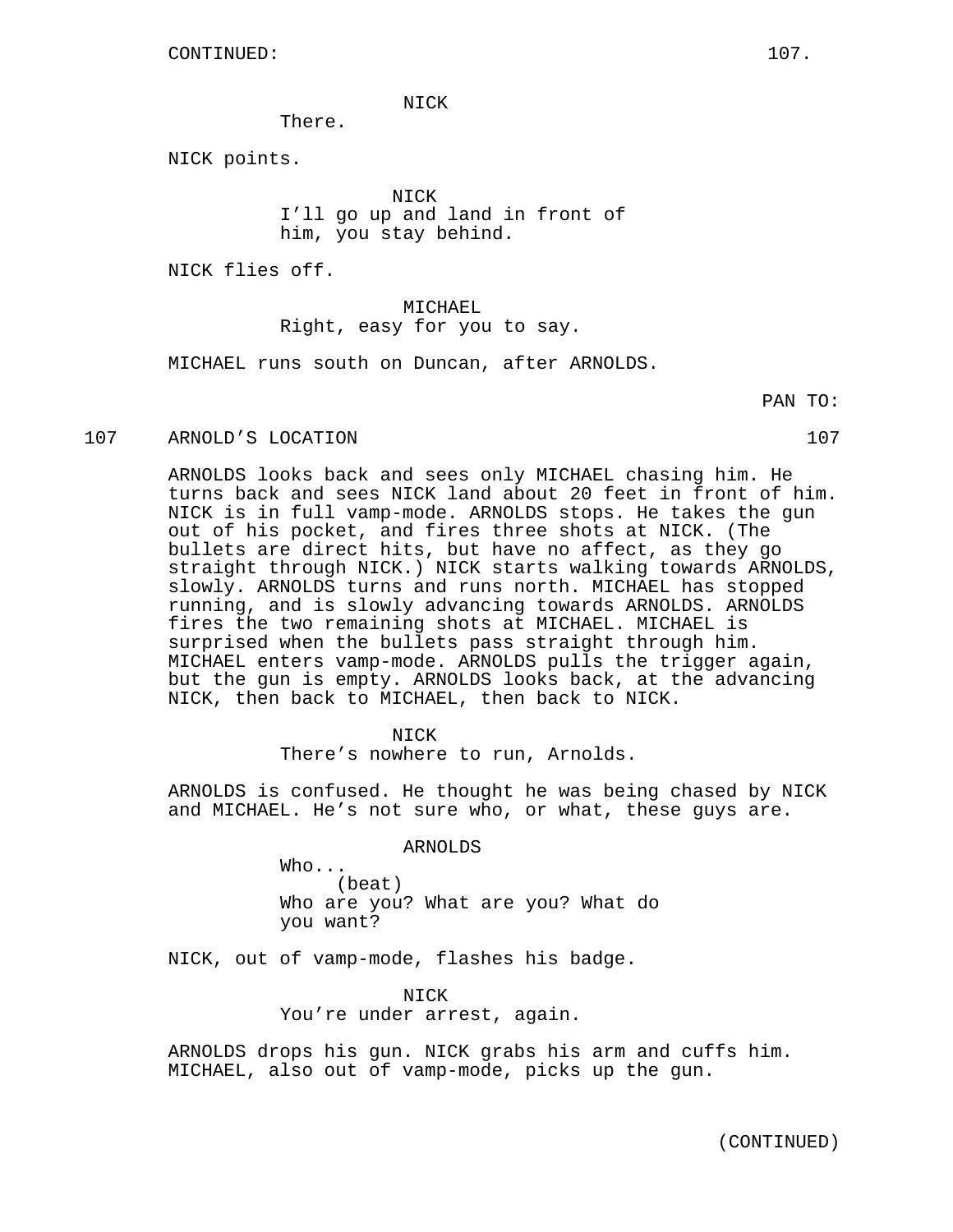# MICHAEL How do we get him to the station?

NICK is about to say something, when KITT pulls up.

#### KITT

#### Maybe I can be of service.

KITT opens the passenger door. ARNOLDS is confused, again. Not only are these two guys strange, but they have a talking car, that drives itself. NICK and MICHAEL laugh, at KITT. NICK puts ARNOLDS in the car, and KITT closes the door. NICK turns to MICHAEL.

> NICK Take him in, then meet me back at my place.

#### MICHAEL

Okay.

NICK

Bye.

NICK flies off. MICHAEL walks around to the driver's side, gets in, and drives off.

FADE TO:

108 EXT: CITY SCRAPE - MOONRISE (9:12PM) 108 WEATHER: Cloudy TEMP: +8 HUM: 81% WINDS: SE @ 5 kph.

FADE TO:

#### 109 EXT: 27TH PRECINCT (10:15PM) 109

KITT pulls up, and MICHAEL gets out. MICHAEL opens passenger side, and takes ARNOLDS out. They walk to station entrance.

CONTINUE TO:

110 INT: 27TH PRECINCT 110

MICHAEL enters with ARNOLDS in tow. SCHANKE is on his way out.

> SCHANKE You found him! Great!

MICHAEL KITT heard the APB, and we tracked him down.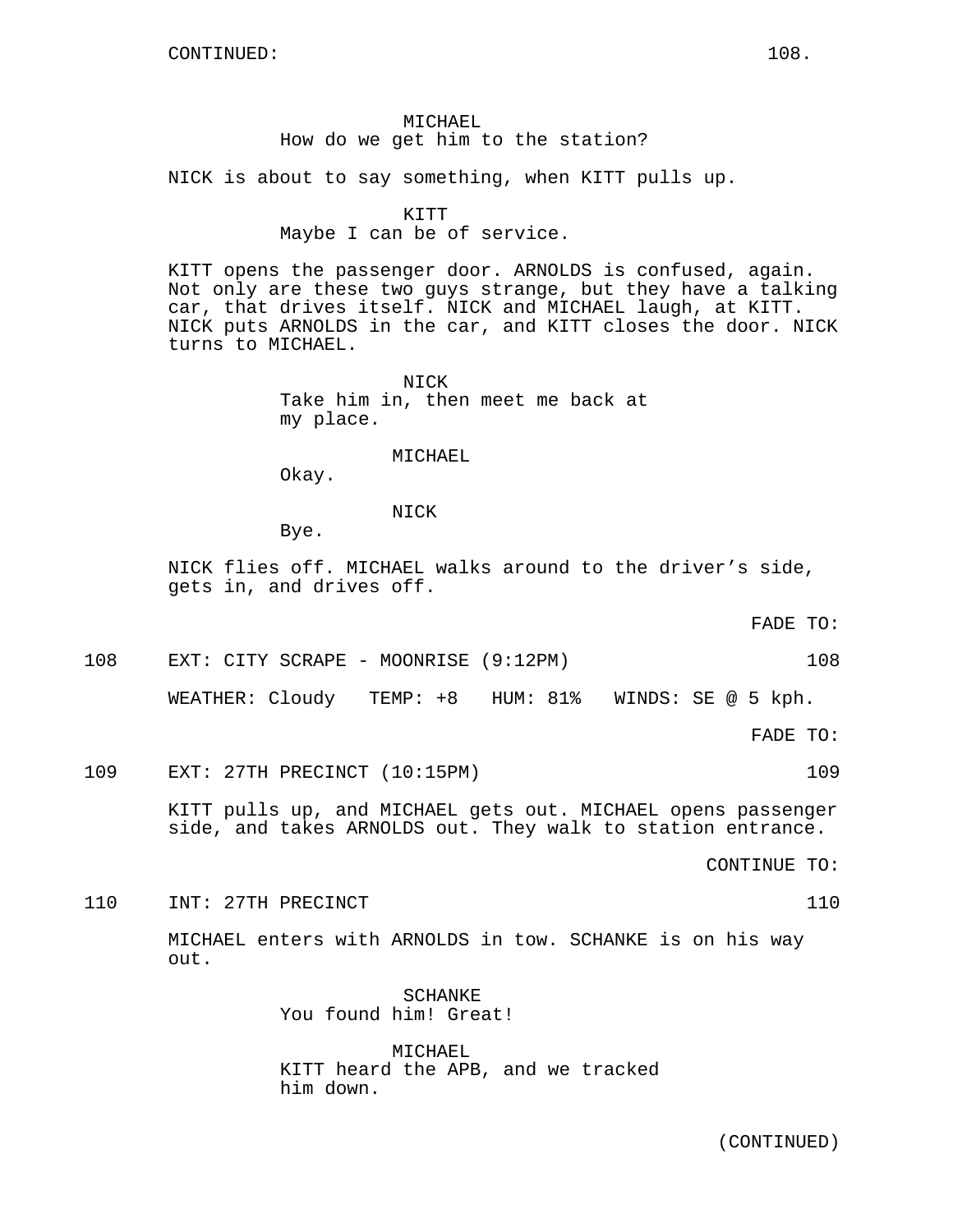SCHANKE stops a passing OFFICER.

SCHANKE Take this guy back to holding.

OFFICER takes ARNOLDS from MICHAEL.

**SCHANKE** And this time, tell them to keep an eye on him.

OFFICER nods and takes ARNOLDS away.

MICHAEL Why are you still here?

SCHANKE I was finishing up some paperwork.

MICHAEL Well, don't stay up too late. You know what they say. Early to bed, and...

SCHANKE Yeh, yeh, yeh. Well, I'm on my out, so there.

SCHANKE exits. MICHAEL shakes his head back and forth, then exits.

CONTINUE TO:

111 EXT: 27TH PRECINCT 2000 111

MICHAEL exits and walks over to KITT.

CONTINUE TO:

112 EXT: KITT 112 112

MICHAEL opens the door and gets in.

CONTINUE TO:

113 INT: KITT 113 113

MICHAEL closes the door, starts the car, and drives off.

KITT What was it like Michael?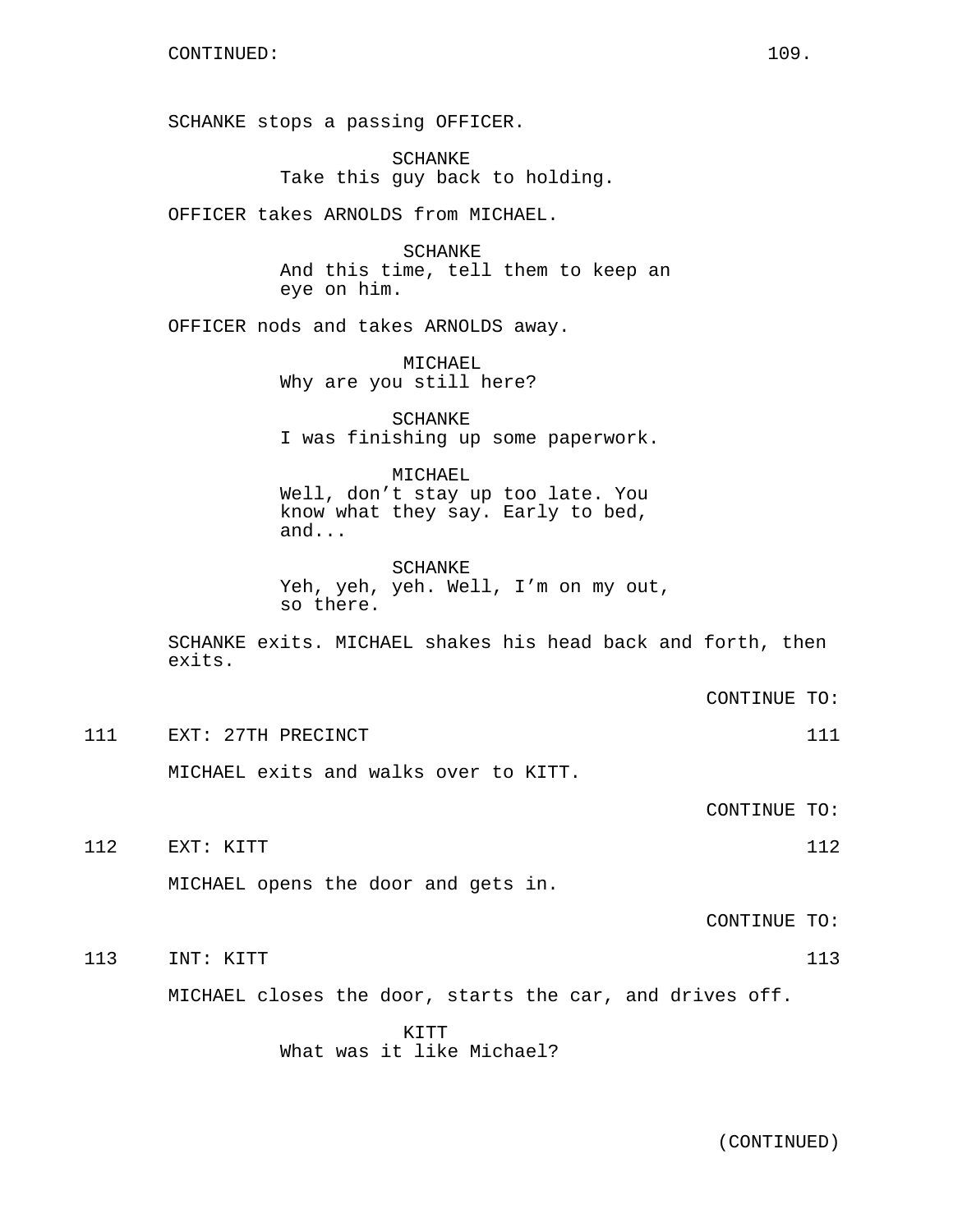MICHAEL What was, what like, KITT?

KITT

Flying!

MICHAEL (laugh) I think I'll leave the flying to you for now buddy.

CONTINUE TO:

114 EXT: KITT 114 EXT: 115

KITT continues to NICK's.

JUMP TO:

115 INT: KNIGHT'S WAREHOUSE (11:30PM) 115

NATALIE is sitting on the far end of the couch, and NICK is sitting in the middle. MERLIN is sitting in a chair. They are playing a game of TRIVIAL PURSUIT. NICK rolls the dice, and the phone rings. They all stop what they are doing, and pay attention, as the machine answers the phone. At the tone of the BEEP, SCHANKE leaves the following message.

> SCHANKE (VO) Hey partner, forget my previous message. (beat) Michael just brought Arnolds in, before I left. (beat) I can't believe I actually got home before midnight. (beat) Ciao.

SCHANKE hangs up. The elevator door opens and MICHAEL enters. NICK moves closer to NATALIE, so MICHAEL can sit on the couch. MICHAEL comes over, and sits.

> MERLIN That car of yours is amazing.

> > MICHAEL

Thanks.

MERLIN I've told KITT everything I could think of. He should be able to (MORE)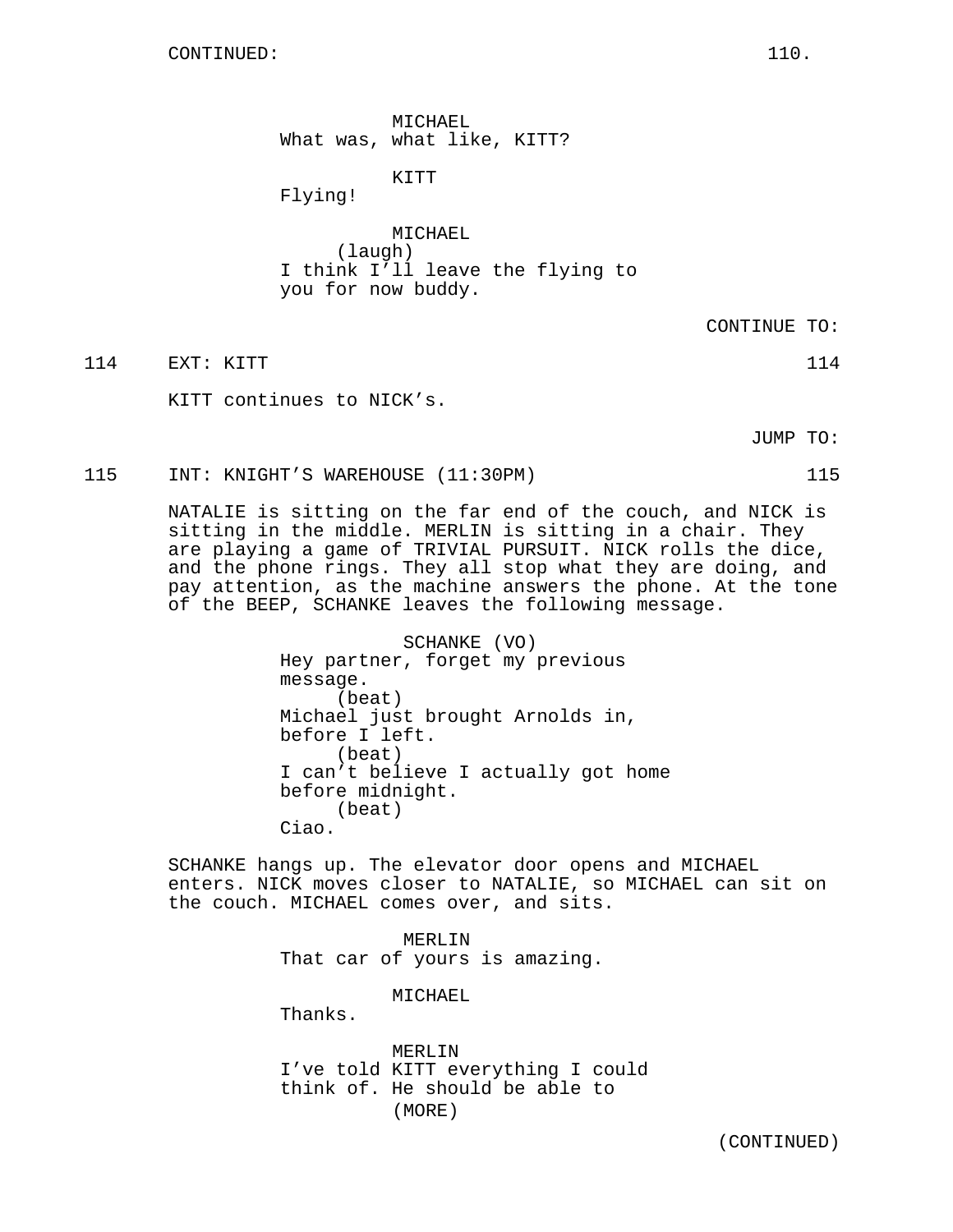MERLIN (cont'd) protect you, and keep you from breaking THE CODE.

MICHAEL

The Code?

MERLIN I'm sure Nick has gone over it with you already. Haven't you Nick?

NICK nods.

NICK Early this morning.

NICK looks at Michael.

NICK Remember our conversation about The Enforcers?

MICHAEL Oh, right, of course.

MERLIN Well, KITT's prepared for his new role. How about you?

MICHAEL Getting there.

MERLIN rises.

MERLIN I better get going. If you need anything, Michael, just put out the word, and someone'll find me.

MERLIN takes a card out of his pocket, and hands it to MICHAEL.

> MERLIN Here's the name of a club in LA. Ask for Vladimir, he's the owner, and one of us.

MICHAEL takes the card, and looks at the name: THE BAT CAVE.

MICHAEL Does every city have a vampire club?

NICK and MERLIN laugh.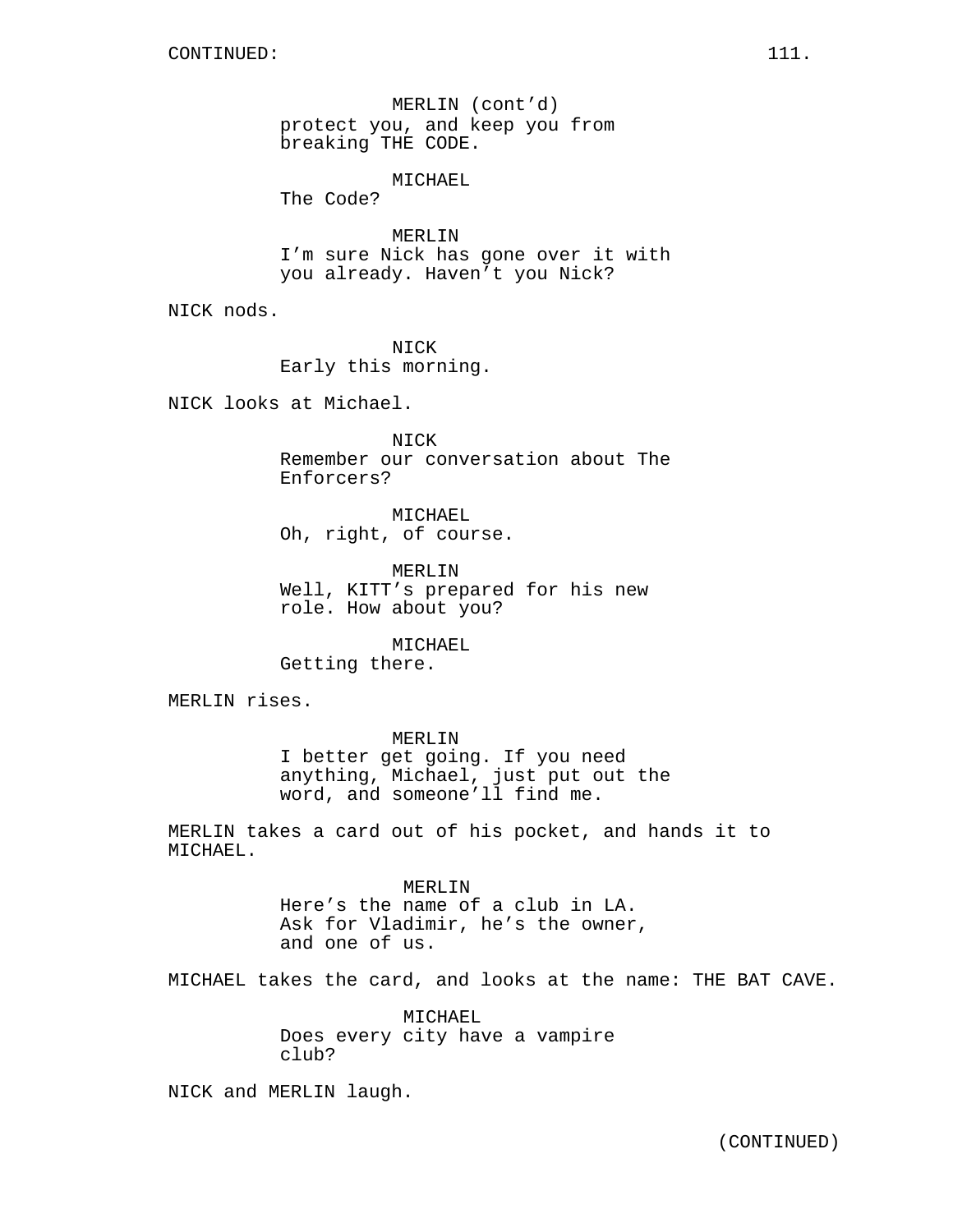NICK Yeh. Mortals just think it's a plain simple night-club.

MERLIN I'll talk to you later, Nick. Nice meeting you Natalie.

NATALIE Nice meeting you too, Merlin. Bye.

MICHAEL / NICK

Bye.

MERLIN walks over to the elevator, and exits.

NATALIE I guess I should get going too. It's getting late.

NICK It's not that late.

NATALIE consults her watch.

NATALIE It's 11:45, Nick!

NICK looks at her teasingly.

NICK The night is still young.

NATALIE Maybe for you guys, but I've already been up for 13 hours.

NATALIE rises.

NATALIE See ya tomorrow night, Nick. Bye Michael.

NICK

Bye Nat.

MICHAEL

Bye.

NATALIE walks over to the elevator, and exits.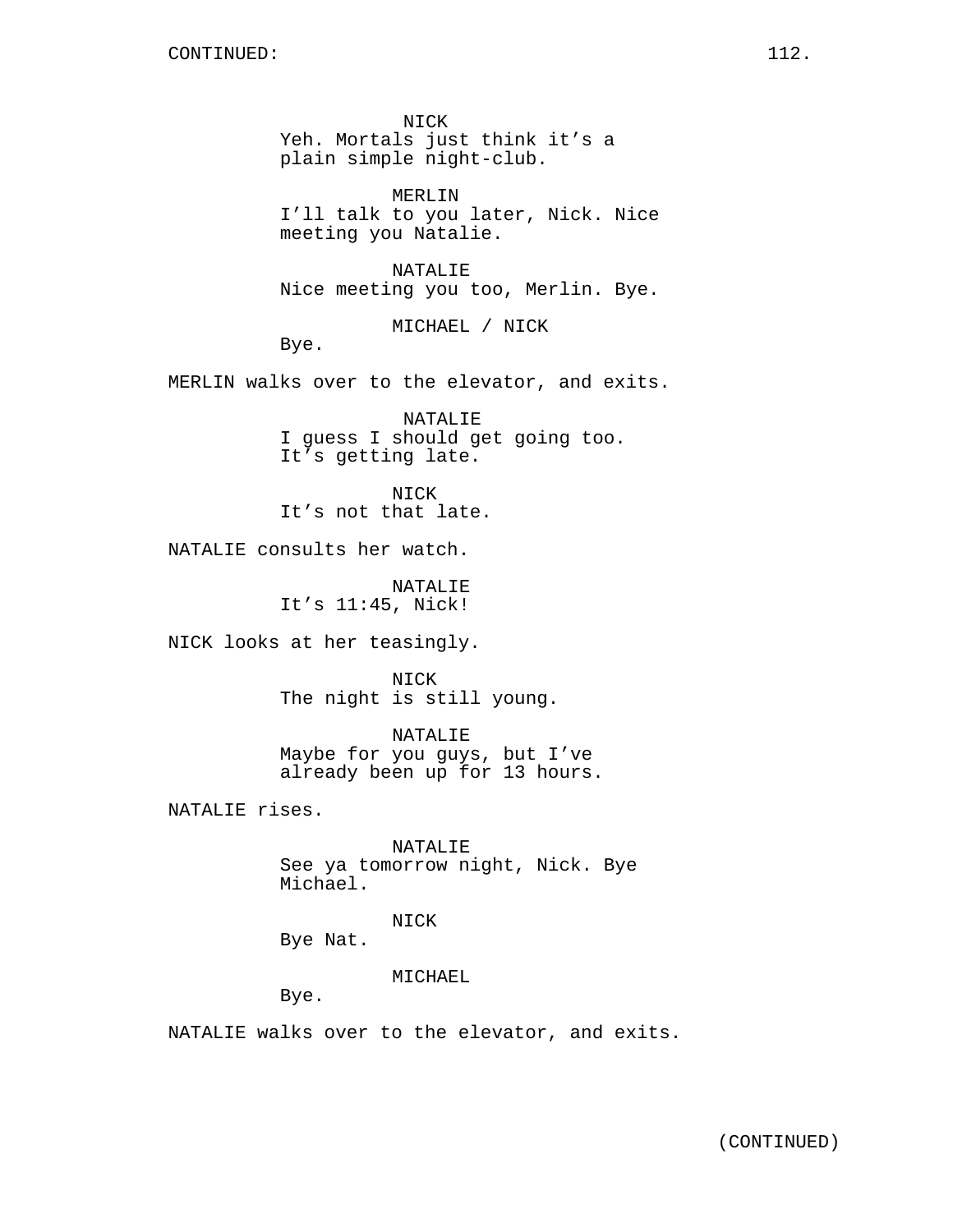NICK Want something to drink?

MICHAEL

Sure.

NICK rises and go to kitchen.

NICK So, have you thought about what you're going to do?

NICK opens the fridge.

MICHAEL I've decided to remain with FLAG.

NICK removes a bottle and closes the fridge.

NICK

Really.

NICK gets two glasses off the shelf.

MICHAEL

Yes.

NICK heads back over, with the glasses and the bottle.

NICK

Why?

NICK sits, and opens the bottle.

MICHAEL The main reason, is KITT.

NICK

KITT?

NICK pours two glasses.

MICHAEL I don't know if you know this or not, but KITT is FLAG property. I don't own him.

NICK offers MICHAEL a glass. MICHAEL takes the glass.

MICHAEL

If I left...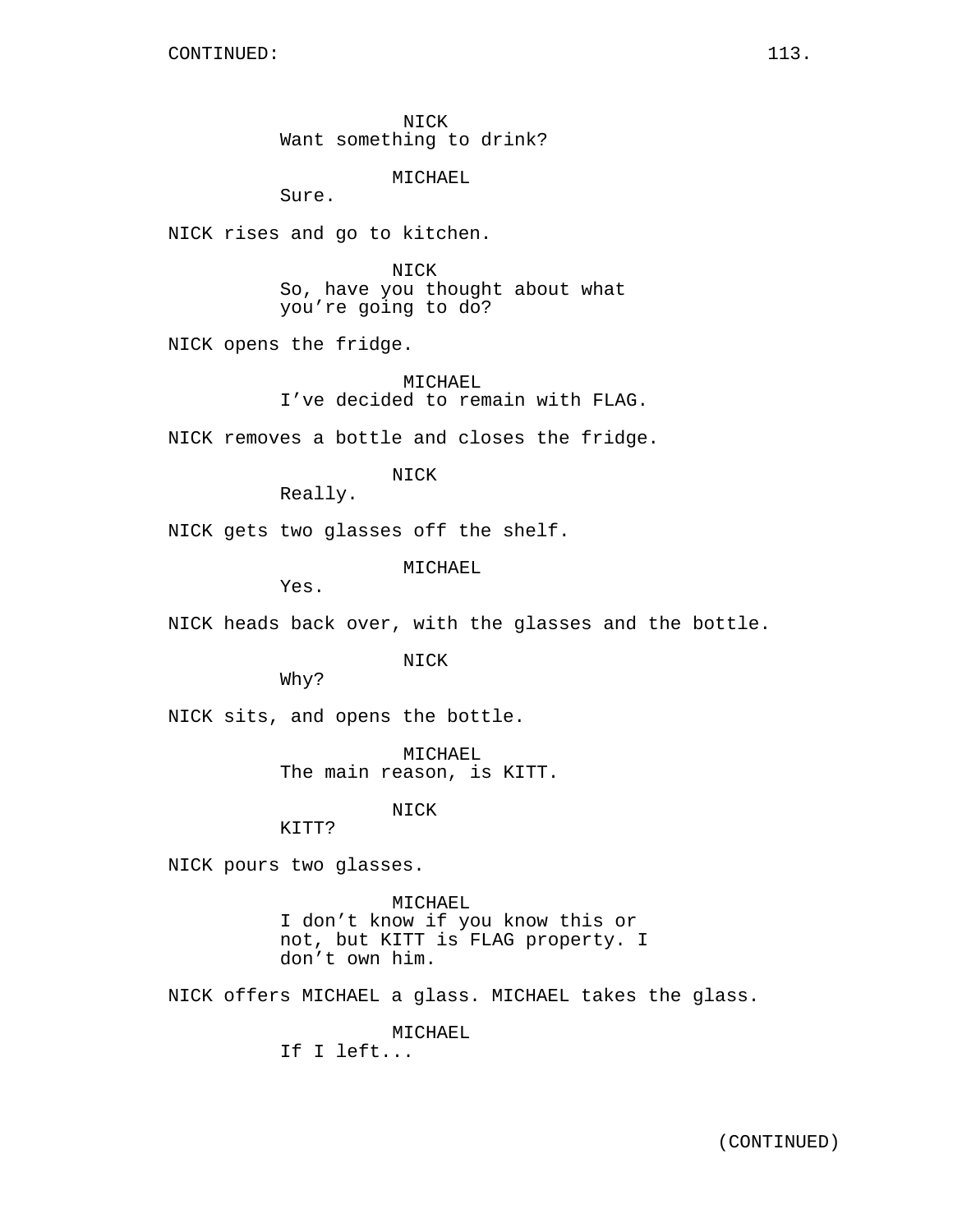NICK You'd be leaving KITT.

MICHAEL

Right.

NICK and MICHAEL take a drink from their glasses.

MICHAEL And, I think I need him now more than ever.

MICHAEL takes another drink.

NICK So, what about Arnolds?

MICHAEL What about him?

NICK takes a drink.

NICK He escaped from an LA holding cell, before he came here.

MICHAEL

Yeh, so?

NICK So, who gets him first. Us, or you?

MICHAEL I never thought of that.

NICK and MICHAEL take a drink from their glass.

KITT I would think that Arnolds would return to the U.S., then he'd be sent back up here, later.

NICK That means we'll have to start extradition proceedings tomorrow. Then get someone to bring him down.

KITT We have the authority to bring Arnolds back.

NICK finishes off his glass, so does MICHAEL.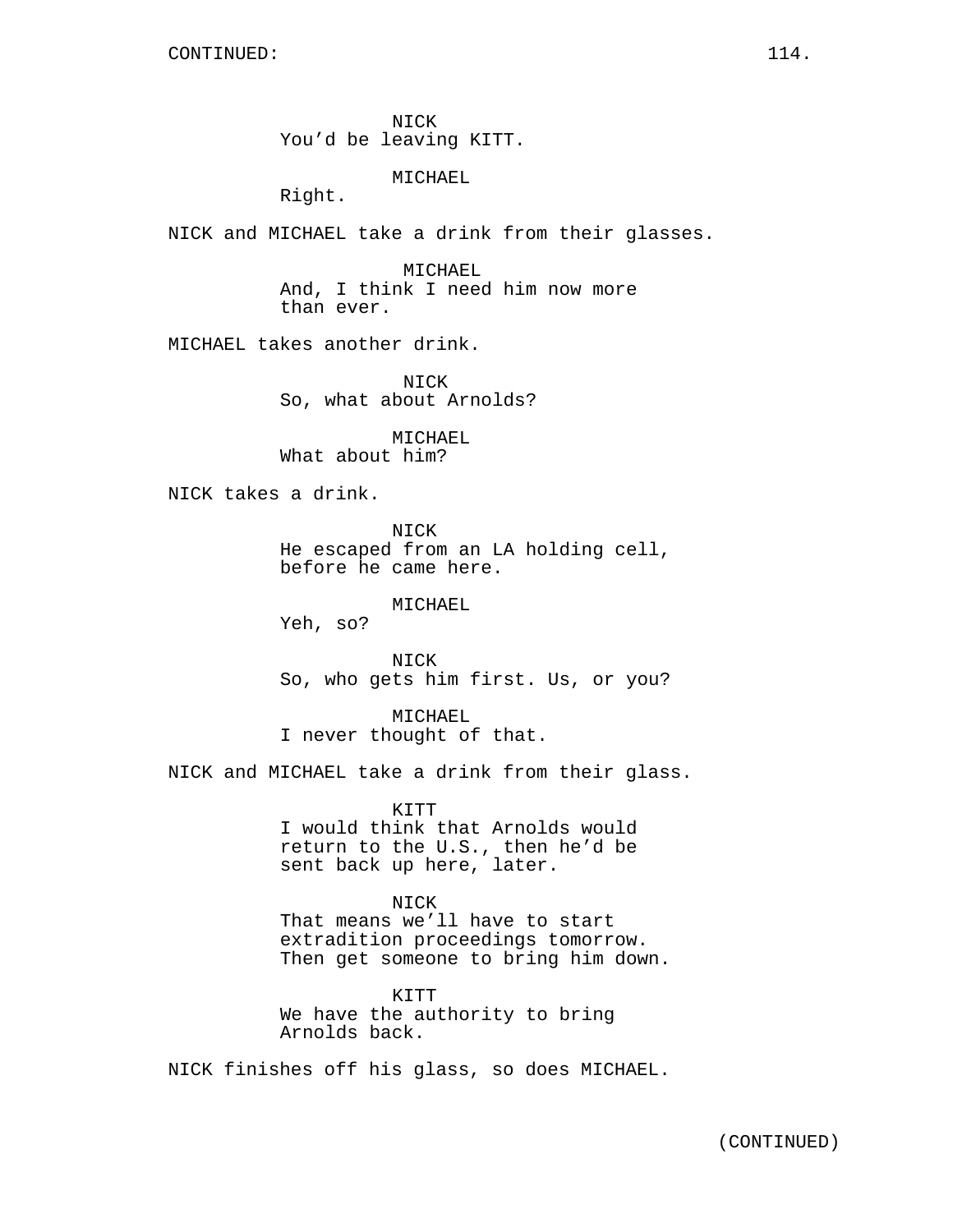NICK I don't think that would be such a good idea. MICHAEL / KITT Why not? NICK Remember how you felt around Natalie, earlier? MICHAEL Yeh. NICK Well, imagine being trapped with Arnolds, inside KITT, all the way back to LA! I don't think you're ready for that yet. MICHAEL I guess you're right. KITT I could always bring Arnolds back myself. NICK What about the border, KITT? **KTTT** I could have Devon meet me there. NICK Okay, KITT. (beat) Do us a favor then. Call Schanke in the morning and have him initiate extradition proceedings.

KITT

Yes Nick.

## NICK

It's almost midnight, what do you say, we go spend a few hours at THE RAVEN?

MICHAEL

The Raven?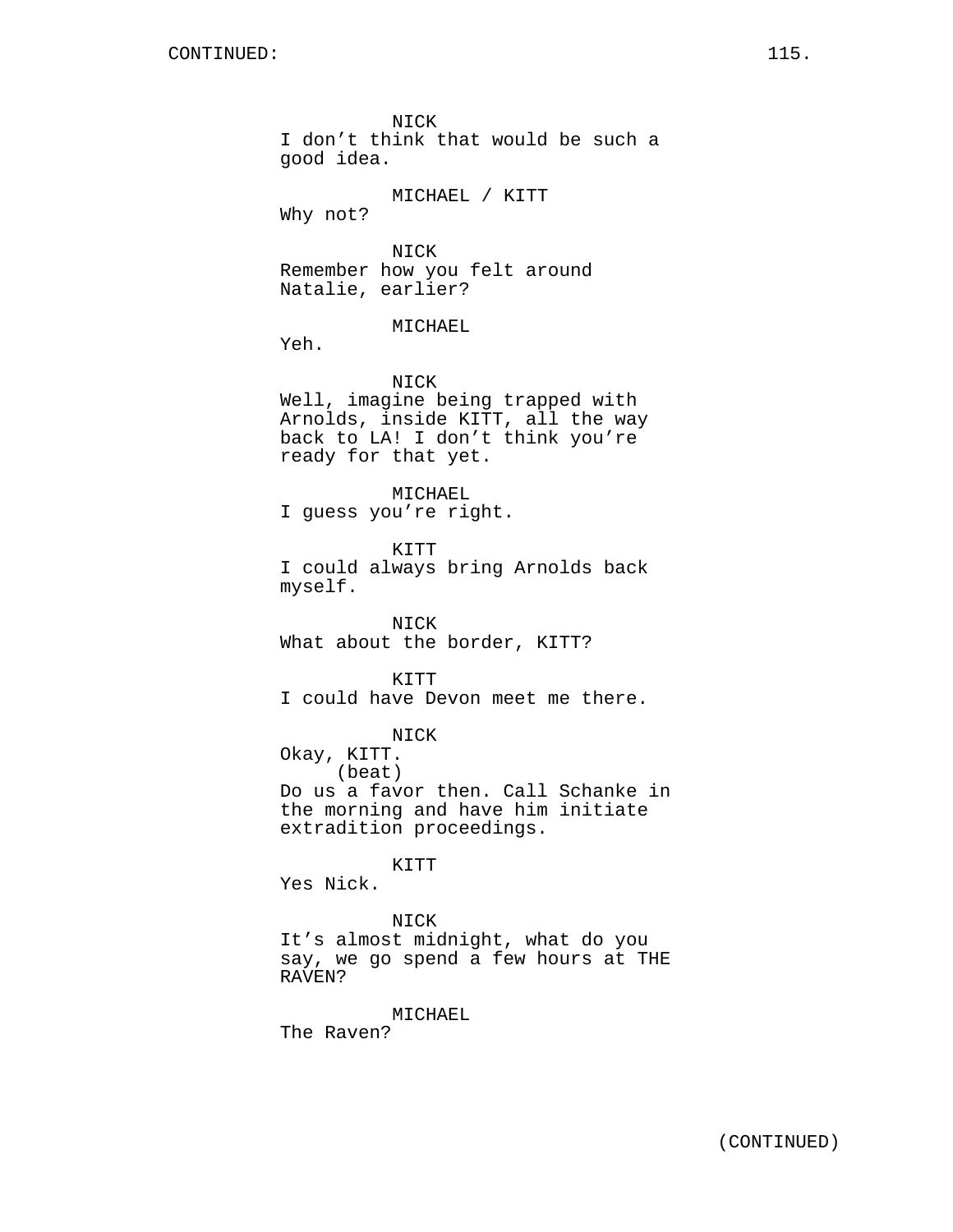NICK Janette has been trying to get me down there, for some other reason than business, for a long time.

MICHAEL I don't know, Nick. I mean...

NICK You need to spend some time around us, Michael, before you head back to LA. The Raven is the best place to do that.

MICHAEL Okay, I guess so.

NICK rises, corks the bottle, and puts it back in the fridge. Then, he goes over to the window, and, is about to open it.

> MICHAEL Ah, Nick. Could we take KITT instead?

NICK (smile) Sure.

NICK and MICHAEL walk over to the elevator, and exit.

JUMP TO:

## **Friday November 5th 1993**

116 EXT: THE RAVEN (1:00AM) 116

WEATHER: Rain TEMP.: +7 HUM: 93% WINDS: ESE @ 13 kph.

KITT pulls up, and NICK and MICHAEL get out. KITT enters SURVEILLANCE MODE. NICK and MICHAEL enter club.

CONTINUE TO:

117 INT: THE RAVEN 2007 12:20 12:20 12:20 12:20 12:20 12:20 12:20 12:20 12:20 12:20 12:20 12:20 12:20 12:20 12:20 12:20 12:20 12:20 12:20 12:20 12:20 12:20 12:20 12:20 12:20 12:20 12:20 12:20 12:20 12:20 12:20 12:20 12:20

NICK and MICHAEL descend the stairs. NICK spots JANETTE, at her table, and he and MICHAEL go over. NICK approaches her from behind, and kisses her neck. JANETTE turns, and is surprised to see NICK standing there.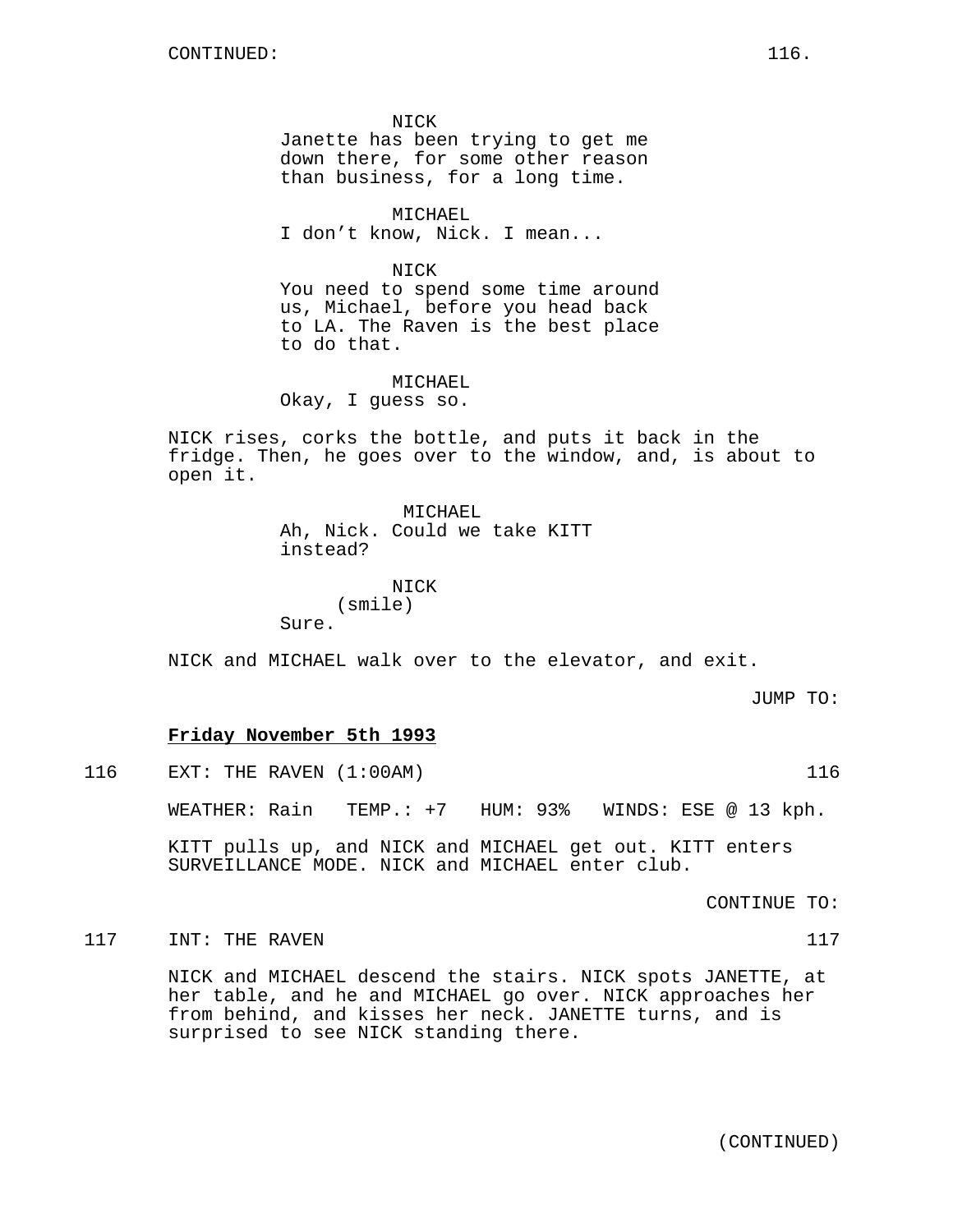JANETTE kisses NICK. MICHAEL reaches the table.

JANETTE Hello Michael.

MICHAEL

Hi Janette.

NICK and MICHAEL sit at the table.

JANETTE So, what can I do for you tonight?

NICK

Nothing.

JANETTE raises an eyebrow.

JANETTE

Oh?

Yes.

NICK (smile) I'm off duty.

JANETTE (purr) So, this is a social call, then.

# NICK

```
(smile)
```
SANDRA walks up to the table, behind MICHAEL.

SANDRA Hello, Michael.

MICHAEL tenses, and turns to face his master.

## MICHAEL

Sandra.

SANDRA Want to dance?

MICHAEL wants to say no, but can't.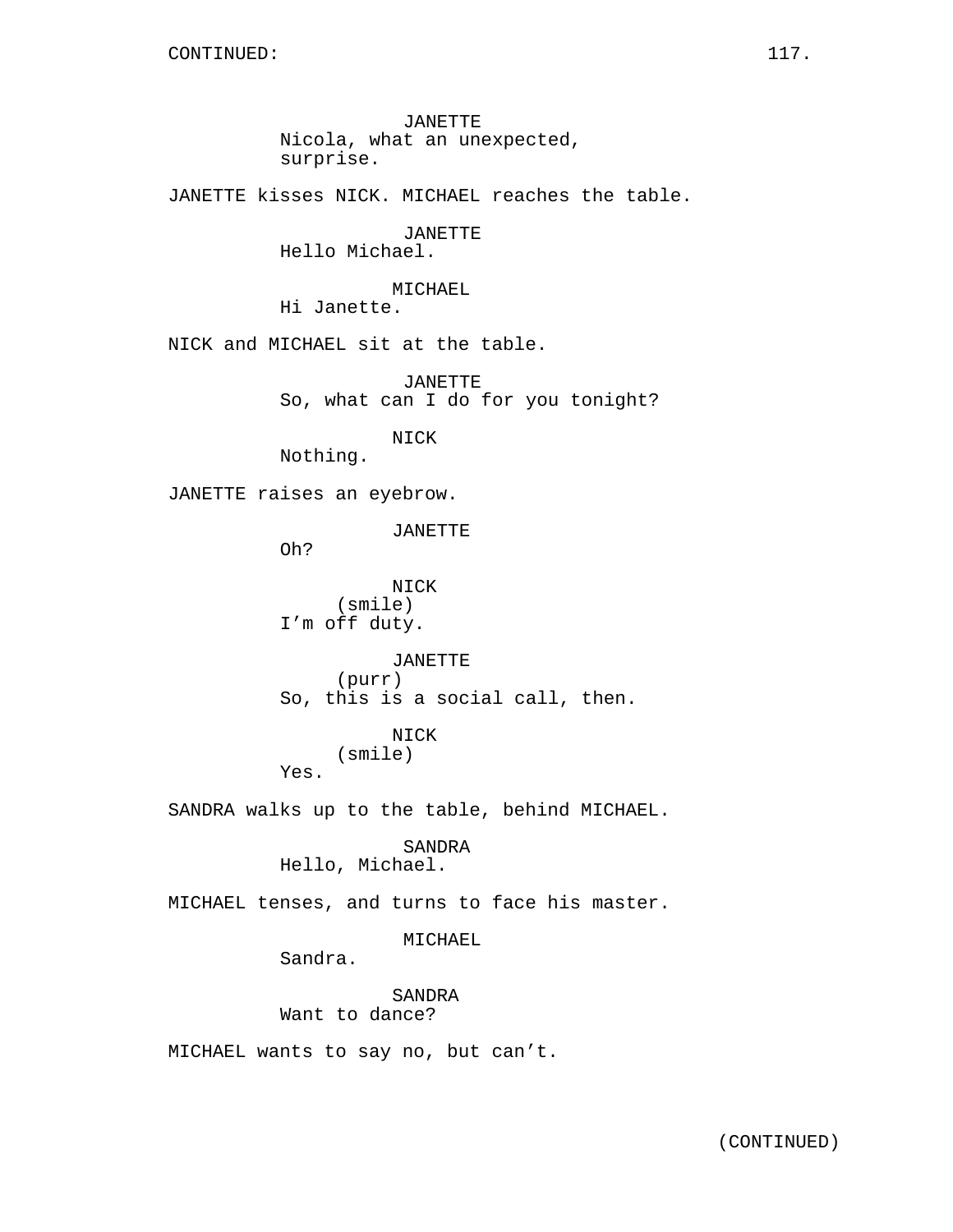MICHAEL

Sure.

MICHAEL and SANDRA head to the dance floor. NICK and JANETTE watch them go. JANETTE turns to NICK.

JANETTE

Well?

NICK looks at her.

NICK

Well, what?

JANETTE rises, from her chair, and offers NICK her hand.

JANETTE Want to... dance?

NICK (smile) Yeh, I'd like that.

NICK rises, takes her hand, and they head to the dance floor.

PAN TO:

118 MICHAEL AND SANDRA 118 (1899) 118

SANDRA How are you... adjusting?

MICHAEL Nick's been a big help, but...

SANDRA ... there are some things you want to know, but don't know how to ask Nick. Right?

MICHAEL

Yeh.

SANDRA I bet I know what one of them is.

SANDRA takes his hand in hers. MICHAEL rises his eyebrow.

MICHAEL

Oh?

SANDRA leads him to the back room.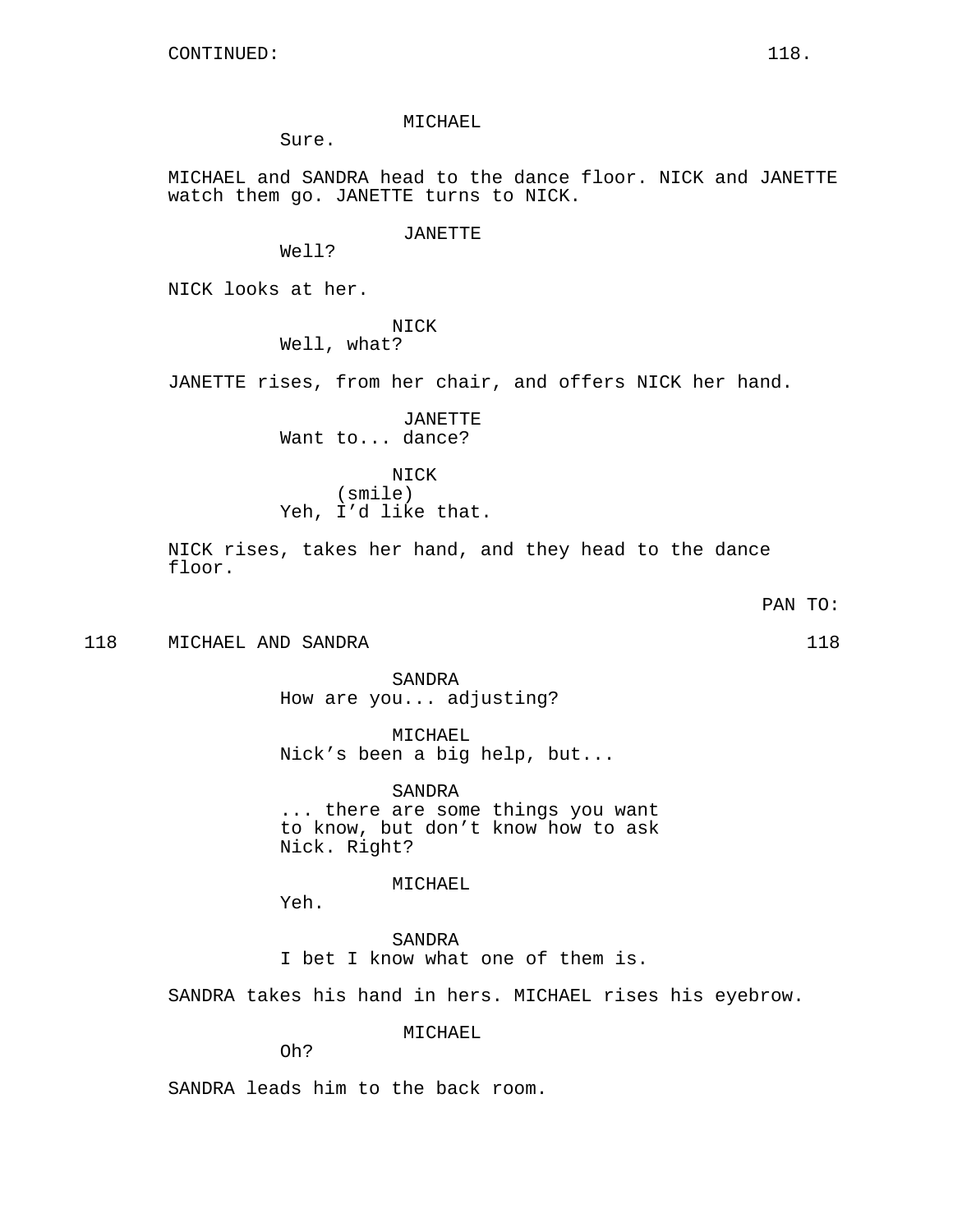## 119 NICK AND JANETTE 119 119

They see MICHAEL and SANDRA enter the back room.

NICK

I hope she goes easy on him.

JANETTE Smiles.

JANETTE

#### Remember when that was us?

NICK looks at her, their eyes lock. He smiles. She purrs at him.

## JANETTE What do ya say?

NICK looks at her and replies ever so innocently.

**NTCK** 

About what?

JANETTE kisses NICK. He kisses her back.

PAN TO:

#### 120 BACK ROOM 120 BACK ROOM 120

MICHAEL and SANDRA are kissing. MICHAEL pushes her down, on the couch. Her eyes change. MICHAEL joins her on the couch, and kisses her neck. His eyes change. She kisses his neck, and bares her fangs. She plunges her fangs into his neck, and he responds by plunging his, into hers.

JUMP TO:

## 121 JANETTE'S ROOM 121 121

NICK and JANETTE enter. JANETTE locks the door, as NICK removes his coat. NICK goes to her and kisses her neck, then her lips. JANETTE breaks the kiss, and taking his hand in hers, leads him to the bed. She then kisses his neck. NICK takes her head in his hand, and brings her lips to his. They kiss, and, fall onto the bed. NICK kisses her neck, again.

JANETTE

Oh, Nicola.

PAN TO: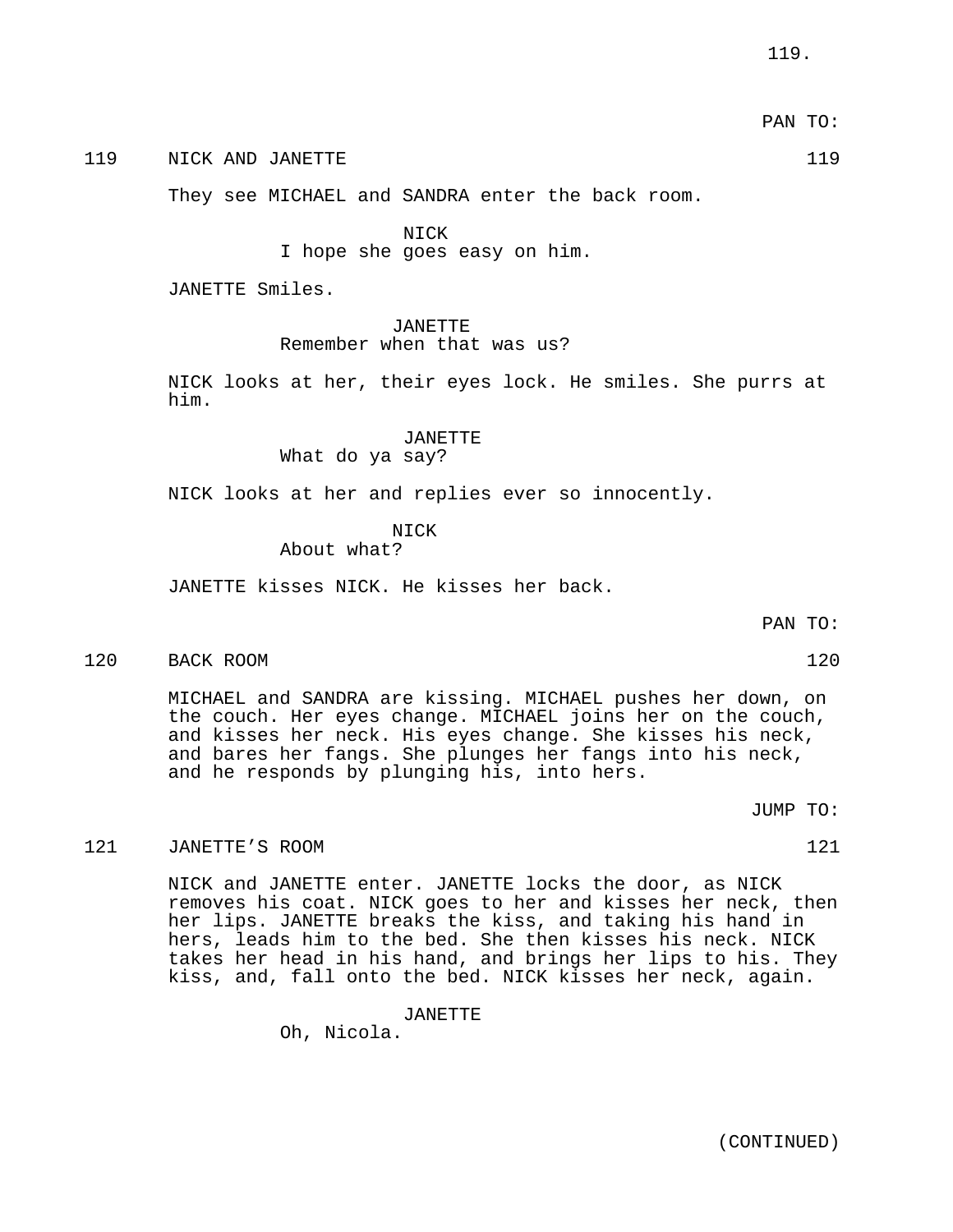JANETTE kisses his neck, bares her fangs, and plunges them into his neck. NICK responds, by plunging his, into hers. They release each other after they are finished. JANETTE looks him in the eye and purrs.

| JANETTE |  |                            |  |  |  | DISPLAY SUBTITLE |  |  |  |  |  |                             |
|---------|--|----------------------------|--|--|--|------------------|--|--|--|--|--|-----------------------------|
|         |  | Pour l'instant, ca va, mon |  |  |  |                  |  |  |  |  |  | That's not bad for a start, |
|         |  | amour, mais                |  |  |  | my love, but     |  |  |  |  |  |                             |

NICK gives her a smile, and kisses her. He breaks the kiss, and removes his shirt. JANETTE rolls him over, and kisses his bare chest. NICK grabs her, by the hair, and pulls her to him, kissing her passionately.

JUMP TO:

122 BACK ROOM - 1:30AM 122

SANDRA is resting her head on MICHAEL's chest. He's running his fingers through her hair. MICHAEL's watch beeps. SANDRA tenses, and perks to attention.

> SANDRA What was that?

KITT Michael, are you there?

SANDRA

Who...

MICHAEL Sandra, say hello to KITT.

SANDRA KITT? That's your car/partner, right?

MICHAEL

Right.

MICHAEL addresses KITT.

MICHAEL What is it KITT?

KITT Is Nick with you?

MICHAEL Ah... no. He's with Janette. Why?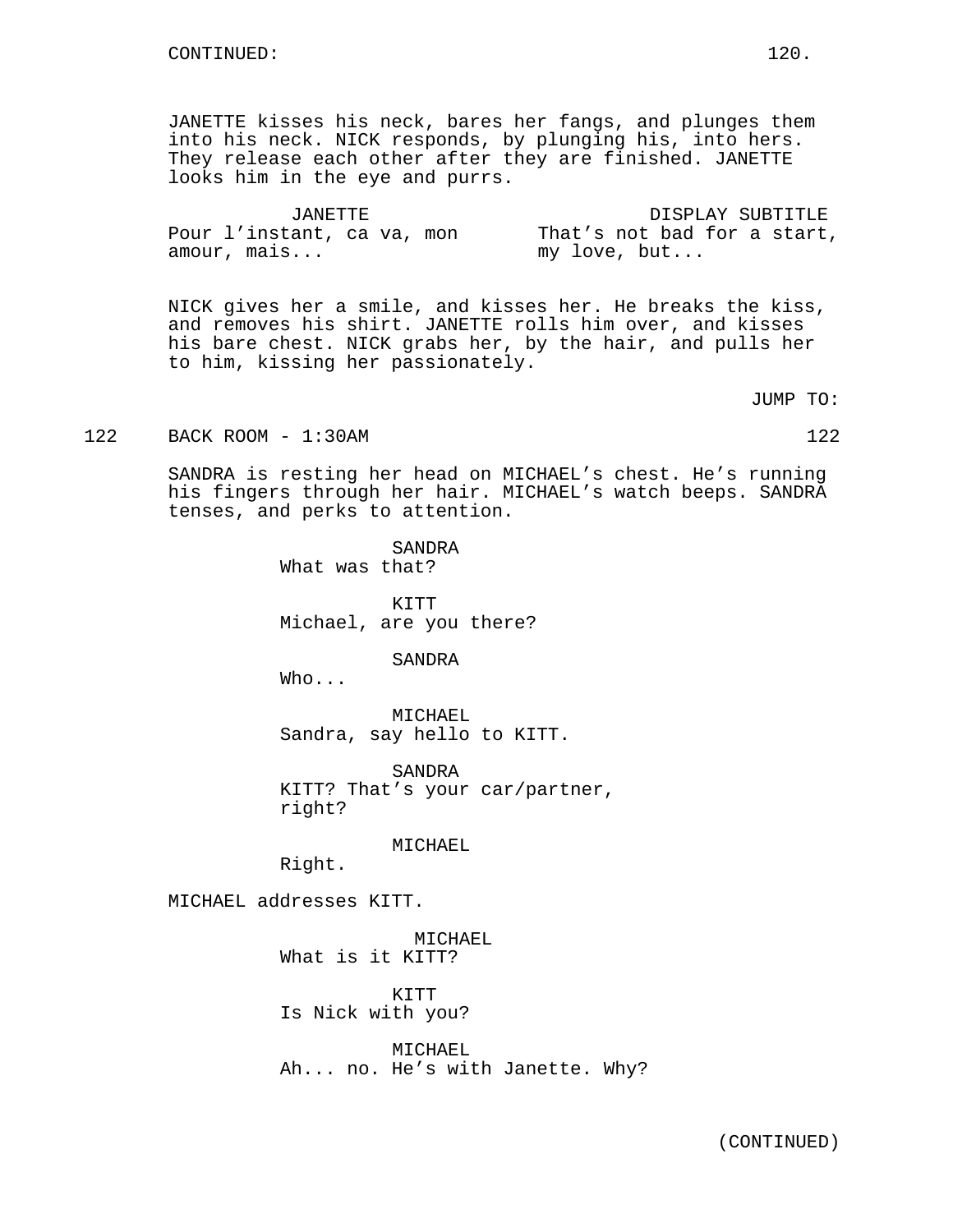KITT The precinct just issued an APB, on the man who helped Arnolds escape earlier.

MICHAEL

So?

KITT I just saw him entering the club.

MICHAEL Keep an eye on him, KITT. I'll go reel him in, in a second.

MICHAEL gets up and starts re-dressing.

MICHAEL Why don't you tell me, what he looks like?

JUMP TO:

123 INT: JANETTE'S ROOM (1:35AM) 123

JANETTE and NICK are under the covers. JANETTE's resting her head on his chest, and he's running his fingers through her hair.

> JANETTE Ah, Nicola. It has been a while since anyone has made me feel like this.

JANETTE rises her head, and looks him in the eye. He takes her head in his hand, and brings her lips to his. They kiss. The phone rings. They break the kiss, and JANETTE answers the phone.

JANETTE

Allo.

KITT Janette, it's KITT. Is Nick there?

JANETTE

Oui.

KITT May I speak with him?

JANETTE looks at NICK.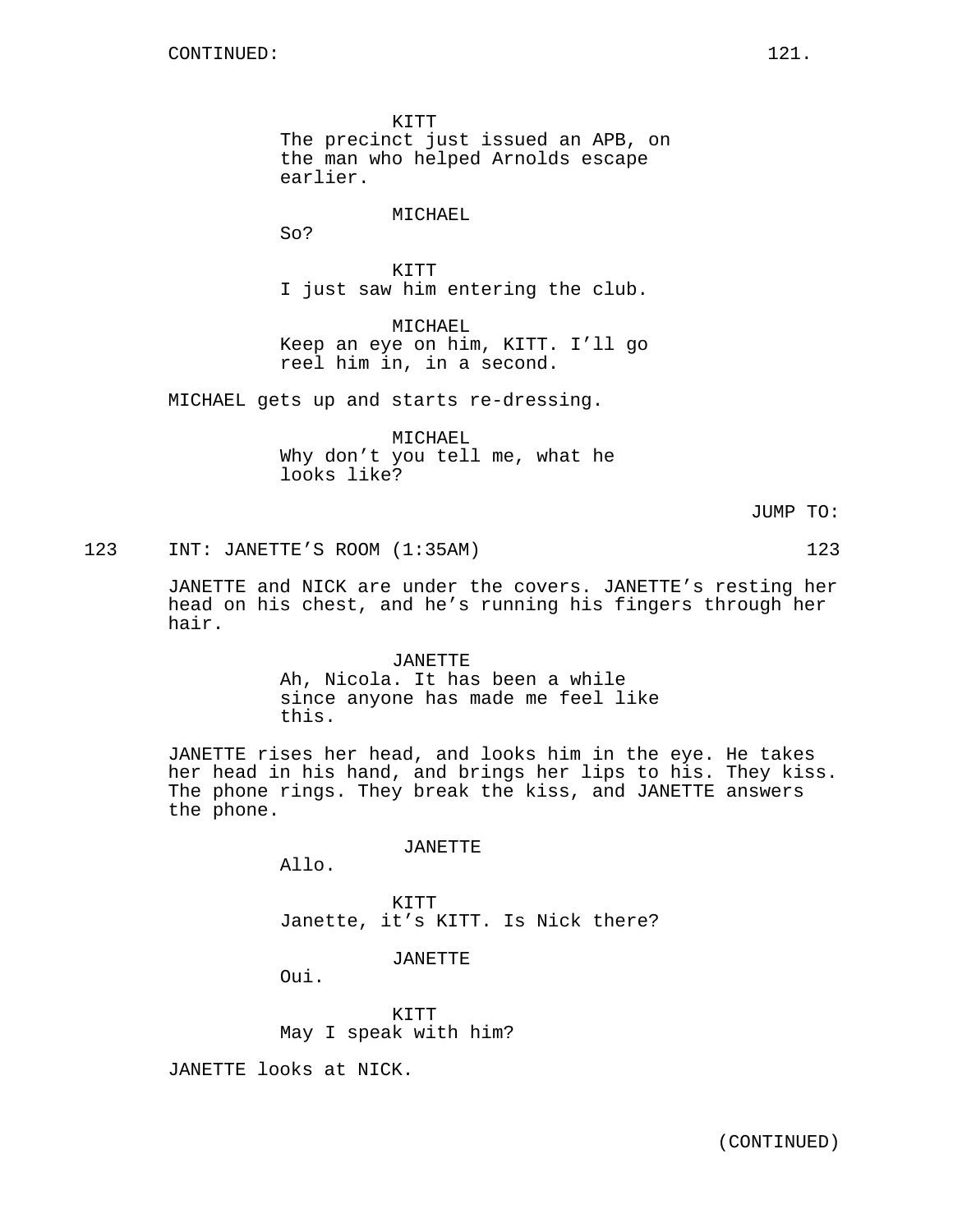JANETTE

It's for you.

NICK gives her a look of surprise.

NICK

Me? No one...

JANETTE

It's KITT.

NICK takes the receiver from JANETTE.

NICK

Yes KITT.

KITT Michael just apprehended the man who helped Arnolds escape earlier.

NICK raises an eyebrow in confusion.

NICK

What?

KITT The station issued an APB on him, and when I saw him enter the club, I told Michael, and he apprehended him.

NICK So, you're bringing him in then?

KITT Yes. Michael wanted to know if, you'll be coming with us?

JANETTE kisses NICK's chest.

NICK Tell Michael, ... I'll meet him at

my place later.

KITT

Yes Nick.

NICK

Bye KITT.

KITT

Bye Nick.

(CONTINUED)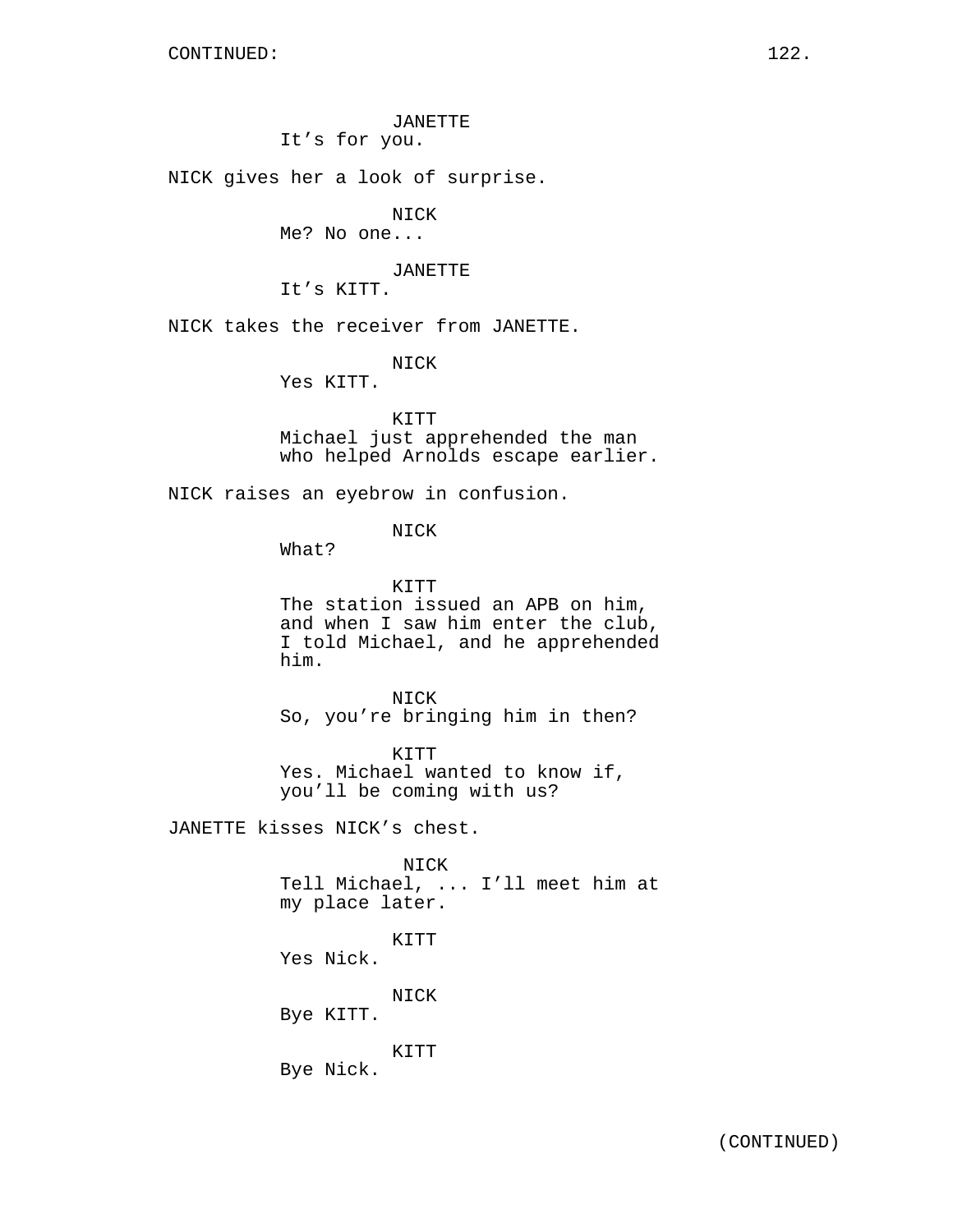NICK hangs up the phone, and brings JANETTE's lips, to his. He then rolls her over, and covers her upper body with kisses. JANETTE rolls her head to one side, offering him her neck. He bares his fangs, and takes her.

JUMP TO:

#### 124 INT: 27TH PRECINCT (2:40AM) 124

MICHAEL enters, with his prisoner. STONETREE, is on his way out.

> MICHAEL Captain, can I speak with you for a moment?

#### **STONETREE**

Sure.

STONETREE stops a passing OFFICER.

STONETREE Take this guy to holding.

OFFICER

Yes sir.

OFFICER takes the guy from MICHAEL and leaves.

STONETREE What can I do for you, Mr. Knight?

MICHAEL For starters, it's Michael.

STONETREE Okay, Michael.

MICHAEL It's regarding Mr. Arnolds.

STONETREE Let's go to my office and talk.

MICHAEL

Yes sir.

They head to STONETREE's office.

JUMP TO: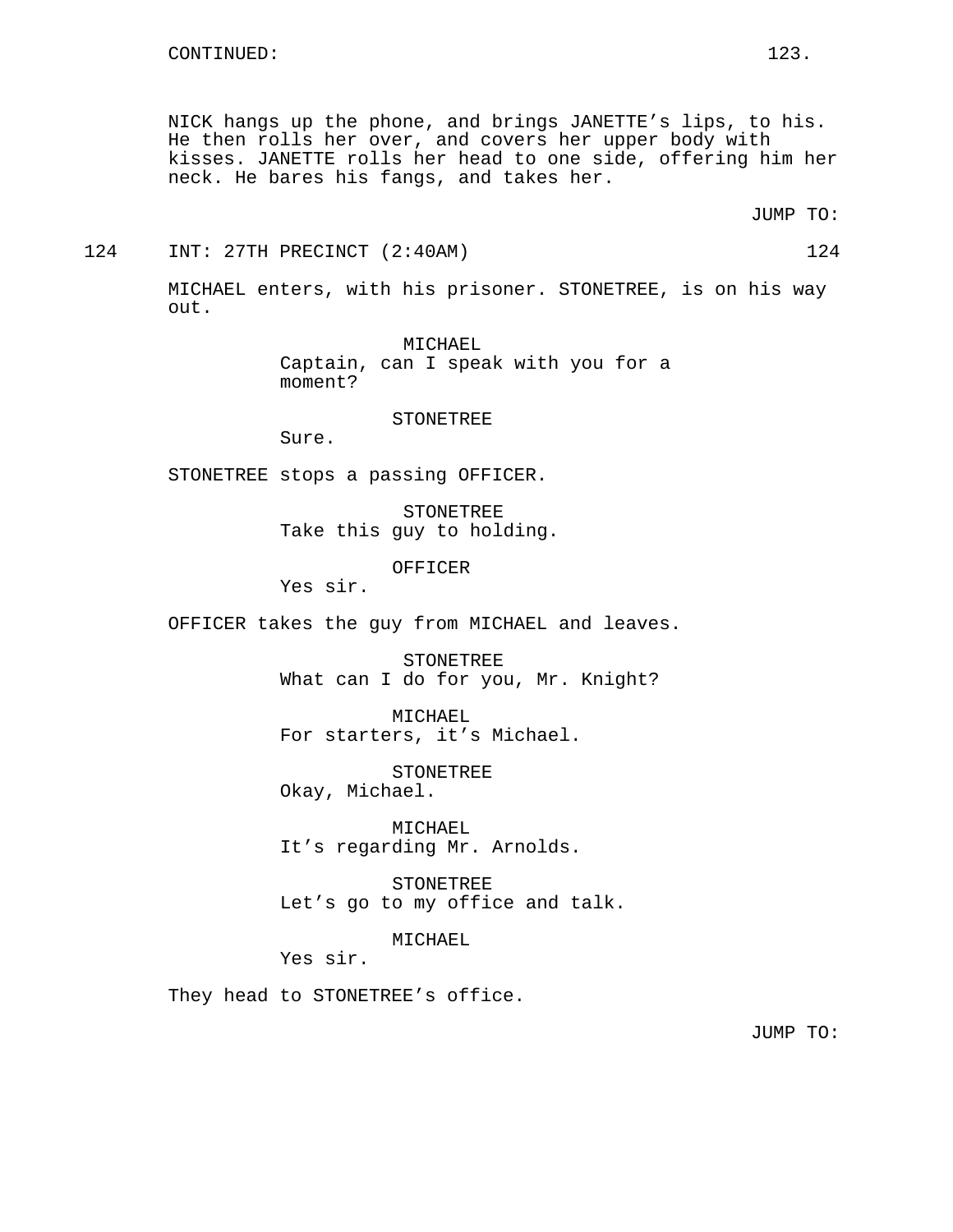# 125 INT: THE RAVEN - JANETTE'S TABLE (3:30AM) 125

NICK and JANETTE are sitting at her table, drinking.

NICK Well, I guess I should be going.

JANETTE You don't have to.

NICK

What?

JANETTE gets up, walks over to him, stands behind him, wraps her arm around his neck, and whispers in his ear.

> JANETTE You could, stay here.

NICK At The Raven?

JANETTE (purr) It could be like old times.

She kisses his neck.

JANETTE What do you say?

NICK Don't you ever quit?

JANETTE (smile) Is that a yes?

NICK thinks. He gives in.

NICK

Okay.

JANETTE stands beside him, and offers her hand.

JANETTE Dance with me, Nicola.

NICK takes her hand and rises. They head to the dance floor.

JUMP TO: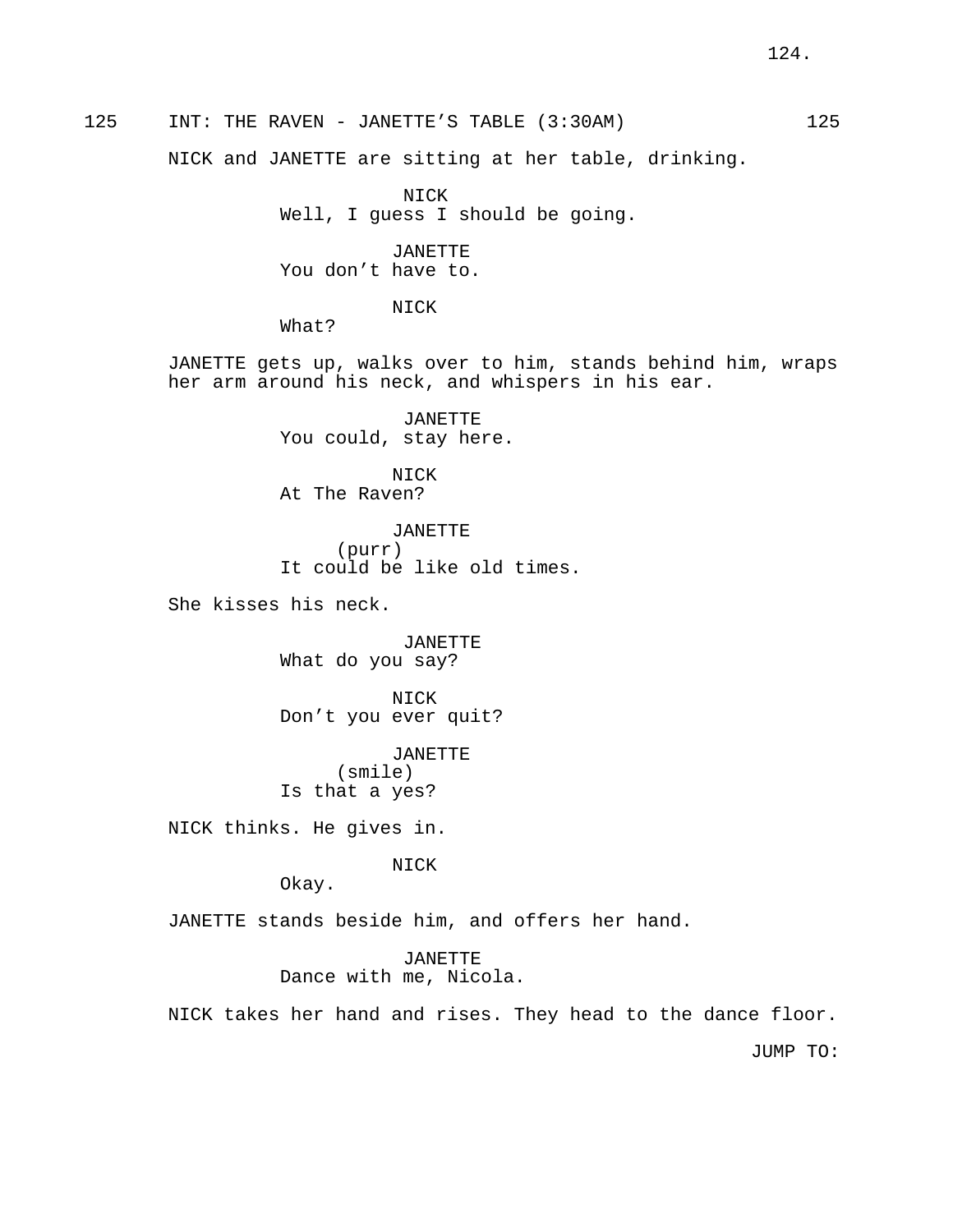# 126 INT: 27TH PRECINCT - STONETREE'S OFFICE (4:00AM) 126

MICHAEL is sitting in a chair in front of the desk. STONETREE is sitting in his chair, which is behind the desk.

> MICHAEL My partner, KITT, will call you tomorrow, and work out the details.

#### STONETREE

Okay.

MICHAEL rises.

**STONETREE** So how has your time in Toronto been?

MICHAEL Let's just say that, my life will never be the same.

STONETREE rises.

MICHAEL Good night Captain.

STONETREE Good night Michael.

MICHAEL exits office.

CONTINUE TO:

127 EXT: 27TH PRECINCT 127 27

WEATHER: Rain TEMP.: +7 HUM: 93% WINDS: E @ 5 kph.

MICHAEL exits, the station, and goes over to KITT.

CONTINUE TO:

128 EXT: KITT 128

MICHAEL opens the door and gets in.

CONTINUE TO: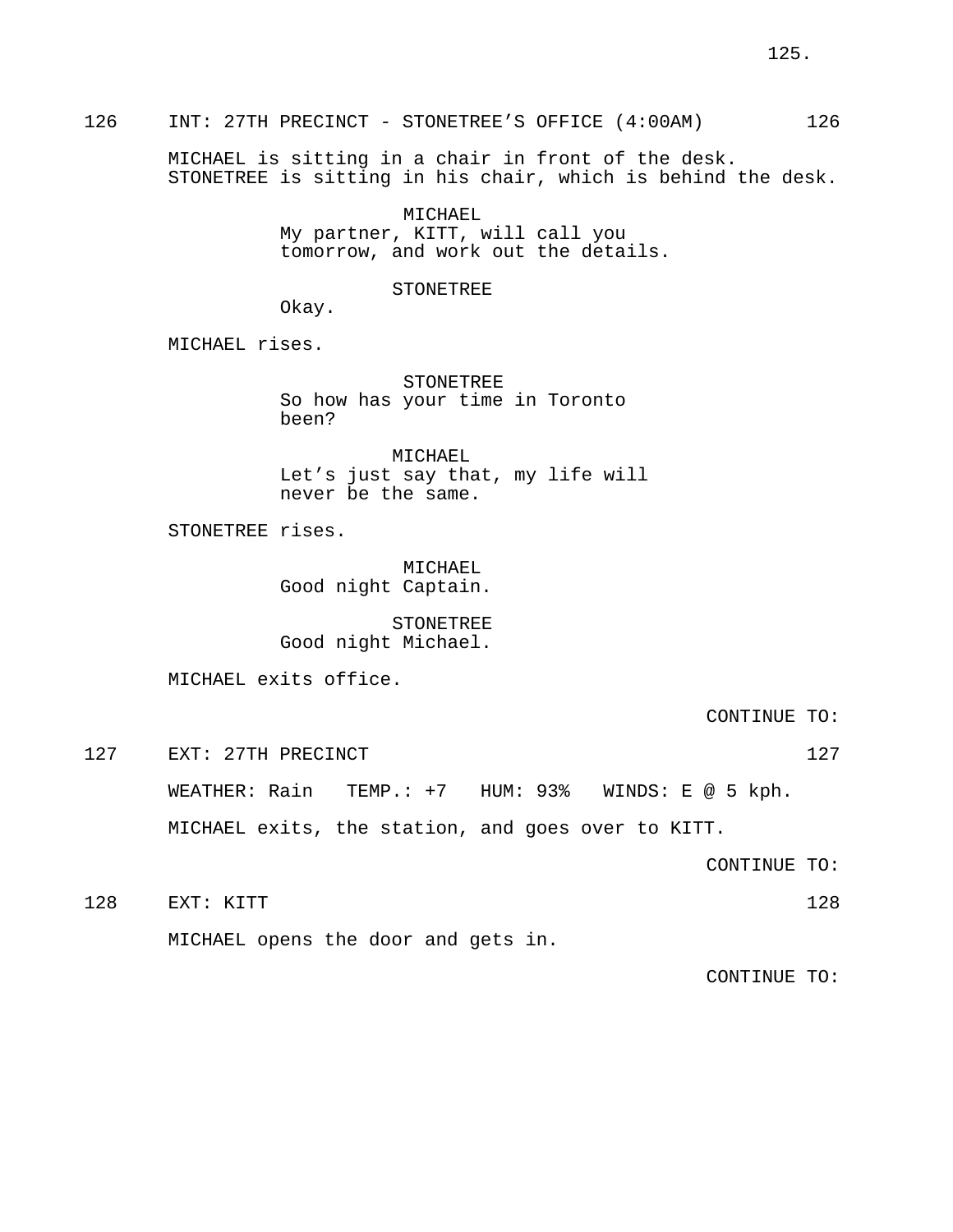129 INT: KITT 129

MICHAEL starts the car.

KITT Nick's calling.

MICHAEL turns off the car, and sits back in the seat.

MICHAEL Put him through.

KITT patches the call through.

MICHAEL

Yes Nick.

NICK (VO) I'm just calling to let you know, that there's been a change of plans. I won't be coming home tonight.

MICHAEL You staying at The Raven?

NICK (VO) Yeh. ... Do me a favor?

MICHAEL Sure Nick, what is it?

## NICK

Drive the caddy to the Coroner's Building, on your way to the station, tomorrow?

MICHAEL No problem. Why?

NICK (VO)

That way, if I'm running late, leaving here, I can pick it up there, instead of at the warehouse.

MICHAEL

Oh.

NICK (VO) I'll see you when I get to the station tomorrow. Bye.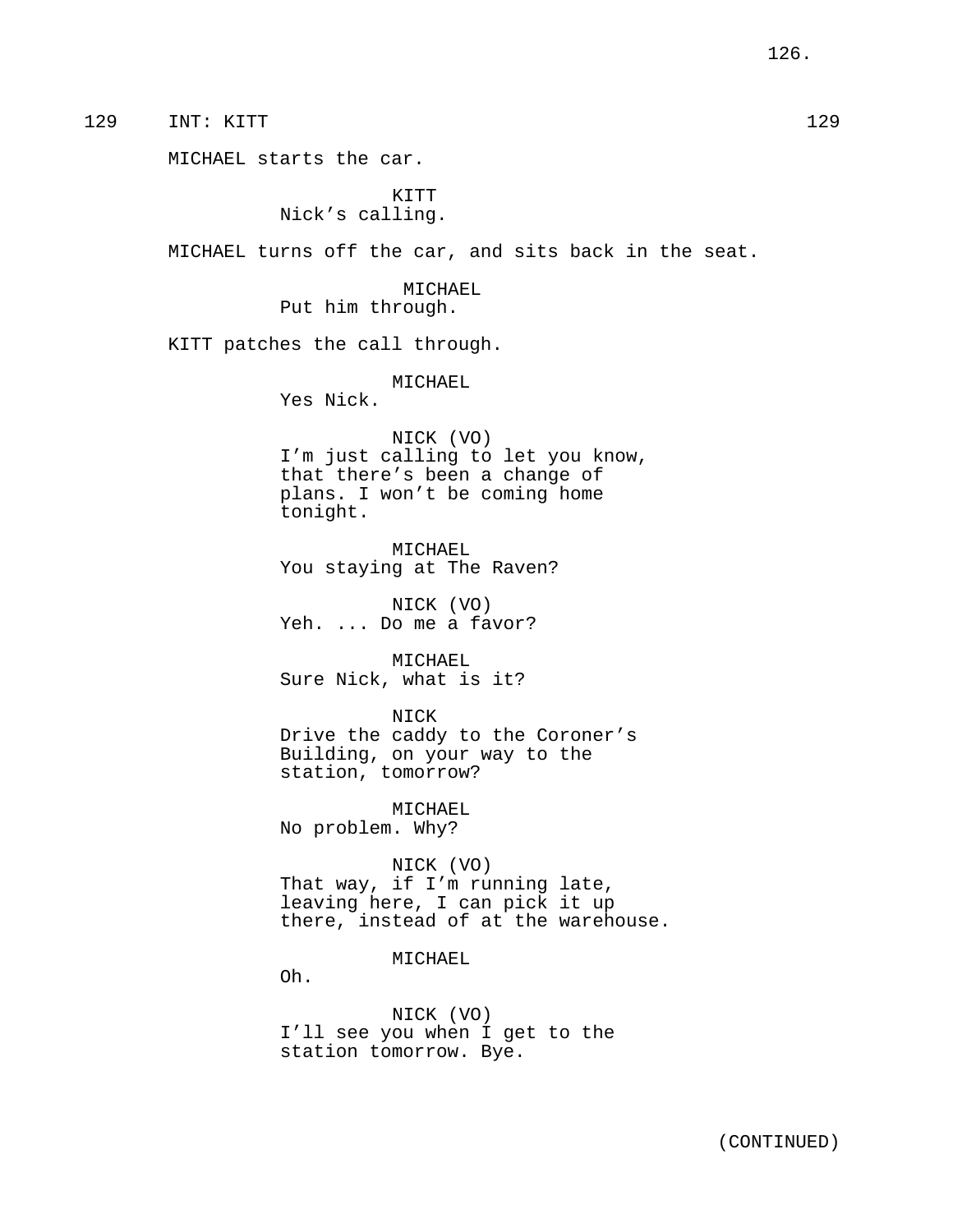## MICHAEL

Bye.

KITT disengages the phone, as MICHAEL starts up the car. MICHAEL drives off.

JUMP TO:

# 130 INT: KNIGHT'S GARAGE (4:45AM) 130

KITT pulls into the garage and parks.

CONTINUE TO:

131 INT: KITT 131

MICHAEL turns the car off, and KITT enters SURVEILLANCE MODE.

> MICHAEL Remember, to call Devon at Noon, and get him to send you the necessary papers.

KITT Yes Michael.

MICHAEL Night KITT.

## **KTTT** Night Michael.

MICHAEL opens the car door and exits.

CONTINUE TO:

132 INT: GARAGE 132 132

MICHAEL walks to the elevator, and exits.

FADE TO:

133 EXT: CITY SCRAPE - SUNRISE (6:59AM) 133

WEATHER: Cloudy and mild with light rain tapering to scattered showers late this afternoon.

UV LEVEL: 1.0 HIGH: +10

7:00am: Rain TEMP: +9 HUM: 97% WINDS: SE @ 9 kph.

4:00pm: Partly cloudy TEMP: +14 HUM: 67% WINDS: SW @ 22 kph.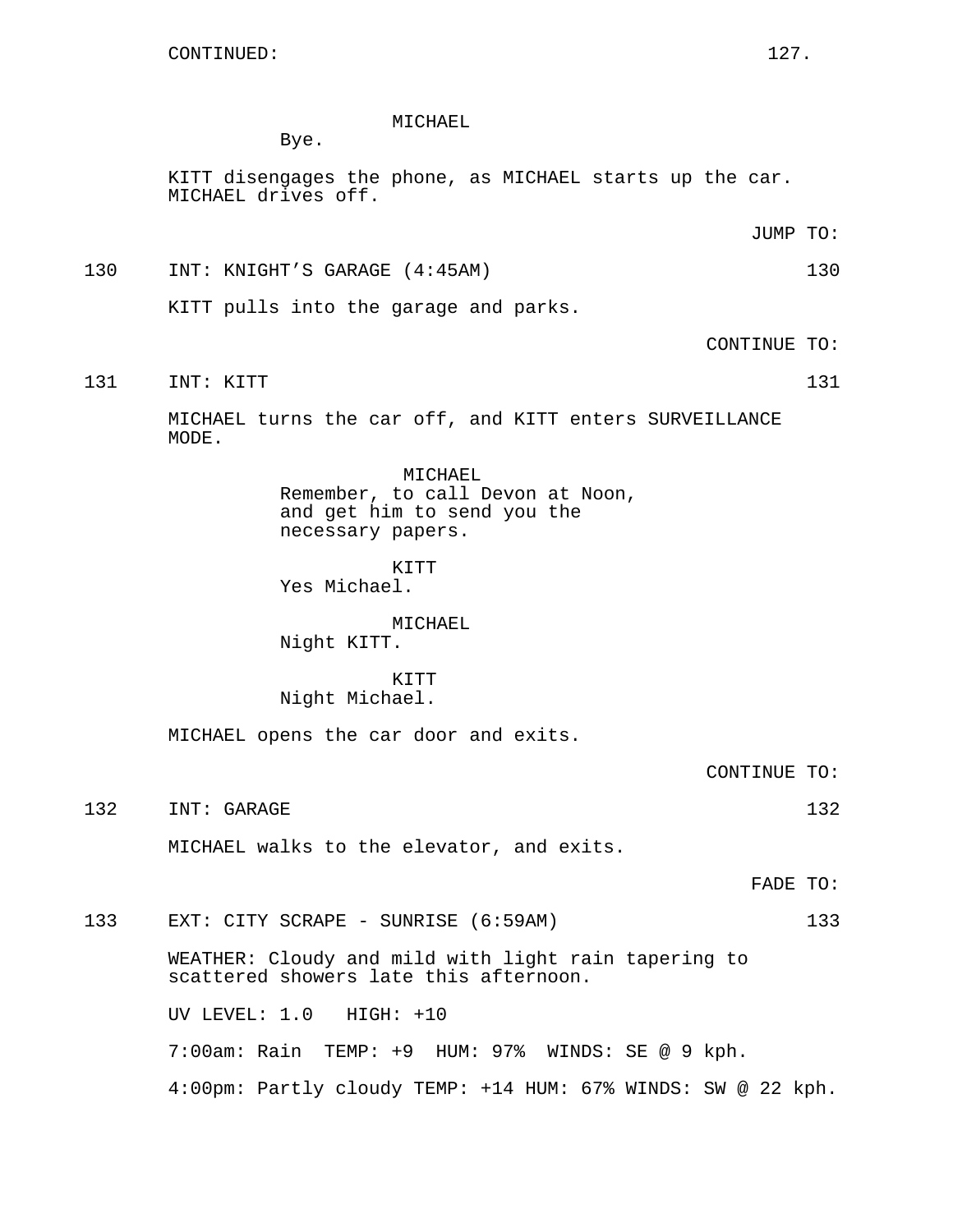|     |                                                                                                   | FADE TO:     |     |
|-----|---------------------------------------------------------------------------------------------------|--------------|-----|
| 134 | EXT: CITY SCRAPE - SUNSET (5:03PM)                                                                |              | 134 |
|     | WEATHER: Partly to mostly cloudy, windy with a very light<br>shower or flurry possible overnight. |              |     |
|     | LOW: $+2$ . Sky turns to night.                                                                   |              |     |
|     |                                                                                                   | FADE TO:     |     |
| 135 | EXT: 27TH PRECINCT (8:30PM)                                                                       |              | 135 |
|     | MICHAEL and NICK are talking to KITT. ARNOLDS is asleep in<br>the back seat.                      |              |     |
|     |                                                                                                   | CONTINUE TO: |     |
| 136 | EXT: KITT                                                                                         |              | 136 |
|     | NICK addresses KITT.                                                                              |              |     |
|     | NICK<br>He'll sleep until Devon takes him.                                                        |              |     |
|     | KITT<br>Thanks Nick.                                                                              |              |     |
|     | MICHAEL<br>Where's Devon meeting you, KITT?                                                       |              |     |
|     | KITT<br>The Ontario/New York border, at<br>10:30.                                                 |              |     |
|     | MICHAEL<br>So, you'll be back around midnight?                                                    |              |     |
|     | KITT<br>Yes Michael.                                                                              |              |     |
|     | KITT puts himself into AUTO CRUISE.                                                               |              |     |
|     | <b>NICK</b><br>Bye KITT.                                                                          |              |     |
|     | KITT<br>Bye Nick.                                                                                 |              |     |
|     | MICHAEL<br>Take care partner.                                                                     |              |     |
|     |                                                                                                   |              |     |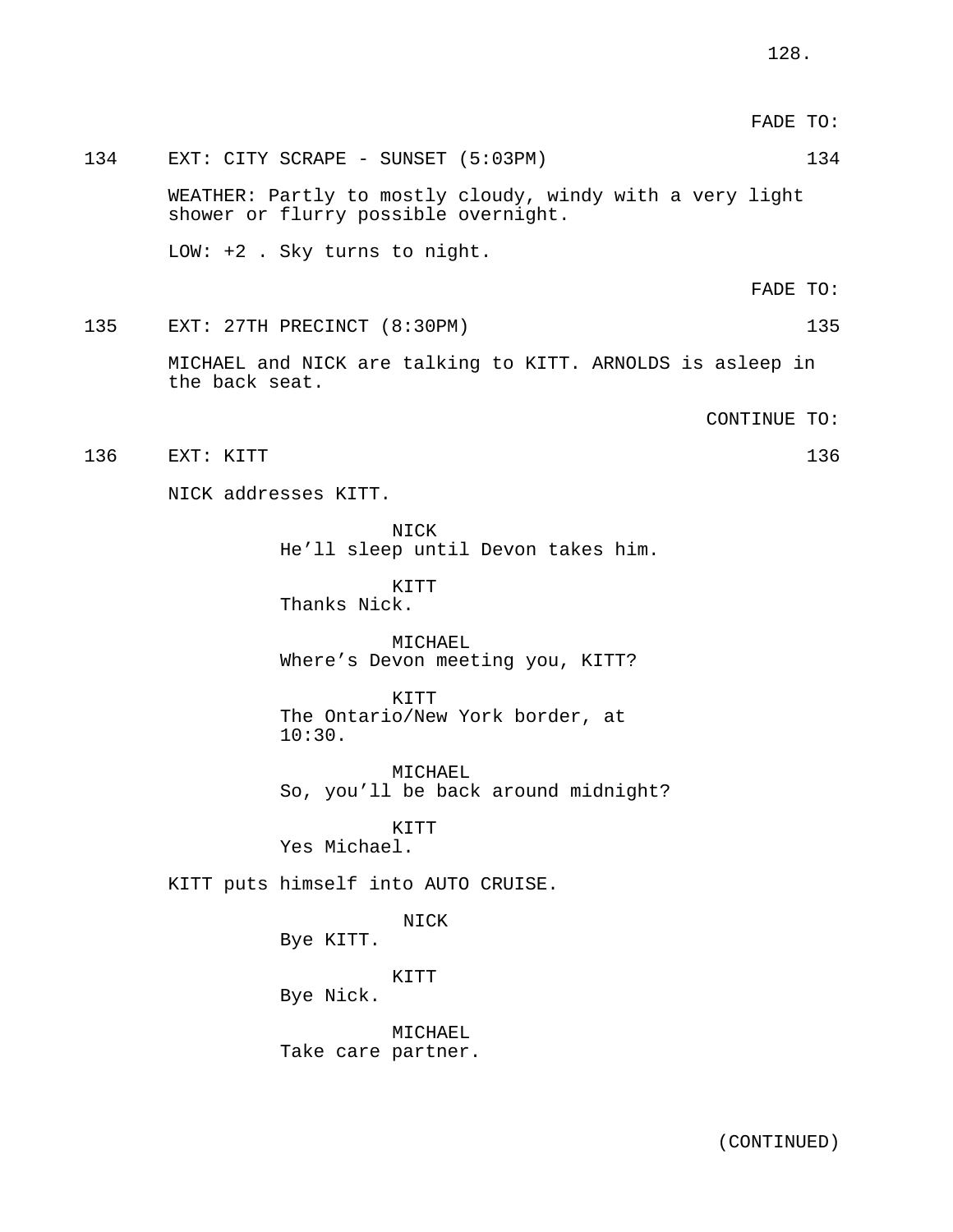KITT Bye Michael.

KITT drives off.

CONTINUE TO:

137 EXT: 27TH PRECINCT 137

NICK and MICHAEL watch KITT leave, then go back inside the station.

CONTINUE TO:

138 INT: 27TH PRECINCT 138

NICK and MICHAEL walk over to SCHANKE, who is at his desk. SCHANKE address MICHAEL.

SCHANKE

I thought you were taking Arnolds back? MICHAEL No. KITT is. SCHANKE Oh. (beat) You know, you've been here for five days, and I still haven't met him. MICHAEL He's ... shy. SCHANKE Right. (beat) How much longer you gonna be in Toronto? MICHAEL I'd originally planned to stay for two weeks. SCHANKE And now? MICHAEL Well, since I've been working since I got here, Devon still owes me two weeks.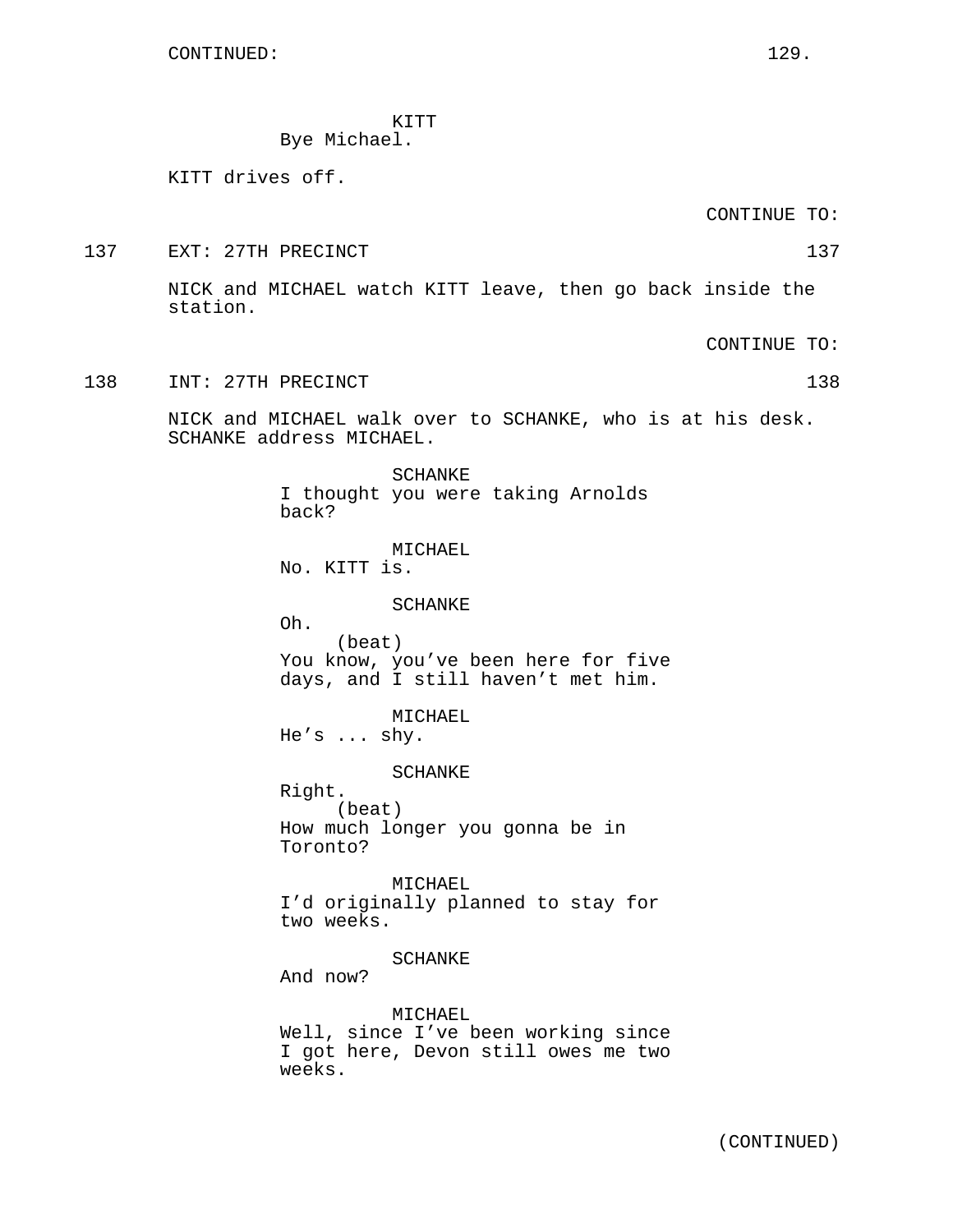NICK So you'll be in town for another two weeks?

MICHAEL

Maybe.

SCHANKE What are ya planning to do?

MICHAEL Sandra's going to show me the town.

SCHANKE / NICK

Sandra?!

# MICHAEL

Yeh.

MICHAEL addresses Schanke.

MICHAEL I met her at The Raven.

SCHANKE raises an eyebrow in surprise.

SCHANKE The Raven! Really?

MICHAEL

Really.

MICHAEL looks at his watch.

MICHAEL Well, gotta fly. I'm meeting her at The Raven at 10:00. Bye guys.

MICHAEL turns and walks off. STONETREE sticks his head out of his office and calls NICK and SCHANKE.

> STONETREE Knight! Schanke!

NICK and SCHANKE rise and walk over to STONETREE's office.

FADE TO: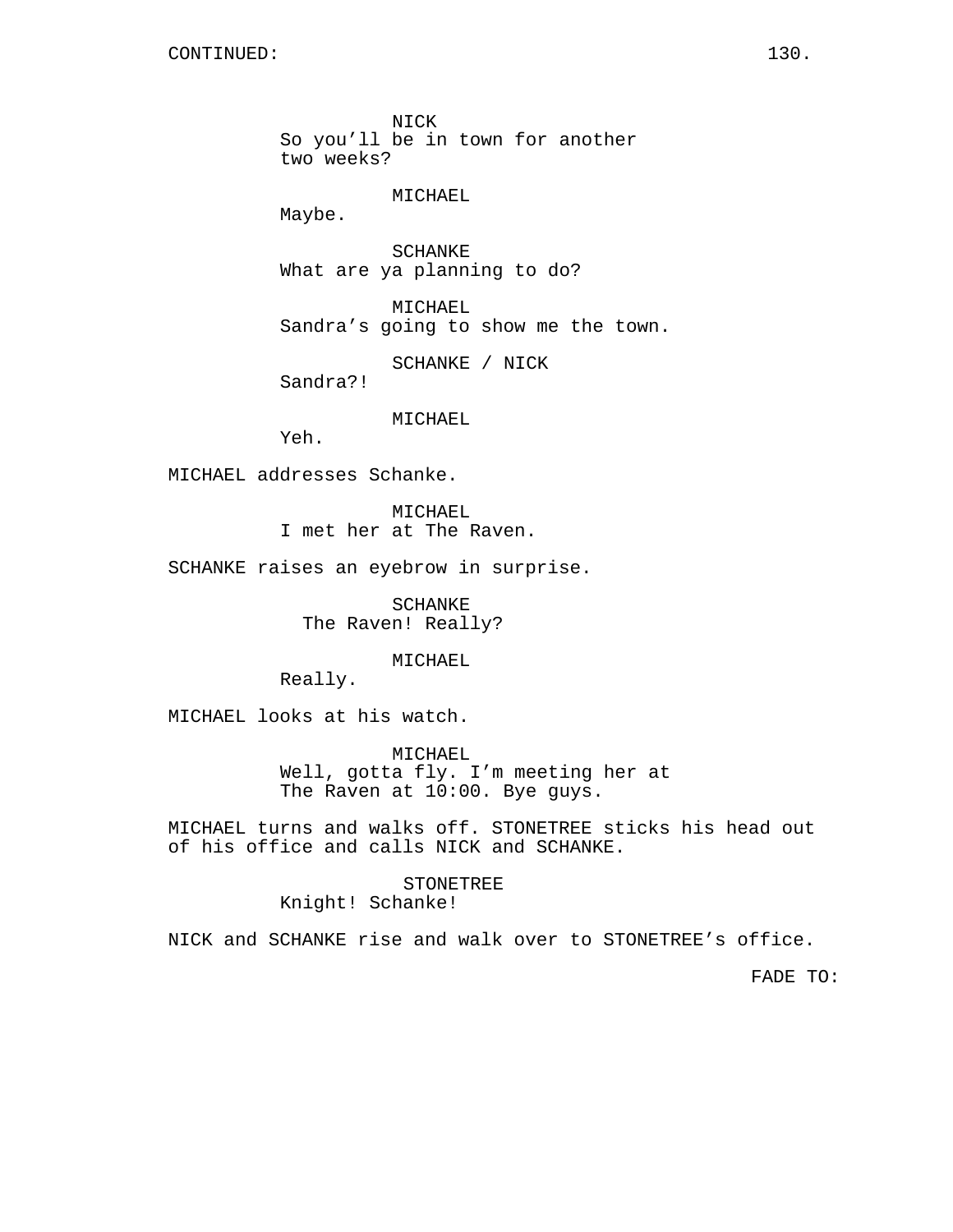139 EXT: CITY SCRAPE - MOONRISE (10:17PM) 139

FADE TO:

## 140 EXT: ONTARIO/NEW YORK BORDER - CANADIAN SIDE (10:40PM) 140

DEVON's talking to KITT. ARNOLDS is in DEVON's car, awake. KITT's already given DEVON the extradition papers, which DEVON is holding in his hands. DEVON is leaning on KITT's door. KITT has the window open.

CONTINUE TO:

141 EXT: KITT 141 EXT: 15

DEVON You still haven't told me why Michael didn't come with you?

**KTTT** 

He... (beat) ...had a few loose ends to tie up.

DEVON has an unsure / unconvinced look on his face.

DEVON

Oh.

KITT Michael asked me to give you this tape.

KITT opens the glove compartment and the car door. There is a tape in the glove compartment.

CONTINUE TO:

142 INT: KITT 142 142

DEVON gets in, takes the tape, and gets back out.

CONTINUE TO:

143 EXT: KITT 143

DEVON What's on it?

KITT knows but pretend not to.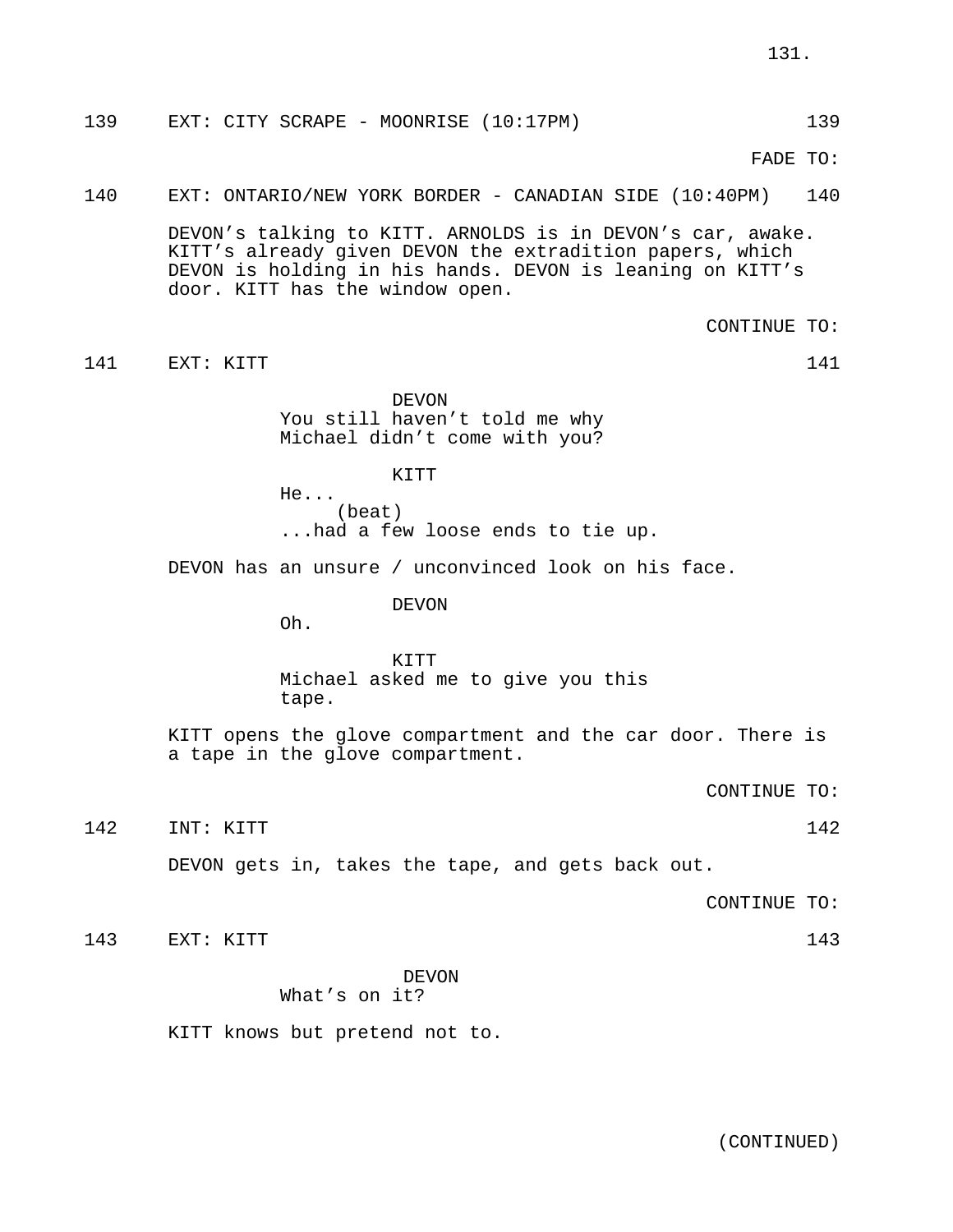KITT He didn't tell me.

KITT closes the door, and engages AUTO CRUISE.

KITT I have to get back, Michael's waiting.

DEVON Okay. Bye KITT.

KITT

Bye Devon.

KITT backs up, turns around, and drives off.

CONTINUE TO:

144 EXT: BORDER 144

DEVON gets into his car, and drives back to his side of the border.

JUMP TO:

#### **Saturday November 6th 1993**

145 INT: 27TH PRECINCT (12:50AM) 145

NICK and SCHANKE are at their desks, doing paperwork. MICHAEL enters.

> MICHAEL Hey Nick, is KITT back yet?

NICK Haven't seen him.

SCHANKE How was your date with Sandra?

MICHAEL Well ... different.

SCHANKE Different? How so?

MICHAEL's watch beeps.

NICK Saved by the bell.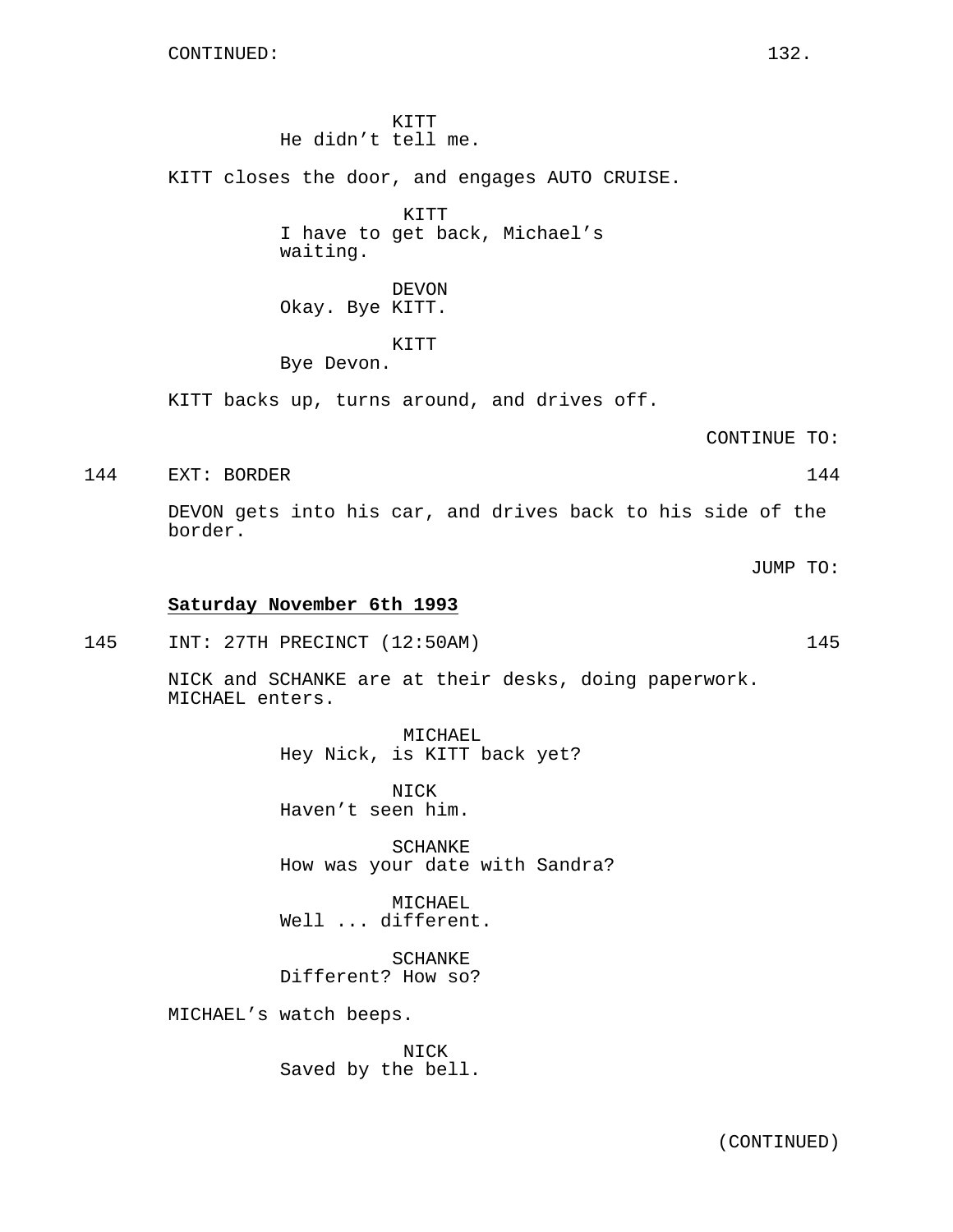MICHAEL

Yes KITT.

KITT Just thought I'd let you know I'm back.

MICHAEL Where are you?

KITT

Outside.

MICHAEL looks at NICK and SCHANKE.

MICHAEL See you guys tomorrow. Bye.

NICK / SCHANKE

Bye.

MICHAEL starts to walk away, then remembers something. He stops, and turns.

> MICHAEL Oh Nick. Janette told me to tell you, that she enjoyed last night, and to call her.

SCHANKE gives NICK a look.

SCHANKE Janette? You were with, Janette, last night.

MICHAEL continues on his way out. NICK is about to say something, when his phone rings. He answers it.

NICK

Homicide.

NATALIE (VO) Nick, it's Nat. I need to see you.

## NICK

On my way.

NICK hangs up, straightens the papers on his desk, and rises.

> SCHANKE Hey, where do you think you going?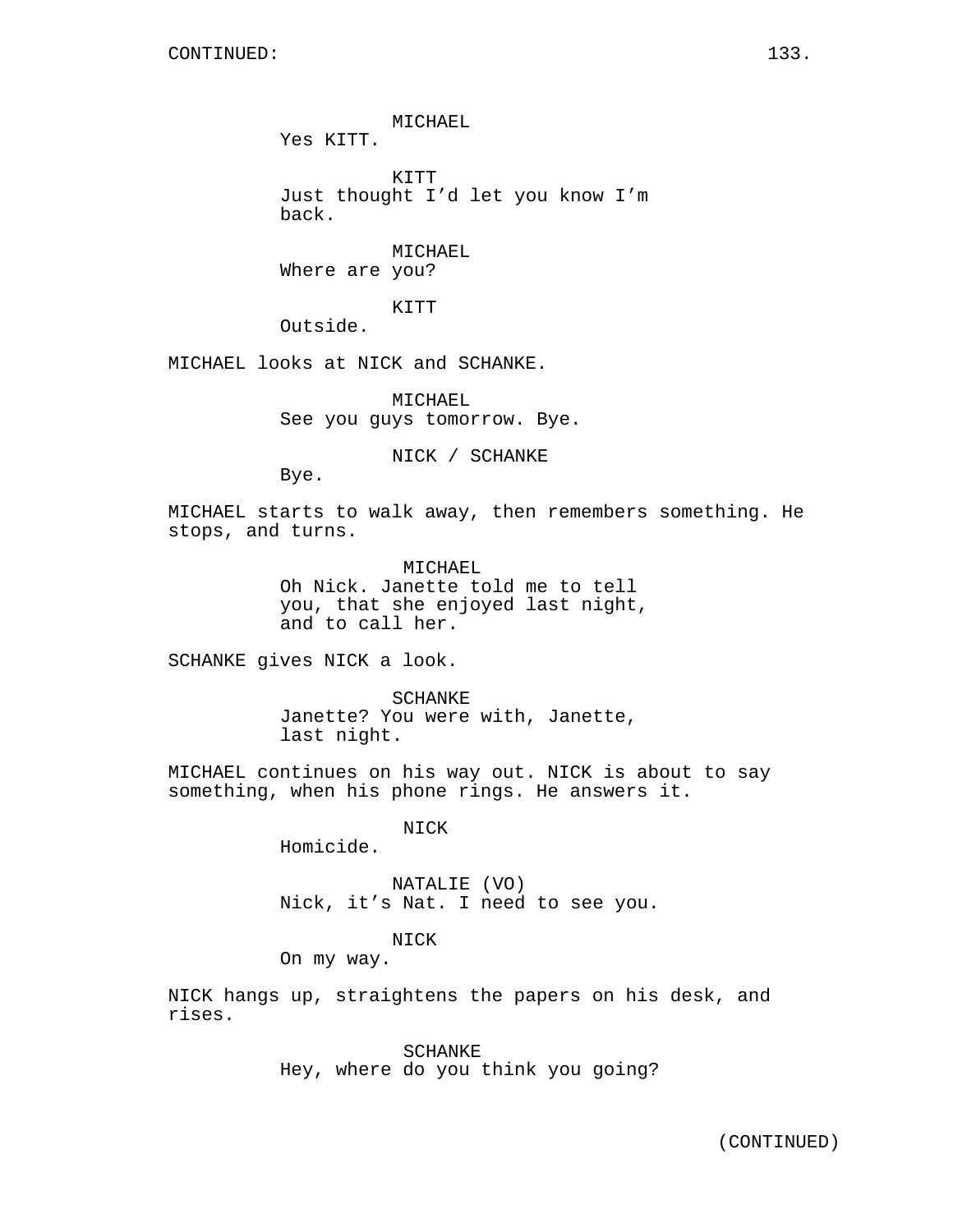NICK That was Nat. She wants to see me.

SCHANKE Oh? What for?

NICK Don't know. She didn't say. See ya.

NICK walks out. SCHANKE is about to protest, but changes his mind, and returns to his paperwork.

JUMP TO:

146 INT: CORONER'S BUILDING (1:30AM) 146

NICK enters. NATALIE is working, deep in thought, and doesn't hear, or sense, him enter.

> NICK You wanted to see me.

The sound of NICK's voice, startles her.

NATALIE

Nick. (beat) Yes, thanks for coming.

NICK No problem. So, what's this all about?

NATALIE Michael. How is he? Really.

NICK Adjusting. I think he's even forgiven Sandra, since he spent last night with her.

NATALIE Michael and Sandra?

NICK

Yep.

(beat) You know, she can teach him a few things I can't.

NATALIE I find that hard to believe. What could she ...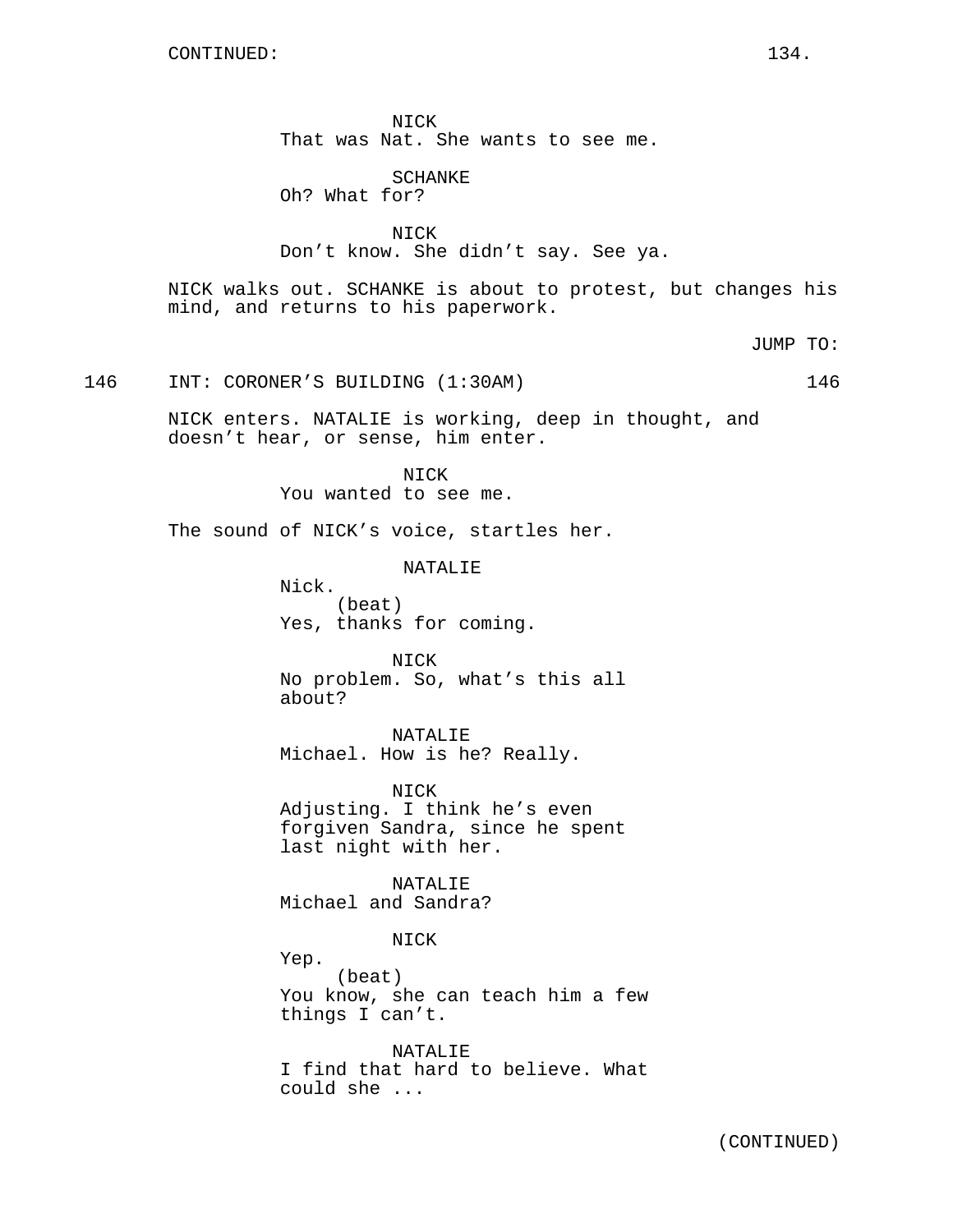NICK gives her a "come now" look. NATALIE Oh, that stuff. (beat) So, is Michael returning to LA and FLAG? NICK (nod) In two weeks. He's going to give it a try. NATALIE I hope KITT and Michael can make my report to Devon sound convincing. NICK Well, if all else fails, Michael can always make Devon believe it. NATALIE (laugh) Where is Michael? NICK Out with Sandra. NATALIE Again? NICK (nod) Yeh. I think Sandra will be to Michael, what Janette is to me. NATALIE gets a sad "oh" look on her face, knowing, that she can never compete with JANETTE, at least not while NICK is like he is. NATALIE didn't notice, that NICK's reference to JANETTE, was in the present, not the past. NICK notices that

NICK

NATALIE seems to be a million miles away.

Nat? (beat) You okay?

NATALIE

What?

NICK Where were you just now? You seemed a million miles away?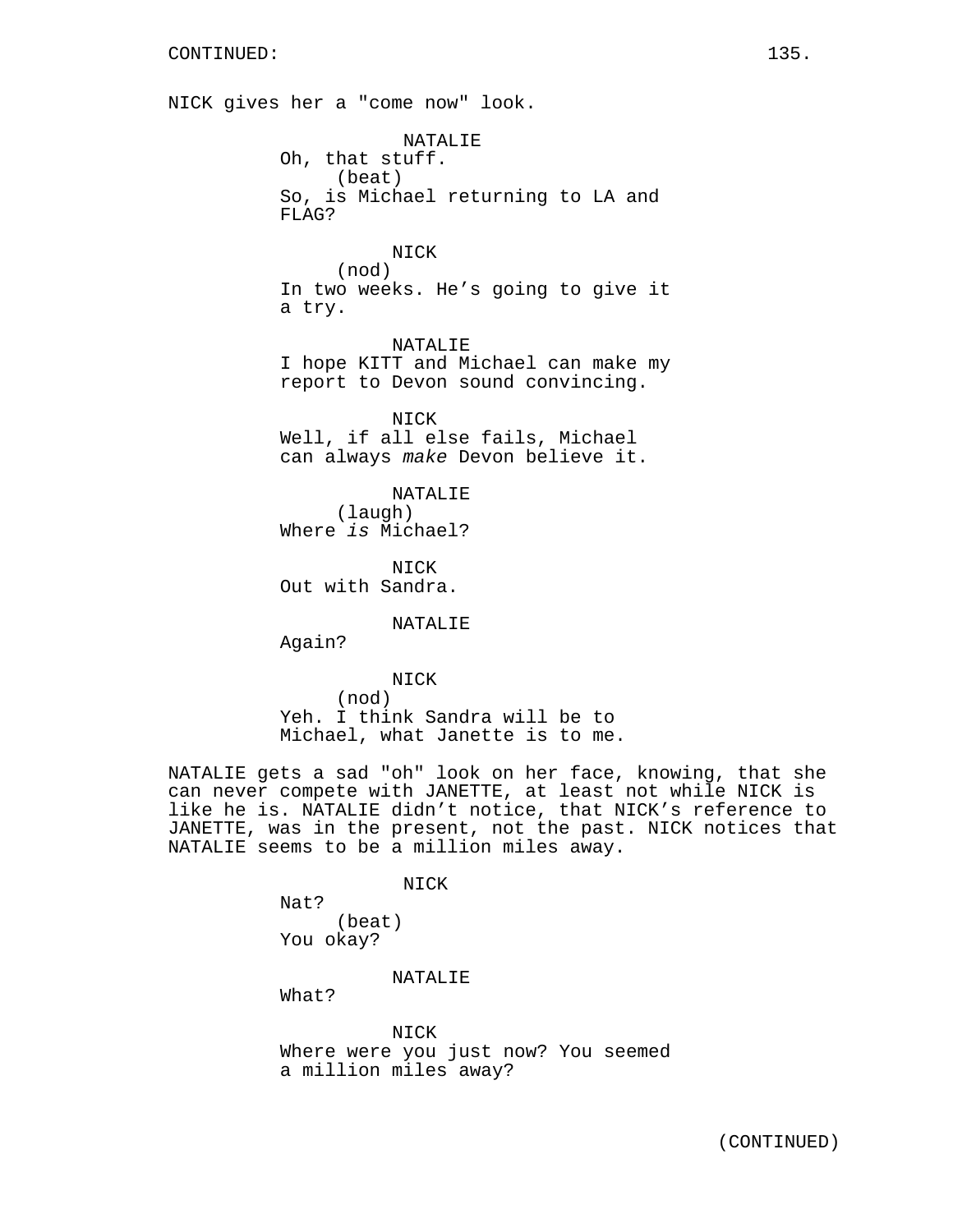NATALIE Just thinking? NICK About...? NATALIE Nothing. (beat) Michael's gonna be okay, then? NICK It looks that way. NATALIE is about to say something, when SCHANKE enters. SCHANKE Sorry to interrupt this little, whatever it is, Knight, but... (beat) ...we just got a lead on the Miller case. NICK Later, Nat. NATALIE Bye Nick. NICK and SCHANKE exit. NATALIE watches them leave.

JUMP TO:

## **Sunday November 14th 1993**

147 INT: KNIGHT'S WAREHOUSE (7:00PM) 147

NICK, NATALIE, MICHAEL, and SANDRA, are sitting around the table.

> NATALIE I thought you weren't leaving till next week?

MICHAEL Change of plans. We decided to take our time getting back.

NATALIE

We?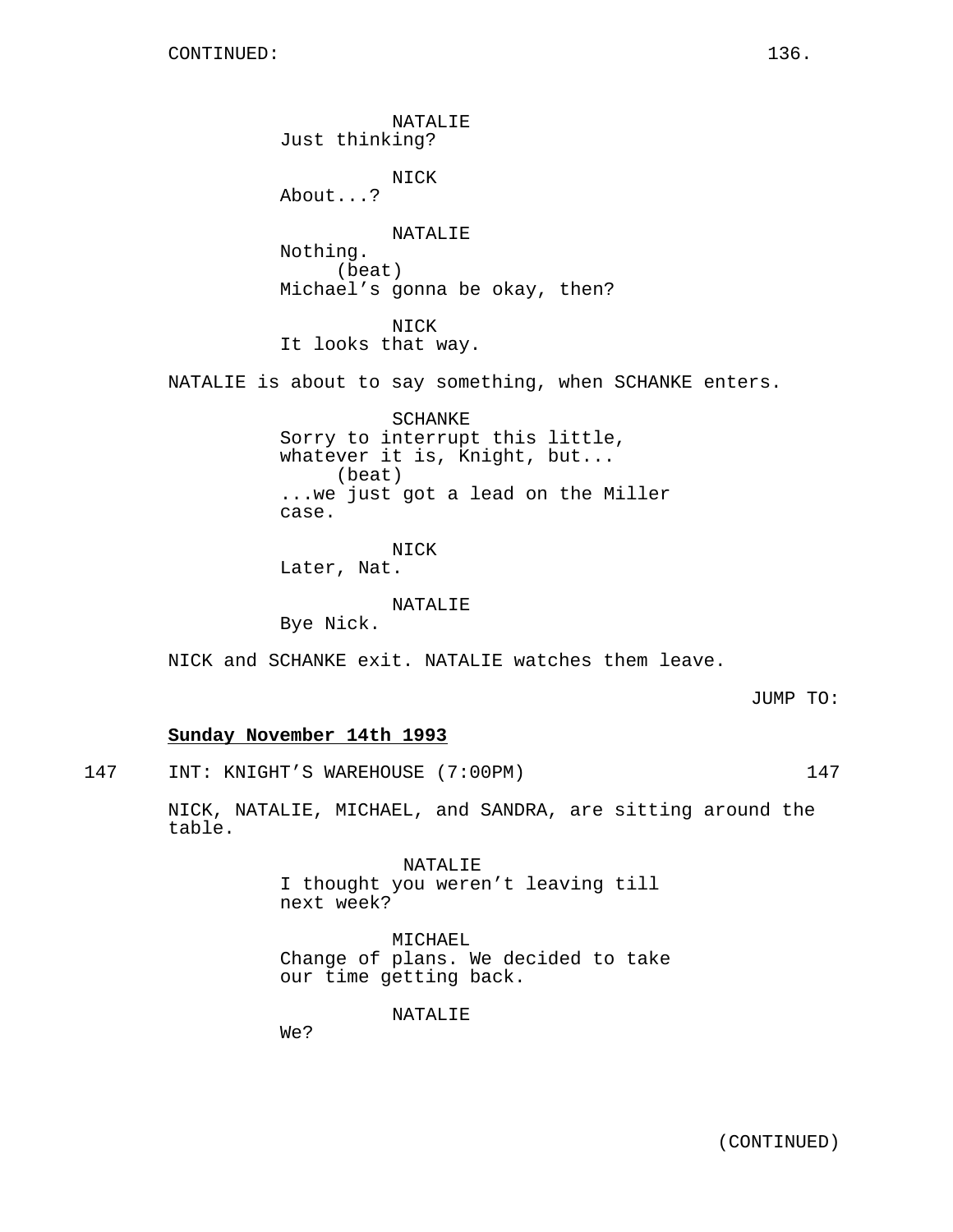MICHAEL Yeh. Sandra's coming with me.

NATALIE is surprised by this, but NICK kind of suspected it, and felt it coming.

### NATALIE

Really?

## SANDRA

I've never been to LA. Always wanted to go though. I think Michael's gonna need someone there for him, at least for a while, until he gets more accustomed to his new life. Since I'm the one responsible for bringing him over, it's my duty to see that he's taken care of.

MICHAEL's watch beeps.

KITT

Michael, we better get going if...

MICHAEL Right KITT. (beat) Well, I guess this is good-bye.

MICHAEL and SANDRA rise from the table.

NICK KITT has my number, so, if you ever need anything, call.

MICHAEL Thanks Nick. For everything. (beat) Bye Natalie.

NATALIE Bye Michael.

MICHAEL and SANDRA walk to the elevator door and exit.

## **ALTERNATE ENDING STARTS HERE**

NATALIE rises and walks over to the window. NICK starts to follow her, when the phone rings. NICK walks over to the phone and answers it, but it's still ringing.

FADE TO: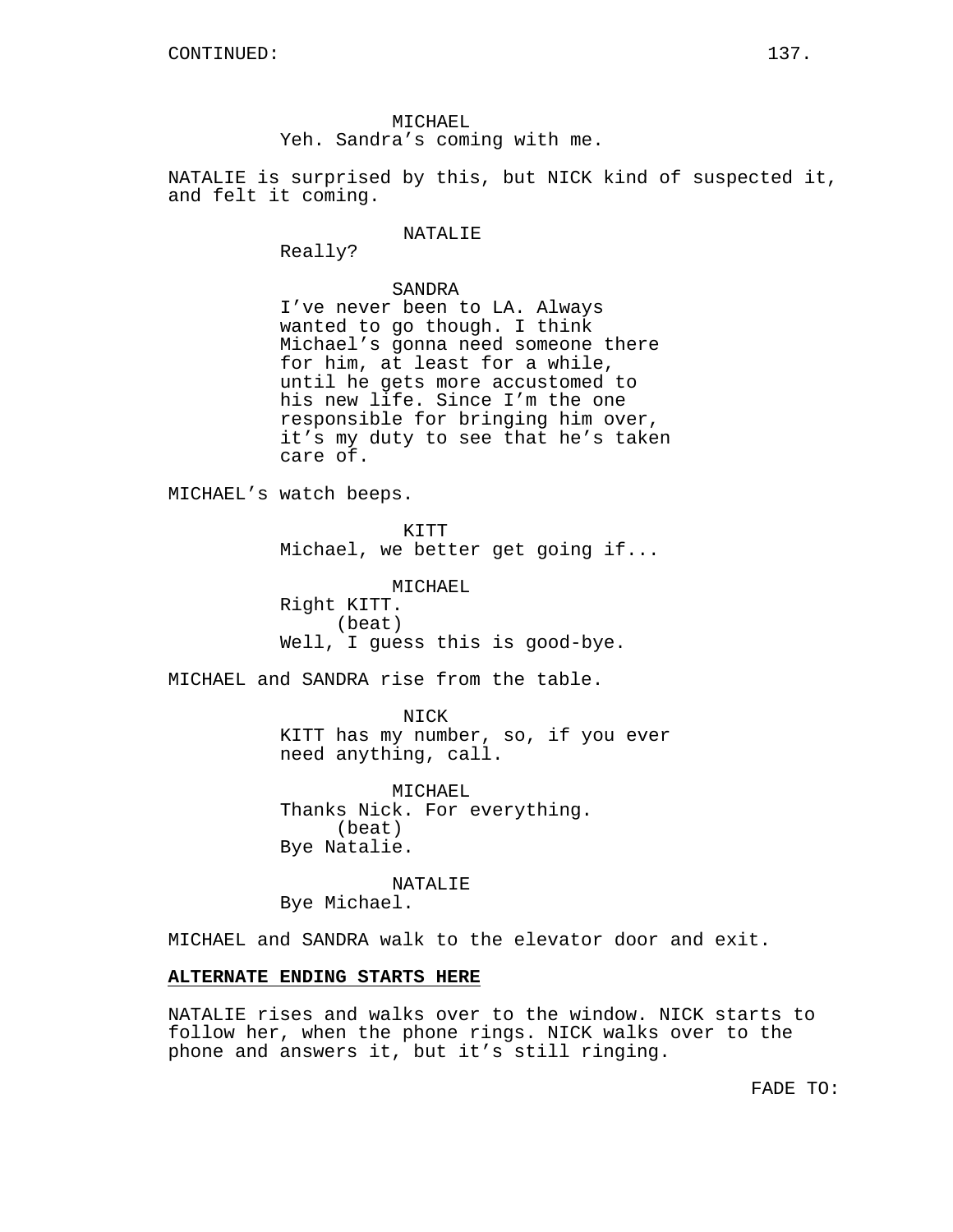## **Thursday November 4th 1993**

## 148 INT: KNIGHT'S WAREHOUSE - BEDROOM (1:01AM) 148

NICK awakens, to a ringing telephone. He senses that the call is urgent, and gets out of bed.

CONTINUE TO:

149 LIVING ROOM 149

NICK flies downstairs. He reaches the phone, as his machine is answering it. NICK answers the phone.

NICK

Hello.

KITT Nick, KITT. Michael's at The Raven.

NICK

What?

KITT I tried to talk him out of going, but he wouldn't listen.

NICK Okay, I'm on my way, KITT.

NICK hangs up the phone, and flies upstairs.

CONTINUE TO:

# 150 BEDROOM 150

NICK speaks while getting dressed.

NICK I hope I can stop this from happening. I mean, if that dream was a warning, Michael could be in serious trouble.

NICK, dressed, runs out of his room.

CONTINUE TO: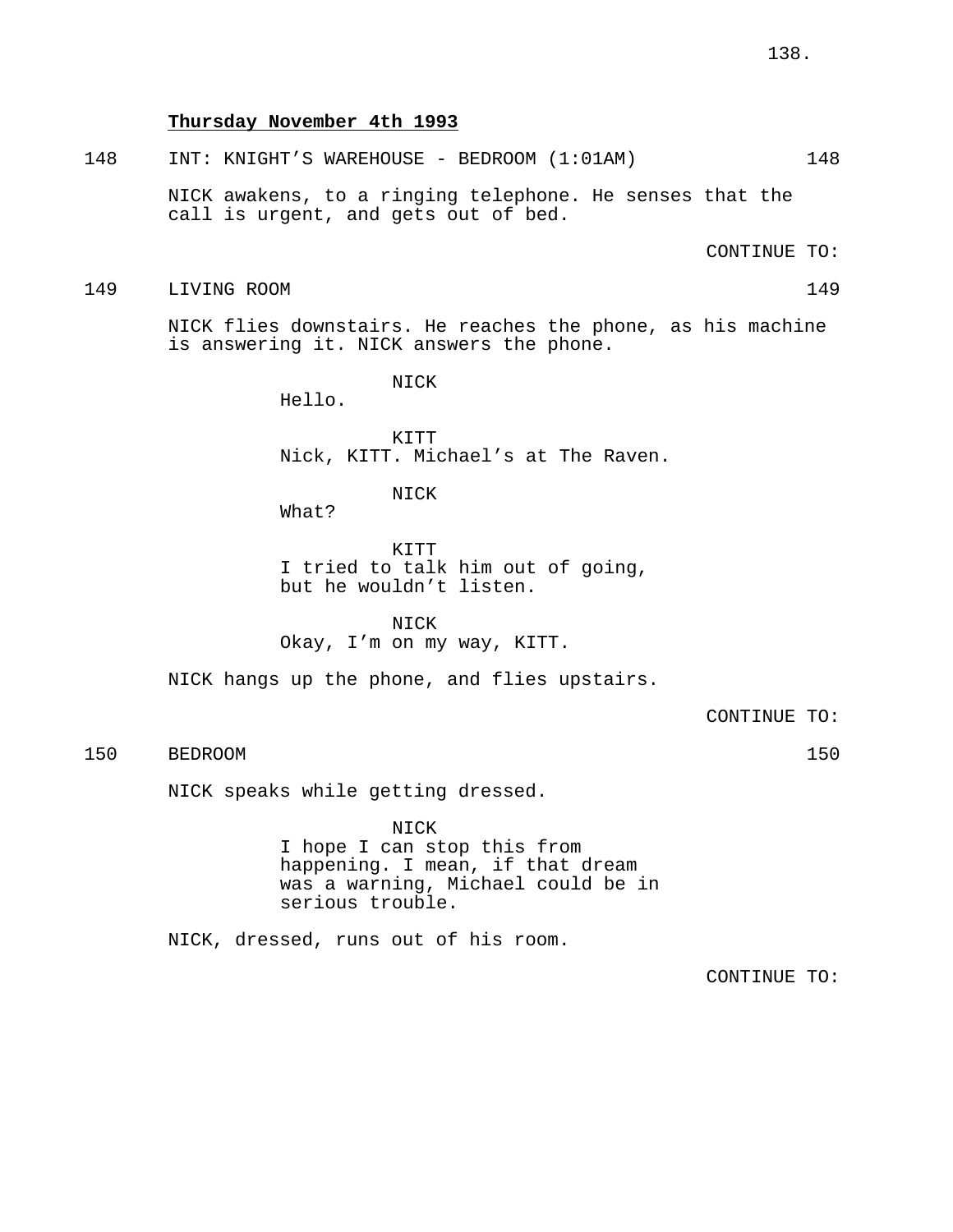151 LIVING ROOM 151

NICK opens a window, and flies out.

JUMP TO:

# 152 INT: RAVEN - BACK ROOM (1:30AM) 152

SANDRA has MICHAEL under her spell. She's kissing his neck, when NICK barges in.

> NICK Cassandra. Stop.

SANDRA drops MICHAEL, who passes out.

SANDRA Nicholas. Why...

NICK Leave, and just hope I don't tell Janette about this.

SANDRA growls and exits. NICK goes to MICHAEL and picks him up.

> NICK KITT, you there?

KITT Yes Nick.

NICK I'm taking Michael back to my place, meet us there.

KITT

Yes Nick.

NICK and MICHAEL exit the back room.

JUMP TO:

153 INT: KNIGHT'S WAREHOUSE - 3:00AM 153

MICHAEL and NICK are sitting on the couch, talking. NICK had awoken MICHAEL once they got to the warehouse.

> MICHAEL So, how's the search for Arnolds going?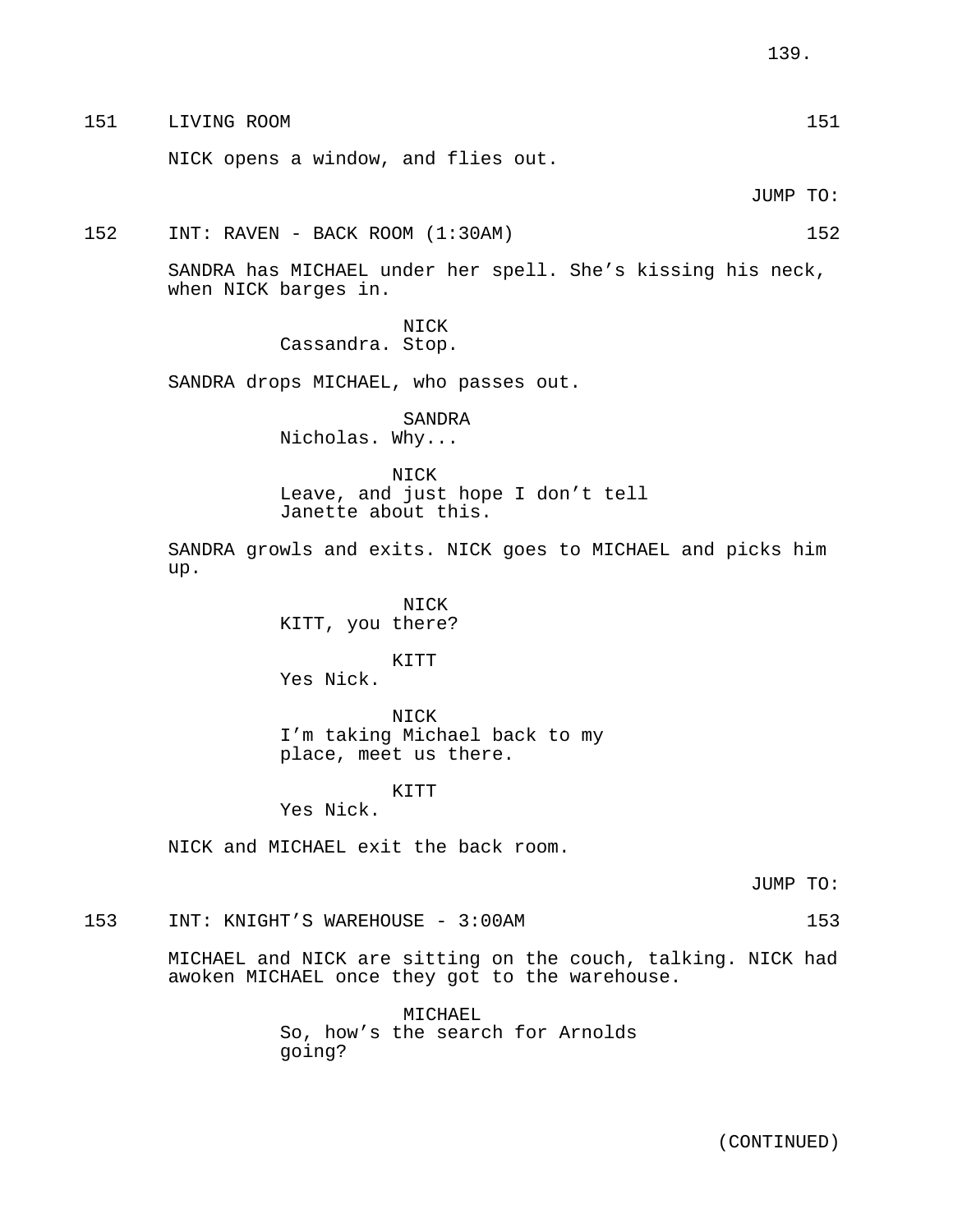NICK We arrested him earlier. The Captain's gonna draw up extradition papers in the morning. MICHAEL Guess that means KITT and I, will be leaving tomorrow. NICK Looks that way. (beat) It's getting late, why don't you st... MICHAEL That's okay. KITT can drive himself, remember? NICK That's right. I forgot. MICHAEL thinks of something. MICHAEL Wait, aren't you suppose to be working? NICK I got off at midnight, half shift. MICHAEL Oh well, I'll see you tonight then. NICK Yeh, bye. MICHAEL Bye. MICHAEL exits, and NICK goes back to bed.

JUMP TO:

154 EXT: 27TH PRECINCT (7:30PM) 154

NICK, NATALIE, MICHAEL, and ARNOLDS, are walking to KITT.

CONTINUE TO: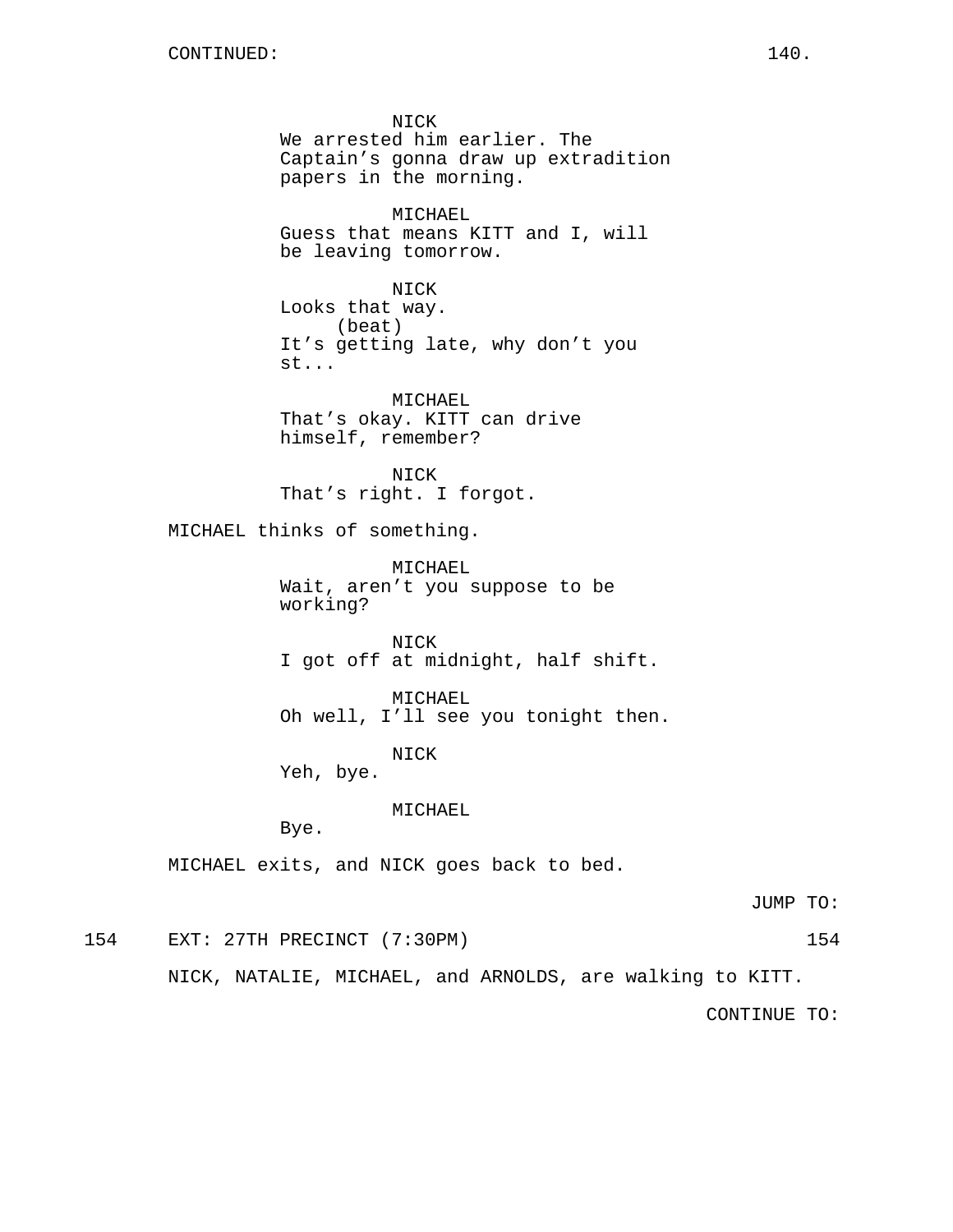MICHAEL puts ARNOLDS in the car, then turns to NICK and NATALIE.

MICHAEL Well, I guess this is good-bye. NICK Yeh. MICHAEL Hey, if you guys are ever in LA, give me a call. NATALIE We will. MICHAEL Bye guys. NATALIE / NICK Bye. KITT Bye Nick. NICK Bye KITT. (beat) Take care of Michael, okay? KITT Of course. NICK And keep him out of trouble. KITT Yes Nick. NICK If you ever need anything, Michael, just call. MICHAEL's not sure what NICK means, but agrees. MICHAEL You got it.

MICHAEL looks to Natalie.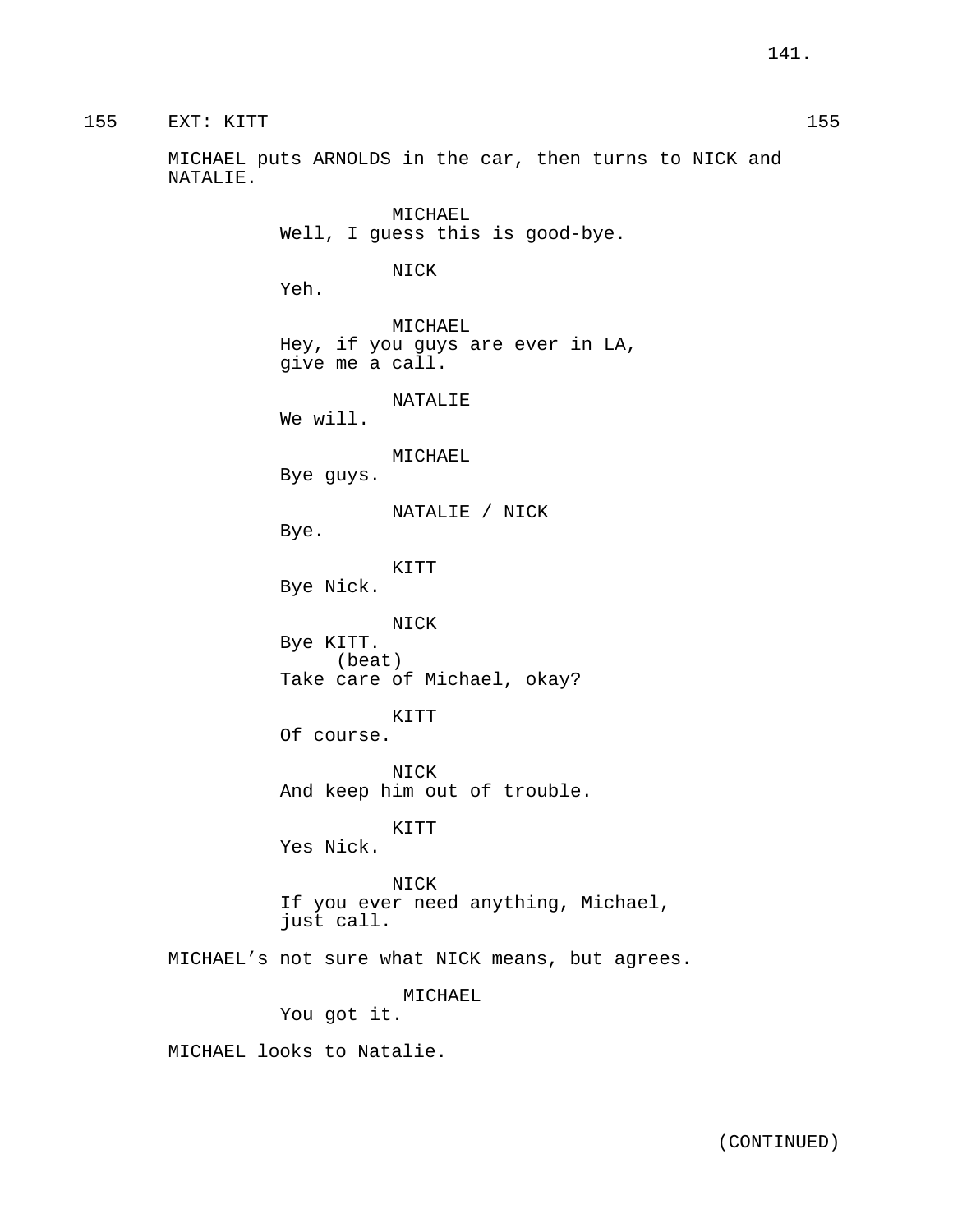MICHAEL Take care of him, Natalie.

NATALIE As much as he'll let me.

MICHAEL gets into KITT and starts the car.

MICHAEL

Bye.

NATALIE / NICK

Bye.

KITT

Bye.

KITT drives off. NICK and NATALIE watch KITT leave. NATALIE turns to NICK.

> NATALIE You're really gonna miss him, aren't you?

NICK Who, Michael?

NATALIE No. KITT. You really liked that car.

NICK Yeh, I guess I will miss him.

They start to walk toward the station, and see SCHANKE coming towards them.

> SCHANKE Did Michael leave?

> > NICK

Yep.

SCHANKE

Damn.

NICK

Why?

SCHANKE I just realized that I never got a chance to talk to his partner. I wanted to thank him for his help, (MORE)